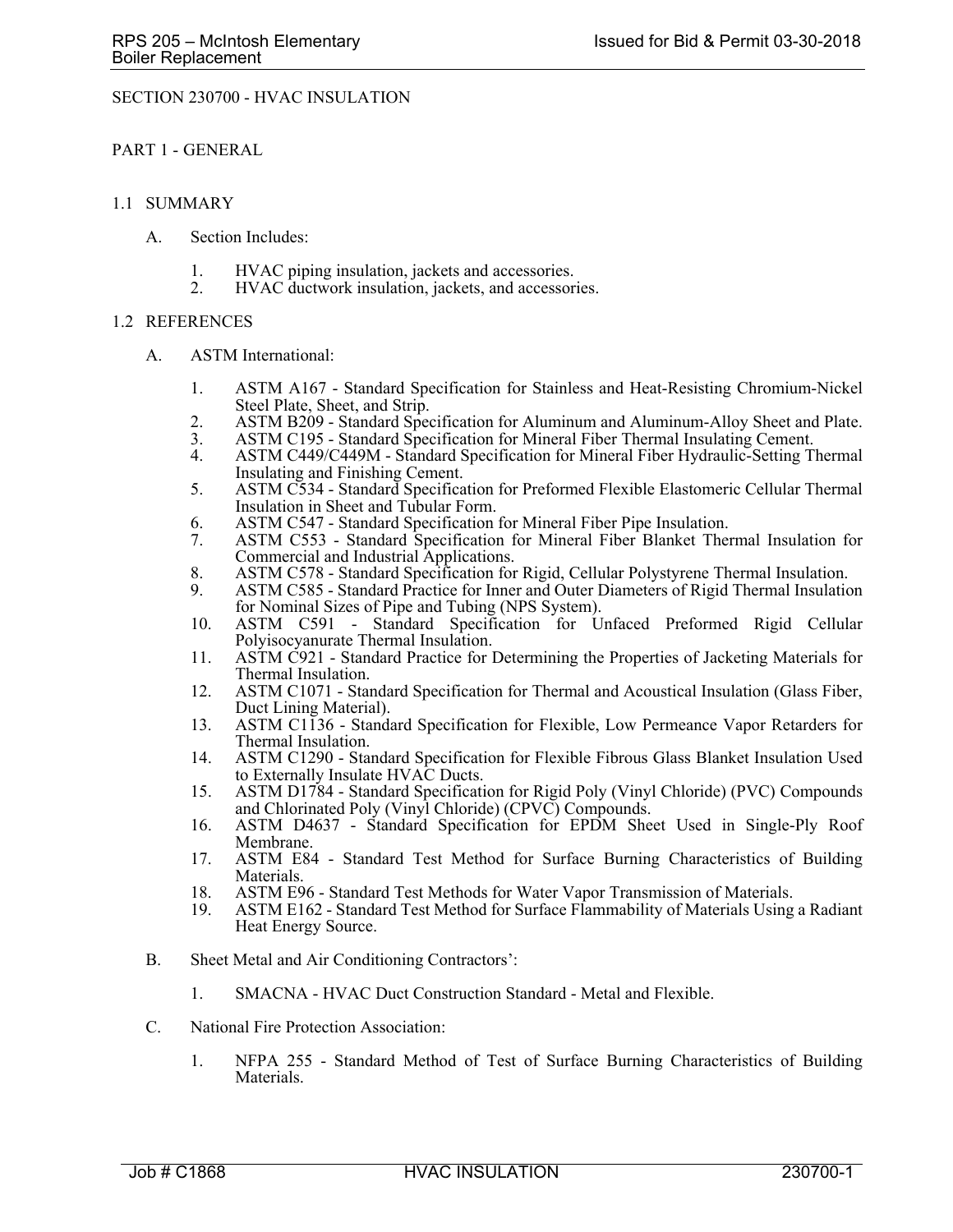- D. Underwriters Laboratories Inc.:
	- 1. UL 723 Tests for Surface Burning Characteristics of Building Materials.
	- 2. UL 1978 Standard for Safety for Grease Ducts.

## 1.3 SUBMITTALS

- A. Section 01 33 00 Submittal Procedures: Submittal procedures.
- B. Product Data: Submit product description, thermal characteristics and list of materials and thickness for each service, and location.
- C. Manufacturer's Installation Instructions: Submit manufacturers published literature indicating proper installation procedures.
- D. Manufacturer's Certificate: Certify products meet or exceed specified requirements.

## 1.4 QUALITY ASSURANCE

- A. Test pipe insulation for maximum flame spread index of 25 and maximum smoke developed index of not exceeding 50 in accordance with ASTM E84, UL 723, and NFPA 255.
- B. Pipe insulation manufactured in accordance with ASTM C585 for inner and outer diameters.
- C. Factory fabricated fitting covers manufactured in accordance with ASTM C450.

## 1.5 QUALIFICATIONS

- A. Manufacturer: Company specializing in manufacturing products specified in this section with minimum three years documented experience.
- B. Applicator: Company specializing in performing Work of this section with minimum three years documented experience.
- 1.6 DELIVERY, STORAGE, AND HANDLING
	- A. Section 01 60 00 Product Requirements: Requirements for transporting, handling, storing, and protecting products.
	- B. Accept materials on site in original factory packaging, labeled with manufacturer's identification, including product density and thickness.
	- C. Protect insulation from weather and construction traffic, dirt, water, chemical, and damage, by storing in original wrapping.

#### 1.7 ENVIRONMENTAL REQUIREMENTS

- A. Section 01 60 00 Product Requirements: Environmental conditions affecting products on site.
- B. Install insulation only when ambient temperature and humidity conditions are within range recommended by manufacturer.

#### 1.8 FIELD MEASUREMENTS

A. Verify field measurements prior to fabrication.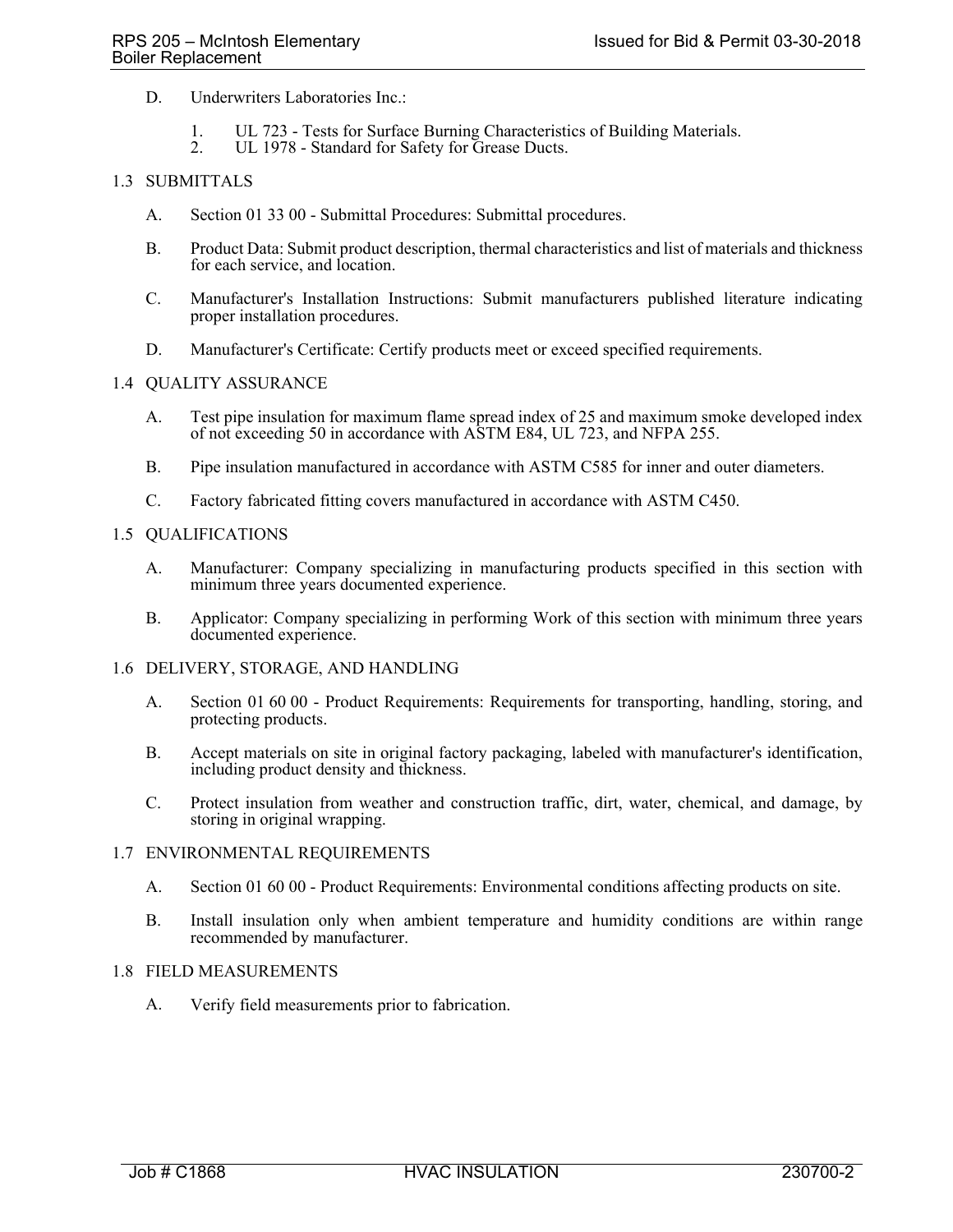## 1.9 REGULATORY REQUIREMENTS

- A. Conform to Health/Life Safety Code for Public Schools.
- B. Conform to (IMC) International Mechanical Code. (2015)
- C. Conform to (IBC) International Building Code. (2015)
- D. Conform to (IFC) International Fire Code, excluding Chapter 4. (2015)
- E. Conform to State of Illinois Plumbing Code. (2014)
- F. Conform to Illinois Accessibility Code. (71 IL Adm. Code 400)
- G. Conform to (IECC) International Energy Conservation Code. (2015)
- H. Conform to (IFGC) International Fuel Gas Code. (2015)
- I. Conform to (IPMC) International Property Maintenance Code. (2015)
- J. Conform to Illinois State Fire Marshal's Boiler and Pressure Vessel Safety. (41 IL Adm. Code 120)
- K. Conform to (ICC) International Code Council Reference Standards. (2015)
- L. Conform to (NFPA) National Fire Protection Association 70 National Electrical Code. (2014)
- M. Products: Listed and classified by Underwriter's Laboratories, Inc. as suitable for the purpose specified and indicated.

## PART 2 - PRODUCTS

#### 2.1 GLASS FIBER - TYPE A

- A. Manufacturers:
	- 1. Owens Corning Fiberglass.
	- 2. Knauf.<br>3. Certain
	- 3. Certainteed Corp.<br>4. Mansville.
	- Mansville. 5. Armstrong.
	- 6. Or approved as equal.
- B. Insulation: ASTM C547; rigid molded, noncombustible.
	-
	- 1. K' Value: ASTM C335, 0.24 at 75 degrees F.<br>2. Minimum Service Temperature: 0 degrees F. 2. Minimum Service Temperature: 0 degrees F.<br>3. Maximum Service Temperature: 250 degrees
	- 3. Maximum Service Temperature: 250 degrees F.
	- Maximum Moisture Absorption: 0.2 percent by volume.
- C. Vapor Barrier Jacket:
	- 1. ASTM C921, white kraft paper reinforced with glass fiber yarn and bonded to aluminized film.
	- 2. Moisture Vapor Transmission: ASTM E96; 0.02 perm inches.
	- 3. Secure with self sealing longitudinal laps and butt strips.
	- Secure with outward clinch expanding staples and vapor barrier mastic.
- D. Tie Wire: 18 gage stainless steel with twisted ends on maximum 12 inch center.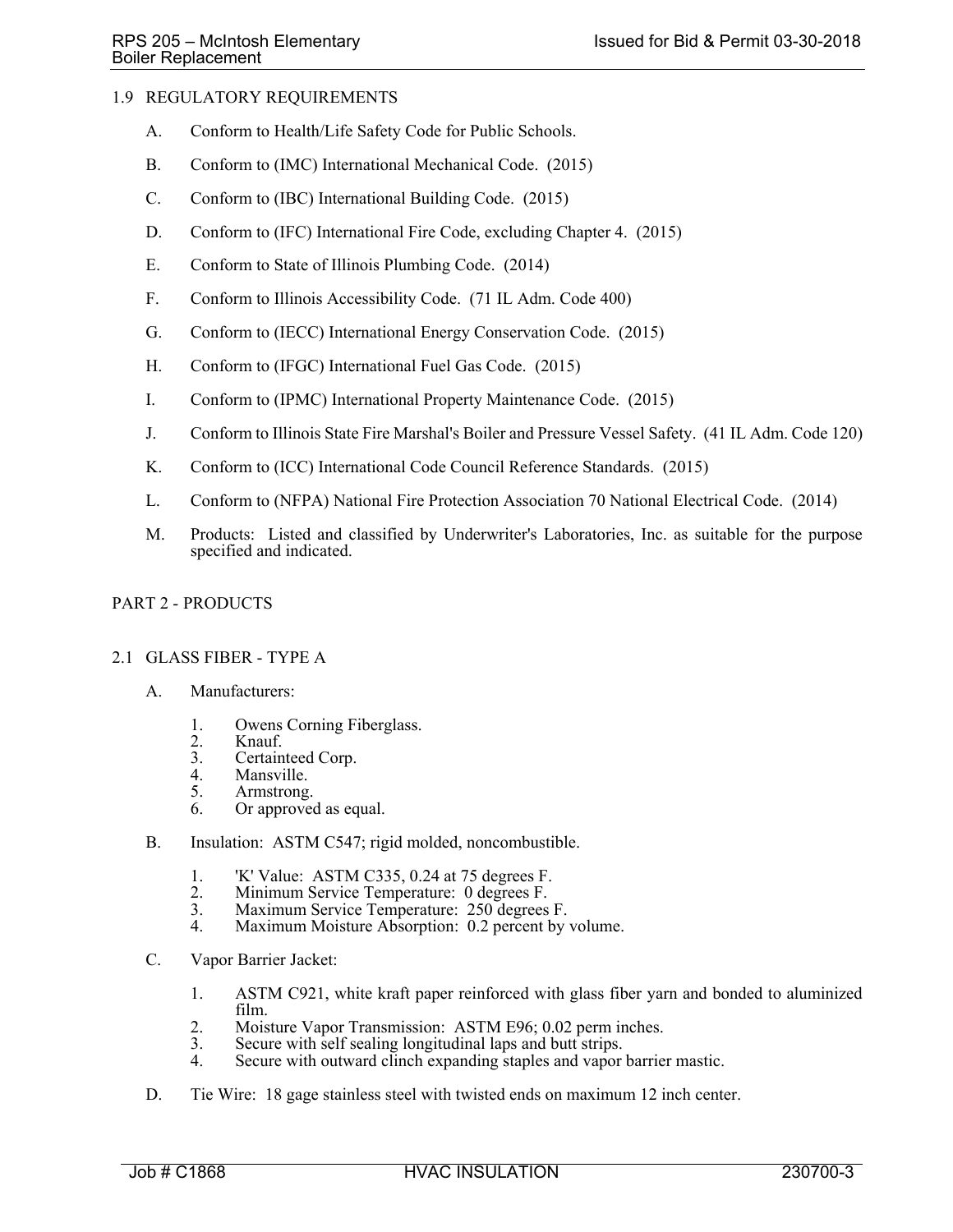- E. Vapor Barrier Lap Adhesive:
	- 1. Compatible with insulation.
- F. Insulating Cement/Mastic:
	- 1. Manufacturers:
		- a. Fibrex.<br>b. Dabco.
		- Dabco.
		- c. Or approved as equal.
	- 2. ASTM C195; hydraulic setting on mineral wool.

## 2.2 EPDM ELASTOMERIC CELLULAR INSULATION - TYPE B

- A. Acceptable Manufacturers:
	- 1. Aeroflex/Aerocel.<br>2. Armaflex.
	- 2. Armaflex.<br>3. K-Flex/Ecl
	- 3. K-Flex/Echo.<br>4. Or approved a
	- Or approved as equal.

## B. Insulation:

- 1. Insulation material shall be an EPDM rubber, flexible, closed-cell elastomeric insulation in tubular form. The product will be tested for and meet or exceed the requirements defined in ASTM C534.
- 2. EPDM elastomeric insulation material shall be manufactured without the use of CFC's, HFC's or HCFC's.
- 3. EPDM elastomeric insulation shall have a flame-spread index of 25 or less and a smokedeveloped index of 50 or less when tested in accordance with ASTM E84, for all products through 2" thickness. Product to be suitable for use from -297°F to 300°F continuous service temperature, per ASTM C411.
- 4. EPDM elastomeric insulation shall have a maximum thermal conductivity of 0.245 Btuin./h/ $ft^2$ - $°F$  at a 75 $°F$  mean temperature when tested in accordance with ASTM C177 or ASTM C518.
- 5. EPDM elastomeric insulation shall have a maximum water vapor transmission of 0.03 perminches when tested in accordance with ASTM E96, Procedure A, latest revision.
- 6. Product must exhibit long-term UV resistance, when unfinished in outdoor installations, per ASTM G7 and ASTM G90.
- 7. EPDM elastomeric insulation must not contribute to external stress corrosion cracking as when tested by ASTM C692.
- 8. Longitudinal joints shall have factory applied lap tape.
- C. Adhesives, Tapes, and Finishes:
	- 1. Adhesives shall be the insulation manufacturer's recommended contact adhesive: Aerocel Aeroseal or approved equal.
	- 2. Seaming tape to be 15-mil EPDM rubber with acrylic adhesive: Aerocel Protape or approved equal.
	- 3. Elbows, "P" traps, and Tees with mitered insulation fittings using tubular EPDM flexible elastomeric insulation sections, color matched to pipe insulation. **All exposed piping shall be off-white.**
	- 4. Accessories such as adhesives, mastics and cements shall not detract from any of the system ratings as specified above.
- D. Insulated Pipe Saddles:
	- 1. Insulated pipe saddles will be high-density insulation with an inner lining of EPDM rubber insulating tape and an EPDM rubber exterior or jacket.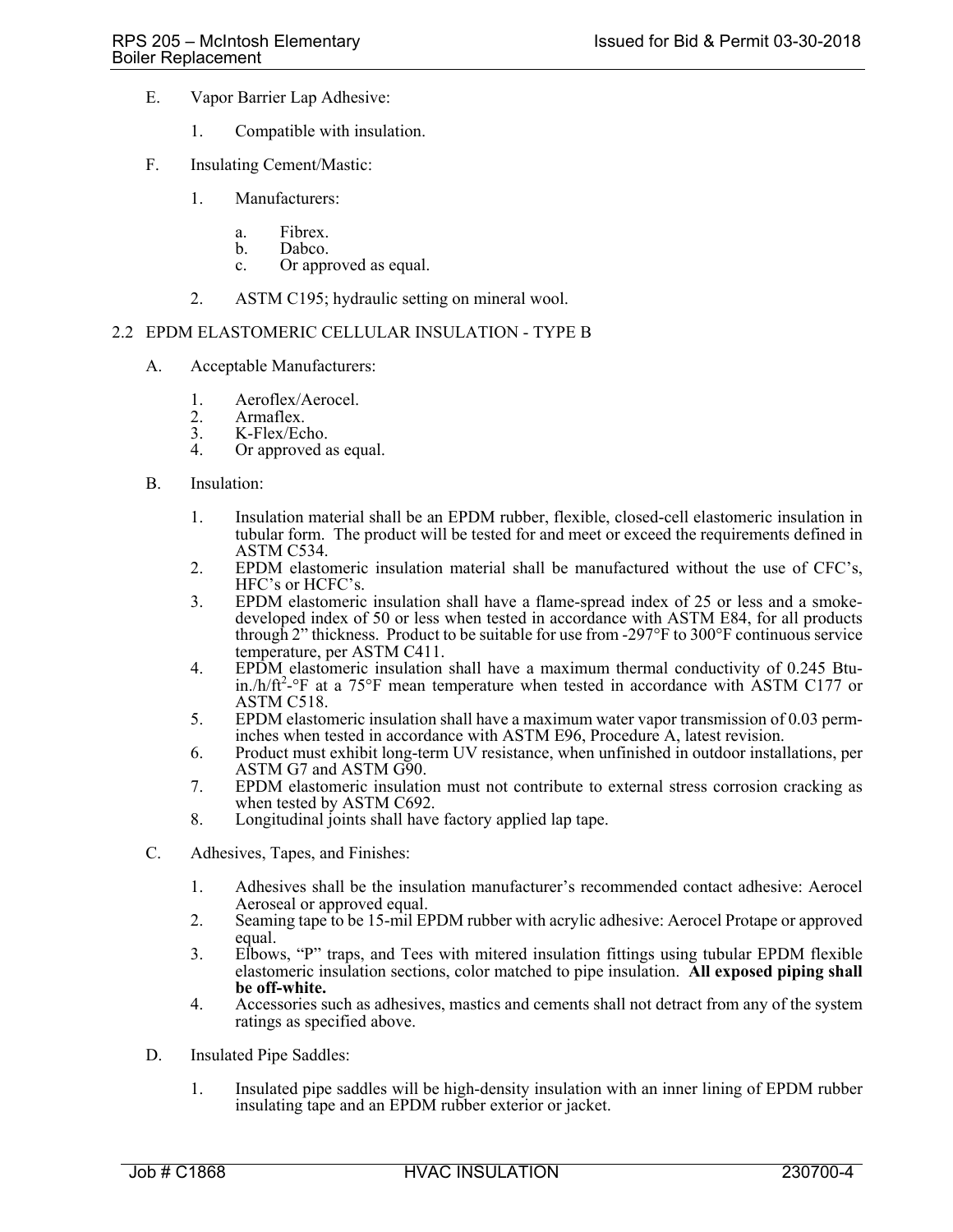2. Density of insulation is to be a minimum of 10 lbs./cu/ ft., with a compressive strength of 284 P.S.I. or greater, and a k-value of .312 or lower, usage temperature range of -297 $\degree$ F to 257°F, water absorption of 5% or less. Exterior jacket is to be 15-mil thick EPDM rubber.

#### 2.3 PIPE INSULATION JACKETS

- A. Vapor Retarder Jacket:
	- 1. ASTM C921, white Kraft paper with glass fiber yarn, bonded to aluminized film.<br>2. Moisture vapor transmission: ASTM E96; 0.02 perm-inches.
	- Moisture vapor transmission: ASTM E96; 0.02 perm-inches.
- B. PVC Plastic Pipe Jacket:
	- 1. Product Description: ASTM D1784, One piece molded type fitting covers and sheet material, off-white color.
	- 2. Thickness: 10 mil.<br>3. Connections: Brusl
	- Connections: Brush on welding adhesive.
- C. ABS Plastic Pipe Jacket:
	- 1. Jacket: One piece molded type fitting covers and sheet material, off-white color.<br>2. Minimum service temperature: -40 degrees F.
	- 2. Minimum service temperature: -40 degrees F.<br>3. Maximum service temperature of 180 degrees
	- Maximum service temperature of 180 degrees F.
	- 4. Moisture vapor transmission: ASTM E96; 0.012 perm-inches.<br>5. Thickness: 30 mil.
	- Thickness:  $30$  mil.
	- 6. Connections: Brush on welding adhesive.
- D. Field Applied Glass Fiber Fabric Jacket System:
	- 1. Insulating Cement/Mastic: ASTM C195; hydraulic setting on mineral wool.<br>2. Glass Fiber Fabric:
	- Glass Fiber Fabric:
		- a. Cloth: Untreated; 9 oz/sq yd weight.
		- b. Blanket: 1.0 lb/cu ft density.
		- c. Weave: 5 x 5.
	- 3. Indoor Vapor Retarder Finish:
		- a. Cloth: Untreated; 9 oz/sq yd weight.
		- b. Vinyl emulsion type acrylic, compatible with insulation, white color.

## 2.4 PIPE INSULATION ACCESSORIES

- A. Vapor Retarder Lap Adhesive: Compatible with insulation.
- B. Covering Adhesive Mastic: Compatible with insulation.
- C. Piping 1-1/2 inches diameter and smaller: Galvanized steel insulation protection shield. MSS SP-69, Type 40. Length: Based on pipe size and insulation thickness.
- D. Piping 2 inches diameter and larger: Wood insulation saddle, hard maple. Inserts length: not less than 6 inches long, matching thickness and contour of adjoining insulation.
- E. Closed Cell Elastomeric Insulation Pipe Hanger: Polyurethane insert with aluminum single piece construction with self-adhesive closure. Thickness to match pipe insulation.
- 2.5 DUCTWORK INSULATION
	- A. TYPE D-1: ASTM C553, flexible, noncombustible blanket.
		- 1. 'K' Value: ASTM C518, 0.29 at 75 degrees.<br>2. Maximum moisture absorption: 0.20 percent
		- Maximum moisture absorption: 0.20 percent by volume.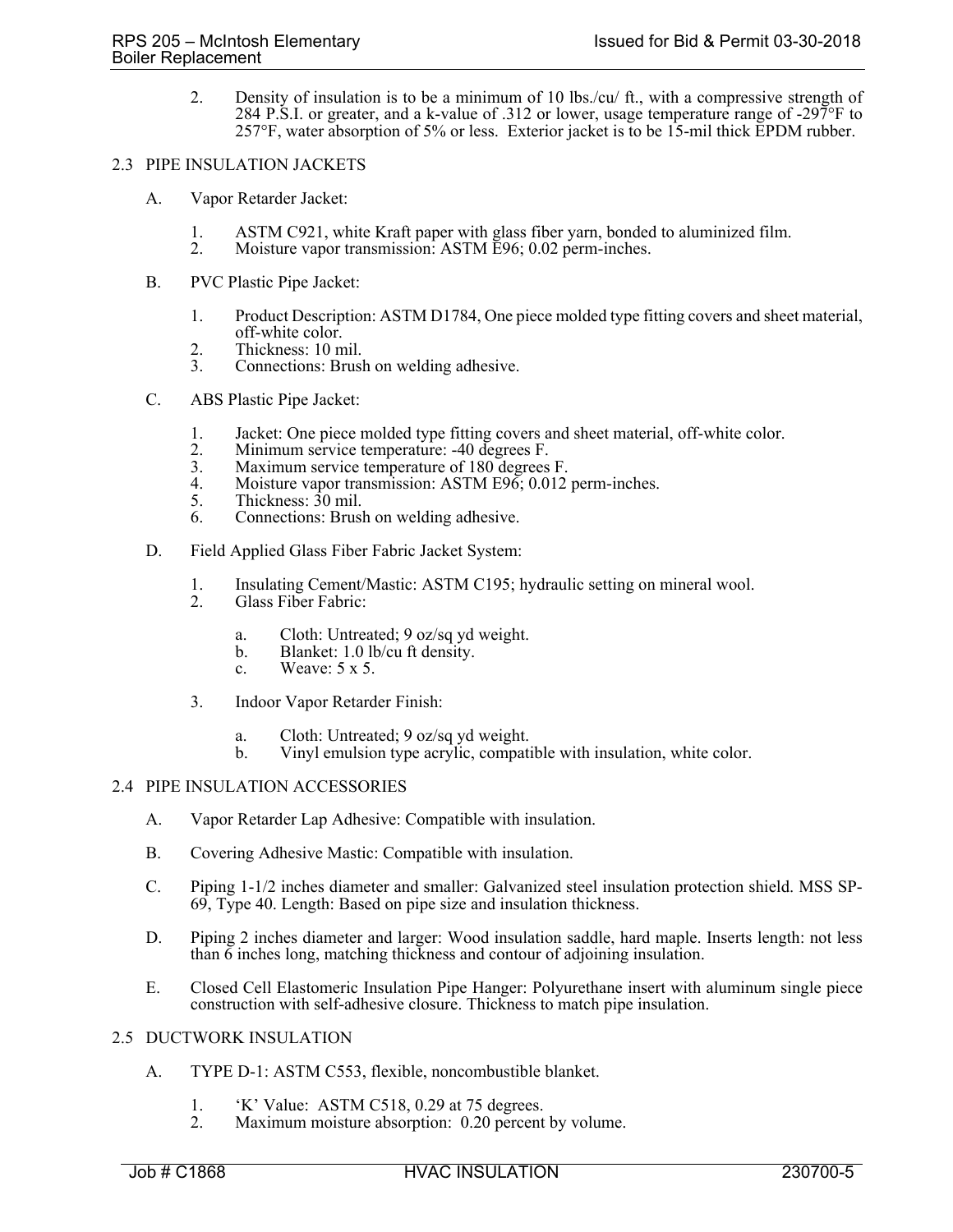- B. TYPE D-2: ASTM C612, rigid, noncombustible fiberglass duct board.
	- 1. 'K' Value: ASTM C518, 0.29 at 75 degrees.
	- 2. Maximum moisture absorption: 0.20 percent by volume.<br>3. Density: 3 lb/cu ft.
	- 3. Density:  $3 \text{ lb/cu ft.}$ <br>4. Thickness:  $2$ ".
	- Thickness: 2".
- C. TYPE D-3: ASTM C553, flexible, noncombustible fiberglass duct liner.
	- 1. 'K' Value: ASTM C518, 0.29 at 75 degrees.<br>2. Density: 1.5 lb/cu ft.
	- 2. Density: 1.5 lb/cu ft.<br>3. Maximum velocity or
	- Maximum velocity on coated air side: 4,000 ft/min.

## 2.6 DUCTWORK INSULATION JACKETS

- A. Vapor Retarder Jacket:
	- 1. Kraft paper with glass fiber yarn and bonded to aluminized film.<br>2. Moisture vapor transmission: ASTM E96; 0.02 perm.<br>3. Secure with pressure sensitive tape.
	-
	- Secure with pressure sensitive tape.

## 2.7 DUCTWORK INSULATION ACCESSORIES

- A. Vapor Retarder Tape:
	- 1. Kraft paper reinforced with glass fiber yarn and bonded to aluminized film, with pressure sensitive rubber based adhesive.
- B. Vapor Retarder Lap Adhesive: Compatible with insulation.
- C. Adhesive: Waterproof, ASTM E162 fire-retardant type.
- D. Liner Fasteners: Galvanized steel, self-adhesive pad or welded with press-on head.
- E. Lagging Adhesive: Fire resistive to ASTM E84.
- F. Impale Anchors: Galvanized steel, 12 gage self-adhesive pad.
- G. Adhesives: Compatible with insulation.
- H. Membrane Adhesives: As recommended by membrane manufacturer.

## PART 3 - EXECUTION

## 3.1 EXAMINATION

- A. Section 01 30 00 Administrative Requirements: Coordination and project conditions.
- B. Verify piping, equipment and ductwork has been tested before applying insulation materials.
- C. Verify surfaces are clean and dry, with foreign material removed.

# 3.2 INSTALLATION - PIPING SYSTEMS

A. Piping Exposed to View in Finished Spaces: Locate insulation and cover seams in least visible locations.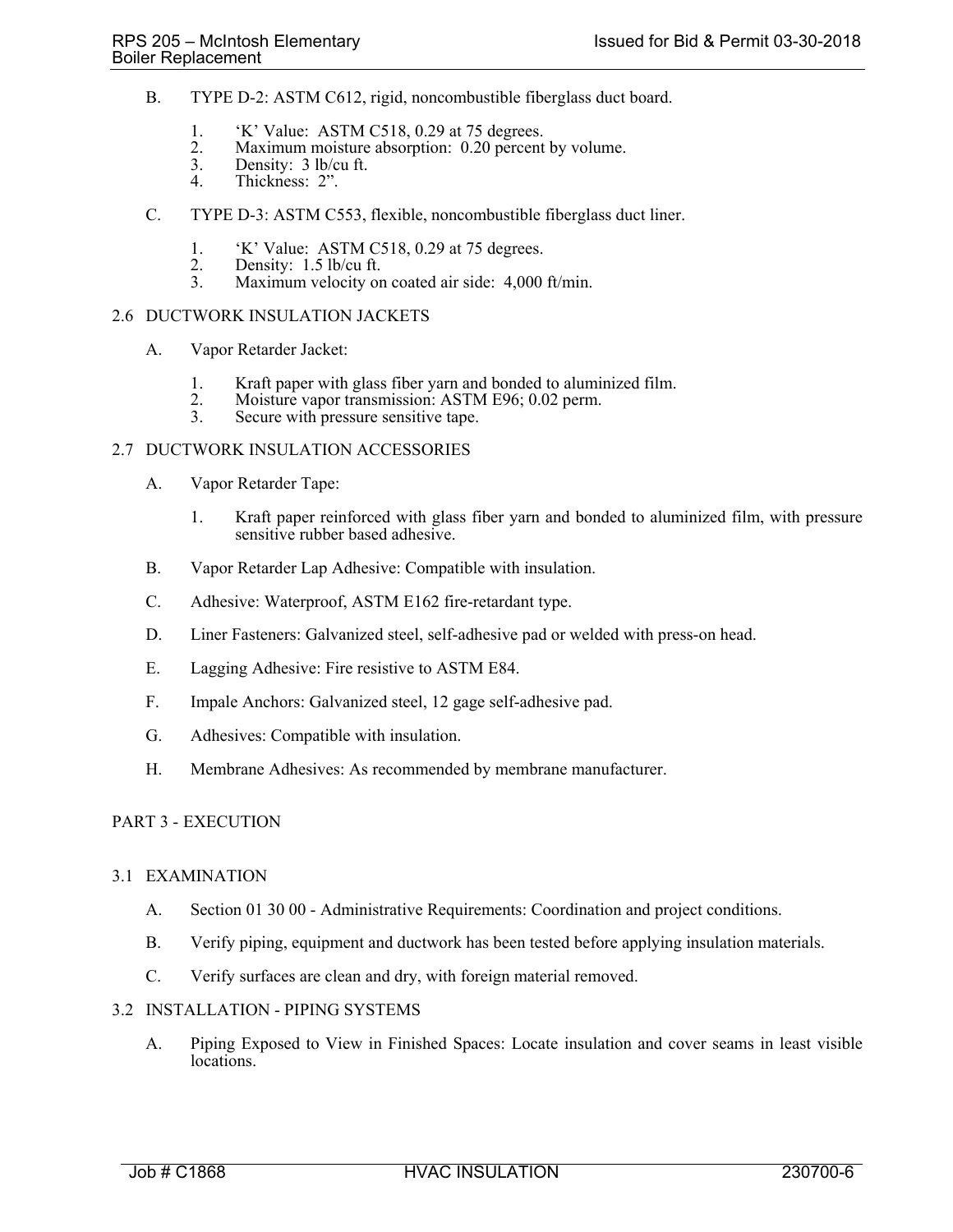- B. Continue insulation through penetrations of building assemblies or portions of assemblies having fire resistance rating of one hour or less. Provide intumescent firestopping when continuing insulation through assembly. Finish at supports, protrusions, and interruptions. Refer to Section 07 84 00 for penetrations of assemblies with fire resistance rating greater than one hour.
- C. Piping Systems Conveying Fluids Below Ambient Temperature:
	- 1. Insulate entire system including fittings, valves, unions, flanges, strainers, flexible connections, pump bodies, and expansion joints.
	- 2. Furnish factory-applied or field-applied vapor retarder jackets. Secure factory-applied jackets with pressure sensitive adhesive self-sealing longitudinal laps and butt strips. Secure field-applied jackets with outward clinch expanding staples and seal staple penetrations with vapor retarder mastic.
	- 3. Insulate fittings, joints, and valves with molded insulation of like material and thickness as adjacent pipe. Finish with glass cloth and vapor retarder adhesive or PVC fitting covers.
- D. Hot Piping Systems greater than 140 degrees F:
	- 1. Furnish factory-applied or field-applied standard jackets. Secure with outward clinch expanding staples or pressure sensitive adhesive system on standard factory-applied jacket and butt strips or both.
	- 2. Insulate fittings, joints, and valves with insulation of like material and thickness as adjoining pipe. Finish with glass cloth and adhesive or PVC fitting covers.
	- 3. Insulate flanges and unions at equipment.
- E. Inserts and Shields:
	- 1. Piping 1-1/2 inches Diameter and Smaller: Install steel shield between pipe hanger and insulation.
	- 2. Piping 2 inches Diameter and Larger: Install insert between support shield and piping and under finish jacket.
		- a. Insert Configuration: Minimum 6 inches long, of thickness and contour matching adjoining insulation; may be factory fabricated.
		- b. Insert Material: Compression resistant insulating material suitable for planned temperature range and service.
	- 3. Piping Supported by Roller Type Pipe Hangers: Install steel shield between roller and inserts.
- F. Insulation Terminating Points:
	- 1. Coil Branch Piping 1 inch and Smaller: Terminate hot water piping at union upstream of the coil control valve.
	- 2. Chilled Water Coil Branch Piping: Insulate chilled water piping and associated components up to coil connection.
	- 3. Condensate Piping: Insulate entire piping system and components to prevent condensation.
- G. EPDM Cellular Elastomeric Insulation:
	- 1. Piping, Valves, Fittings:
		- a. All piping, valves, fittings, duct, and equipment scheduled to be insulated shall have all insulation applied in strict accordance with manufacturer's installation instructions, and practices described in the National Commercial and Industrial Insulation Standards Manual. Manufacturer's installation guidelines and instruction will be used if conflicts exist.
		- b. Piping up to 10" inside diameter is to be insulated using preformed pipe insulation. Piping over 10" inside diameter may be insulated with preformed pipe insulation or sheet insulation, applied according to manufacturer's installation instruction and practices described in the National Commercial and Industrial Insulation Standards Manual.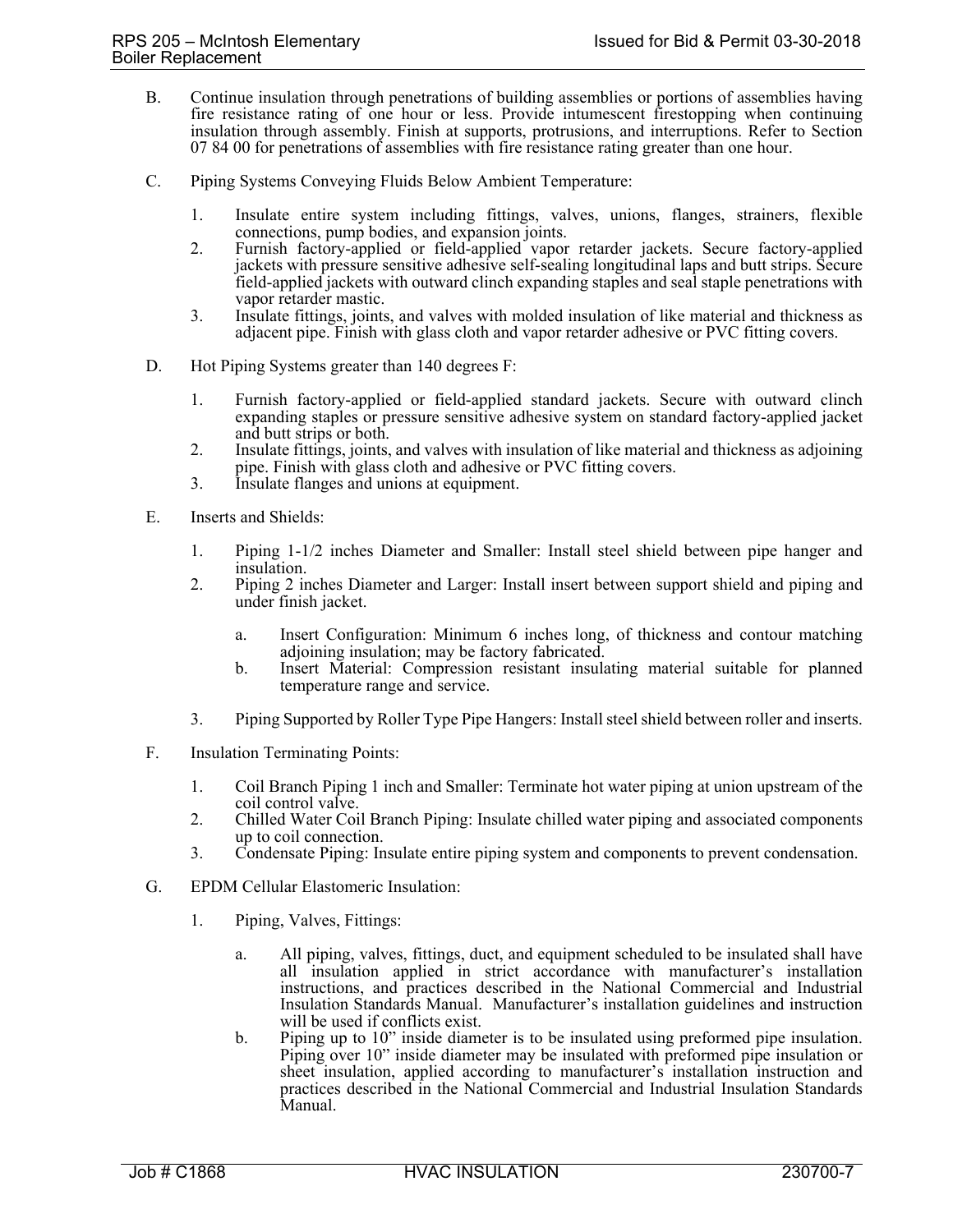- c. Insulated pipe saddles are to be at all pipe hanger and clamp locations. Saddles are to be installed at the time that piping is being installed, so that insulation system can be installed in a continuous manner through the pipe support system.
- d. No additional coating or finish is required for weathering resistance. Coatings or jacket may be required for aesthetic, damage resistance, or vapor barrier enhancement purposes.
- e. At a minimum, thickness used will be in accordance with the thickness tables for piping insulation used in the latest version of ASHRAE 90.1. These thicknesses may or may not sufficient to control condensation. Thickness required to control condensation may be greater than the recommendations of ASHRAE E90.1.
- f. All exposed pipe insulation shall be off-white.
- g. All longitudinal and butt joints shall have lap tape applied.

## 3.3 INSTALLATION - DUCTWORK SYSTEMS

- A. Duct dimensions indicated on Drawings are finished inside dimensions.
- B. Insulated ductwork conveying air below ambient temperature:
	- 1. Provide insulation with vapor retarder jackets.<br>2. Finish with tape and vapor retarder jacket.
	- 2. Finish with tape and vapor retarder jacket.<br>3. Continue insulation through walls, sleeves.
	- 3. Continue insulation through walls, sleeves, hangers, and other duct penetrations.
	- Insulate entire system including fittings, joints, flanges, fire dampers, flexible connections, and expansion joints.
- C. Insulated ductwork conveying air above ambient temperature:
	- 1. Provide with or without standard vapor retarder jacket.
	- 2. Insulate fittings and joints. Where service access is required, bevel and seal ends of insulation.
- D. External Glass Fiber Duct Insulation: Required where insulating existing ductwork.
	- 1. Secure insulation with vapor retarder with wires and seal jacket joints with vapor retarder adhesive or tape to match jacket.
	- 2. Secure insulation without vapor retarder with staples, tape, or wires.<br>3. Install without sag on underside of ductwork. Use adhesive or mech
	- Install without sag on underside of ductwork. Use adhesive or mechanical fasteners where necessary to prevent sagging. Lift ductwork off trapeze hangers and insert spacers.
	- 4. Seal vapor retarder penetrations by mechanical fasteners with vapor retarder adhesive.<br>5. Stop and point insulation around access doors and damper operators to allow operators
	- Stop and point insulation around access doors and damper operators to allow operation without disturbing wrapping.
- E. Duct and Plenum Liner: Required for all new supply and return rectangular ductwork.
	- 1. Adhere insulation with adhesive for 100 percent coverage.
	- 2. Secure insulation with mechanical liner fasteners. Comply with SMACNA Standards for spacing.
	- 3. Seal and smooth joints. Seal and coat transverse joints.
	- 4. Seal liner surface penetrations with adhesive.
	- 5. Cut insulation for tight overlapped corner joints. Support top pieces of liner at edges with side pieces.
- F. Closed Cell Elastomeric Insulation:
	- 1. Push insulation on to piping.
	- 2. Miter joints at elbows.<br>3. Seal seams and butt joint
	- 3. Seal seams and butt joints with manufacturer's recommended adhesive.<br>4. When application requires multiple layers, apply with joints staggered.
	- When application requires multiple layers, apply with joints staggered.
	- 5. Insulate fittings and valves with insulation of like material and thickness as adjacent pipe.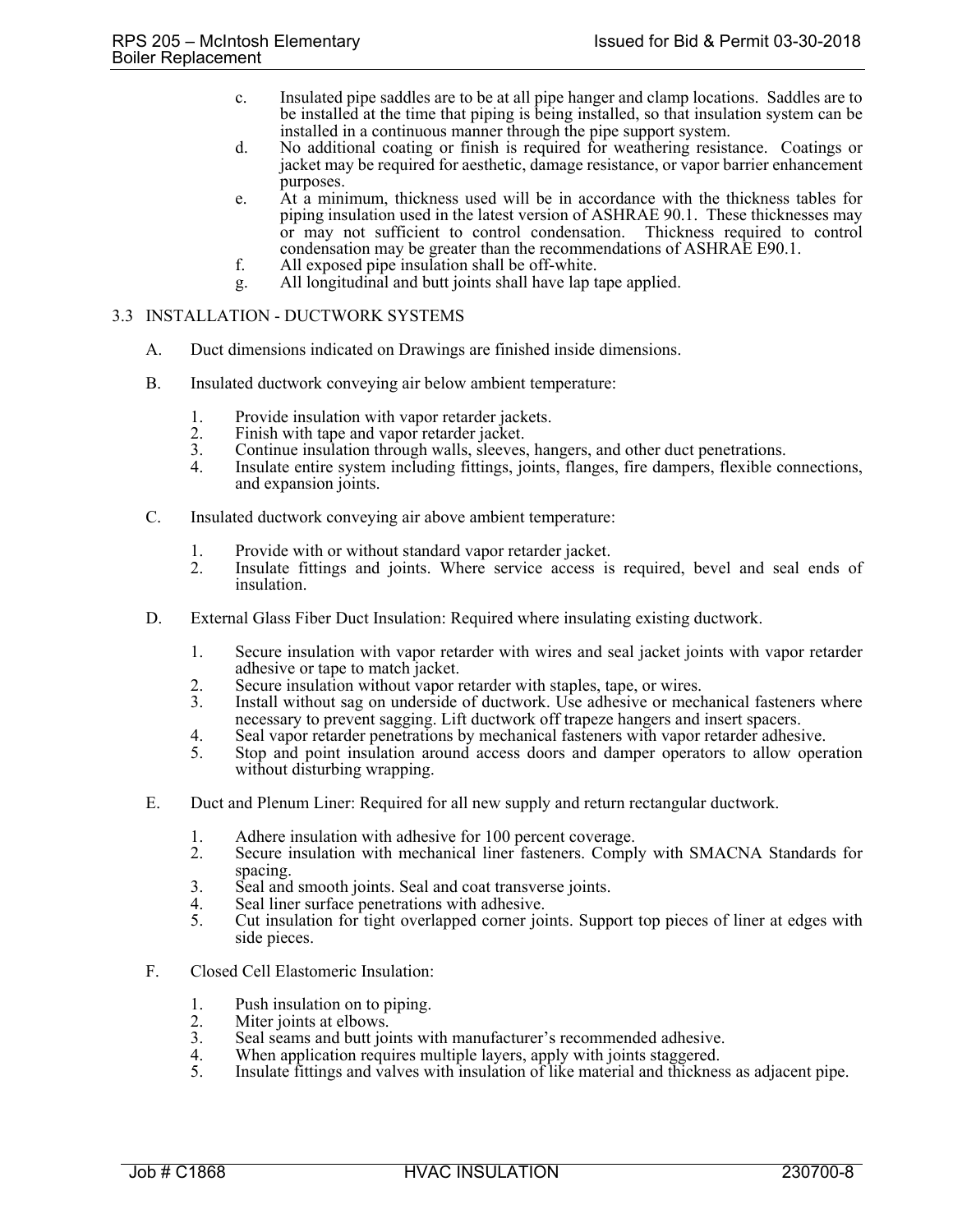## 3.4 PIPE SYSTEMS INSULATION SCHEDULE

| А.                                   |                                  | <b>Piping Systems</b><br>Heating Systems:                                                                                                                           | <b>Insulation Type</b>                    | Pipe Size<br>Inch                                                                                    | Thickness<br>Inch |  |
|--------------------------------------|----------------------------------|---------------------------------------------------------------------------------------------------------------------------------------------------------------------|-------------------------------------------|------------------------------------------------------------------------------------------------------|-------------------|--|
|                                      |                                  | Heating Supply and Return                                                                                                                                           | A                                         | Up to $1-1/2$ "<br>$2^{5}$ and Up                                                                    | $1 - 1/2$ "<br>2  |  |
|                                      |                                  | Metallic Condensate Piping                                                                                                                                          | B                                         | Up to $4$ "                                                                                          | 3/4"              |  |
| 3.5 DUCT SYSTEMS INSULATION SCHEDULE |                                  |                                                                                                                                                                     |                                           |                                                                                                      |                   |  |
| Α.                                   | Ductwork                         |                                                                                                                                                                     | <b>Type</b>                               | Thickness Finish Inch                                                                                |                   |  |
|                                      | 1.<br>2.<br>3.<br>4.<br>5.<br>6. | <b>Supply Ducts</b><br><b>Return Duct</b><br><b>HVAC</b> Plenums<br><b>Transfer Duct</b><br><b>Concealed Round Branch Ductwork</b><br><b>Exposed Round Ductwork</b> | $D-3$<br>$D-3$<br>$D-2$<br>$D-3$<br>$D-1$ | $1 - 1/2$ "<br>$1 - 1/2$ "<br>2"<br>1"<br>$1 - 1/2$ "<br>Refer to Section 233100<br>Double wall duct |                   |  |

END OF SECTION 230700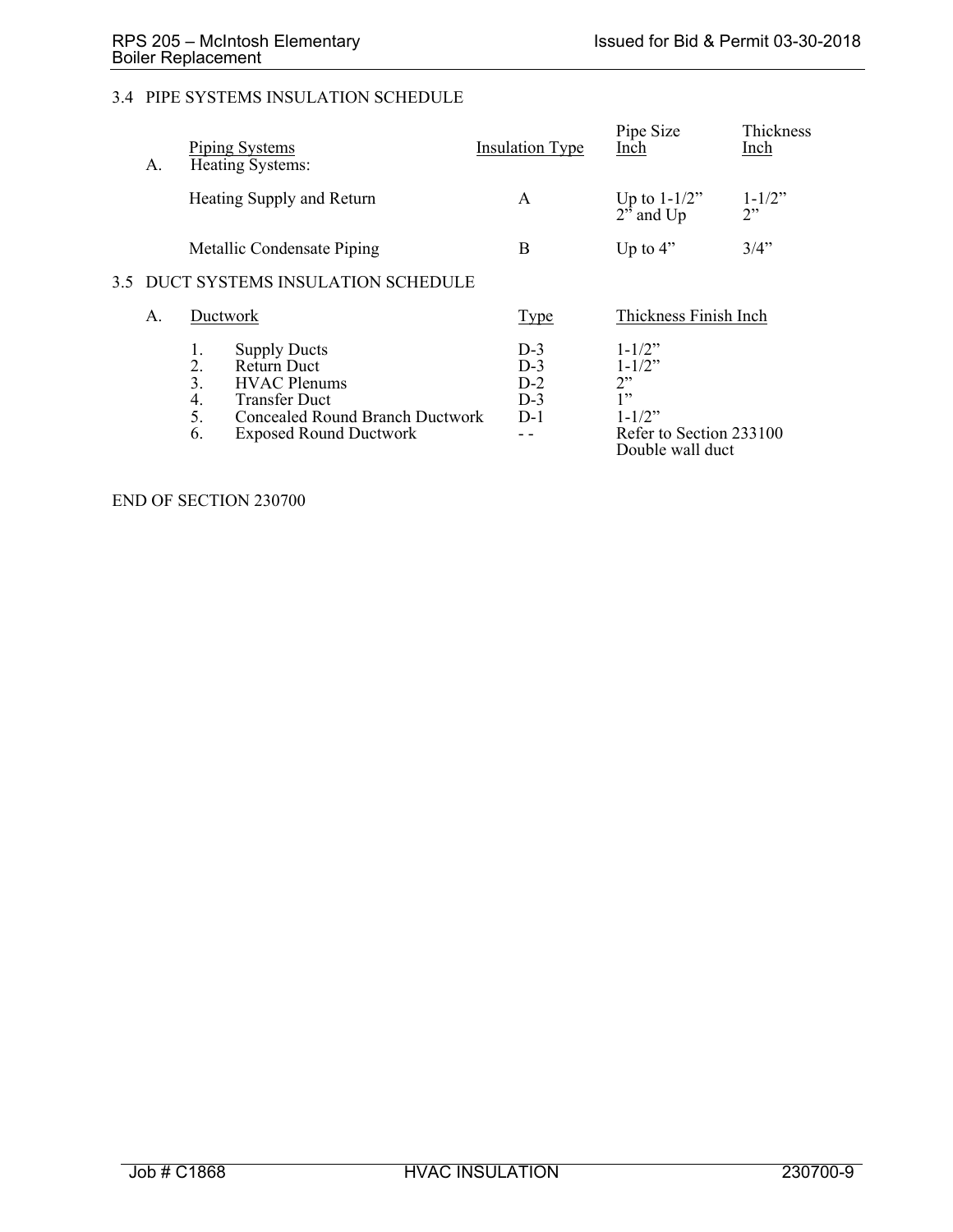### SECTION 230900 - INSTRUMENTATION AND CONTROL FOR HVAC

### PART 1 - GENERAL

#### 1.1 SUMMARY

- A. Section Includes:
	- 1. Carbon dioxide sensors.
	- 2. Control panel enclosures.<br>3. Humidistats.
	- 3. Humidistats.<br>4. Thermostats/
	- 4. Thermostats/sensors.<br>5. Control air dampers.
	- Control air dampers.
	- 6. Electric damper actuators.
	- 7. Control valves.
	- 8. Electric valve actuators.<br>9 Outside air measuring are
	- 9. Outside air measuring and modulation device.<br>10. Direct digital control system components.
	- Direct digital control system components.
	- 11. Differential pressure monitor.
- B. Related Sections:
	- 1. Section 23 05 13 Common Motor Requirements for HVAC Equipment: Product requirements for electric motors.
	- 2. Section 23 09 93 Sequence of Operations for HVAC Controls: Sequences of operation implemented using products specified in this section.
	- 3. Section 23 21 16 Hydronic Piping Specialties: Product requirements for thermometer sockets and gage taps for placement by this section. Installation requirements for piping products furnished in this section.
	- 4. Section 23 33 00 Air Duct Accessories: Product requirements for duct mounted thermometers. Installation requirements for dampers and other duct mounted products furnished in this section.
	- 5. Section 26 05 03 Equipment Wiring Connections: Execution requirements for electric connections specified by this section.

#### 1.2 REFERENCES

- A. Air Movement and Control Association International, Inc.:
	- 1. AMCA 500 Test Methods for Louvers, Dampers, and Shutters.
- B. American Society of Heating, Refrigerating and Air-Conditioning Engineers:
	- 1. ASHRAE 62 Ventilation for Acceptable Indoor Air Quality.
- C. American Society of Mechanical Engineers:
	-
	- 1. ASME B16.18 Cast Copper Alloy Solder Joint Pressure Fittings.<br>2. ASME B16.22 Wrought Copper and Copper Alloy Solder Joint F ASME B16.22 - Wrought Copper and Copper Alloy Solder Joint Pressure Fittings.
- D. ASTM International:
	- 1. ASTM A126 Standard Specification for Gray Iron Castings for Valves, Flanges, and Pipe Fittings.
	- 2. ASTM A536 Standard Specification for Ductile Iron Castings.<br>3. ASTM B32 Standard Specification for Solder Metal.
	- 3. ASTM B32 Standard Specification for Solder Metal.
	- 4. ASTM B88 Standard Specification for Seamless Copper Water Tube.<br>5. ASTM B280 Standard Specification for Seamless Copper Tube for A
	- ASTM B280 Standard Specification for Seamless Copper Tube for Air Conditioning and Refrigeration Field Service.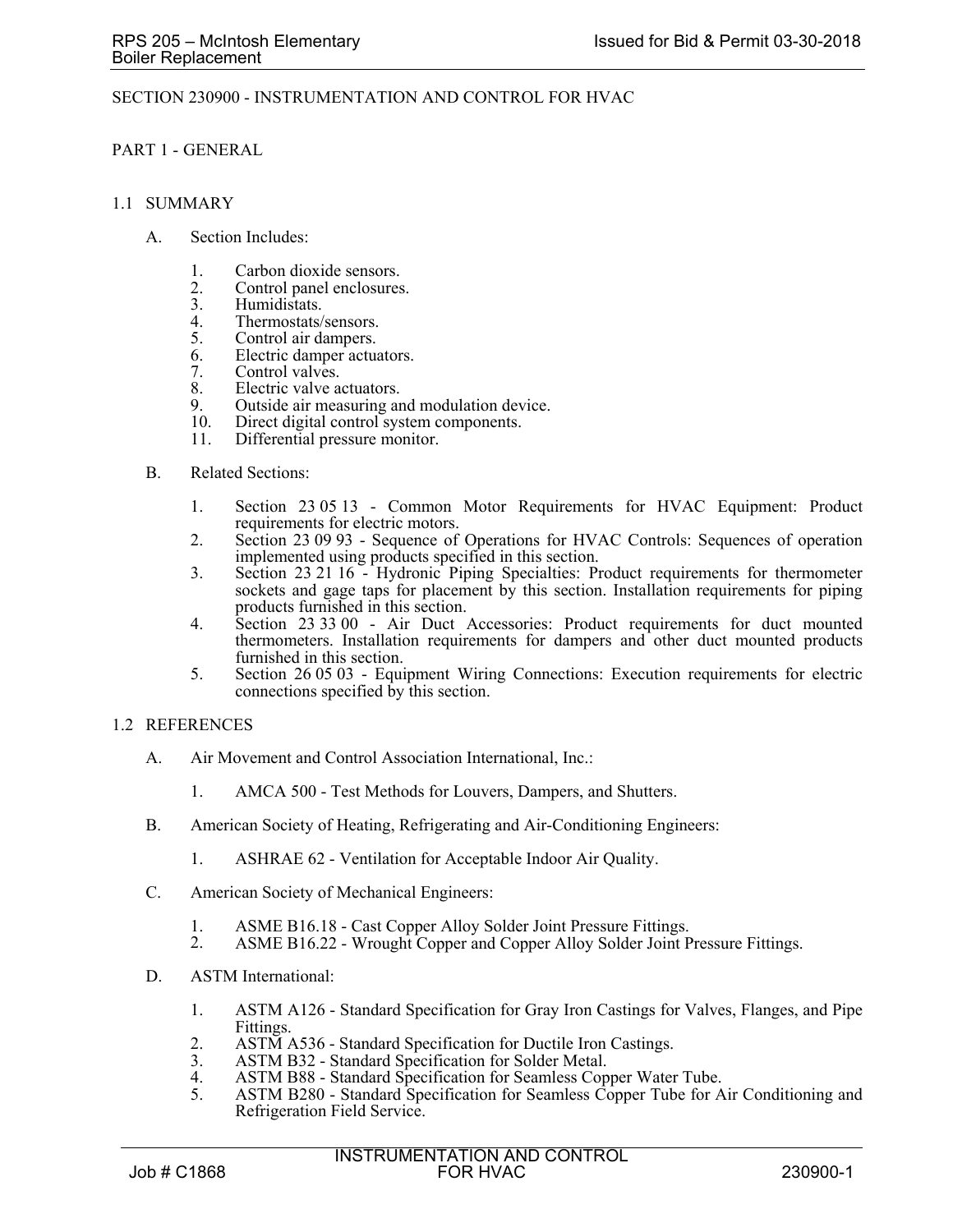- 6. ASTM D2737 Standard Specification for Polyethylene (PE) Plastic Tubing.
- E. American Welding Society:
	- 1. AWS A5.8 Specification for Filler Metals for Brazing and Braze Welding.
- F. National Electrical Manufacturers Association:
	- 1. NEMA DC 3 Residential Controls Electrical Wall Mounted Room Thermostats.<br>2. NEMA 250 Enclosures for Electrical Equipment (1000 Volts Maximum).
	- 2. NEMA 250 Enclosures for Electrical Equipment (1000 Volts Maximum).
- G. National Fire Protection Association:
	- 1. NFPA 72 National Fire Alarm Code.<br>2. NFPA 90A Standard for the Installati
	- 2. NFPA 90A Standard for the Installation of Air Conditioning and Ventilating Systems.
- H. Underwriters Laboratories, Inc.:
	- 1. UL 1820 Fire Test of Pneumatic Tubing for Flame and Smoke Characteristics.

## 1.3 SUBMITTALS

- A. Section 01 33 00 Submittal Procedures: Submittal procedures.
- B. Shop Drawings: Indicate operating data, system drawings, wiring diagrams, and written detailed operational description of sequences. Coordinate submittals with information requested in Section 23 09 93.
- C. Product Data: Submit description and engineering data for each control system component. Include sizing as required.
- D. Manufacturer's Installation Instructions: Submit installation requirements for each control component.
- E. Manufacturer's Certificate: Certify products meet or exceed specified requirements.

#### 1.4 CLOSEOUT SUBMITTALS

- A. Section 01 70 00 Execution and Closeout Requirements: Closeout procedures.
- B. Project Record Documents: Record actual locations of control components, including panels, thermostats, and sensors.
- C. Operation and Maintenance Data: Submit inspection period, cleaning methods, recommended cleaning materials, and calibration tolerances.

#### 1.5 QUALITY ASSURANCE

- A. Provide pneumatic tubing located in plenums with peak optical density not greater than 0.5, average optical density not greater than 0.15, and flame spread not greater than 5 feet when tested in accordance with UL 1820.
- B. Control Air Damper Performance: Test in accordance with AMCA 500.

#### 1.6 QUALIFICATIONS

- A. Manufacturer: Company specializing in manufacturing products specified in this section with minimum three years documented experience.
- B. Installer: Company specializing in performing Work of this section with minimum three years documented experience.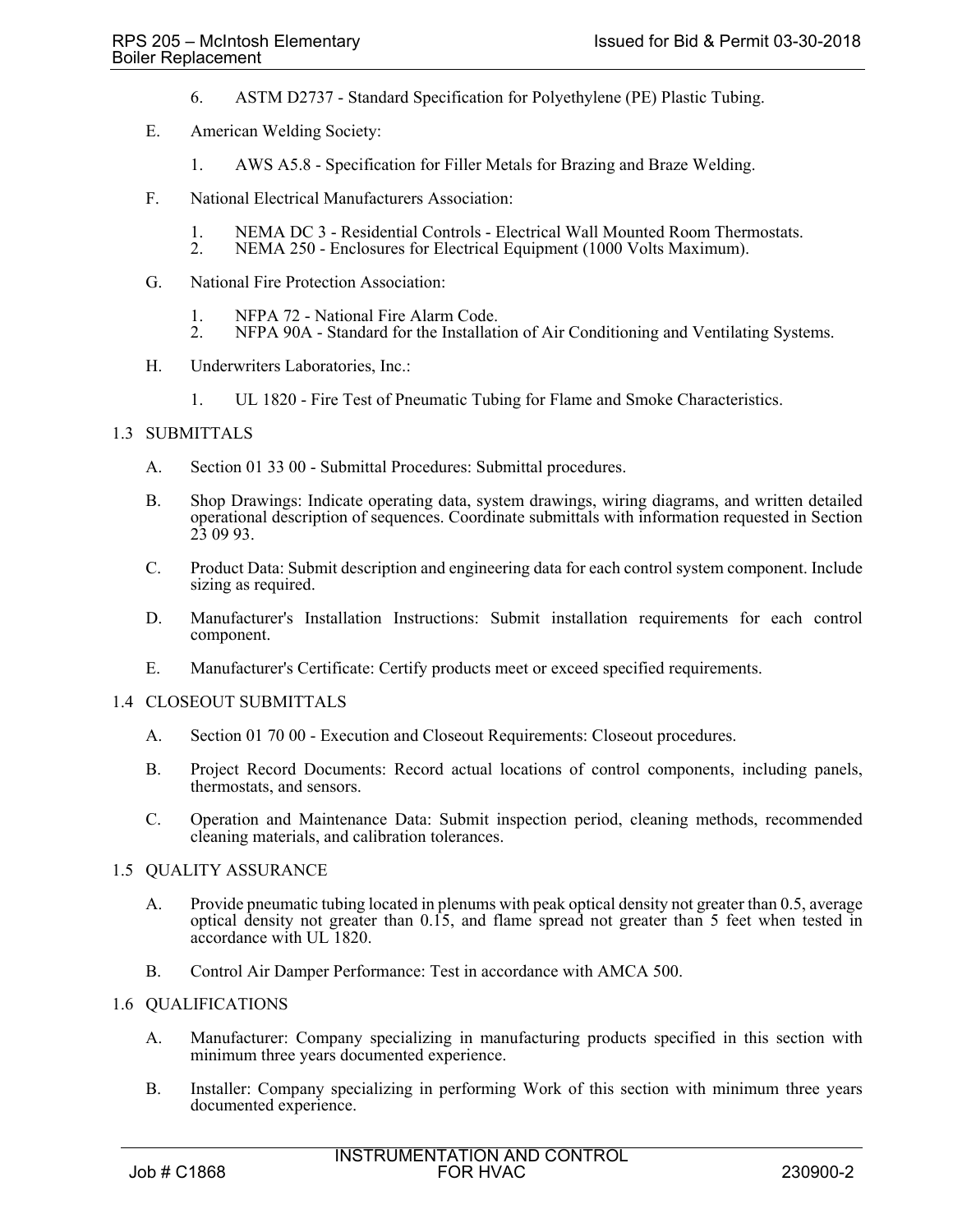## 1.7 DELIVERY, STORAGE, AND HANDLING

- A. Section 01 60 00 Product Requirements: Product storage and handling requirements.
- B. Accept controls on site in original factory packaging Inspect for damage.

# 1.8 COORDINATION

- A. Section 01 30 00 Administrative Requirements: Requirements for coordination.
- B. Coordinate installation of control components in piping systems with work of Section 23 21 16.
- C. Coordinate installation of control components in duct systems with work of Section 23 33 00.

### 1.9 MAINTENANCE SERVICE

- A. Section 01 70 00 Execution and Closeout Requirements: Requirements for maintenance service.
- B. Furnish service and maintenance of control system for one year from Date of Substantial Completion.
- C. Furnish complete service of controls systems, including callbacks.
- D. Include systematic examination, adjustment, and lubrication of unit, and controls checkout and adjustments. Repair or replace parts in accordance with manufacturer's operating and maintenance data. Use parts produced by manufacturer of original equipment.
- E. Perform work without removing units from service during building normal occupied hours.
- F. Provide emergency call back service during working hours for this maintenance period.
- G. Maintain an adequate stock of parts locally for replacement or emergency purposes. Ensure personnel availability to ensure fulfillment of this maintenance service without unreasonable loss of time.

## 1.10 EXTRA MATERIALS

- A. Section 01 70 00 Execution and Closeout Requirements: Spare parts and maintenance products.
- B. Furnish two of each type of thermostat, humidistat or exposed sensor.

## 1.11 REGULATORY REQUIREMENTS

- A. Conform to Health/Life Safety Code for Public Schools.
- B. Conform to (IMC) International Mechanical Code. (2015)
- C. Conform to (IBC) International Building Code. (2015)
- D. Conform to (IFC) International Fire Code, excluding Chapter 4. (2015)
- E. Conform to State of Illinois Plumbing Code. (2014)
- F. Conform to Illinois Accessibility Code. (71 IL Adm. Code 400)
- G. Conform to (IECC) International Energy Conservation Code. (2015)
- H. Conform to (IFGC) International Fuel Gas Code. (2015)
- I. Conform to (IPMC) International Property Maintenance Code. (2015)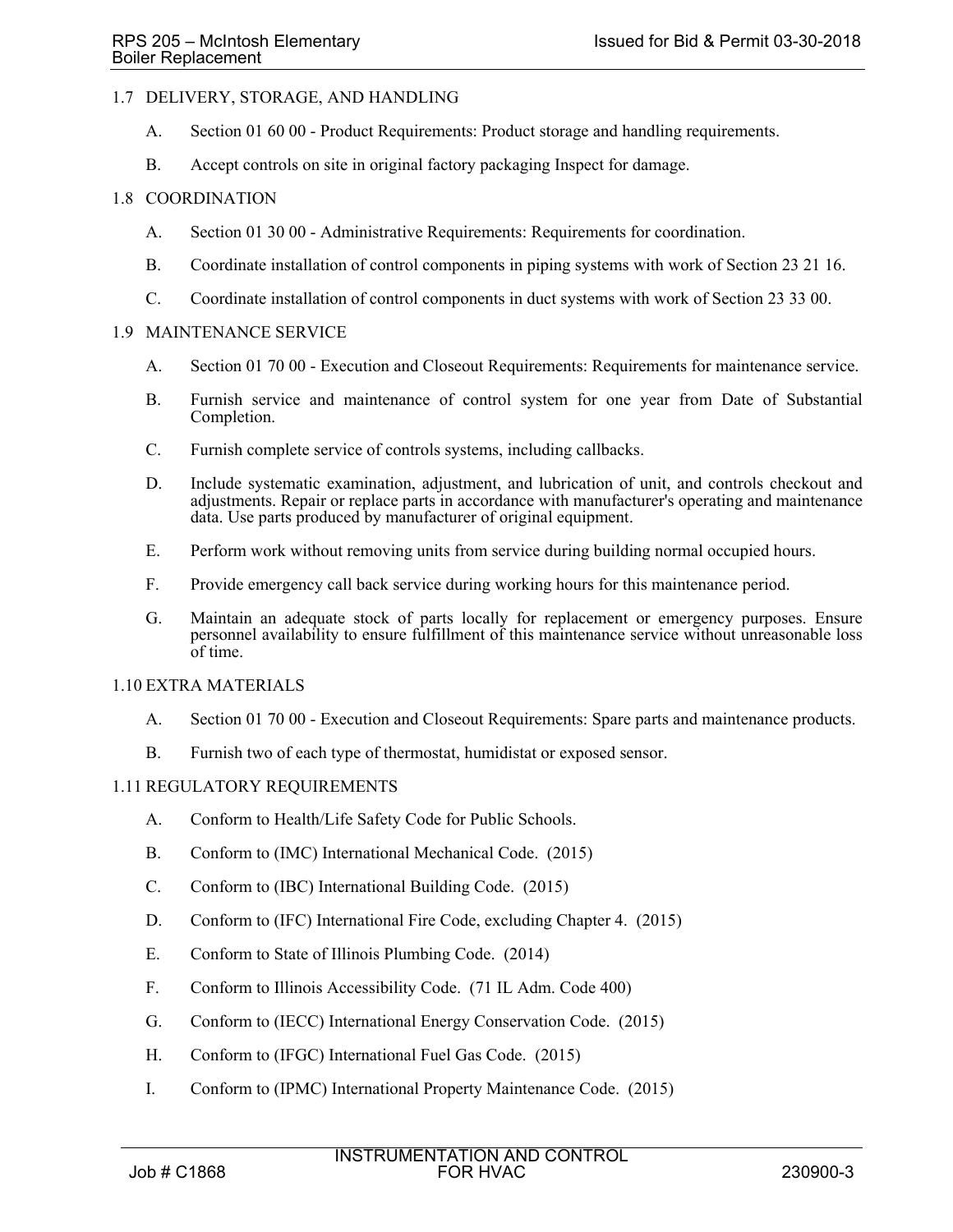- J. Conform to Illinois State Fire Marshal's Boiler and Pressure Vessel Safety. (41 IL Adm. Code 120)
- K. Conform to (ICC) International Code Council Reference Standards. (2015)
- L. Conform to (NFPA) National Fire Protection Association 70 National Electrical Code. (2014)
- M. Products: Listed and classified by Underwriter's Laboratories, Inc. as suitable for the purpose specified and indicated.

## PART 2 - PRODUCTS

## 2.1 CONTROL PANELS

- A. Unitized cabinet type for each system under automatic control with relays and controls mounted in cabinet and temperature indicators, pressure gages, pilot lights, push buttons and switches flush on cabinet panel face.
- B. NEMA 250, general purpose utility enclosures with enameled finished face panel.
- C. Provide common keying for all panels.

## 2.2 CONTROL VALVES

- A. Globe Pattern:
	- 1. Up to 2 inches: Bronze body, bronze trim, rising stem, renewable composition disc, screwed ends with backseating capacity repackable under pressure.
	- 2. Over 2 inches: Iron body, bronze trim, rising stem, plug-type disc, flanged ends, renewable seat and disc.
	- 3. Hydronic Systems:
		- a. Rate for service pressure of 125 psig at 250 degrees F.
		- Replaceable plugs and seats of stainless steel or brass.
		- c. Size for 3 psig maximum pressure drop at design flow rate.
		- d. Two way valves shall have equal percentage characteristics, three way valves linear characteristics. Size two way valve operators to close valves against pump shut off head.
- B. Electronic Operators:
	- 1. Manufacturer: Belimo or owner approved equal.
	- 2. Valves shall spring return to normal position as indicated on freeze, fire, or temperature protection.
	- 3. Select operator for full shut off at maximum pump differential pressure.
- C. Reheat Valves:
	- 1. Bronze body, bronze trim, 2 or 3 port as indicated, replaceable plugs and seats, union and threaded ends.
	- 2. Rate for service pressure of 125 psig at 250 degrees F.
	- 3. Size for 3 psig maximum pressure drop at design flow rate.
	- 4. Two way valves shall have equal percentage characteristics, three way valves linear characteristics. Size two way valve operators to close valves against pump shut off head.
	- 5. Operators (Modulating): Self contained, linear motorized actuator with approximately 3/4 inch stroke, 60 second full travel: 24 v DC, 6 watt maximum input.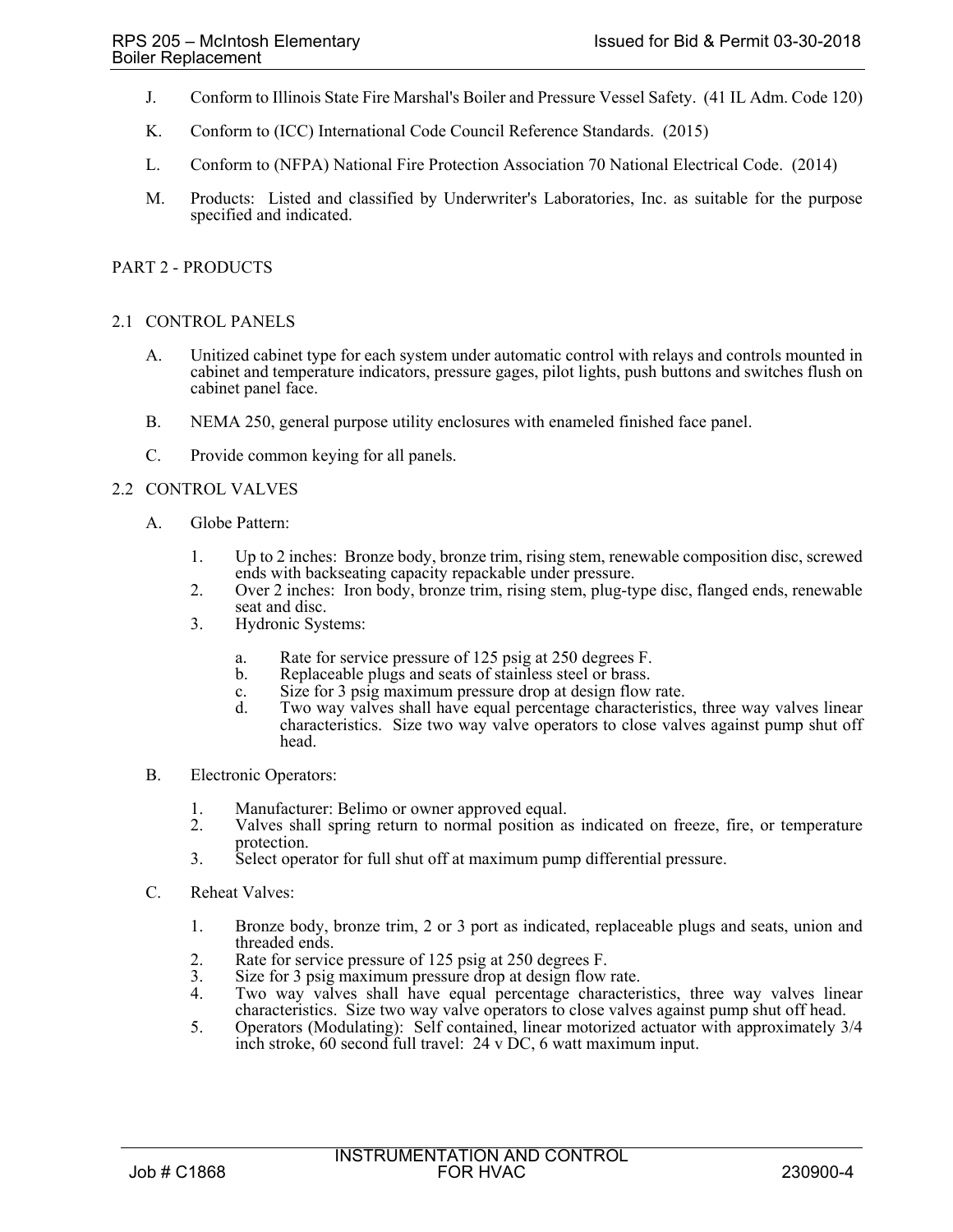- D. Radiation Valves:
	- 1. Bronze body, bronze trim, 2 or 3 port as indicated, replaceable plugs and seats, union and threaded ends.
	- 2. Rate for service pressure of 125 psig at 250 degrees F.<br>3. Size for 3 psig maximum pressure drop at design flow
	- 3. Size for 3 psig maximum pressure drop at design flow rate.
	- Two way valves shall have equal percentage characteristics, three way valves linear characteristics. Size two way valve operators to close valves against pump shut off head.
	- 5. Spring Return: Self contained, linear motorized actuator with approximately 3/4 inch stroke,  $60$  second full travel: 24 v DC, 6 watt maximum input.

### 2.3 DAMPERS

- A. Performance: Test in accordance with AMCA 500.
- B. Frames: Galvanized steel, welded or riveted with corner reinforcement.
- C. Blades: Galvanized steel, maximum blade size 6 inches wide, 48 inches long, attached to minimum 1/2 inch shafts with set screws.
- D. Blade Seals: Synthetic elastomeric or Neoprene mechanically attached, field replaceable.
- E. Jamb Seals: Spring stainless steel.
- F. Shaft Bearings: Graphite impregnated nylon sleeve, with thrust washers at bearings or lubricant free, stainless steel, single row, ground, flanged, radial, antifriction type with extended inner race.
- G. Linkage Bearings: Graphite impregnated nylon.
- H. Leakage: Less than 2 percent based on approach velocity of 2000 ft/min and 4 inches w.g.
- I. Maximum Pressure Differential: 6 inches w.g.
- J. Temperature Limits: -40 to 200 degrees F.

#### 2.4 DAMPER OPERATORS

- A. General: Provide smooth proportional control with sufficient power for air velocities 20 percent greater than maximum design velocity and to provide tight seal against maximum system pressures. Provide spring return for two position control and for fail safe operation.
- B. Electric Operators:
	- 1. Spring return, adjustable stroke motor having oil immersed gear train, with auxiliary end switch minimum position potentiometer and  $\tilde{24}$  V dc, 24 va transformer.
	- 2. Manufacturer: Belimo or owner approved equal.
- C. Number: Sufficient to achieve unrestricted movement throughout damper range. Provide one damper operator for maximum 25 sq ft damper section.

#### 2.5 INPUT/OUTPUT SENSORS

- A. Temperature:
	- 1. Resistance temperature detectors with resistance tolerance of plus or minus 0.1 percent at 70 degrees F, interchangeability less than plus or minus 0.2 percent, time constant of 13 seconds maximum for fluids and 200 seconds maximum for air.
	- 2. Use insertion elements in ducts not affected by temperature stratification or smaller than one square meter. Use averaging elements where larger or prone to stratification sensor length 8 feet or 16 feet as required.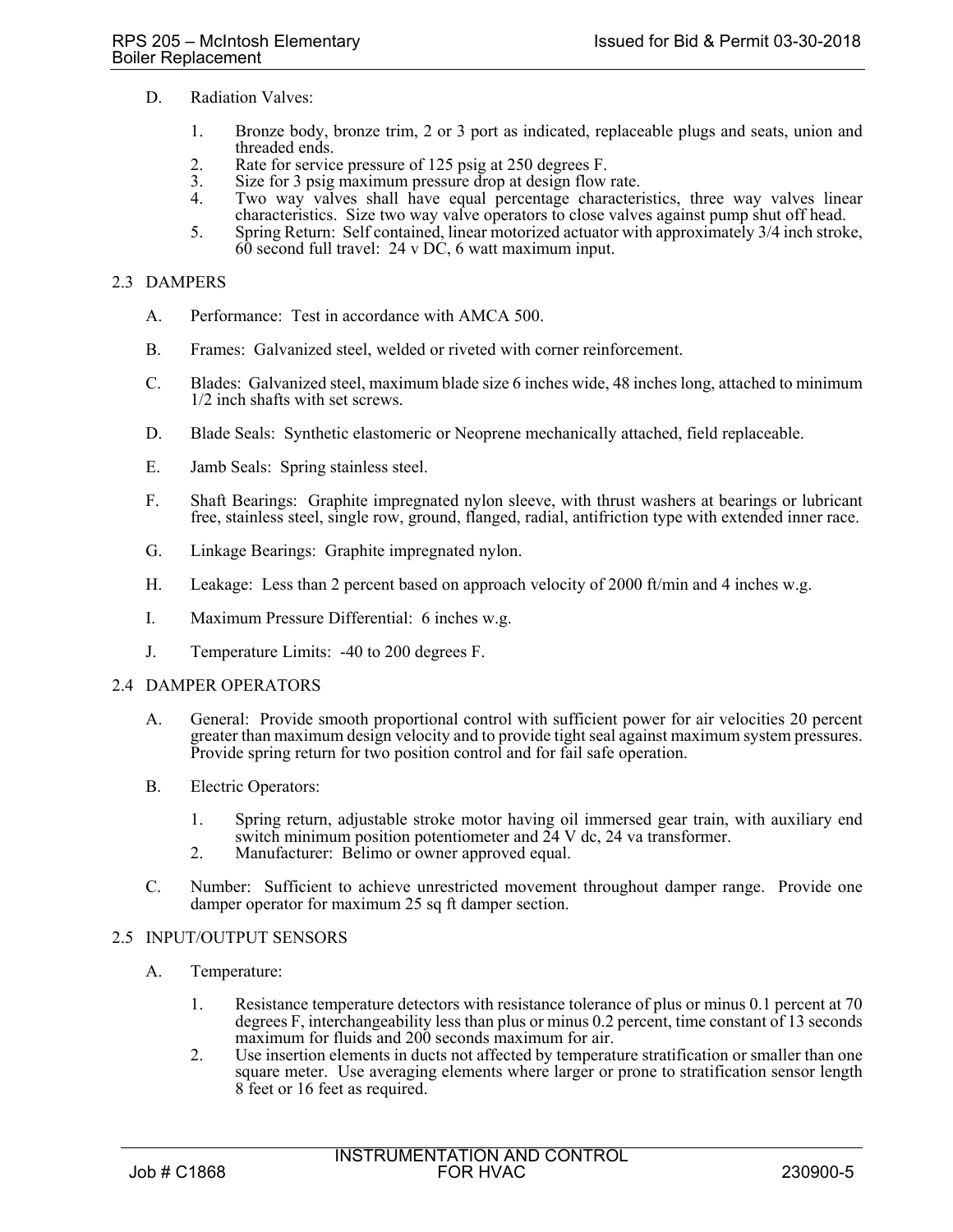- 3. Insertion elements for liquids shall be with stainless steel socket with minimum insertion length of 2-1/2 inches.
- 4. Outside air sensors: Watertight inlet fitting, shielded from direct rays of sun.
- B. Static Pressure Sensors:
	- 1. Unidirectional with ranges not exceeding 150 percent of maximum expected input.<br>2. Temperature compensates with typical thermal error or 0.06 percent of full
	- Temperature compensates with typical thermal error or 0.06 percent of full scale in temperature range of 40 to 100 degrees F.
	- 3. Accuracy: One percent of full scale with repeatability 0.3 percent.
	- Output:  $0 5$  vdc with power at 12 to 28 vdc.
- C. Equipment Operation Sensors:
	- 1. Status Inputs for Fans/Pumps: Differential pressure switch with adjustable range of 0 to 5 inches w.g. (0 to 1250 Pa).
	- 2. Status Inputs for Electric Motors: Current sensing relay with current transformers, adjustable and set to 175 percent of rated motor current.
- D. Damper Position Indication: Potentiometer mounted in enclosure with adjustable crank arm assembly connected to damper to transmit 0 - 100 percent damper travel.

## 2.6 THERMOSTATS/SENSORS

- A. Room Temperature Thermostat/Sensors.
	- 1. Room sensors shall be constructed for either surface or wallbox mounting.<br>2. Room sensors shall be flush mounted stainless steel plate with a 10k Ty
	- 2. Room sensors shall be flush mounted stainless steel plate with a 10k Type II thermistor sensor only, setpoint to be adjusted via BAS, no occupancy override.
- B. Line Voltage Thermostats:
	- 1. Integral manual On/Off/Auto selector switch, single or two pole as required.
	- 2. Dead band: Maximum 2 degrees F.<br>3. Cover: Locking with concealed setp
	- 3. Cover: Locking with concealed setpoint, without thermometer.
	- 4. Rating: Motor load.
- C. Outdoor Reset Thermostat:
	- 1. Remote bulb or bimetal rod and tube type, proportioning action with adjustable throttling range, adjustable setpoint.
	- 2. Scale range: -10 to 70 degrees F.
- D. Immersion Thermostat:
	- 1. Remote bulb or bimetallic rod and tube type, proportional action with adjustable setpoint and adjustable throttling range.
- E. Airstream Thermostats:
	- 1. Remote bulb or bimetallic rod and tube type, proportional action with adjustable setpoint in middle of range and adjustable throttling range.
	- 2. Averaging service remote bulb element: 20 feet.
- F. Electric Low Limit Duct Thermostat:
	- 1. Snap acting, double pole, single throw snap action contacts rated for 16 amps at 120 vac, manual reset switch which trips if temperature sensed across any 18 inches of bulb length is equal to or below setpoint,
	- 2. Bulb length: Minimum 20 feet.<br>3. Provide one thermostat for ever
	- Provide one thermostat for every 20 sq ft of coil surface.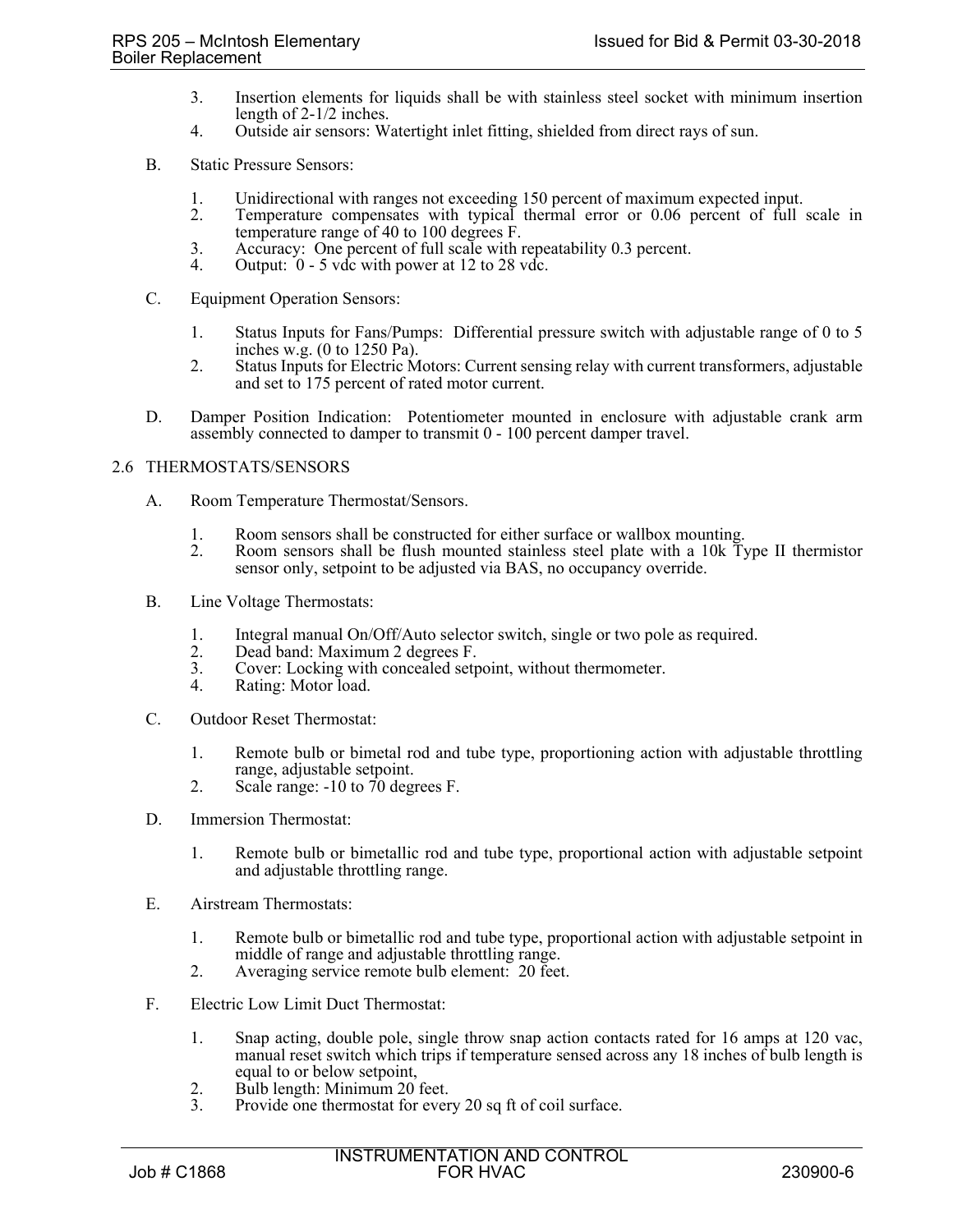- G. Outside Air Sensors.
	- 1. Outside air sensors shall be designed to withstand the environmental conditions to which they will be exposed. They shall also be provided with a solar shield.
	- 2. Sensors exposed to wind velocity pressures shall be shielded by a perforated plate that surrounds the sensor element.
	- 3. Temperature transmitters shall be of NEMA 3R construction and rated for ambient temperatures.
- H. Duct Mount Sensors.
	- 1. Duct mount sensors shall mount in an electrical box through a hole in the duct, and be positioned so as to be easily accessible for repair or replacement.
	- 2. Duct sensors shall be insertion type and constructed as a complete assembly, including lock nut and mounting plate.
	- 3. For outdoor air duct applications, a weatherproof mounting box with weatherproof cover and gasket shall be used.
- I. Averaging Sensors.
	- 1. For ductwork greater in any dimension the 48 inches and/or where air temperature stratification exists, an averaging sensor with multiple sensing points shall be used.
	- 2. For plenum applications, such as mixed air temperature measurements, a string of sensors mounted across the plenum shall be used to account for stratification and/or air turbulence. The averaging string shall have a minimum of 4 sensing points per 12-foot long segment.
	- 3. Capillary supports at the sides of the duct shall be provided to support the sensing strip.

#### 2.7 TRANSMITTERS

- A. Differential Pressure Transmitters.
	- 1. Pressure transmitters shall be constructed to withstand 100% pressure over-range without damage, and to hold calibrated accuracy when subject to a momentary 40% over-range input.
	- 2. Pressure transmitters shall transmit a  $0$  to 5 VDC,  $0$  to 10 VDC, or 4 to 20 mA output signal.
	- 3. Differential pressure transmitters used for flow measurement shall be sized to the flow sensing device, and shall be supplied with Tee fittings and shut-off valves in the high and low sensing pick-up lines to allow the balancing Contractor and Owner permanent, easy-touse connection.
	- 4. A minimum of a NEMA 1 housing shall be provided for the transmitter. Transmitters shall be located in accessible local control panels wherever possible. Low Differential Water Pressure Applications (0" - 20" w.c.).
	- 5. The differential pressure transmitter shall be of industrial quality and transmit a linear, 4 to 20 mA output in response to variation of flow meter differential pressure or water pressure sensing points.
	- 6. The differential pressure transmitter shall have non-interactive zero and span adjustments that are adjustable from the outside cover and meet the following performance specifications:
		- a. .01-20" w.c. input differential pressure range.
		- b. 4-20 mA output.
		- c. Maintain accuracy up to 20 to 1 ratio turndown.
		- d. Reference Accuracy:  $+0.2\%$  of full span.
- B. Low Differential Air Pressure Applications (0" to 5" w.c.).
	- 1. The differential pressure transmitter shall be of industry quality and transmit a linear, 4 to 20 mA output in response to variation of differential pressure or air pressure sensing points.
	- 2. The differential pressure transmitter shall have non-interactive zero and span adjustment that are adjustable from the outside cover and meet the following performance specifications:
		- a. (0.00 1.00" to 5.00") w.c. input differential pressure ranges. (Select range appropriate for system application.)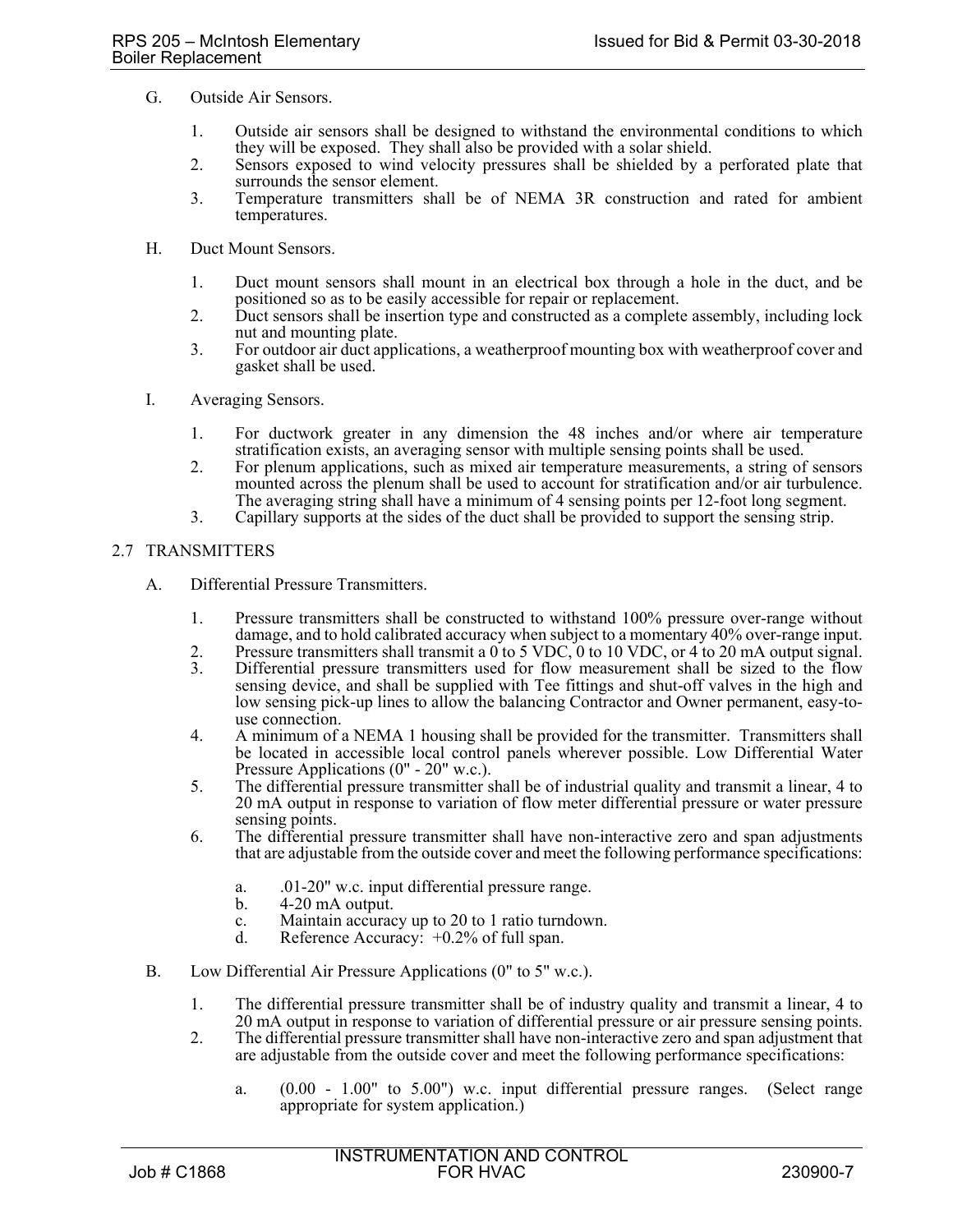- b. 4-20 mA output.
- c. Maintain accuracy up to 20 to 1 ratio turndown.
- d. Reference Accuracy:  $+0.02\%$  of full span.

#### C. Temperature Transmitters:

1. One pipe, directly proportional output signal to measured variable, linearity within plus or minus 1/2 percent of range for 200 degree F span and plus or minus 1 percent for 50 degree span, with suitable temperature range, compensated bulb, averaging capillary, or rod.

### 2.8 STATUS AND SAFETY SWITCHES

- A. General Requirements.
	- 1. Switches shall be provided to monitor equipment status, safety conditions, and generate alarms at the FMS when a failure or abnormal conditions occurs. Safety switches shall be provided with two sets of contacts and shall be interlock wired to shut down respective equipment.
- B. Current Sensing Switches.
	- 1. The current sensing switch shall be self-powered with solid state circuitry and a dry contact output. It shall consist of a current transformer, a solid state current sensing circuit, adjustable trip point, solid state switch, SPDT relay, and an LED indicating the on or off status. A conductor of the load shall be passed through the window of the device. It shall accept over-current up to twice its trip point range.
	- 2. Current sensing switches shall be used for run status for fans, over-current up to twice its trip point range.
	- 3. Current sensing switches shall be calibrated to show a positive run status only when the motor is operating under load. A motor running with a broken belt or coupling shall indicate a negative run status.
- C. Air Filter Status Switches
	- 1. Differential pressure switches used to monitor air filter status shall be of the automatic reset type with SPDT contacts rated for 2 amps at 120 VAC.
	- 2. A complete installation kit shall be provided, including: static pressure tops, tubing, fittings, and air filters.
	- 3. Provide appropriate scale range and differential adjustment for intended service.
- D. Air Pressure Safety Switches
	- 1. Air pressure safety switches shall be of the manual reset type with SPDT contacts rated for 2 amps at 120 VAC.
	- 2. Pressure range shall be adjustable with appropriate scale range and differential adjustment for intended service.

#### 2.9 CABLE

- A. Manufacturers:
	- 1. Southwest Wire, 5950 Office Boulevard NE, Albuquerque, New Mexico 87109. Contact: Betty McMurrough. Phone: (800) 334 $\cdot$ 2150, Fax: (505) 345 $\cdot$ 3862.
	- 2. Windy City Wire, 832 South Central Avenue, Chicago, Illinois 60644. Contact: Damn Marci. Phone: (800) 379-119, Fax: (773) 379 $\cdot$ 1243.
- B. School District 205 Wiring Standard:
	- 1. Cable shall be 18 AWG wire, plenum rated, shield.<br>2. Color Coding (verify final color coding with scho
	- 2. Color Coding (verify final color coding with school district and school district's controls maintenance contractor prior to purchase):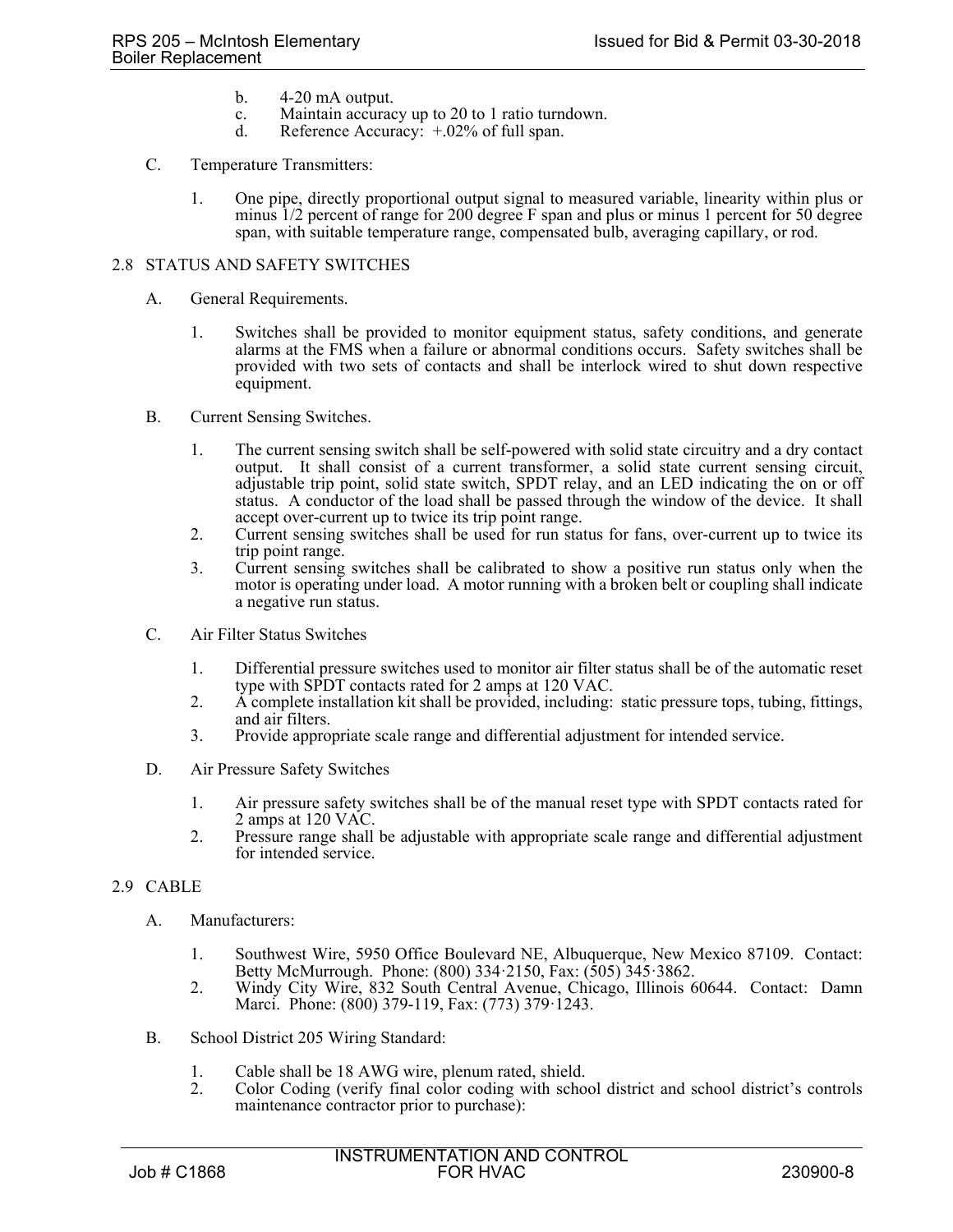- a. N2 Bus B1ue
- b. Analog Input Cable Yellow
- c. Analog Output Cable Tan
- d. Binary Input Cable Orange
- e. Binary Output Cable Violet<br>f. N1 Bus Purple
- $N1$  Bus
- g. 24 VAC Cable Gray<br>h. Spare White
- Spare White
- i. Ethernet -CAT 5 Purple
- j. N2 E Pink<br>k. All cable wil
- All cable will be purchased from the school district's preferred vendors listed above.

## PART 3 - EXECUTION

## 3.1 EXAMINATION

- A. Section 01 30 00 Administrative Requirements: Coordination and project conditions.
- B. Verify pneumatic tubing is clear of water, oil or other contaminants and compressed air supply has filter and dryer operating before installing control devices or actuators.
- C. Verify air handling units and ductwork installation is complete and air filters are in place before installing sensors in air streams.
- D. Verify location of thermostats and humidistats and other exposed control sensors with Drawings before installation.
- E. Verify building systems to be controlled are ready to operate.

### 3.2 INSTALLATION

- A. Install thermostats, humidistats, and space temperature sensors after locations are coordinated with other Work.
- B. Install thermostats, humidistats, and space temperature sensors 48 inches above floor. Align with light switches.
- C. Install freeze protection thermostats using flanges and element holders.
- D. Install outdoor reset thermostats and outdoor sensors indoors, with sensing elements outdoors with sun shield.
- E. Provide separable sockets for liquids and flanges for air bulb elements. Refer to Section 23 21 16.
- F. Install guards on thermostats in public areas, entrances, gymnasiums, etc. and as indicated on Drawings.
- G. Install control panels adjacent to associated equipment on vibration free walls or freestanding supports. Install engraved plastic nameplates for instruments and controls inside cabinet and engraved plastic nameplates on cabinet face. Label with appropriate equipment or system designation.
- H. Install "hand/off/auto" selector switches to override automatic interlock controls when switch is in "hand" position.
- I. Install conduit and electrical wiring in accordance with Section 26 05 03.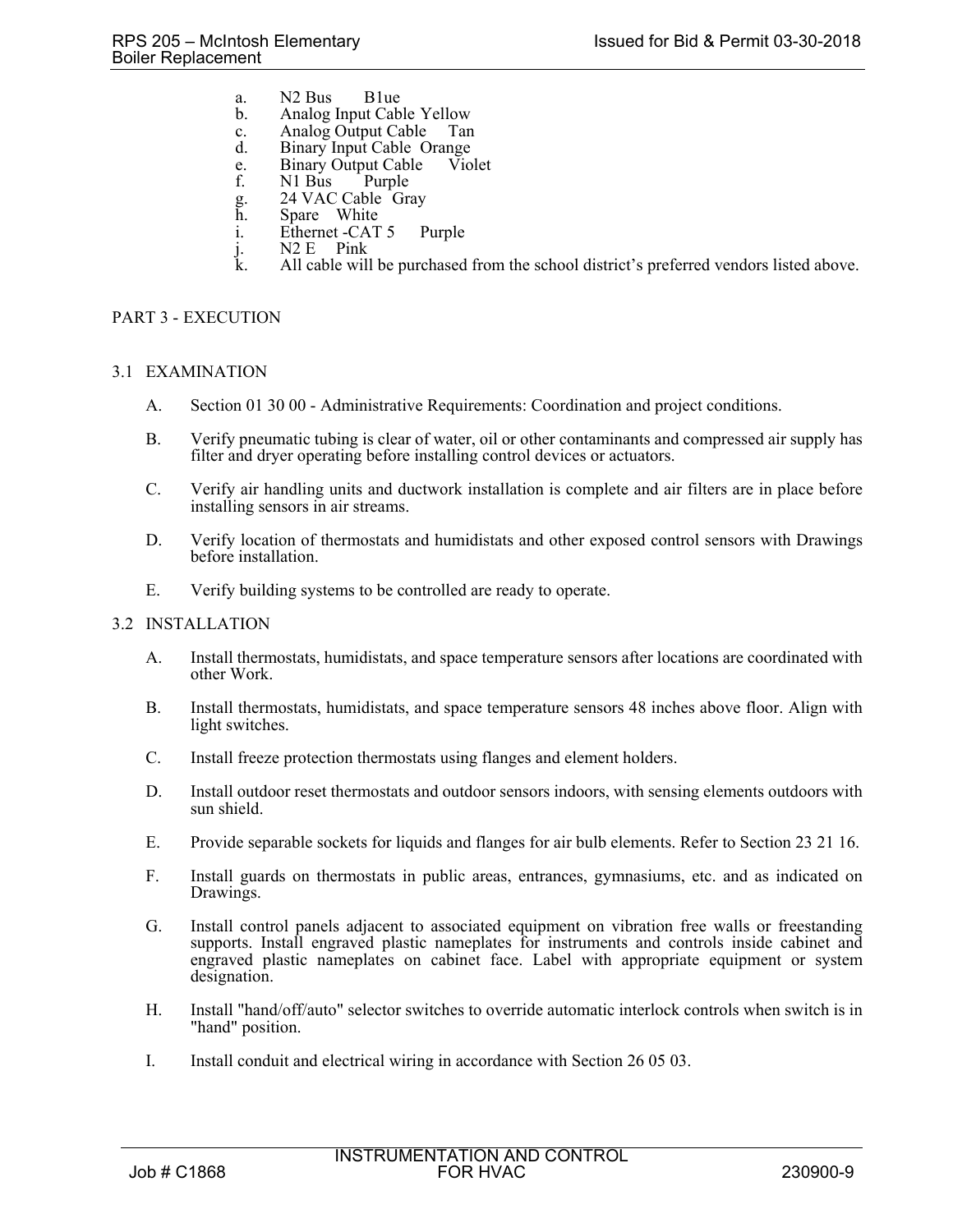## 3.3 FIELD QUALITY CONTROL

- A. After completion of installation, test and adjust control equipment. Submit data showing set points and final adjustments of controls.
- B. Contractors' tests and startups shall be scheduled and documented in accordance with the project requirements.

## 3.4 DEMONSTRATION AND TRAINING

- A. Section 01 70 00 Execution and Closeout Requirements: Requirements for demonstration and training.
- B. Demonstrate complete operation of systems, including sequence of operation prior to Date of Substantial Completion.
- C. Demonstrate complete and operating system to Owner.
- D. Training of the Owner's operation and maintenance personnel is required in cooperation with the Owner's Representative. Provide competent, factory authorized personnel to provide instruction to operation and maintenance personnel concerning the location, operation, and troubleshooting of the installed systems. The instruction shall be scheduled in coordination with the Owner's Representative after submission and approval of formal training plans. Refer to Section 01 77 00 for general contractor closeout requirements. Refer to individual sections for specific contractor training requirements.

END OF SECTION 230900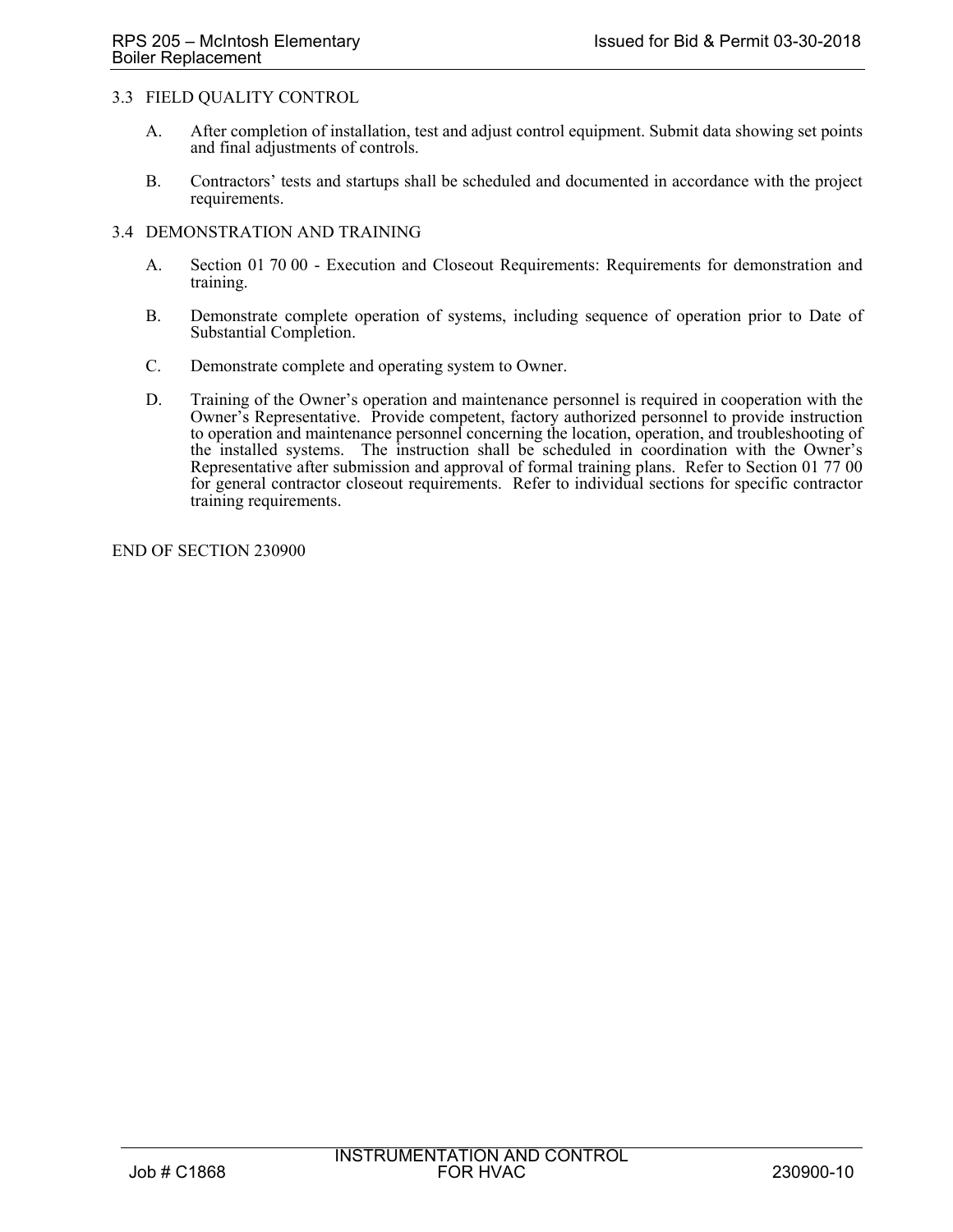### SECTION 230923 - DIRECT DIGITAL CONTROL SYSTEM FOR HVAC

### PART 1 - GENERAL

### 1.1 SUMMARY

- A. Section includes control equipment and software.
- B. Related Sections:
	- 1. Section 23 09 00 Instrumentation and Control for HVAC: Control system components.<br>2. Section 23 09 93 Sequence of Operations for HVAC Controls: Sequences of operation
	- 2. Section 23 09 93 Sequence of Operations for HVAC Controls: Sequences of operation implemented using products specified in this section.
	- 3. Section 26 05 03 Equipment Wiring Connections: Execution requirements for electric connections specified by this section.

#### 1.2 REFERENCES

- A. American National Standards Institute:
	- 1. ANSI MC85.1 Terminology for Automatic Control.

### 1.3 SYSTEM DESCRIPTION

- A. Building automation system shall be an extension of the existing Johnson Controls Tridium JACE based LON control system.
- B. Automatic temperature controls field monitoring and control system using field programmable microprocessor based units with communications to Building Automation and Control System.
- C. Base system on distributed system of fully intelligent, stand-alone controllers, operating in a multitasking, multi-user environment, with central and remote hardware, software, and interconnecting wire and conduit.
- D. Provide computer software and hardware, operator input/output devices, control units, local area networks (LAN), sensors, control devices, actuators.
- E. Provide controls for boilers, rooftop units, exhaust fans, radiation, pumps, etc. when directly connected to control units. Individual terminal unit control is specified in Section 23 09 00.
- F. Provide control systems consisting of thermostats, control valves, dampers and operators, indicating devices, interface equipment and other apparatus and accessories to operate mechanical systems, and to perform functions specified.
- G. Provide installation and calibration, supervision, adjustments, and fine tuning necessary for complete and fully operational system.

### 1.4 SUBMITTALS

- A. Section 01 33 00 Submittal Procedures: Submittal procedures.
- B. Shop Drawings: Indicate the following:
	- 1. Trunk cable schematic showing programmable control-unit locations and trunk data conductors.
	- 2. Connected data points, including connected control unit and input device.<br>3. System graphics showing monitored systems, data (connected and d
	- System graphics showing monitored systems, data (connected and calculated) point addresses, and operator notations. Submit demonstration diskette containing graphics.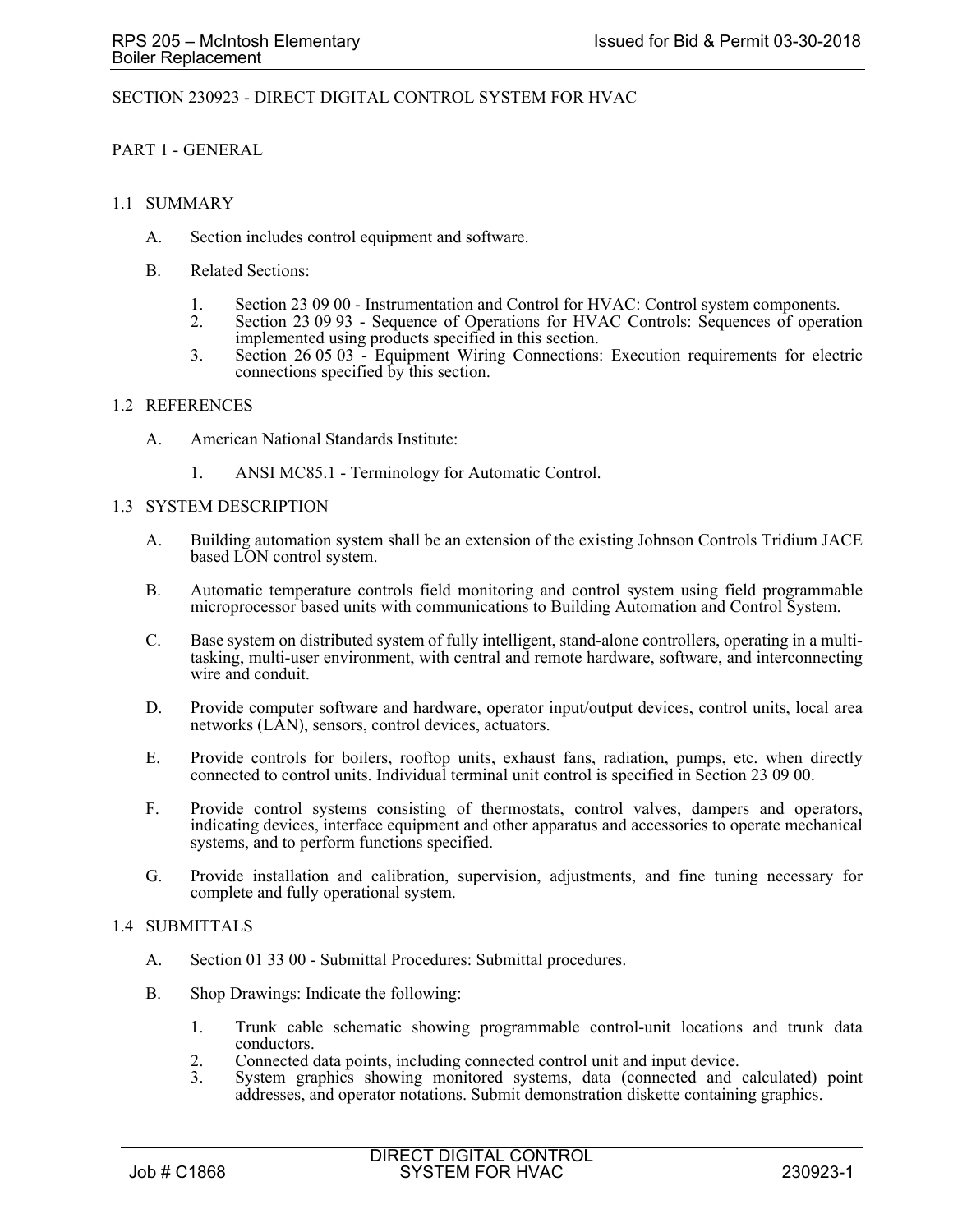- 4. System configuration with peripheral devices, batteries, power supplies, diagrams, modems, and interconnections.
- 5. Description and sequence of operation for operating, user, and application software.
- 6. Use terminology in submittals conforming to ASME MC85.1.
- 7. Coordinate submittals with information requested in Section 23 09 93.
- C. Product Data: Submit data for each system component and software module.
- D. Manufacturer's Installation Instructions: Submit installation instruction for each control system component.
- E. Manufacturer's Certificate: Certify products meet or exceed specified requirements.

## 1.5 CLOSEOUT SUBMITTALS

- A. Section 01 70 00 Execution and Closeout Requirements: Requirements for submittals.
- B. Project Record Documents: Record actual locations of control components, including control units, thermostats, and sensors.
	- 1. Revise shop drawings to reflect actual installation and operating sequences.<br>2. Submit data specified in "Submittals" in final "Record Documents" form.
	- Submit data specified in "Submittals" in final "Record Documents" form.
- C. Operation and Maintenance Data:
	- 1. Submit interconnection wiring diagrams complete field installed systems with identified and numbered, system components and devices.
	- 2. Submit keyboard illustrations and step-by-step procedures indexed for each operator function.
	- 3. Submit inspection period, cleaning methods, cleaning materials recommended, and calibration tolerances.

## 1.6 QUALIFICATIONS

- A. Manufacturer: Company specializing in manufacturing products specified in this section with minimum three years documented experience, and with service facilities within 50 miles of Project.
- B. Installer: Company specializing in performing Work of this section with minimum three years documented experience.

## 1.7 FIELD MEASUREMENTS

A. Verify field measurements prior to fabrication.

#### 1.8 WARRANTY

A. Section 01 70 00 - Execution and Closeout Requirements: Product warranties and product bonds.

#### 1.9 MAINTENANCE SERVICE

- A. Section 01 70 00 Execution and Closeout Requirements: Requirements for maintenance service.
- B. Furnish service and maintenance of control systems for two years from Date of Substantial Completion.
- C. Include systematic examination, adjustment, and lubrication of unit, and controls checkout and adjustments. Repair or replace parts in accordance with manufacturer's operating and maintenance data. Use parts produced by manufacturer of original equipment.
- D. Perform work without removing units from service during building normal occupied hours.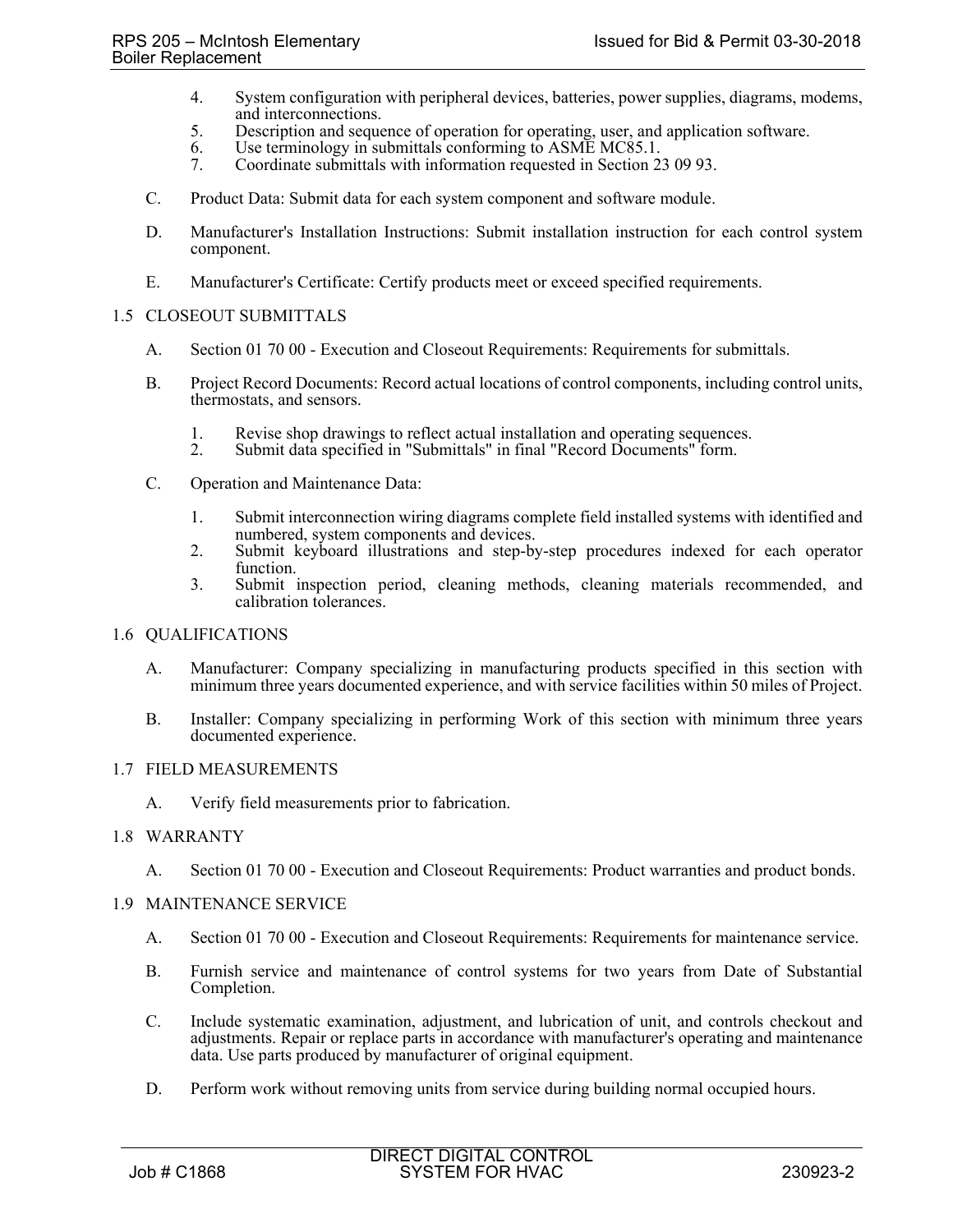- E. Provide emergency call back service during working hours for this maintenance period.
- F. Maintain locally, near Place of the Work, adequate stock of parts for replacement or emergency purposes. Have personnel available to ensure fulfillment of this maintenance service, without unreasonable loss of time.
- G. Perform maintenance work using competent and qualified personnel under supervision of manufacturer or original installer.
- H. Do not assign or transfer maintenance service to agent or subcontractor without prior written consent of Owner.

## 1.10 REGULATORY REQUIREMENTS

- A. Conform to Health/Life Safety Code for Public Schools.
- B. Conform to (IMC) International Mechanical Code. (2015)
- C. Conform to (IBC) International Building Code. (2015)
- D. Conform to (IFC) International Fire Code, excluding Chapter 4. (2015)
- E. Conform to State of Illinois Plumbing Code. (2014)
- F. Conform to Illinois Accessibility Code. (71 IL Adm. Code 400)
- G. Conform to (IECC) International Energy Conservation Code. (2015)
- H. Conform to (IFGC) International Fuel Gas Code. (2015)
- I. Conform to (IPMC) International Property Maintenance Code. (2015)
- J. Conform to Illinois State Fire Marshal's Boiler and Pressure Vessel Safety. (41 IL Adm. Code 120)
- K. Conform to (ICC) International Code Council Reference Standards. (2015)
- L. Conform to (NFPA) National Fire Protection Association 70 National Electrical Code. (2014)
- M. Products: Listed and classified by Underwriter's Laboratories, Inc. as suitable for the purpose specified and indicated.

## PART 2 - PRODUCTS

#### 2.1 OPERATOR INTERFACE

A. Work Station Hardware: The workstation is existing to be reused.

## 2.2 DDC CONTROLS

A. Unit Controllers: Programmable control module shall be pre-programmed prior to jobsite delivery for the applicable sequence of operation.

## 2.3 CONTROL UNITS

A. Units: Modular in design and consisting of processor board with programmable RAM memory, local operator access and display panel, and integral interface equipment.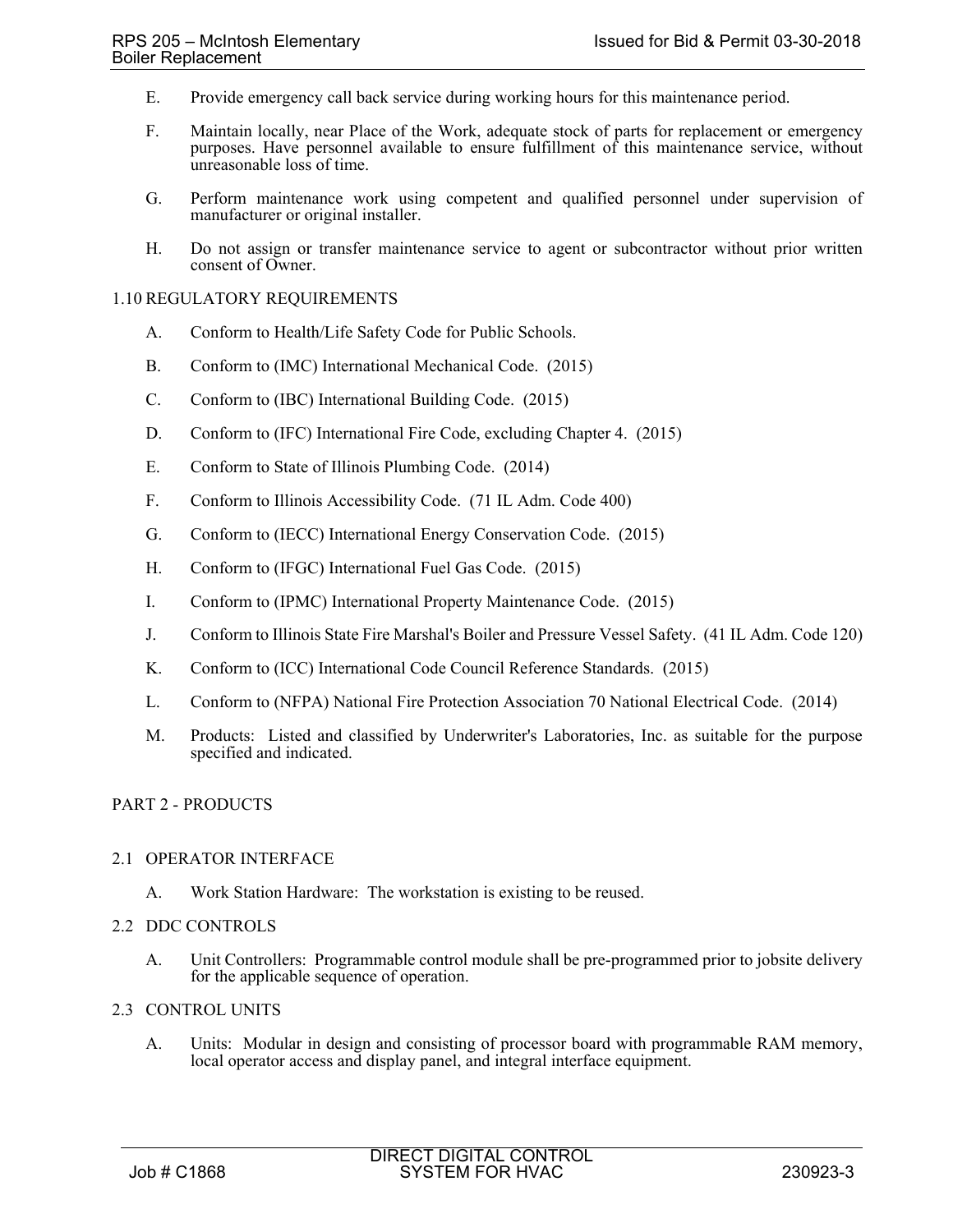- B. Control Units Functions:
	- 1. Monitor or control each input/output point.
	- 2. Completely independent with hardware clock/calendar and software to maintain control independently.
	- 3. Acquire, process, and transfer information to operator station or other control units on network.
	- 4. Accept, process, and execute commands from other control unit's or devices or operator stations.
	- 5. Access both data base and control functions simultaneously.
	- 6. Record, evaluate, and report changes of state or value that occur among associated points. Continue to perform associated control functions regardless of status of network.
	- 7. Perform in stand-alone mode: Start/stop, duty cycling, automatic temperature control, demand control via a sliding window, predictive algorithm, event initiated control, calculated point, scanning and alarm processing, full direct digital control, trend logging, global communications, maintenance scheduling.
	- 8. Global Communications: Broadcast point data onto network, making that information available to all other system control units.
	- 9. Transmit any or all input/output points onto network for use by other control units and utilize data from other control units.
- C. Input/Output Capability: Discrete/digital input (contact status), discrete/digital output, analog input, analog output, pulse input (5 pulses/second).
- D. Monitor, control, or address data points. Mix shall include analog inputs, analog outputs, pulse inputs, pulse outputs and discrete inputs/outputs, as required. Install control units with minimum 30 percent spare capacity.

## 2.4 LOCAL AREA NETWORKS (LAN)

- A. Provide communication between network control units (NCU) over local area network (LAN). System must be capable of supporting Ethernet LAN between network control units.
- B. LAN Capacity: Not less than 60 stations or nodes.
- C. Break in Communication Path: Alarm and automatically initiate LAN reconfiguration.
- D. LAN Data Speed: Minimum 10 MB as an Ethernet.
- E. Communication Techniques: Allow interface into network by multiple operation stations and by auto-answer/auto-dial modems. Support communication over telephone lines utilizing modems.
- F. Transmission Median: Fiber optic or single pair of solid 24 gauge twisted, shielded copper cable.
- G. Network Support: Time for global point to be received by any station, shall be less than 3 seconds. Provide automatic reconfiguration if any station is added or lost. If transmission cable is cut, reconfigure two sections with no disruption to system's operation, without operator intervention.

#### 2.5 OPERATING SYSTEM SOFTWARE

- A. Provide input/output capability from operator station.
- B. Operator System Access: Via software password with minimum 30 access levels at work station and minimum 3 access levels at each control unit.
- C. Data Base Creation and Support: Changes shall utilize standard procedures. Control unit shall automatically check work station data base files upon connection and verify data base match.
- D. Provide capability of dynamic color graphic displays if so noted on point charts.
- E. Provide alarm processing.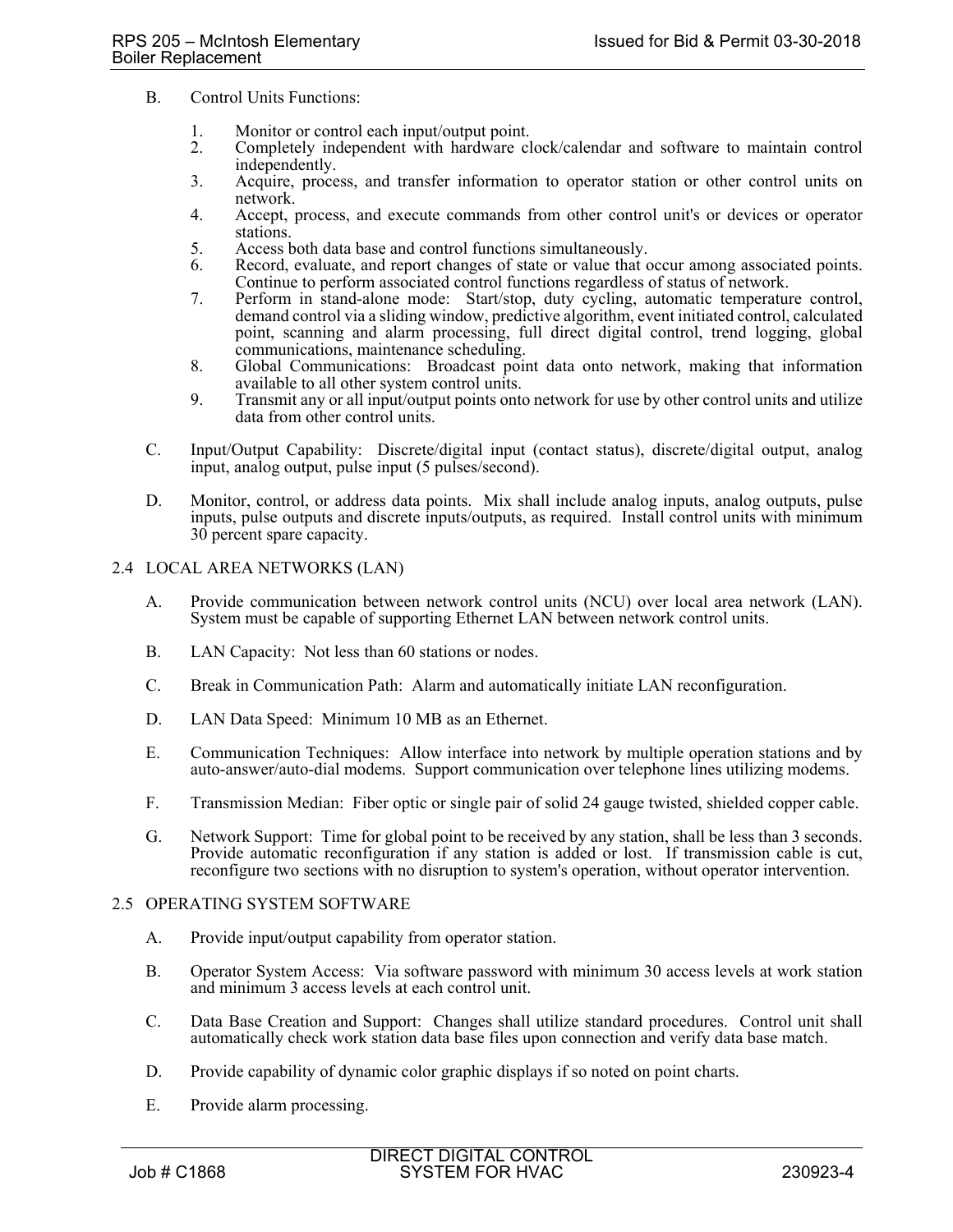- F. Provide event processing.
- G. Automatic Restart: Automatically restart field equipment on restoration of power. Provide time delay between individual equipment restart and time of day start/stop.
- H. Provide message display.
- I. Provide reports.
- J. Parameter Save/Restore: Store most current operating system, parameter changes, and modifications on disk or diskette.
- K. Provide data collection.
- L. Graphic Display: Support graphic development on work station with software features.
- M. Provide maintenance management.
- N. Provide advisories.

## 2.6 LOAD CONTROL PROGRAMS

- A. General: Support inch-pounds and S.I. metric units of measurement.
- B. Provide automatic time scheduling.
- C. Provide start/stop time optimization.
- D. Provide night setback/setup program.
- E. Calculated Points: Define calculations and totalization computed from monitored points (analog/digital points), constants, or other calculated points.
- F. Event Initiated Programming: Event may be initiated by any data point, causing series of controls in a sequence.
- G. Direct Digital Control: Each control unit shall provide Direct Digital Control software so that the operator may customize control strategies and sequences of operation by defining the appropriate control loop algorithms and choosing the optimum loop parameters.
- H. Provide fine tuning direct digital control PID or floating loops.
- I. Provide trend logging.

### 2.7 HVAC CONTROL PROGRAMS

- A. Support Inch-pounds and S.I. metric units of measurement. Identify each HVAC Control system.
- B. Provide optimal run time.
- C. Provide supply air reset.
- D. Provide enthalpy switchover.

## 2.8 PROGRAMMING APPLICATIONS FEATURES

- A. Provide trend logs.
- B. Provide alarm messages.
- C. Provide weekly scheduling.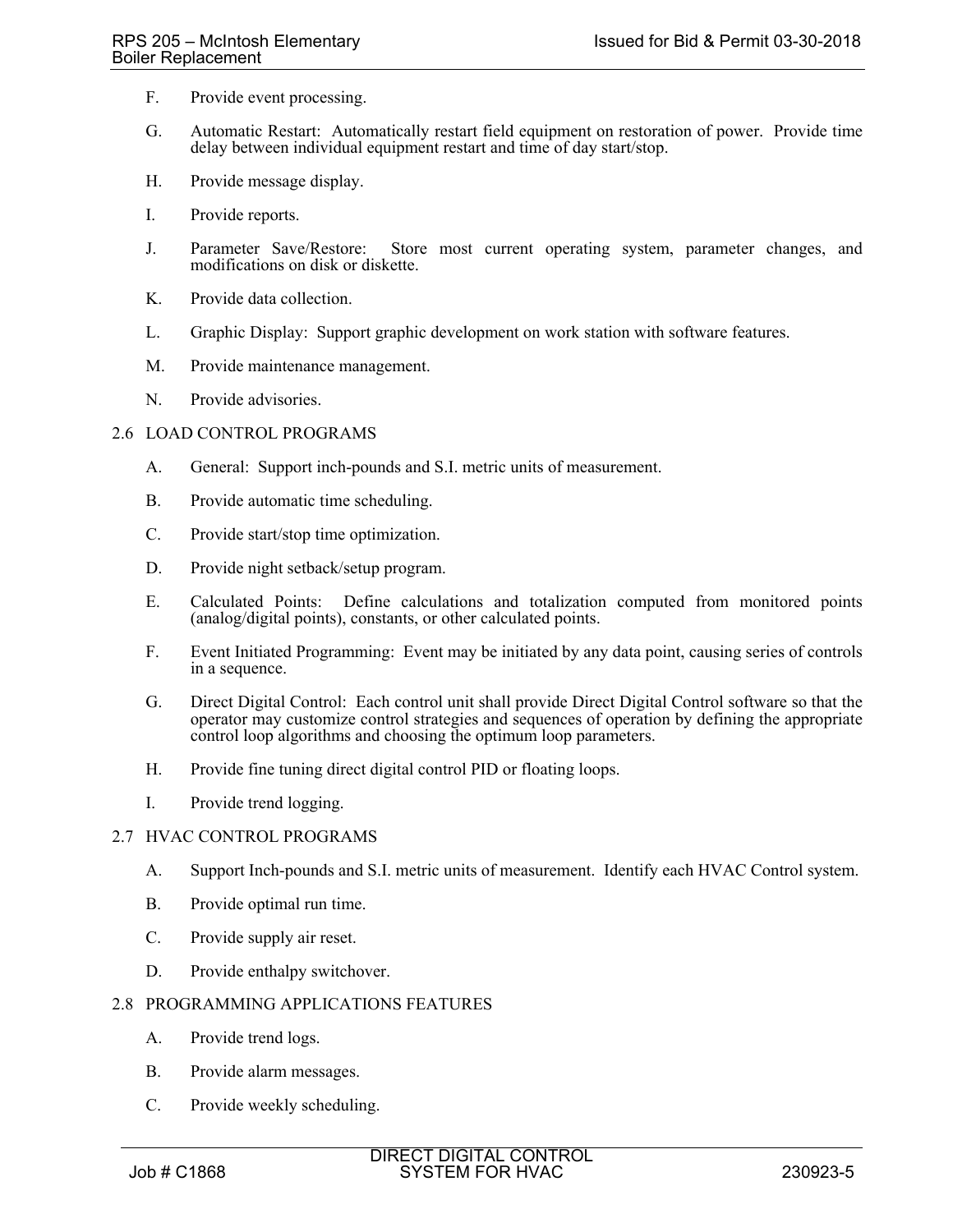D. Provide event interlocking.

## PART 3 - EXECUTION

## 3.1 EXAMINATION

- A. Section 01 30 00 Administrative Requirements: Coordination and project conditions.
- B. Verify conditioned power supply is available to control units and to operator workstation.
- C. Verify field end devices, wiring, and pneumatic tubing is installed prior to installation proceeding.

## 3.2 INSTALLATION

- A. Install control units and other hardware in position on permanent walls were not subject to excessive vibration.
- B. Install software in control units and in operator workstation. Implement features of programs to specified requirements and appropriate to sequence of operation. Refer to Section 23 09 93.
- C. Install with 120 volts alternating current, 15 amp dedicated emergency power circuit to each programmable control unit.
- D. Install conduit and electrical wiring in accordance with Section 26 05 03.
- E. Install electrical material and installation in accordance with appropriate requirements of Division 26.

#### 3.3 MANUFACTURER'S FIELD SERVICES

- A. Section 01 40 00 Quality Requirements: Manufacturers' field services.
- B. Start and commission systems. Allow adequate time for start-up and commissioning prior to placing control systems in permanent operation.
- C. Furnish service technician employed by system installer to instruct Owner's representative in operation of systems plant and equipment for 2 day period.
- D. Contractors' tests and startups shall be scheduled and documented in accordance with the project requirements.

#### 3.4 DEMONSTRATION AND TRAINING

- A. Section 01 70 00 Execution and Closeout Requirements: Requirements for demonstration and training.
- B. Furnish basic operator training for 3 persons on data display, alarm and status descriptors, requesting data, execution commands and log requests. Include a minimum of 16 hours instructor time. Furnish training on site.
- C. Demonstrate complete and operating system to Owner.
- D. Training of the Owner's operation and maintenance personnel is required in cooperation with the Owner's Representative. Provide competent, factory authorized personnel to provide instruction to operation and maintenance personnel concerning the location, operation, and troubleshooting of the installed systems. The instruction shall be scheduled in coordination with the Owner's Representative after submission and approval of formal training plans. Refer to Section 01 77 00 for general contractor closeout requirements. Refer to individual sections for specific contractor training requirements.

END OF SECTION 230923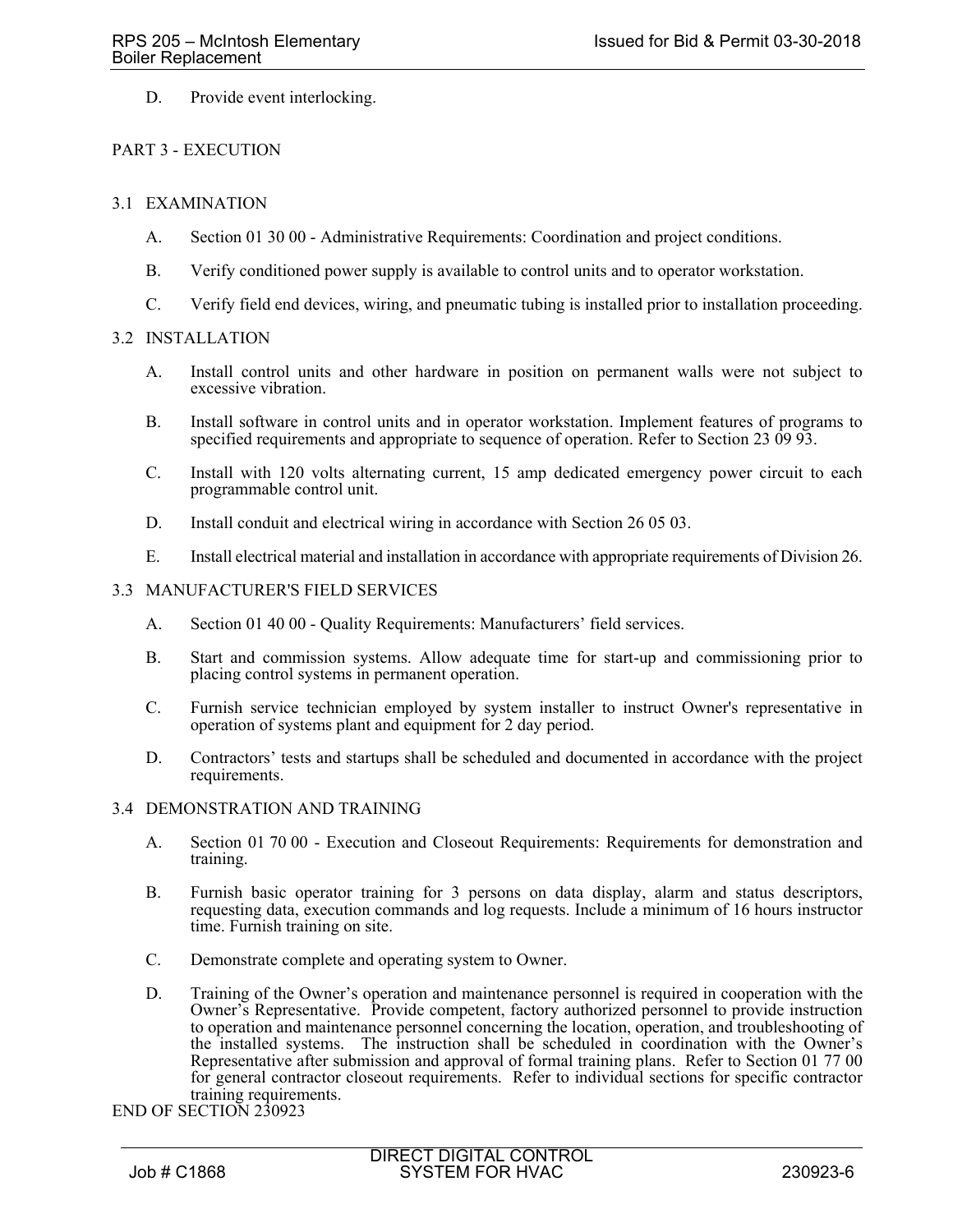## SECTION 230993 - SEQUENCE OF OPERATIONS FOR HVAC CONTROLS

### PART 1 - GENERAL

### 1.1 SUMMARY

- A. Section Includes:
	- 1. Sequence of Operation:
		- a. Central heating system.
		- b. Boilers.
		- c. Pumps.
		- d. Variable frequency drives.
		- e. Phase monitoring.

#### B. Related Sections:

- 1. Section 23 09 00 Instrumentation and Control for HVAC: For equipment, devices, and system components to implement sequences of operation.
- 2. Section 23 09 23 Direct-Digital Control System for HVAC: For equipment, devices, system components, and software to implement sequences of operation.
- 3. Documentation and testing of these systems, as well as training of the Owner's operation and maintenance personnel, is required in cooperation with the Owner's Representative. Refer to Section 01 70 00, Closeout Procedures, for substantial completion details.

## 1.2 SUBMITTALS

- A. Section 01 33 00 Submittal Procedures: Submittal procedures.
- B. Shop Drawings: Indicate mechanical system controlled and control system components.
	- 1. Label with settings, adjustable range of control and limits. Submit written description of control sequence.
	- 2. Submit flow diagrams for each control system, graphically depicting control logic.
	- 3. Submit draft copies of graphic displays indicating mechanical system components, control system components, and controlled function status and value.
	- 4. Submit valve and damper schedules.

#### 1.3 CLOSEOUT SUBMITTALS

- A. Section 01 70 00 Execution and Closeout Requirements: Closeout procedures.
- B. Project Record Documents: Record actual locations of components and set points of controls, including changes to sequences made after submission of shop drawings.

#### 1.4 REGULATORY REQUIREMENTS

- A. Conform to Health/Life Safety Code for Public Schools.
- B. Conform to (IMC) International Mechanical Code. (2015)
- C. Conform to (IBC) International Building Code. (2015)
- D. Conform to (IFC) International Fire Code, excluding Chapter 4. (2015)
- E. Conform to State of Illinois Plumbing Code. (2014)
- F. Conform to Illinois Accessibility Code. (71 IL Adm. Code 400)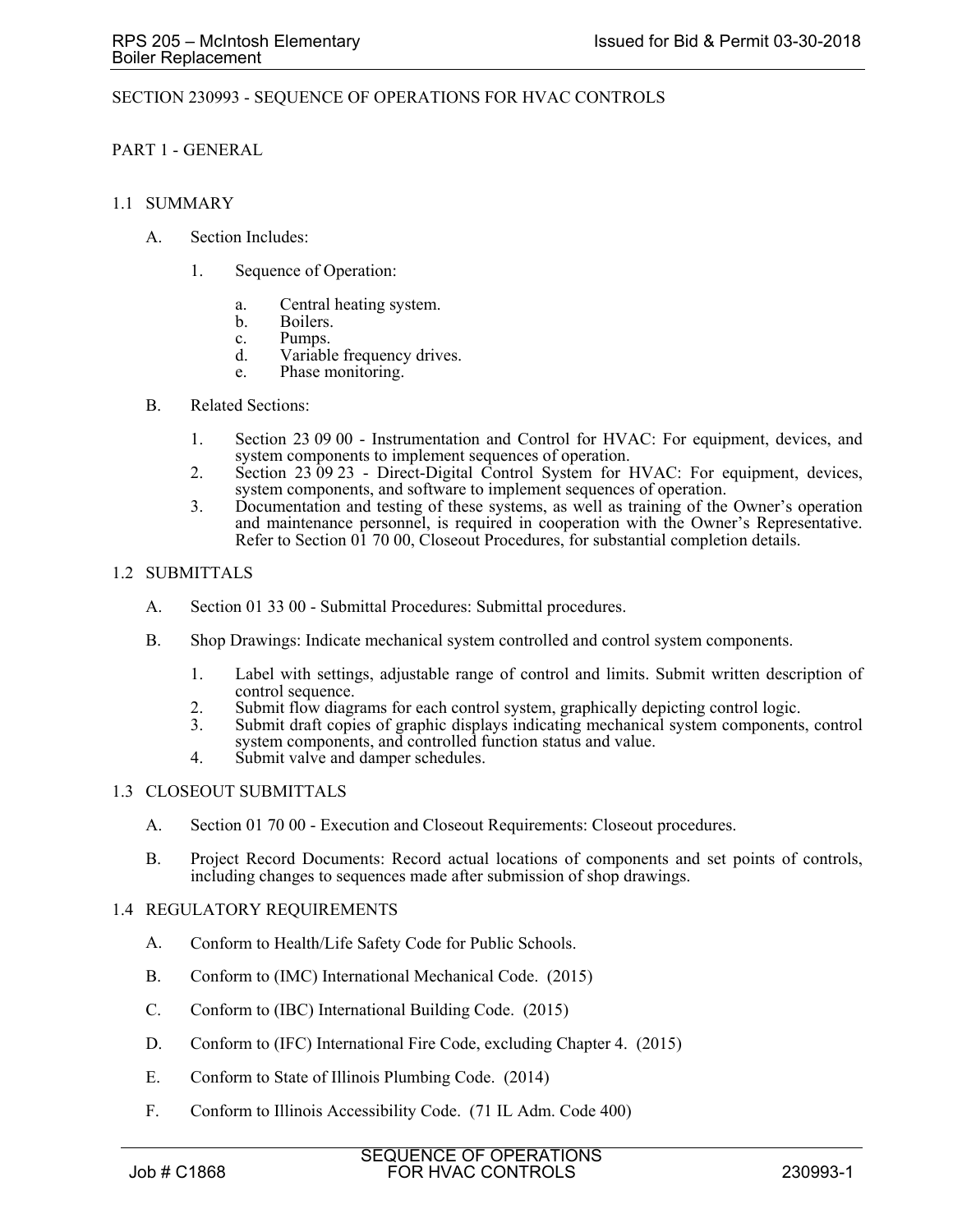- G. Conform to (IECC) International Energy Conservation Code. (2015)
- H. Conform to (IFGC) International Fuel Gas Code. (2015)
- I. Conform to (IPMC) International Property Maintenance Code. (2015)
- J. Conform to Illinois State Fire Marshal's Boiler and Pressure Vessel Safety. (41 IL Adm. Code 120)
- K. Conform to (ICC) International Code Council Reference Standards. (2015)
- L. Conform to (NFPA) National Fire Protection Association 70 National Electrical Code. (2014)
- M. Products: Listed and classified by Underwriter's Laboratories, Inc. as suitable for the purpose specified and indicated.

## PART 2 - PRODUCTS (Not Used)

# PART 3 - EXECUTION

## 3.1 GENERAL

- A. Temperature control system shall be DDC as specified in Section 23 09 23 "Direct Digital Control System for HVAC" and Section 23 09 00 "Instrumentation and Control for HVAC".
- B. Temperature control system shall be web-based and communicate seamlessly, via LON over the district's Ethernet LAN/WAN. All DDC control points listed in this section shall be performed by the DDC system and displayed on a PC browser with Internet Explorer. For future work, new DDC system software shall have capability and sufficient capacity to control entire building plus 20 percent spare capacity.
- C. All DDC control points listed in this section shall be performed by the DDC system. Any other control work required to complete the sequence of operation herein specified shall be electric temperature controls. Contractor shall provide all wiring, conduit where required, transformers, relays, sensors, etc. necessary for a complete operating system. The entire control system specified herein shall be DDC.
- D. All programming and point mapping shall be performed by the installing BAS contractor. All graphics associated with the controls work will be created and implemented under a separate contract by the school districts existing service provider.
- 3.2 CENTRAL HEATING SYSTEM (Boilers HWB-1 and HWB-2, Boiler Circulation Pumps BCP-1 and BCP-2, Secondary Hot Water Pumps HWP-1 and HWP-2, Variable Frequency Drives VFD-1 and VFD-2)
	- A. Main heating plant shall be in operation below 68 degrees F (adj.) outside air temperature.
	- B. Main heating plant equipment shall be enabled when primary and secondary system water flow is established as indicated by flow switch.
	- C. Starting of system shall start lead hot water boiler circulation pump. Upon proof of flow based on flow switch, associated boiler shall start on low fire. Hot water boiler and associated boiler circulation pump shall be enabled.
	- D. 3-way hot water mixing valve shall remain in full system bypass until the temperature differential between the boiler primary supply temperature and boiler primary return temperature has been reduced.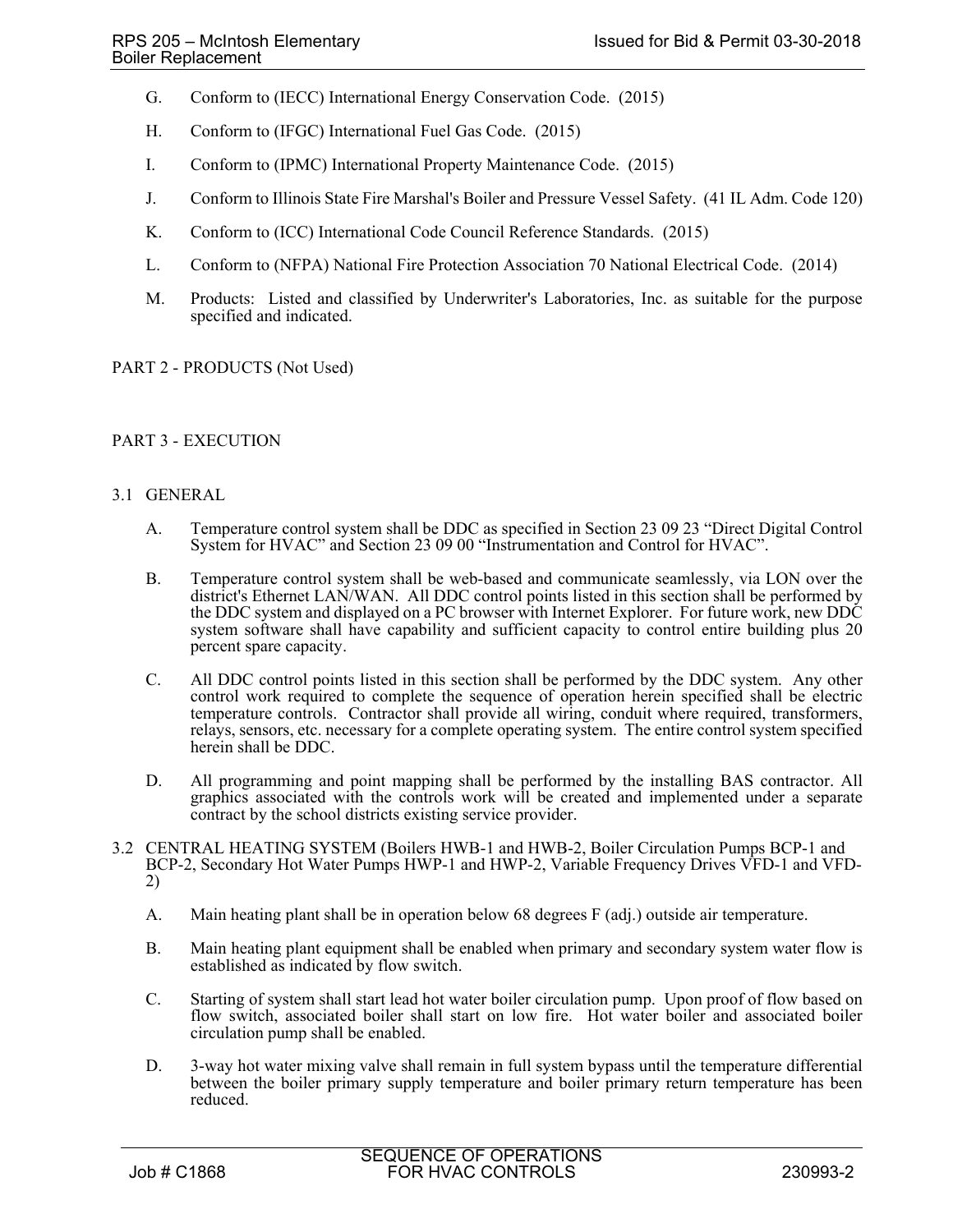- E. Mixing valve shall then modulate open to system, slowly bleeding warmer water into secondary water circuit as required until the secondary loop is up to temperature.
- F. When system secondary water supply temperature has reached setpoint, control of 3-way valve shall revert to secondary water supply temperature controller, for indoor/outdoor control.
- G. System secondary supply water temperature setpoint shall be reset from 120 degrees F. at 65 degrees F. outside air temperature to 180 degrees F. at 0 degrees F. outside air temperature (adjustable).
- H. BAS system shall start/stop boilers to maintain supply water setpoint. Lead boiler shall be started on low fire and then modulate to high fire before starting the lag boiler on low fire. Lead boiler shall alternate weekly so as to equalize run time on all boilers.
- I. If flow has not been established after 30 seconds of signal to start boiler, next boiler shall be started.
- J. When either boiler stops, its associated circulation pump shall continue operation for 5 minutes (adj.) before stopping.
- K. Heating system lead secondary circulation pump shall operate continuously whenever main heating plant is in operation.
- L. Pump speed shall be constant, the VFD shall be utilized for system balancing. Future variable speed pumping shall be utilized with future terminal heating system upgrades.
- M. Lead/standby status of heating system secondary circulation pumps shall be alternated weekly so as to equalize run time on pumps.
- N. Manual emergency fuel burner switch located at each boiler room exit door shall shut off all burners, including domestic water heaters and emergency generator in Boiler Room when activated. One (1) switch is required at each boiler room exit door, see detail on plans.
- O. Interlock combustion air dampers to open on a call for heat. One (1) damper for each boiler and emergency generator.
- P. Input/Output Schedule (minimum points required):

|     | Description                                           | Signal         |
|-----|-------------------------------------------------------|----------------|
| 1.  | Heating system status                                 | DI             |
| 2.  | Hot water boiler HWB-1 enable/disable                 | DO             |
| 3.  | Hot water boiler HWB-2 enable/disable                 | DO             |
| 4.  | Hot water boiler HWB-1 status                         | DI             |
| 5.  | Hot water boiler HWB-2 status                         | DI             |
| 6.  | Hot water boiler HWB-1 flue temperature               | AI             |
| 7.  | Hot water boiler HWB-2 flue temperature               | AI             |
| 8.  | Boiler circ. pump BCP-1 status                        | DI             |
| 9.  | Boiler circ. pump BCP-2 status                        | DI             |
| 10. | Secondary hot water pump HWP-1 VFD start/stop         | D <sub>O</sub> |
| 11. | Secondary hot water pump HWP-1 status                 | DI             |
| 12. | VFD-1 status                                          | DI             |
| 13. | VFD-1 speed                                           | AO             |
| 14. | Secondary hot water standby pump HWP-2 VFD start/stop | D <sub>O</sub> |
| 15. | Secondary hot water standby pump HWP-2 status         | DI             |
| 16. | VFD-2 status                                          | DI             |
| 17. | VFD-2 speed                                           | AO             |
| 18. | Primary hot water supply temperature                  | AI             |
| 19. | Primary hot water return temperature                  | AI             |
| 20. | Secondary hot water supply temperature                | AI             |
| 21. | Secondary hot water supply temp. setpoint             | AO             |
| 22. | Secondary hot water return temperature                | AI             |
| 23. | 3-way hot water mixing valve                          | AO             |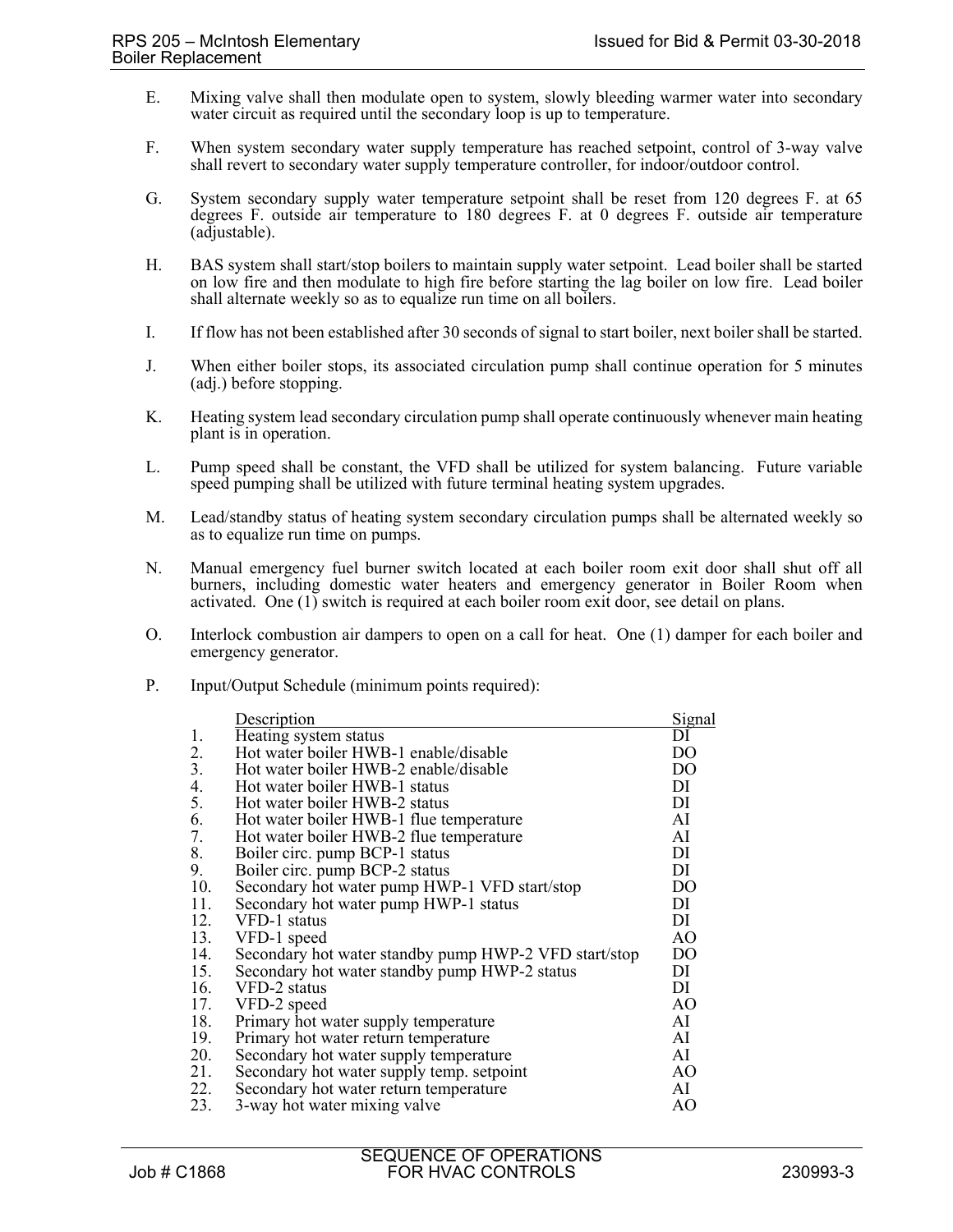|     | 24. Outside air temperature               |    |
|-----|-------------------------------------------|----|
| 25. | Secondary hot water differential pressure | AL |
|     | 26. Combustion air damper status (each)   | DL |
|     | 27. Graphic Display                       |    |

## 3.3 POWER/PHASE MONITORING

- A. A phase monitor shall monitor each main power phase of the incoming service. Upon loss or imbalance of voltage for legs A, B, or C the building automation system shall shut-down and send an alarm to the BAS system the following equipment:
	- 1. Pumps<br>2. Boilers
	- 2. Boilers<br>3. Variabl
	- Variable frequency drives

END OF SECTION 230993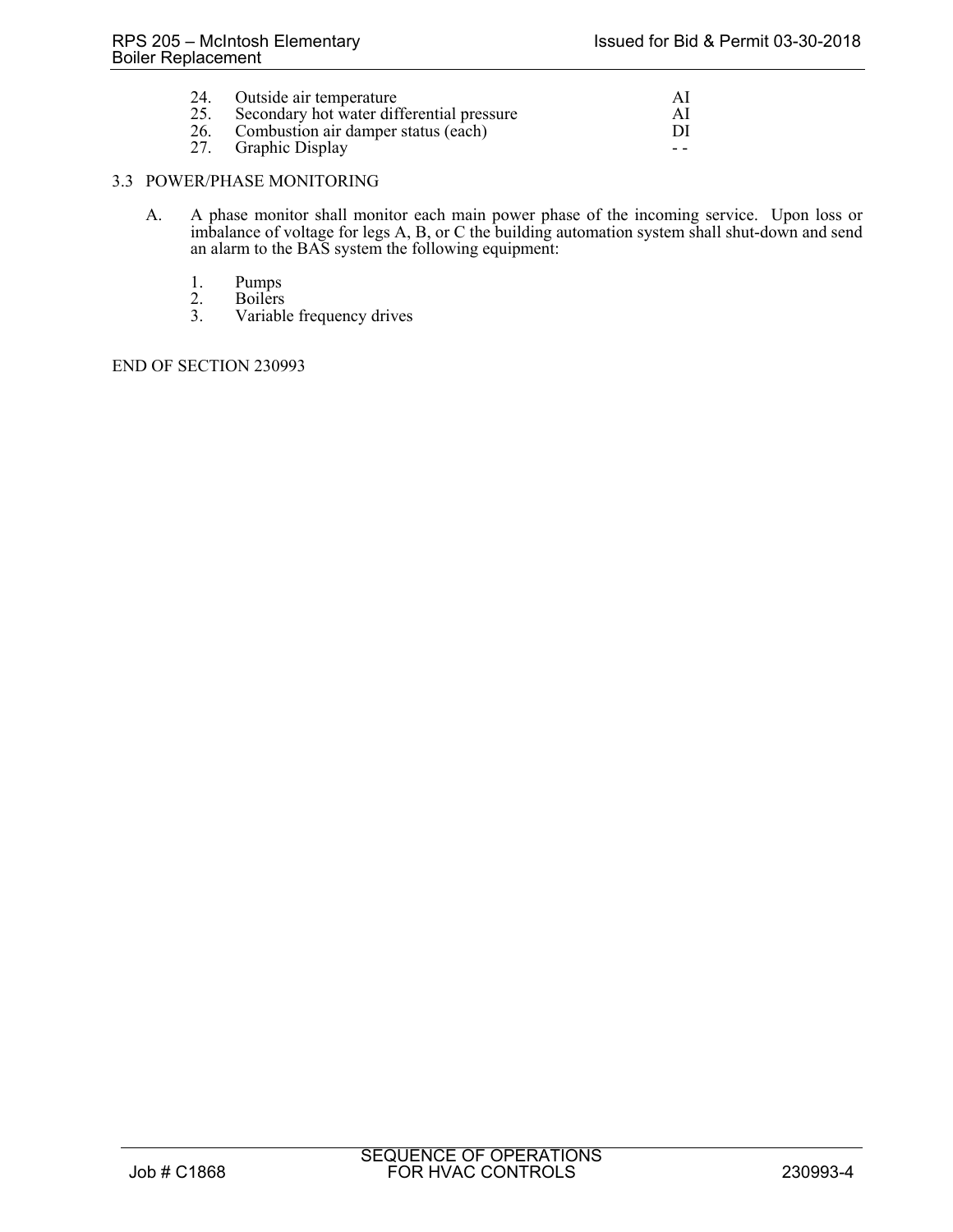## SECTION 231123 - FACILITY NATURAL GAS PIPING

### PART 1 - GENERAL

#### 1.1 SUMMARY

- A. Section Includes:
	- 1. Natural gas piping above grade.
	- 2. Unions and flanges.<br>3. Valves.
	- Valves.
	- 4. Pipe hangers and supports.<br>5. Exterior regulator covers.
	- Exterior regulator covers.
- B. Related Sections:
	- 1. Section 23 05 29 Hangers and Supports for HVAC Piping and Equipment: Product requirements for pipe hangers and supports and firestopping for placement by this section.
	- 2. Section 23 05 53 Identification for HVAC Piping and Equipment: Product requirements for valve and pipe identification for placement by this section.

## 1.2 REFERENCES

- A. American National Standards Institute:
	- 1. ANSI Z21.15 Manually Operated Gas Valves for Appliances, Appliance Connector Valves and Hose End Valves.
- B. American Society of Mechanical Engineers:
	- 1. ASME B16.3 Malleable Iron Threaded Fittings.
	- 2. ASME B16.26 Cast Copper Alloy Fittings for Flared Copper Tubes.<br>3. ASME B16.33 Manually Operated Metallic Gas Valves for Use in Gas
	- ASME B16.33 Manually Operated Metallic Gas Valves for Use in Gas Piping Systems Up to 125 psig (sizes 1/2 - 2).
	- 4. ASME B31.9 Building Services Piping.
	- 5. ASME Section IX Boiler and Pressure Vessel Code Welding and Brazing Qualifications.
- C. ASTM International:
	- 1. ASTM A53/A53M Standard Specification for Pipe, Steel, Black and Hot-Dipped, Zinc-Coated, Welded and Seamless.
	- 2. ASTM A234/A234M Standard Specification for Piping Fittings of Wrought Carbon Steel and Alloy Steel for Moderate and High Temperature Service.
	- 3. ASTM B88 Standard Specification for Seamless Copper Water Tube.
	- 4. ASTM B280 Standard Specification for Seamless Copper Tube for Air Conditioning and Refrigeration Field Service.
	- 5. ASTM B749 Standard Specification for Lead and Lead Alloy Strip, Sheet, and Plate Products.
	- 6. ASTM F708 Standard Practice for Design and Installation of Rigid Pipe Hangers.
- D. American Welding Society:
	- 1. AWS D1.1 Structural Welding Code Steel.
- E. American Water Works Association:
	- 1. AWWA C105 American National Standard for Polyethylene Encasement for Ductile-Iron Pipe Systems.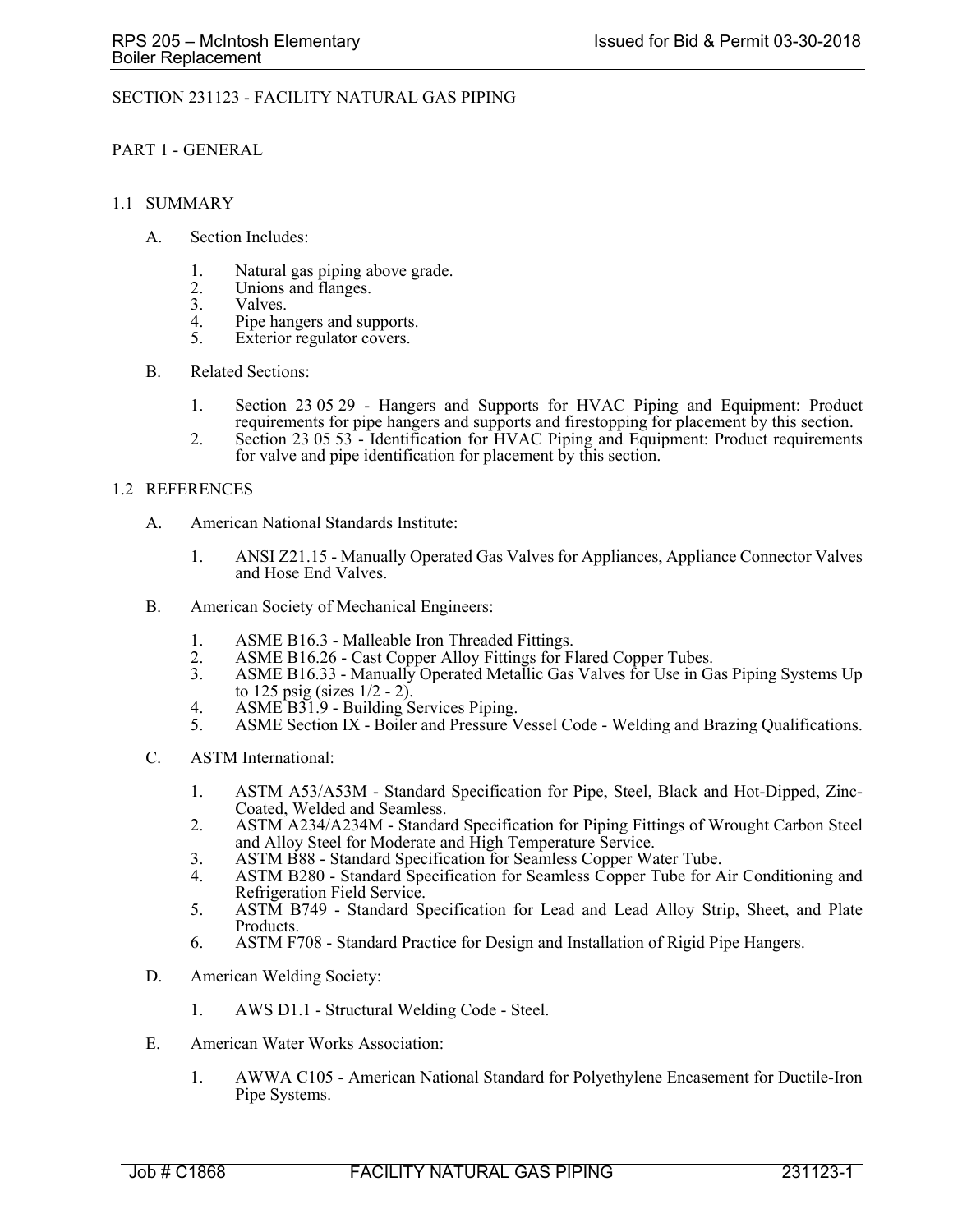- F. National Fire Protection Association:
	- 1. NFPA 54 National Fuel Gas Code.
- G. Underwriters Laboratories Inc.:
	- 1. UL 842 Valves for Flammable Fluids.

## 1.3 SYSTEM DESCRIPTION

- A. Where more than one piping system material is specified, provide compatible system components and joints. Use non-conducting dielectric connections when joining dissimilar metals in systems.
- B. Provide flanges, unions, or couplings at locations requiring servicing. Use unions, flanges, or couplings downstream of valves and at equipment connections. Do not use direct welded or threaded connections to valves, equipment.
- C. Provide pipe hangers and supports in accordance with ASME B31.9.
- D. Use ball valves for shut-off and to isolate equipment, part of systems, or vertical risers.

## 1.4 SUBMITTALS

- A. Section 01 33 00 Submittal Procedures: Submittal procedures.
- B. Product Data:
	- 1. Piping: Submit data on pipe materials, fittings, and accessories. Submit manufacturers catalog information.
	- 2. Valves: Submit manufacturers catalog information with valve data and ratings for each service.
	- 3. Hangers and Supports: Submit manufacturers catalog information including load capacity.
	- 4. Piping Specialties: Submit manufacturers catalog information including capacity, rough-in requirements, and service sizes for the following:
		- a. Strainers.
		- b. Natural gas pressure regulators.
		- c. Natural gas pressure relief valves.
- C. Design Data: Indicate pipe size. Indicate load carrying capacity of trapeze, multiple pipe, and riser support hangers.

#### 1.5 CLOSEOUT SUBMITTALS

- A. Section 01 70 00 Execution and Closeout Requirements: Closeout procedures.
- B. Project Record Documents: Record actual locations of valves, piping system, and system components.
- C. Operation and Maintenance Data: Submit for valves and gas pressure regulators installation instructions, spare parts lists, and exploded assembly views.

## 1.6 QUALITY ASSURANCE

- A. Perform natural gas Work in accordance with NFPA 54.
- B. Perform work in accordance with applicable code and local gas company requirements.
- C. Perform Work in accordance with ASME B31.9 code for installation of piping systems and ASME Section IX for welding materials and procedures.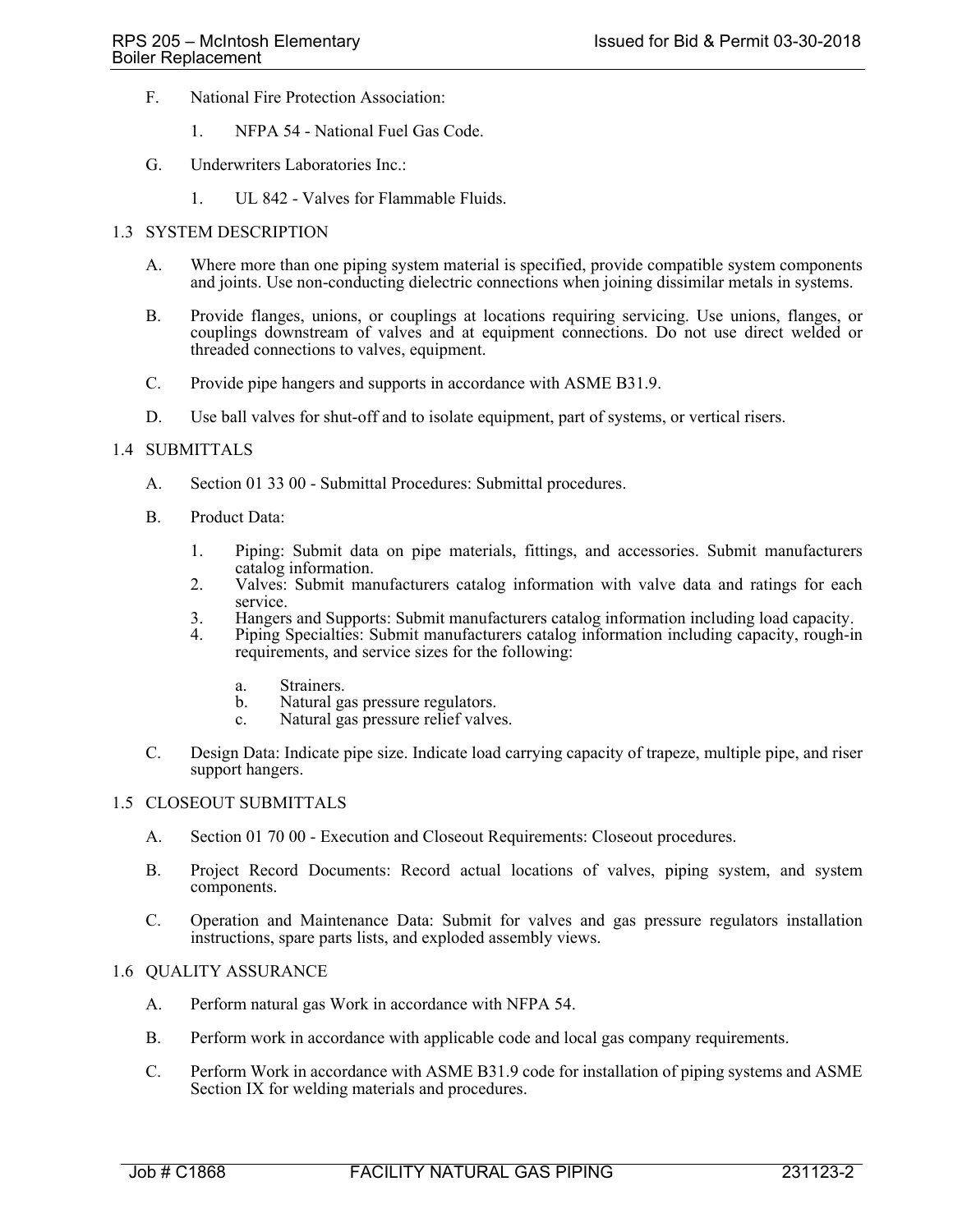- D. Perform Work in accordance with authority having jurisdiction and AWS D1.1 for welding hanger and support attachments to building structure.
- E. Furnish shutoff valves complying with ASME B16.33 or ANSI Z21.15.

## 1.7 QUALIFICATIONS

- A. Manufacturer: Company specializing in manufacturing products specified in this section with minimum three years documented experience.
- B. Installer: Company specializing in performing Work of this section with minimum three years documented experience.

### 1.8 DELIVERY, STORAGE, AND HANDLING

- A. Section 01 60 00 Product Requirements: Product storage and handling requirements.
- B. Accept valves on site in shipping containers with labeling in place. Inspect for damage.
- C. Protect piping and fittings from soil and debris with temporary end caps and closures. Maintain in place until installation. Furnish temporary protective coating on cast iron and steel valves.

## 1.9 ENVIRONMENTAL REQUIREMENTS

- A. Section 01 60 00 Product Requirements.
- B. Do not install underground piping when bedding is wet or frozen.

## 1.10 FIELD MEASUREMENTS

A. Verify field measurements prior to fabrication.

## 1.11 COORDINATION

- A. Section 01 30 00 Administrative Requirements: Requirements for coordination.
- B. Coordinate trenching, excavating, bedding, and backfilling of buried piping systems.

## 1.12 WARRANTY

- A. Section 01 70 00 Execution and Closeout Requirements: Product warranties and product bonds.
- B. Furnish five year manufacturer warranty for valves excluding packing.

## 1.13 EXTRA MATERIALS

- A. Section 01 70 00 Execution and Closeout Requirements: Spare parts and maintenance products.
- B. Furnish two packing kits for each type and size valve.

## 1.14 REGULATORY REQUIREMENTS

- A. Conform to Health/Life Safety Code for Public Schools.
- B. Conform to (IMC) International Mechanical Code. (2015)
- C. Conform to (IBC) International Building Code. (2015)
- D. Conform to (IFC) International Fire Code, excluding Chapter 4. (2015)
- E. Conform to State of Illinois Plumbing Code. (2014)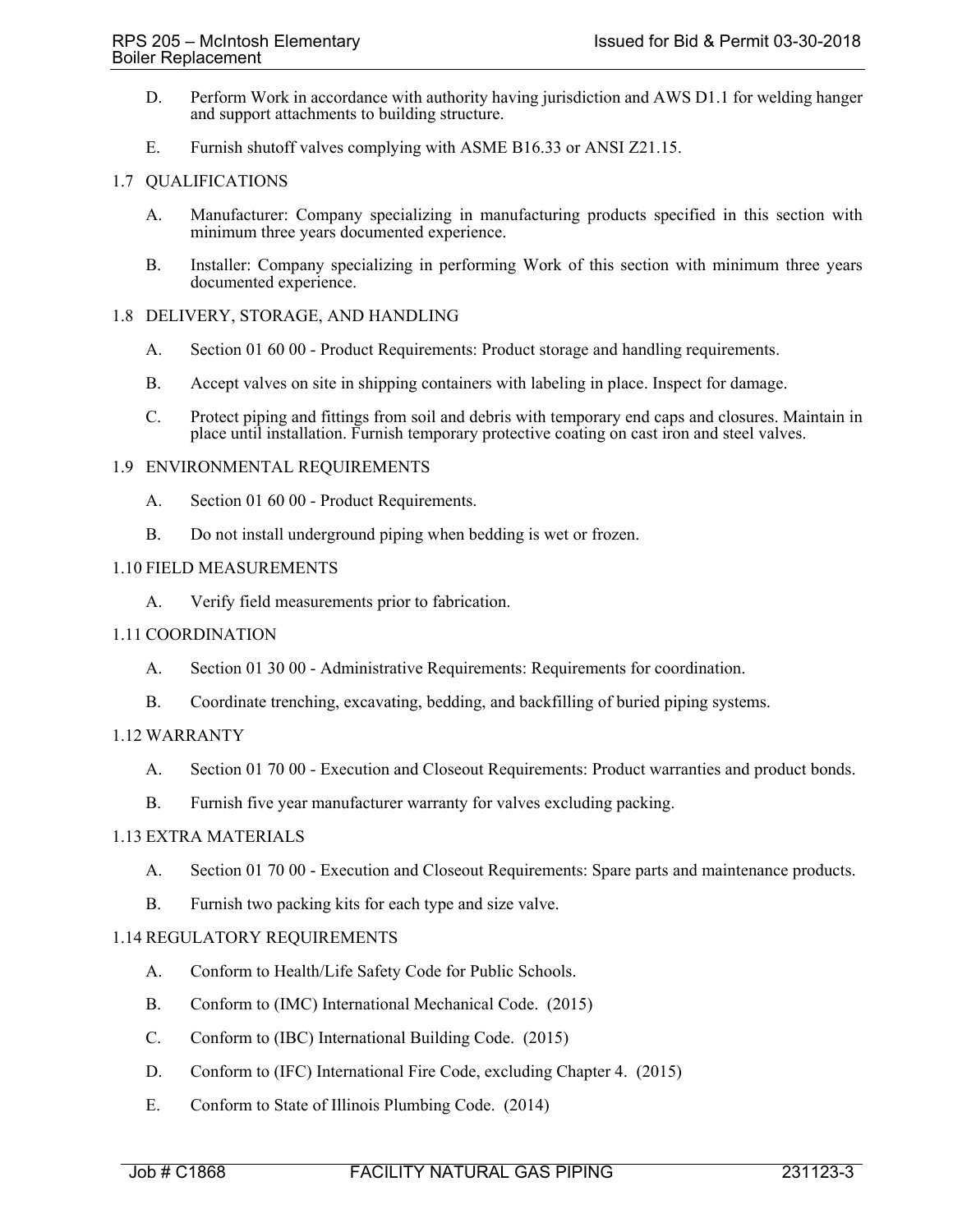- F. Conform to Illinois Accessibility Code. (71 IL Adm. Code 400)
- G. Conform to (IECC) International Energy Conservation Code. (2015)
- H. Conform to (IFGC) International Fuel Gas Code. (2015)
- I. Conform to (IPMC) International Property Maintenance Code. (2015)
- J. Conform to Illinois State Fire Marshal's Boiler and Pressure Vessel Safety. (41 IL Adm. Code 120)
- K. Conform to (ICC) International Code Council Reference Standards. (2015)
- L. Conform to (NFPA) National Fire Protection Association 70 National Electrical Code. (2014)
- M. Products: Listed and classified by Underwriter's Laboratories, Inc. as suitable for the purpose specified and indicated.

# PART 2 - PRODUCTS

## 2.1 NATURAL GAS PIPING, ABOVE GRADE

- A. Steel Pipe: ASTM A53/A53M Schedule 40 black.
	- 1. Fittings: ASME B16.3, malleable iron, or ASTM A234/A234M forged steel welding type.
	- 2. Joints: Threaded for pipe 2 inches and smaller (unless routed through the building outside of mechanical rooms); welded for pipe 2-1/2 inches and larger.

## 2.2 UNIONS AND FLANGES

- A. Unions for Pipe 2 inches and Smaller:
	-
	- 1. Ferrous Piping: Class 150, malleable iron, threaded.<br>2. Copper Piping: Class 150, bronze unions with brazed 2. Copper Piping: Class 150, bronze unions with brazed joints.<br>3. Dielectric Connections: Union with galvanized or plated ste
	- Dielectric Connections: Union with galvanized or plated steel threaded end, copper solder end, water impervious isolation barrier.
- B. Flanges for Pipe 2-1/2 inches and Larger:
	- 1. Ferrous Piping: Class 150, forged steel, slip-on flanges.
	- 2. Copper Piping: Class 150, slip-on bronze flanges.<br>3. Gaskets: 1/16 inch thick preformed neoprene gask
	- Gaskets:  $1/16$  inch thick preformed neoprene gaskets.

## 2.3 PIPE HANGERS AND SUPPORTS

- A. Conform to NFPA 54 and ASME 31.9.
- B. Hangers for Pipe Sizes 1/2 to 1-1/2 inch: Malleable iron or Carbon steel, adjustable swivel, split ring.
- C. Hangers for Pipe Sizes 2 inches and Larger: Carbon steel, adjustable, clevis.
- D. Multiple or Trapeze Hangers: Steel channels with welded spacers and hanger rods.
- E. Wall Support for Pipe 3 inches and Smaller: Cast iron hook.
- F. Vertical Support: Steel riser clamp.
- G. Floor Support: Cast iron adjustable pipe saddle, lock nut, nipple, floor flange, and concrete pier or steel support.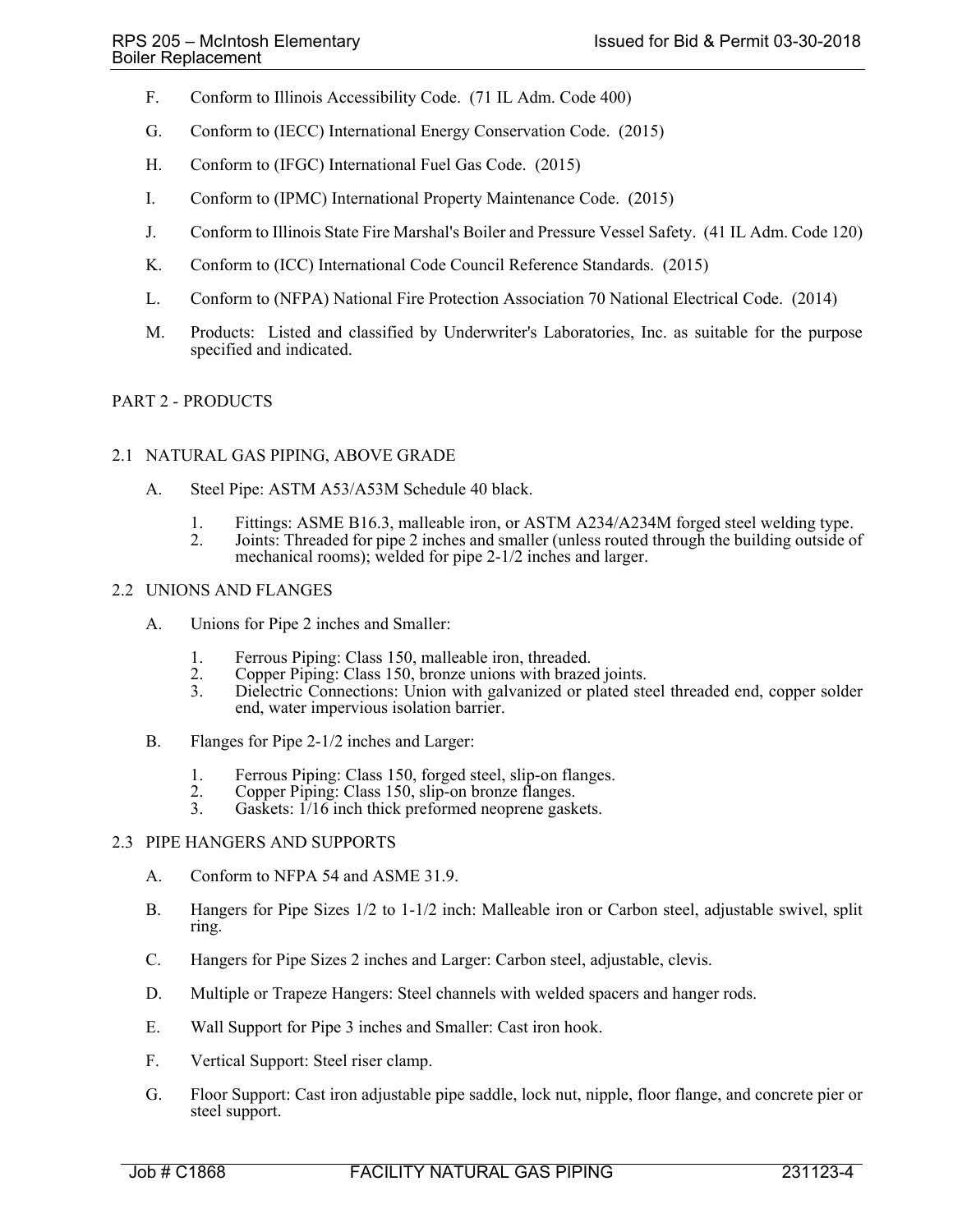- H. Copper Pipe Support: Carbon steel ring, adjustable, copper plated.
- I. Sheet Lead: ASTM B749, 2.5 lb/sq ft inch thick.

### 2.4 EXTERIOR REGULATOR COVERS

A. Provide Maxitrol "Maxi-Cap" rubber covers on all exterior regulators.

### PART 3 - EXECUTION

#### 3.1 EXAMINATION

- A. 01300 Administrative Requirements: Coordination and project conditions.
- B. Verify excavations are to required grade, dry, and not over-excavated.

#### 3.2 PREPARATION

- A. Ream pipe and tube ends. Remove burrs.
- B. Remove scale and dirt, on inside and outside, before assembly.
- C. Prepare piping connections to equipment with flanges or unions.

## 3.3 INSTALLATION - INSERTS

- A. Provide inserts for placement in concrete forms.
- B. Provide inserts for suspending hangers from reinforced concrete slabs and sides of reinforced concrete beams.
- C. Provide hooked rod to concrete reinforcement section for inserts carrying pipe 4 inches and larger.
- D. Where concrete slabs form finished ceiling, locate inserts flush with slab surface.
- E. Where inserts are omitted, drill through concrete slab from below and provide through-bolt with recessed square steel plate and nut above slab.

## 3.4 INSTALLATION - PIPE HANGERS AND SUPPORTS

- A. Install hangers and supports in accordance with ASME B31.9.
- B. Support horizontal piping hangers as scheduled.
- C. Install hangers to provide minimum 1/2 inch space between finished covering and adjacent work.
- D. Place hangers within 12 inches of each horizontal elbow.
- E. Install hangers to allow 1-1/2 inch minimum vertical adjustment. Design hangers for pipe movement without disengagement of supported pipe.
- F. Support vertical piping at every other floor. Support riser piping independently of connected horizontal piping.
- G. Where installing several pipes in parallel and at same elevation, provide multiple pipe hangers or trapeze hangers.
- H. Provide copper plated hangers and supports for copper piping and sheet lead packing between hangers or support and piping.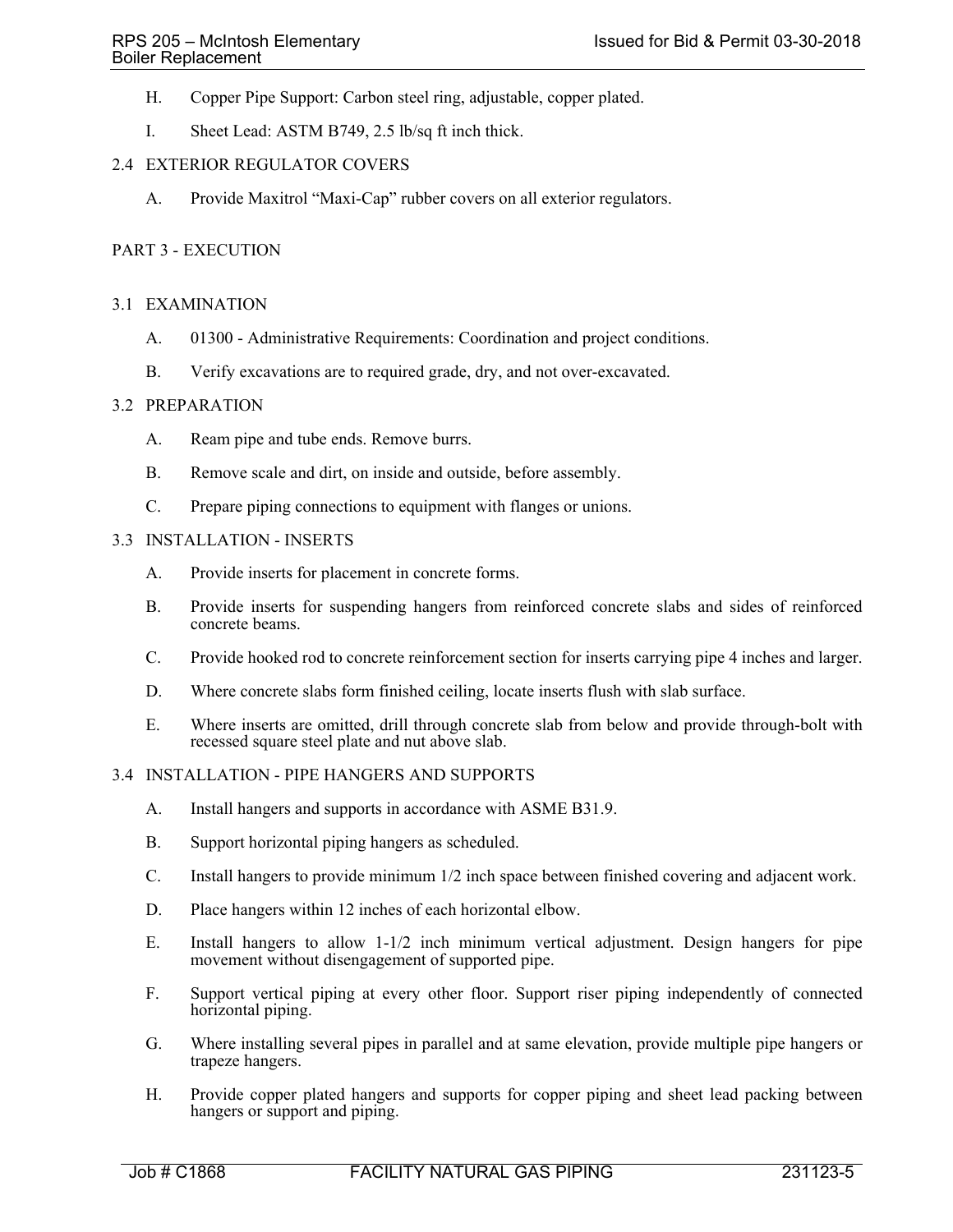- I. Prime coat exposed steel hangers and supports in accordance with Section 09 90 00.
- J. Provide clearance in hangers and from structure and other equipment for installation of insulation and access to valves and fittings.

### 3.5 INSTALLATION - ABOVE GROUND PIPING SYSTEMS

- A. Install natural gas piping in accordance with NFPA 54.
- B. Provide non-conducting dielectric connections wherever jointing dissimilar metals.
- C. Route piping in orderly manner and maintain gradient.
- D. Install piping to conserve building space and not interfere with use of space.
- E. Group piping whenever practical at common elevations.
- F. Install piping to allow for expansion and contraction without stressing pipe, joints, or connected equipment.
- G. Sleeve pipe passing through partitions, walls and floors. Refer to Section 23 05 29.
- H. Install firestopping at fire rated construction perimeters and openings containing penetrating sleeves and piping.
- I. Provide clearance for installation of insulation and access to valves and fittings.
- J. Provide access where valves and fittings are not exposed.
- K. Where pipe support members are welded to structural building framing, scrape, brush clean, weld, and apply one coat of zinc rich primer.
- L. Provide support for utility meters in accordance with requirements of utility company.
- M. Install vent piping from gas pressure reducing valves to outdoors and terminate in weatherproof hood.
- N. Prepare pipe, fittings, supports, and accessories not pre-finished, ready for finish painting. Refer to Section  $\dot{0}99000$ .
- O. Install identification on piping systems including underground piping. Refer to Section 23 05 53.
- P. Install valves with stems upright or horizontal, not inverted.
- Q. Protect piping systems from entry of foreign materials by temporary covers, completing sections of the Work, and isolating parts of completed system.
- R. Install gas pressure regulator with tee fitting between regulator and upstream shutoff valve. Cap or plug one opening of tee fitting.
- S. Install gas pressure regulator with tee fitting not less than 10 pipe diameters downstream of regulator. Cap or plug one opening of tee fitting.
- T. Install gas pressure regulator with independent vent full size opening on regulator and terminate outdoors.
- U. Provide new gas service complete with gas meter and regulators. Provide regulators on each line serving gravity type appliances, sized in accordance with equipment.
- V. All gas piping within walls shall be welded, not screwed.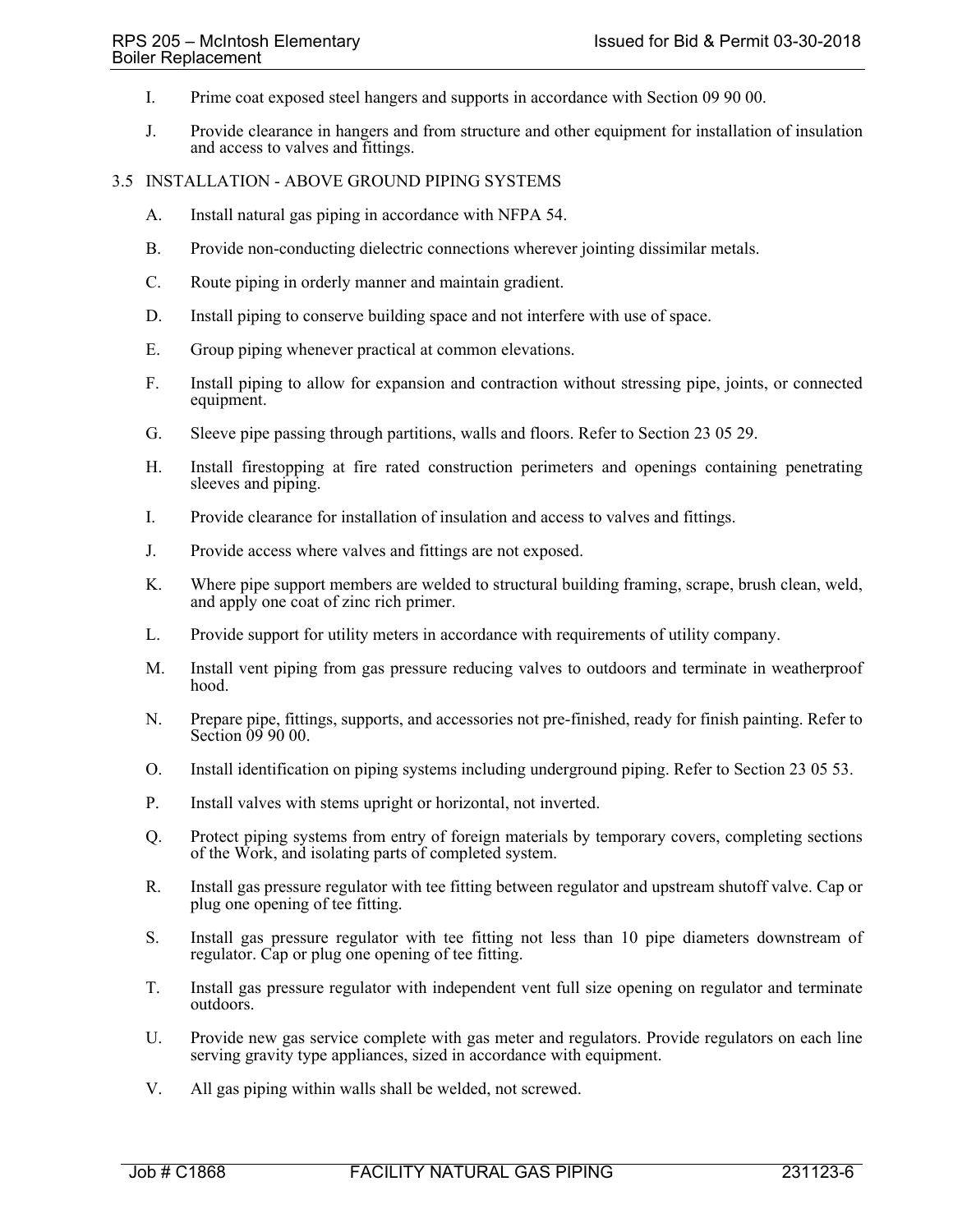W. All exterior gas piping shall be scraped, primed, and painted with two (2) coats of oil based yellow paint specifically made for exterior metal applications.

## 3.6 FIELD QUALITY CONTROL

- A. Pressure test natural gas piping in accordance with NFPA 54.
- B. Inspect, test and purge gas piping in accordance with applicable code.
- C. When pressure tests do not meet specified requirements, remove defective work, replace and retest.

END OF SECTION 231123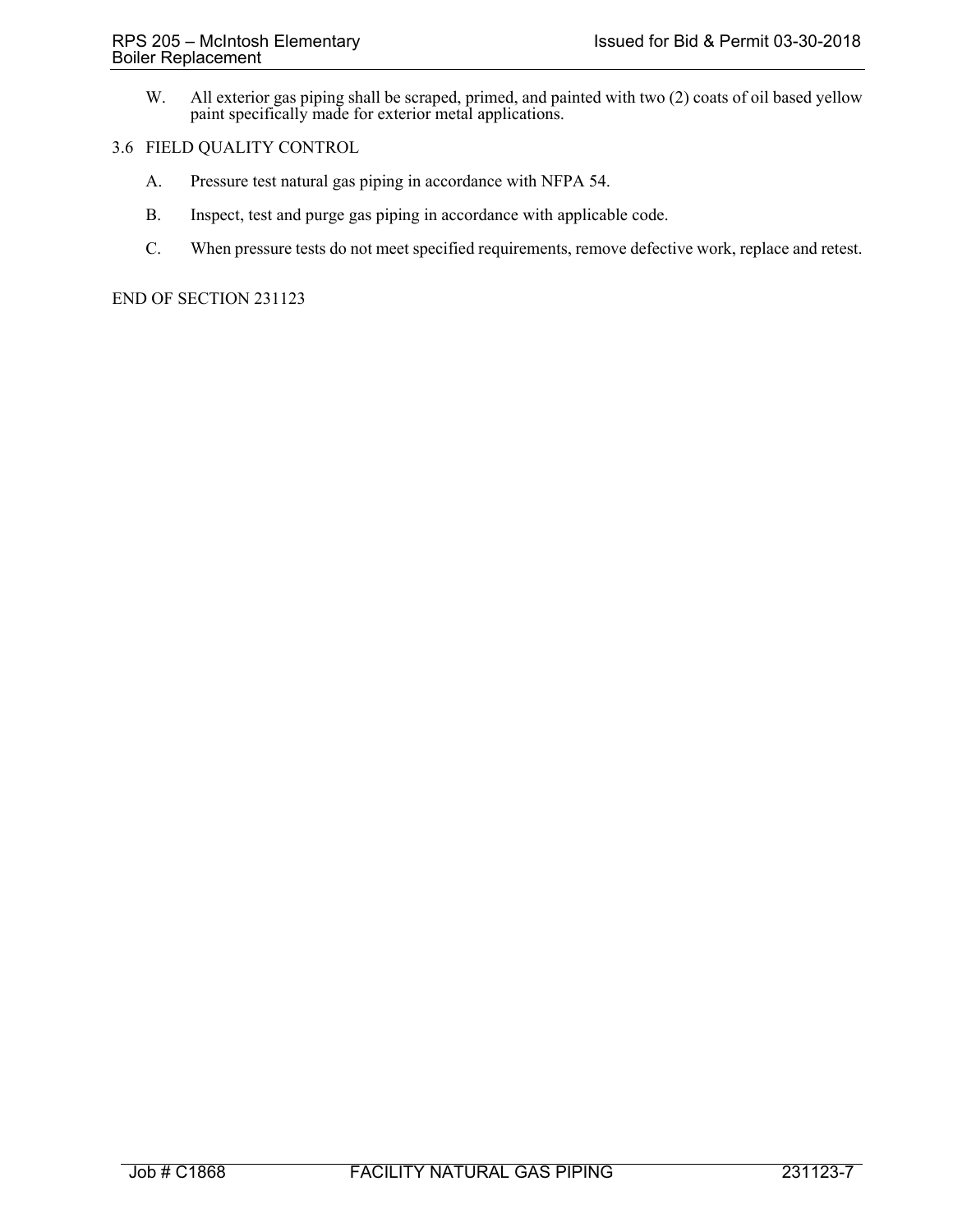### SECTION 232113 - HYDRONIC PIPING

### PART 1 - GENERAL

### 1.1 SUMMARY

- A. Section Includes:
	- 1. Heating water piping, above ground.
	- 2. Equipment drains and over flows.<br>3. Unions and flanges.
	- 3. Unions and flanges.<br>4. Pine hangers and suit
	- 4. Pipe hangers and supports.<br>5. Valves.
	- Valves.

#### B. Related Sections:

- 1. Section 23 05 16 Expansion Fittings and Loops for HVAC Piping: Product and execution requirements for expansion compensation devices use in heating and cooling piping systems.
- 2. Section 23 05 29 Hangers and Supports for HVAC Piping and Equipment: Product requirements for pipe hangers and supports, sleeves, and firestopping for placement by this section.
- 3. Section 23 05 53 Identification for HVAC Piping and Equipment: Product requirements for pipe identification for placement by this section.
- 4. Section 23 07 00 HVAC Insulation: Product requirements for Piping Insulation for placement by this section.
- 5. Section 23 21 16 Hydronic Piping Specialties: Product and execution requirements for piping specialties used in heating and cooling piping systems.
- 6. Section 23 21 23 Hydronic Pumps: Product and execution requirements for pumps used in heating and cooling piping systems.
- 7. Section 23 25 00 HVAC Water Treatment: Product and execution requirements for cleaning and chemical treatment of heating and cooling piping systems.

#### 1.2 REFERENCES

- A. American Society of Mechanical Engineers:
	- 1. ASME B16.3 Malleable Iron Threaded Fittings.
	- 2. ASME B16.4 Gray Iron Threaded Fittings.<br>3. ASME B16.18 Cast Copper Alloy Solder J
	- ASME B16.18 Cast Copper Alloy Solder Joint Pressure Fittings.
	- 4. ASME B16.22 Wrought Copper and Copper Alloy Solder Joint Pressure Fittings.
	- 5. ASME B31.1 Power Piping.
	- 6. ASME B31.9 Building Services Piping.
	- ASME Section IX Boiler and Pressure Vessel Code Welding and Brazing Qualifications.
- B. ASTM International:
	- 1. ASTM A53/A53M Standard Specification for Pipe, Steel, Black and Hot-Dipped, Zinc-Coated, Welded and Seamless.
	- 2. ASTM A234/A234M Standard Specification for Piping Fittings of Wrought Carbon Steel and Alloy Steel for Moderate and High Temperature Service.
	- 3. ASTM A395/A395M Standard Specification for Ferritic Ductile Iron Pressure-Retaining Castings for Use at Elevated Temperatures.
	- 4. ASTM A536 Standard Specification for Ductile Iron Castings.<br>5. ASTM B32 Standard Specification for Solder Metal.
	- ASTM B32 Standard Specification for Solder Metal.
	- 6. ASTM B88 Standard Specification for Seamless Copper Water Tube.
	- ASTM B584 Standard Specification for Copper Alloy Sand Castings for General Applications.
	- 8. ASTM D1784 Standard Specification for Rigid Poly (Vinyl Chloride) (PVC) Compounds and Chlorinated Poly (Vinyl Chloride) (CPVC) Compounds.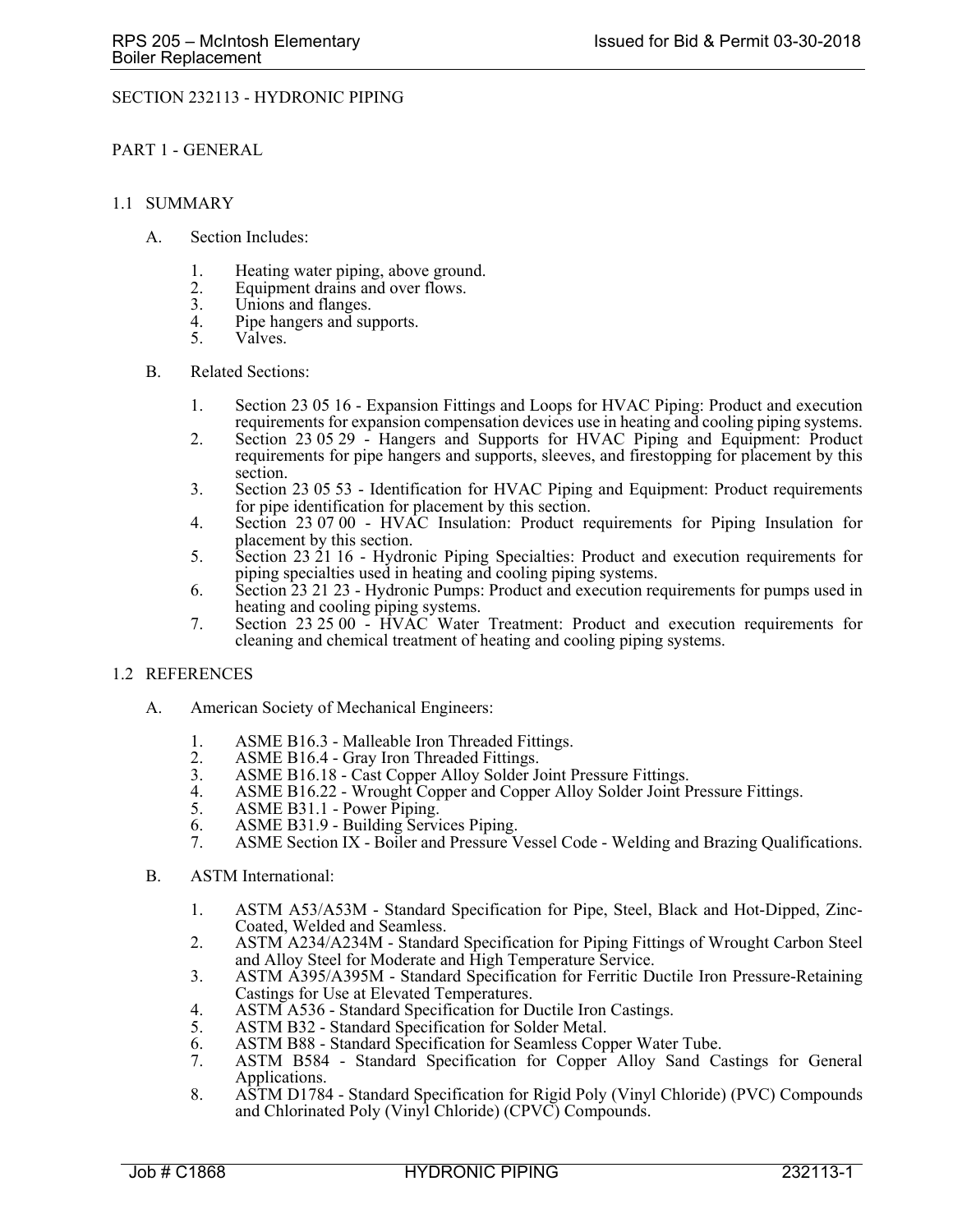- 9. ASTM D1785 Standard Specification for Poly (Vinyl Chloride) (PVC) Plastic Pipe, Schedules 40, 80, and 120.
- 10. ASTM D2235 Standard Specification for Solvent Cement for Acrylonitrile-Butadiene-Styrene (ABS) Plastic Pipe and Fittings.
- 11. ASTM D2241 Standard Specification for Poly (Vinyl Chloride) (PVC) Pressure-Rated Pipe (SDR Series).
- 12. ASTM D2310 Standard Classification for Machine-Made "Fiberglass" (Glass-Fiber-Reinforced Thermosetting-Resin) Pipe.
- 13. ASTM D2464 Standard Specification for Threaded Poly (Vinyl Chloride) (PVC) Plastic Pipe Fittings, Schedule 80.
- 14. ASTM D2466 Standard Specification for Poly (Vinyl Chloride) (PVC) Plastic Pipe Fittings, Schedule 40.
- 15. ASTM D2467 Standard Specification for Poly (Vinyl Chloride) (PVC) Plastic Pipe Fittings, Schedule 80.
- 16. ASTM D2564 Standard Specification for Solvent Cements for Poly (Vinyl Chloride) (PVC) Plastic Piping Systems.
- 17. ASTM D2661 Standard Specification for Acrylonitrile-Butadiene-Styrene (ABS) Schedule 40 Plastic Drain, Waste, and Vent Pipe and Fittings.
- 18. ASTM D2680 Standard Specification for Acrylonitrile-Butadiene-Styrene (ABS) and Poly (Vinyl Chloride) (PVC) Composite Sewer Piping.
- 19. ASTM D2751 Standard Specification for Acrylonitrile-Butadiene-Styrene (ABS) Sewer Pipe and Fittings.
- 20. ASTM D2846/D2846M Standard Specification for Chlorinated Poly(Vinyl Chloride) (CPVC) Plastic Hot- and Cold-Water Distribution Systems.
- 21. ASTM D2855 Standard Practice for Making Solvent-Cemented Joints with Poly (Vinyl Chloride) (PVC) Pipe and Fittings.
- 22. ASTM D3309 Standard Specification for Polybutylene (PB) Plastic Hot- and Cold-Water Distribution Systems.
- 23. ASTM F437 Standard Specification for Threaded Chlorinated Poly (Vinyl Chloride) (CPVC) Plastic Pipe Fittings, Schedule 80.
- 24. ASTM F439 Standard Specification for Socket-Type Chlorinated Poly (Vinyl Chloride) (CPVC) Plastic Pipe Fittings, Schedule 80.
- 25. ASTM F441/F441M Standard Specification for Chlorinated Poly (Vinyl Chloride) (CPVC) Plastic Pipe, Schedules 40 and 80.
- 26. ASTM F493 Standard Specification for Solvent Cements for Chlorinated Poly (Vinyl Chloride) (CPVC) Plastic Pipe and Fittings.
- 27. ASTM F708 Standard Practice for Design and Installation of Rigid Pipe Hangers.<br>28. ASTM F845 Standard Specification for Plastic Insert Fittings for Polybutyler
- 28. ASTM F845 Standard Specification for Plastic Insert Fittings for Polybutylene (PB) Tubing.
- 29. ASTM F876 Standard Specification for Crosslinked Polyethylene (PEX) Tubing.<br>30. ASTM F877 Standard Specification for Crosslinked Polyethylene (PEX) Plastic
- 30. ASTM F877 Standard Specification for Crosslinked Polyethylene (PEX) Plastic Hot-and Cold-Water Distribution Systems.
- 31. ASTM F1476 Standard Specification for Performance of Gasketed Mechanical Couplings for Use in Piping Applications.
- C. American Welding Society:
	- 1. AWS A5.8 Specification for Filler Metals for Brazing and Braze Welding.
	- 2. AWS D1.1 Structural Welding Code Steel.

## 1.3 SYSTEM DESCRIPTION

- A. Where more than one piping system material is specified, provide compatible system components and joints. Use non-conducting dielectric connections whenever jointing dissimilar metals in open systems.
- B. Provide flanges, union, and couplings at locations requiring servicing. Use unions, flanges, and couplings downstream of valves and at equipment or apparatus connections. Do not use direct welded or threaded connections to valves, equipment or other apparatus.
- C. Provide pipe hangers and supports in accordance with ASME B31.1.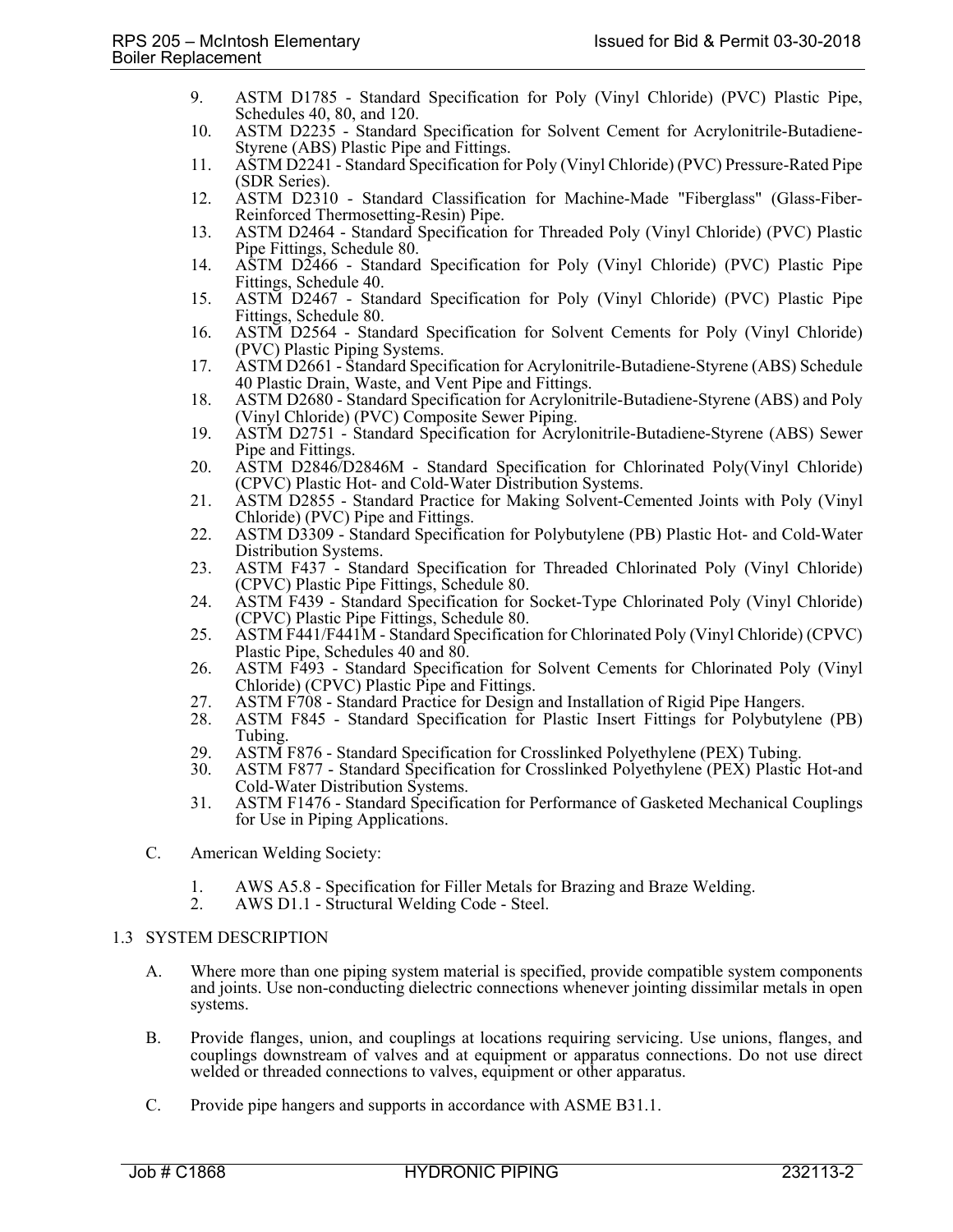- D. Use gate, ball or butterfly valves for shut-off and to isolate equipment, part of systems, or vertical risers.
- E. Use globe, ball or butterfly valves for throttling, bypass, or manual flow control services.
- F. Use spring loaded check valves on discharge of hot water, chilled water, or pumps.
- G. Use plug valves for throttling service. Use non-lubricated plug valves only when shut-off or isolating valves are also provided.
- H. Use butterfly valves in heating water systems, in chilled and condenser water systems in heating, chilled and condenser water systems interchangeably with gate and globe valves.
- I. Use only butterfly valves in chilled and condenser water systems for throttling and isolation service.
- J. Use only lug end butterfly valves.
- K. Use 3/4 inch ball valves with cap for drains at main shut-off valves, low points of piping, bases of vertical risers, and at equipment. Pipe to nearest floor drain.
- L. Flexible Connectors: Use at or near pumps motor driven equipment where piping configuration does not absorb vibration.

### 1.4 SUBMITTALS

- A. Section 01 33 00 Submittal Procedures: Submittal procedures.
- B. Shop Drawings: Shop Drawings: Submit pipe fabrication drawings, drawn to scale not smaller than 1/4 inch equals 1 foot, on drawing sheets same size as Contract Documents, indicating:
	- 1. Fabrication, assembly, and installation details, including plans, elevations, sections, details of components, and attachments to other work.
	- 2. Piping layout.
	- 3. Penetrations through fire rated and other walls.
	- 4. Terminal unit and coil installations.<br>5. Hangers and supports, including me
	- 5. Hangers and supports, including methods for building attachment, and vibration isolation.
- C. Product Data:
	- 1. Piping: Submit data on pipe materials, fittings, and accessories. Submit manufacturers catalog information.
	- 2. Valves: Submit manufacturers catalog information with valve data and ratings for each service.
	- 3. Hangers and Supports: Submit manufacturers catalog information including load capacity.

#### 1.5 CLOSEOUT SUBMITTALS

- A. Section 01 70 00 Execution and Closeout Requirements: Closeout procedures.
- B. Project Record Documents: Record actual locations of valves, equipment and accessories.
- C. Operation and Maintenance Data: Submit instructions for installation and changing components, spare parts lists, exploded assembly views.

## 1.6 QUALITY ASSURANCE

- A. Perform Work in accordance with ASME B31.1 code for installation of piping systems and ASME Section IX for welding materials and procedures.
- B. Perform Work in accordance with AWS D1.1 for welding hanger and support attachments to building structure.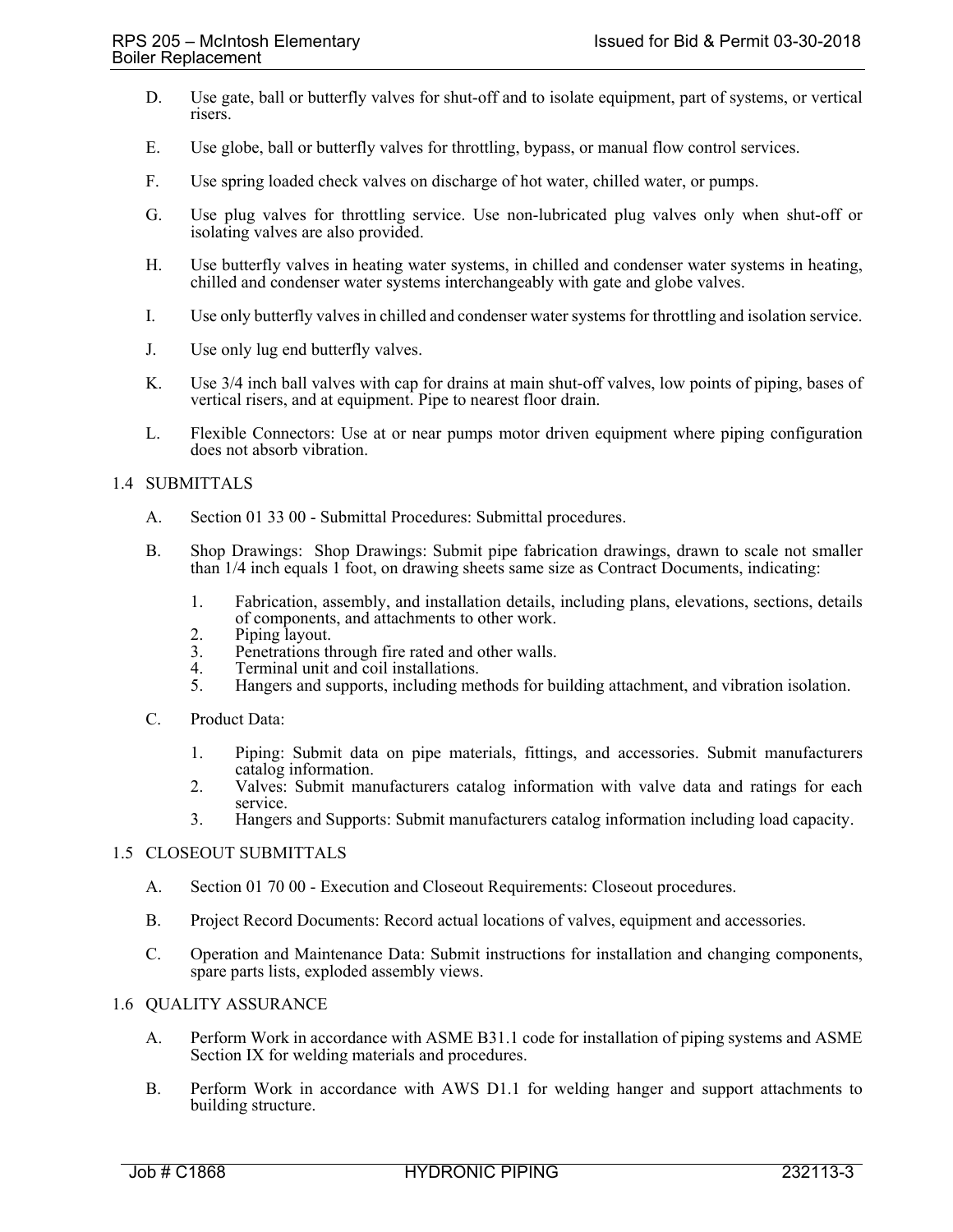C. Maintain one copy of each document on site.

### 1.7 QUALIFICATIONS

- A. Manufacturer: Company specializing in manufacturing products specified in this section with minimum three years documented experience.
- B. Fabricator or Installer: Company specializing in performing Work of this section with minimum three years documented experience.
- 1.8 DELIVERY, STORAGE, AND HANDLING
	- A. Section 01 60 00 Product Requirements: Product storage and handling requirements.
	- B. Accept valves on site in shipping containers with labeling in place. Inspect for damage.
	- C. Provide temporary end caps and closures on piping and fittings. Maintain in place until installation.
	- D. Protect piping systems from entry of foreign materials by temporary covers, completing sections of the Work, and isolating parts of completed system.

### 1.9 ENVIRONMENTAL REQUIREMENTS

- A. Section 01 60 00 Product Requirements.
- B. Do not install underground piping when bedding is wet or frozen.

### 1.10 FIELD MEASUREMENTS

A. Verify field measurements prior to fabrication.

### 1.11 COORDINATION

- A. Section 01 30 00 Administrative Requirements: Requirements for coordination.
- B. Coordinate trenching, excavating, bedding, and backfilling of buried piping systems.

## 1.12 EXTRA MATERIALS

- A. Section 01 70 00 Execution and Closeout Requirements: Spare parts and maintenance products.
- B. Furnish two packing kits for each size and valve type.

#### 1.13 REGULATORY REQUIREMENTS

- A. Conform to Health/Life Safety Code for Public Schools.
- B. Conform to (IMC) International Mechanical Code. (2015)
- C. Conform to (IBC) International Building Code. (2015)
- D. Conform to (IFC) International Fire Code, excluding Chapter 4. (2015)
- E. Conform to State of Illinois Plumbing Code. (2014)
- F. Conform to Illinois Accessibility Code. (71 IL Adm. Code 400)
- G. Conform to (IECC) International Energy Conservation Code. (2015)
- H. Conform to (IFGC) International Fuel Gas Code. (2015)
- I. Conform to (IPMC) International Property Maintenance Code. (2015)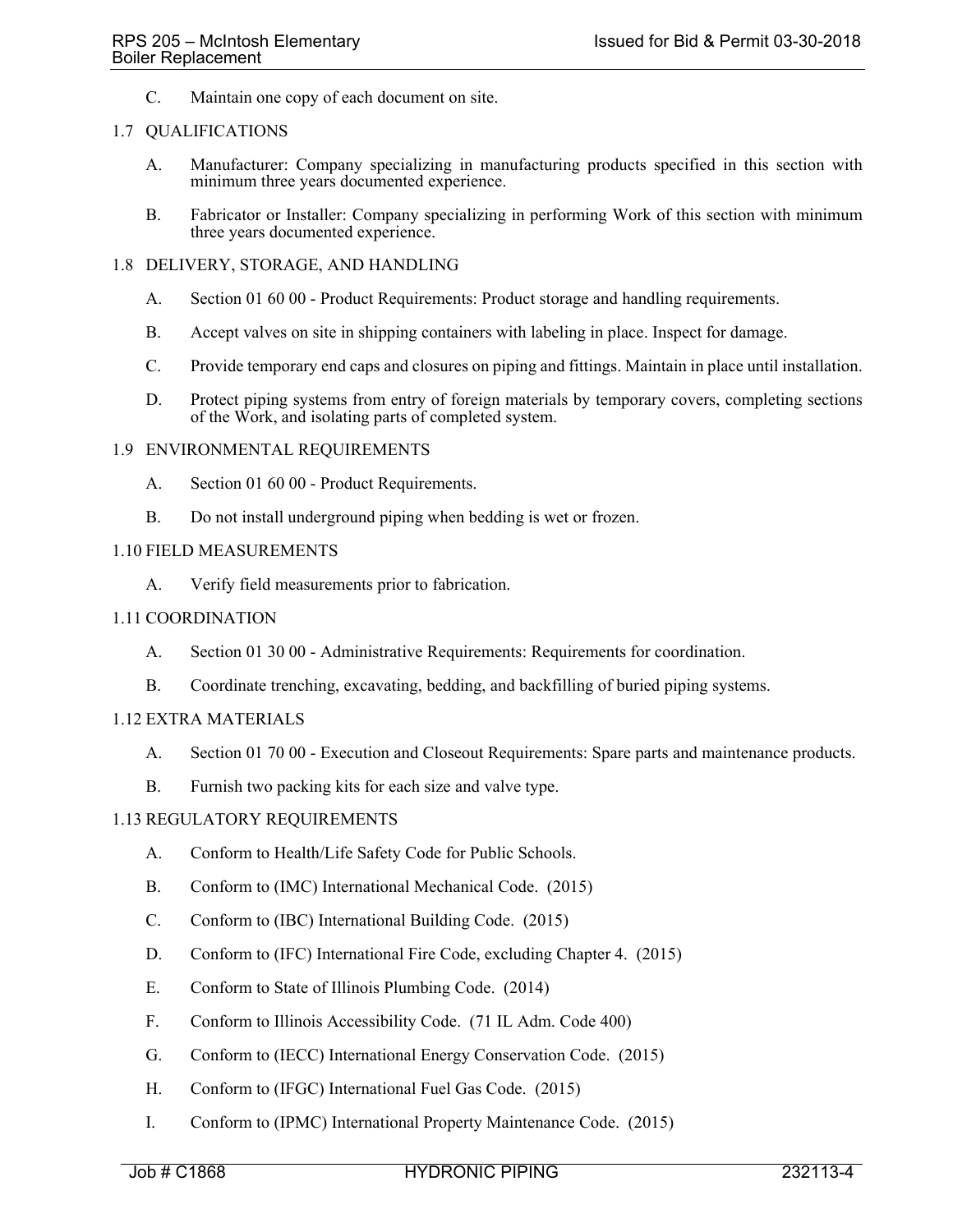- J. Conform to Illinois State Fire Marshal's Boiler and Pressure Vessel Safety. (41 IL Adm. Code 120)
- K. Conform to (ICC) International Code Council Reference Standards. (2015)
- L. Conform to (NFPA) National Fire Protection Association 70 National Electrical Code. (2014)
- M. Products: Listed and classified by Underwriter's Laboratories, Inc. as suitable for the purpose specified and indicated.

### PART 2 - PRODUCTS

### 2.1 HEATING WATER PIPING, ABOVE GROUND

- A. Steel Pipe: ASTM A53/A53M, Schedule 40, 0.375 inch wall for sizes 12 inch and larger, black.
	- 1. Fittings: ASME B16.3, malleable iron or ASTM A234/A234M, forged steel welding type.
	- 2. Joints: Threaded for pipe 2 inches and smaller; welded for pipe 2-1/2 inches and larger.
- B. Steel Pipe: ASTM A53/A53M, Schedule 40, 0.375 inch wall for sizes 12 inch and larger, black, rolled grooved ends.
	- 1. Fittings: ASTM A395/A395M and ASTM A536 ductile iron, grooved ends.<br>2. Joints: Grooved mechanical couplings meeting ASTM F1476.
	- Joints: Grooved mechanical couplings meeting ASTM F1476.
		- a. Housing Clamps: ASTM A395/A395M and ASTM A536 ductile iron, compatible with steel piping sizes, rigid or flexible type.
		- b. Gasket: Elastomer composition for operating temperature range from -30 degrees F to 230 degrees F.
		- c. Accessories: Steel bolts, nuts, and washers.
- C. Copper Tubing: ASTM B88, Type L, hard drawn.
	- 1. Fittings: ASME B16.18, cast brass, or ASME B16.22 solder wrought copper.
- D. Copper Tubing: ASTM B88, Type L, hard drawn, rolled grooved ends.
	- 1. Fittings: ASME B16.18 cast copper alloy, grooved ends.<br>2. Joints: Grooved mechanical couplings meeting ASTM F
	- Joints: Grooved mechanical couplings meeting ASTM F1476.
		- a. Housing Clamps: ASTM A395/A395M and ASTM A536 ductile iron, enamel coated, compatible with copper tubing sizes, to engage and lock designed to permit some angular deflection, contraction, and expansion.
		- b. Gasket: Elastomer composition for operating temperature range from -30 degrees F to 230 degrees F.
		- c. Accessories: Steel bolts, nuts, and washers.
- E. Copper Tubing: ASTM B88, Type L, hard drawn.
	- 1. Acceptable Manufacturers: Viega and Ridged-Propress.<br>2. Press Fittings: ASME B16.18, cast copper alloy or ASM
	- 2. Press Fittings: ASME B16.18, cast copper alloy or ASME B16.22, wrought.<br>3. Joints: Pressed by crimping tool.
	- Joints: Pressed by crimping tool.

#### 2.2 EQUIPMENT DRAINS AND OVERFLOWS

- A. Steel Pipe: ASTM A53/A53M Schedule 40, galvanized.
	- 1. Fittings: ASME B16.3, malleable iron or ASME B16.4, cast iron.<br>2. Joints: Threaded for pipe 2 inch and smaller; flanged for pipe 2-1/
	- 2. Joints: Threaded for pipe 2 inch and smaller; flanged for pipe 2-1/2 inches and larger.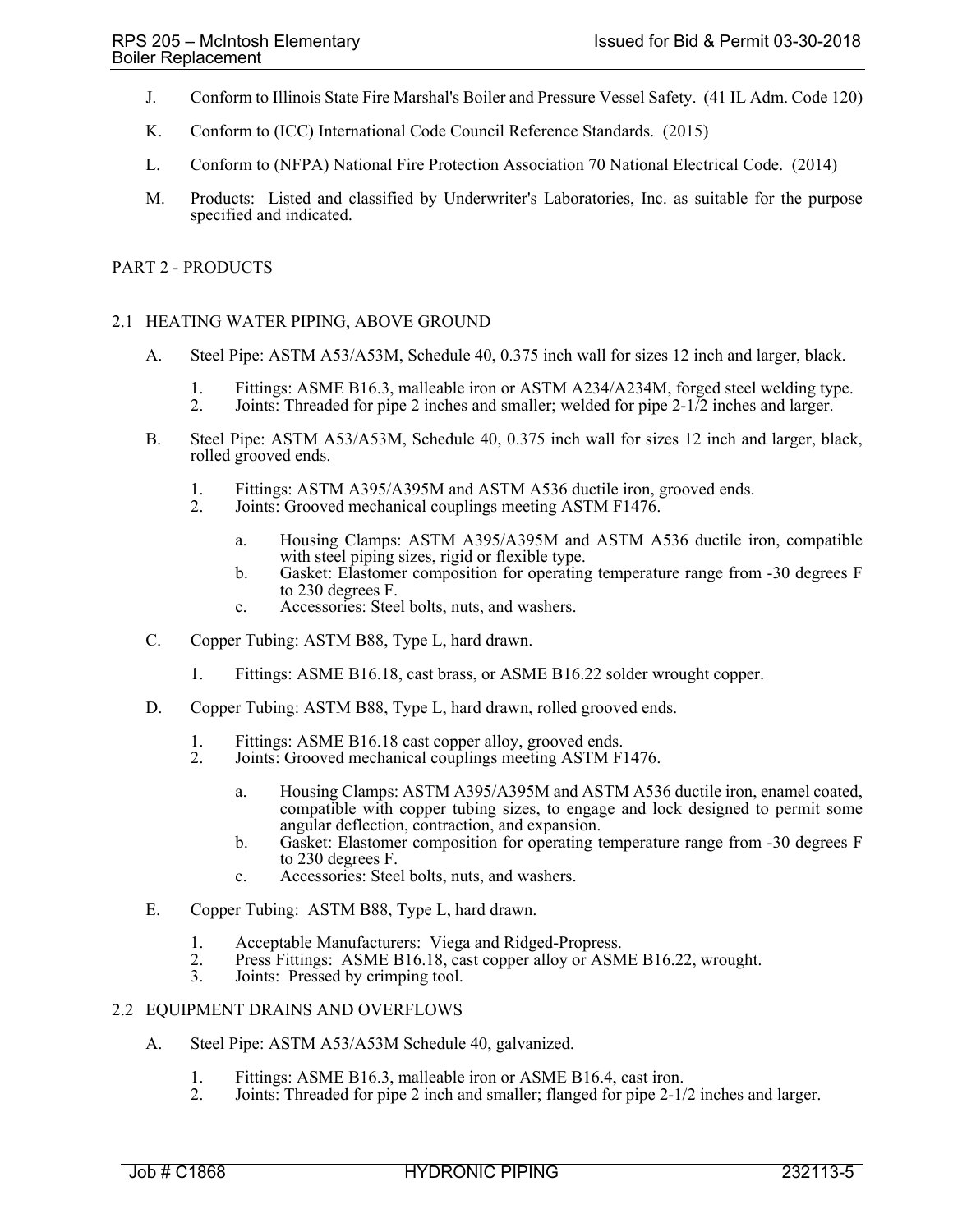- B. Copper Tubing: ASTM B88, Type K, hard drawn.
	- 1. Fittings: ASME B16.18, cast brass, or ASME B16.22 solder wrought copper.
	- 2. Joints: Solder, lead free, ASTM B32, 95-5 tin-antimony, or tin and silver, with melting range 430 to 535 degrees F.
- C. PVC Pipe: ASTM D1785, Schedule 40, or ASTM D2241, SDR 21 or 26, polyvinyl chloride (PVC) material.
	- 1. Fittings: ASTM D2466, Schedule 40, PVC.<br>2. Joints: ASTM D2855, solvent weld with AS
	- Joints: ASTM D2855, solvent weld with ASTM D2564 solvent cement.

### 2.3 UNIONS AND FLANGES

- A. Unions for Pipe 2 inches and Smaller:
	- 1. Ferrous Piping: Class 150, malleable iron, threaded.<br>2. Copper Piping: Class 150, bronze unions with solder
	- 2. Copper Piping: Class 150, bronze unions with soldered.
	- 3. Dielectric Connections: Union with galvanized or plated steel threaded end, copper solder end, water impervious isolation barrier.
	- 4. PVC Piping: PVC.
- B. Flanges for Pipe 2-1/2 inches and Larger:
	- 1. Ferrous Piping: Class 150, forged steel, slip-on flanges.<br>2. Copper Piping: Class 150, slip-on bronze flanges.
	- 2. Copper Piping: Class 150, slip-on bronze flanges.
	- 3. PVC Piping: PVC flanges.
	- 4. Gaskets: 1/16 inch thick preformed neoprene gaskets.

# 2.4 GATE VALVES

- A. Manufacturers:
	- 1. Milwaukee Valve Company.<br>2. NIBCO, Inc.
	- 2. NIBCO, Inc.<br>3. Stockham Va
	- 3. Stockham Valves & Fittings.<br>4. Apollo.
	- 4. Apollo.<br>5. Or appre
	- Or approved as equal.

# 2.5 GLOBE VALVES

- A. Manufacturers:
	- 1. Milwaukee Valve Company.<br>2. NIBCO, Inc.
	- 2. NIBCO, Inc.<br>3. Stockham Va
	- 3. Stockham Valves & Fittings.<br>4. Apollo. 4. Apollo.
- 5. Or approved as equal.

## 2.6 BALL VALVES

- A. Manufacturers: (use only full port ball valves)
	- 1. Milwaukee Valve Company.
	- 2. NIBCO, Inc.<br>3. Stockham Va
	- Stockham Valves & Fittings.
	- 4. Apollo.<br>5. Or appre
	- Or approved as equal.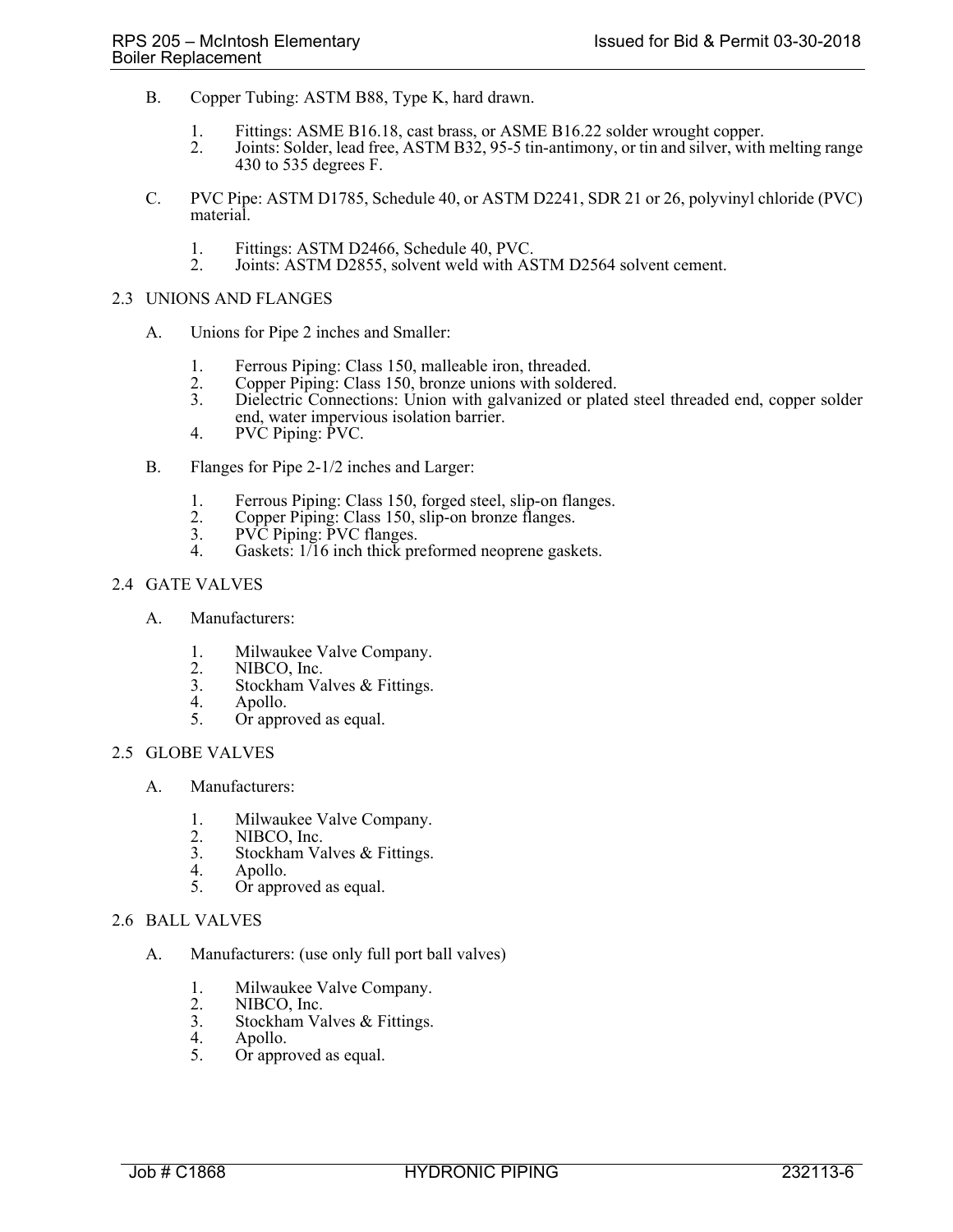## 2.7 BUTTERFLY VALVES

- A. Manufacturers: (use only full lug butterfly valves)
	- 1. Milwaukee Valve Company.<br>2. NIBCO. Inc.
	- 2. NIBCO, Inc.<br>3. Stockham Va
	- 3. Stockham Valves & Fittings.<br>4. Apollo.
	- 4. Apollo.<br>5. Or appre
	- Or approved as equal.

### 2.8 CHECK VALVES

- A. Horizontal Swing Check Valves:
	- 1. Manufacturers:
		- a. Crane Valve.<br>b. Milwaukee V
		- Milwaukee Valve Company.
		- c. NIBCO, Inc.
		- d. Stockham Valves & Fittings.
		- e. Apollo.<br>f. Or appro
		- Or approved as equal.
- B. Spring Loaded Check Valves:
	- 1. Manufacturers:
		- a. Milwaukee Valve.
		- b. NIBCO, Inc.
		- c. Stockham Valves & Fittings.<br>d. Apollo.
		- Apollo.
		- e. Or approved as equal.

## 2.9 PIPE HANGERS AND SUPPORTS

- A. Conform to ASME B31.1.
- B. Hangers for Pipe Sizes 1/2 to 1-1/2 inch: Malleable iron or Carbon steel, adjustable swivel, split ring.
- C. Hangers for Cold Pipe Sizes 2-1/2 inches and Larger: Carbon steel, adjustable, clevis.
- D. Hangers for Hot Pipe Sizes 2 to 4 inches: Carbon steel, adjustable, clevis.
- E. Hangers for Hot Pipe Sizes 6 inches and Larger: Adjustable steel yoke, cast iron roll, double hanger.
- F. Multiple or Trapeze Hangers: Steel channels with welded spacers and hanger rods.
- G. Multiple or Trapeze Hangers for Hot Pipe Sizes 6 inches and Larger: Steel channels with welded spacers and hanger rods, cast iron roll.
- H. Wall Support for Pipe Sizes 3 inches and Smaller: Cast iron hooks.
- I. Wall Support for Pipe Sizes 4 inches and Larger: Welded steel bracket and wrought steel clamp.
- J. Wall Support for Hot Pipe Sizes 6 inches and Larger: Welded steel bracket and wrought steel clamp with adjustable steel yoke and cast iron roll.
- K. Vertical Support: Steel riser clamp.
- L. Floor Support for Cold Pipe: Cast iron adjustable pipe saddle, lock nut, nipple, floor flange, and concrete pier or steel support.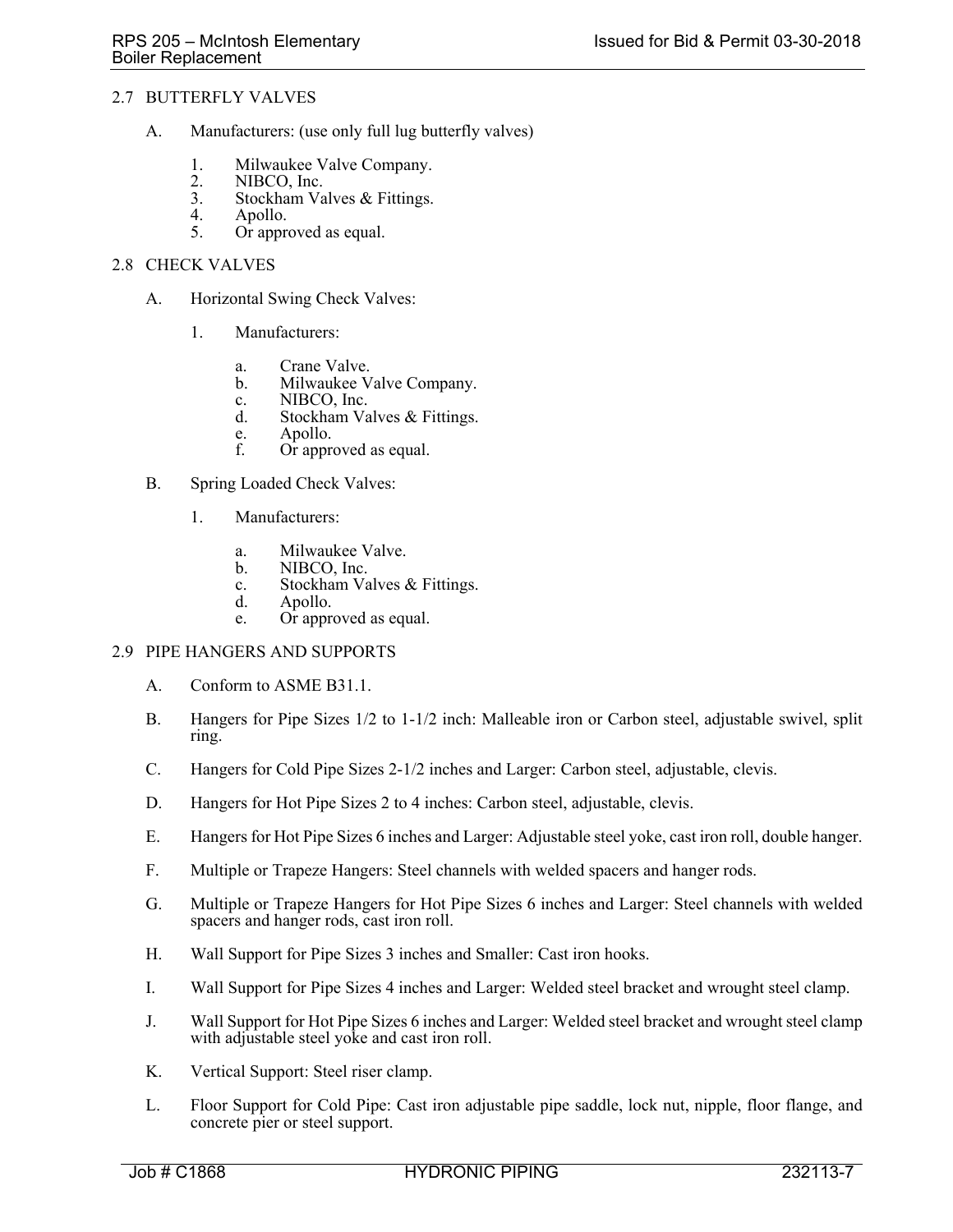- M. Floor Support for Hot Pipe 4 inches and Smaller: Cast iron adjustable pipe saddle, lock nut, nipple, floor flange, and concrete pier or steel support.
- N. Floor Support for Hot Pipe Sizes 6 inches and Larger: Adjustable cast iron roll and stand, steel screws, and concrete pier or steel support.
- O. Copper Pipe Support: Carbon steel rings, adjustable, copper plated.
- P. Hanger Rods: Mild steel threaded both ends, threaded one end, or continuous threaded.
- Q. Inserts: Malleable iron case of steel shell and expander plug for threaded connection with lateral adjustment, top slot for reinforcing rods, lugs for attaching to forms; size inserts to suit threaded hanger rods.

## PART 3 - EXECUTION

#### 3.1 EXAMINATION

- A. Section 01 30 00 Administrative Requirements: Coordination and project conditions.
- B. Verify excavations are to required grade, dry, and not over-excavated.

### 3.2 PREPARATION

- A. Ream pipe and tube ends. Remove burrs. Bevel plain end ferrous pipe.
- B. Remove scale and dirt on inside and outside before assembly.
- C. Prepare piping connections to equipment with flanges or unions.
- D. Keep open ends of pipe free from scale and dirt. Protect open ends with temporary plugs or caps.
- E. After completion, fill, clean, and treat systems. Refer to Section 23 25 00.

#### 3.3 INSTALLATION - INSERTS

- A. Provide inserts for placement in concrete forms.
- B. Provide inserts for suspending hangers from reinforced concrete slabs and sides of reinforced concrete beams.
- C. Provide hooked rod to concrete reinforcement section for inserts carrying pipe 4 inches and larger.
- D. Where concrete slabs form finished ceiling, locate inserts flush with slab surface.
- E. Where inserts are omitted, drill through concrete slab from below and provide through-bolt with recessed square steel plate and nut above slab.

## 3.4 INSTALLATION - PIPE HANGERS AND SUPPORTS

- A. Install in accordance with ASME B31.9.
- B. Support horizontal piping as scheduled.
- C. Install hangers to provide minimum 1/2 inch space between finished covering and adjacent work.
- D. Place hangers within 12 inches of each horizontal elbow.
- E. Use hangers with 1-1/2 inch minimum vertical adjustment. Design hangers for pipe movement without disengagement of supported pipe.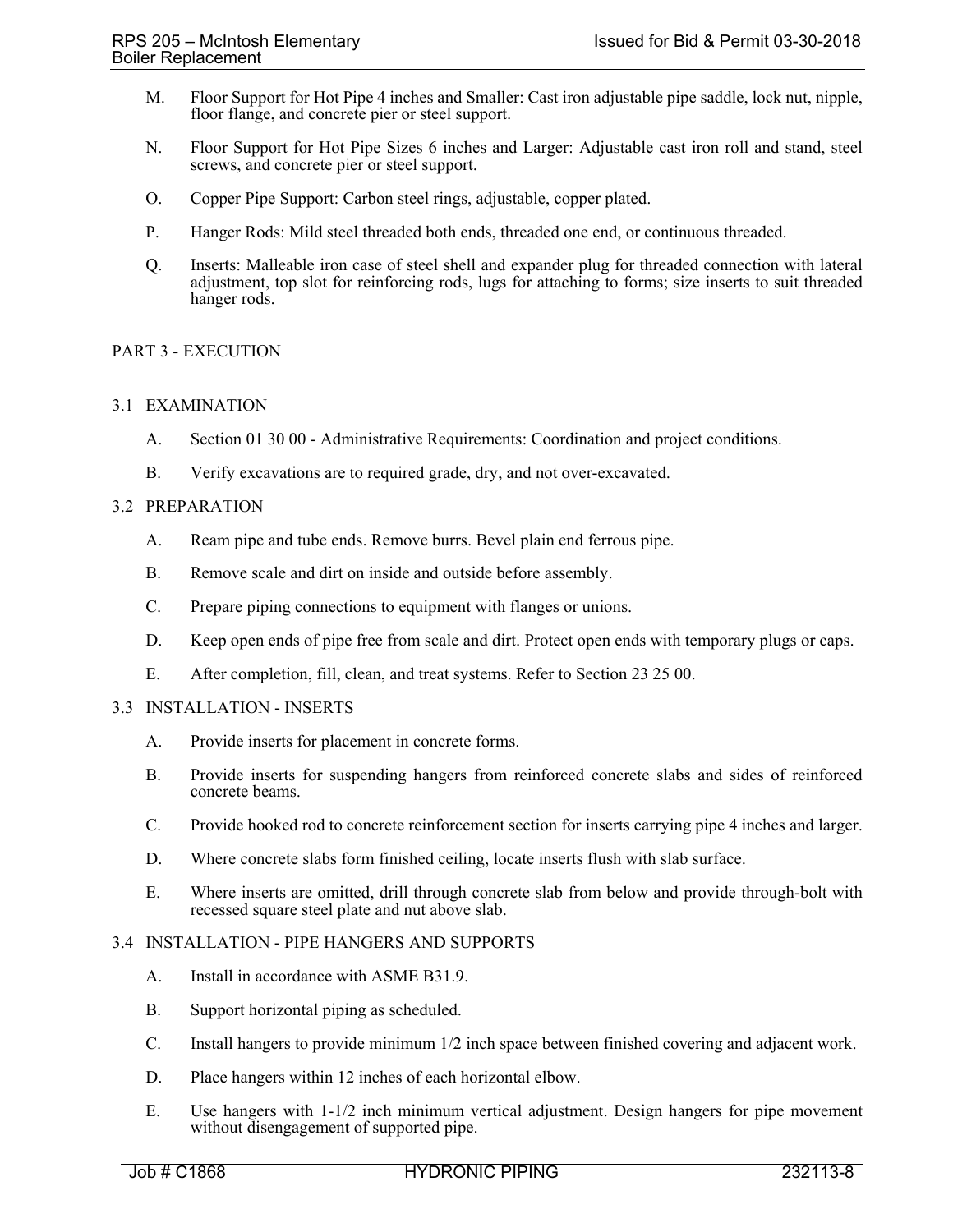- F. Support vertical piping at every other floor. Support riser piping independently of connected horizontal piping.
- G. Where installing several pipes in parallel and at same elevation, provide multiple pipe hangers or trapeze hangers.
- H. Provide copper plated hangers and supports for copper piping or sheet lead packing between hangers or support and piping.
- I. Provide clearance in hangers and from structure and other equipment for installation of insulation and access to valves and fittings.
- J. Install pipe hangers and supports in accordance with Section 23 05 29.

### 3.5 INSTALLATION - ABOVE GROUND PIPING SYSTEMS

- A. Install heating water piping in accordance with ASME B31.1.
- B. Route piping parallel to building structure and maintain gradient.
- C. Install piping to conserve building space, and not interfere with use of space.
- D. Group piping whenever practical at common elevations.
- E. Sleeve pipe passing through partitions, walls and floors. Refer to Section 23 05 29.
- F. Install firestopping at fire rated construction perimeters and openings containing penetrating sleeves and piping. Refer to Section 23 05 29.
- G. Install pipe identification in accordance with Section 23 05 53.
- H. Install piping to allow for expansion and contraction without stressing pipe, joints, or connected equipment. Refer to Section 23 05 16.
- I. Provide access where valves and fittings are not exposed. Coordinate size and location of access doors.
- J. Slope hydronic piping and arrange systems to drain at low points. Use eccentric reducers to maintain top of pipe aligned.
- K. Where pipe support members are welded to structural building framing, scrape, brush clean, and apply one coat of zinc rich primer to welds.
- L. Prepare unfinished pipe, fittings, supports, and accessories, ready for finish painting.
- M. Install valves with stems upright or horizontal, not inverted.
- N. Insulate piping and equipment.
- O. Provide chain operated valves for those that are higher than 7'-0" above the finished floor.

### END OF SECTION 232113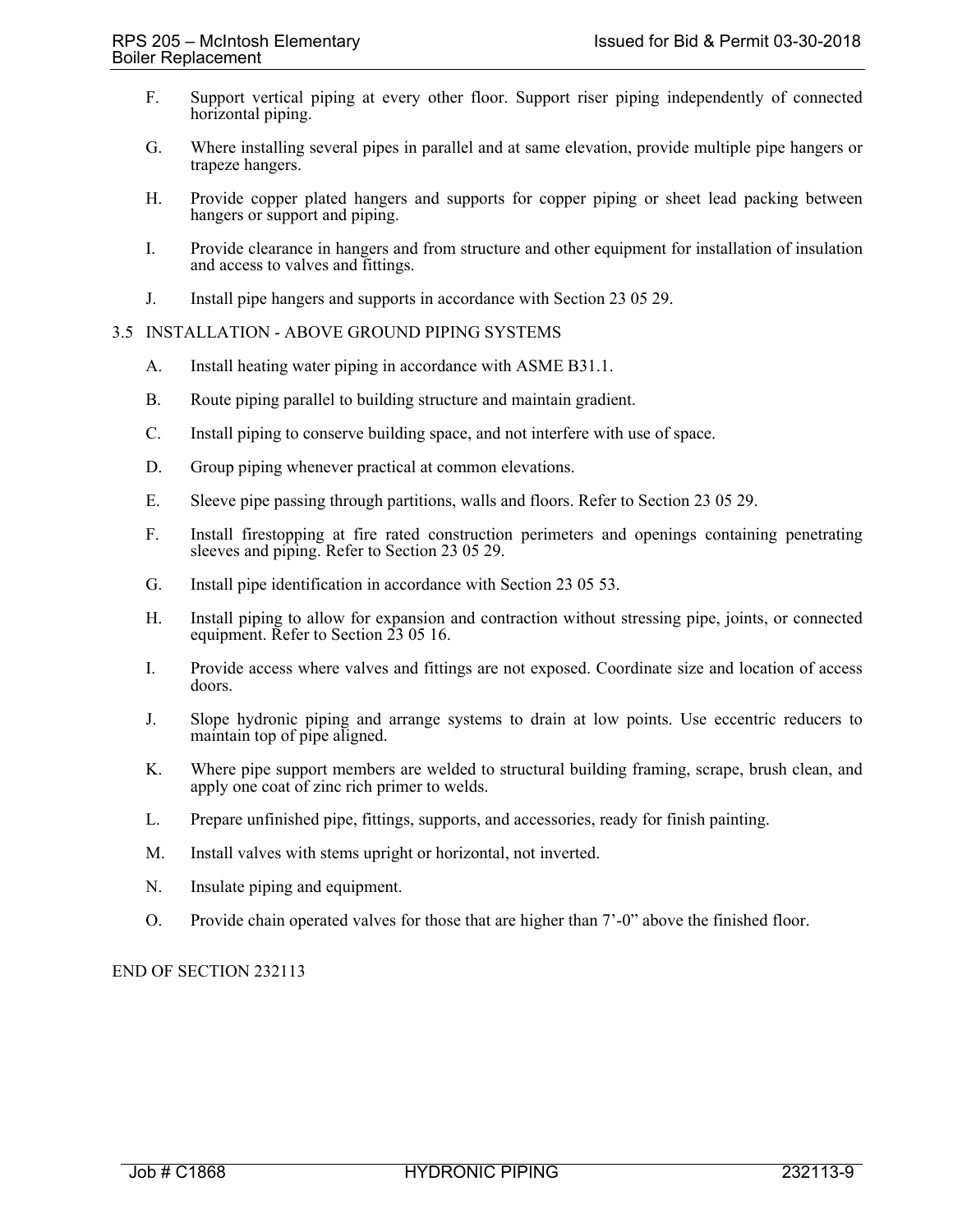## SECTION 232116 - HYDRONIC PIPING SPECIALTIES

### PART 1 - GENERAL

#### 1.1 SUMMARY

- A. Section Includes:
	- 1. Pressure gages.
	- 2. Pressure gage taps.<br>3. Thermometers.
	- 3. Thermometers.<br>4. Thermometer si
	- 4. Thermometer supports.<br>5. Test plugs.
	- Test plugs.
	- 6. Flexible connectors.
	- 7. Air vents.
	- 8. Strainers.<br>9. Pump suc
	- 9. Pump suction fittings.<br>10. Combination pump dis
	- Combination pump discharge valves.
	- 11. Flow controls.
	- 12. Relief valves.<br>13. Air separator.
	- 13. Air separator.<br>14. Expansion tan
	- Expansion tank.
- B. Related Sections:
	- 1. Section 23 21 13 Hydronic Piping: Execution requirements for piping connections to products specified by this section.
	- 2. Section 23 21 23 Hydronic Pumps: Execution requirements for piping connections to products specified by this section.

#### 1.2 REFERENCES

- A. American Society of Mechanical Engineers:
	- 1. ASME B40.1 Gauges Pressure Indicating Dial Type Elastic Element.
	- 2. ASME Section VIII Boiler and Pressure Vessel Code Pressure Vessels.
- B. ASTM International:
	- 1. ASTM E1 Standard Specification for ASTM Thermometers.
	- 2. ASTM E77 Standard Test Method for Inspection and Verification of Thermometers.
- C. Underwriters Laboratories Inc.:
	-
	- 1. UL 393 Indicating Pressure Gauges for Fire-Protection Service. 2. UL 404 Gauges, Indicating Pressure, for Compressed Gas Service.

#### 1.3 PERFORMANCE REQUIREMENTS

A. Flexible Connectors: Provide at or near pumps and other motorized equipment where piping configuration does not absorb vibration.

### 1.4 SUBMITTALS

- A. Section 01 33 00 Submittal Procedures: Submittal procedures.
- B. Product Data: Submit for manufactured products and assemblies used in this Project.
	- 1. Manufacturer's data and list indicating use, operating range, total range, accuracy, and location for manufactured components.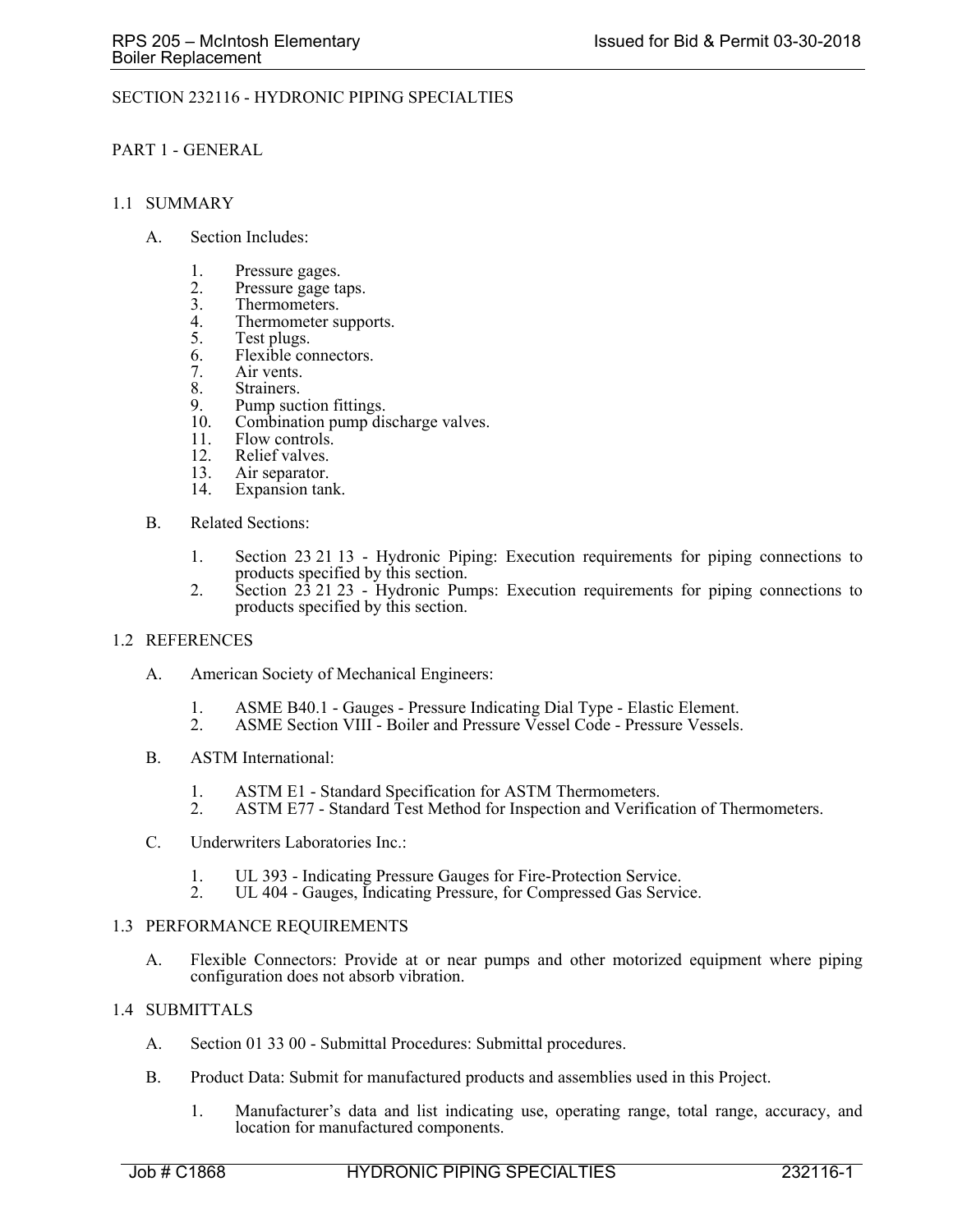- 2. Submit product description, model, dimensions, component sizes, rough-in requirements, service sizes, and finishes.
- 3. Submit schedule indicating manufacturer, model number, size, location, rated capacity, load served, and features for each piping specialty.
- 4. Submit electrical characteristics and connection requirements.
- C. Manufacturer's Installation Instructions: Submit hanging and support methods, joining procedures, application, selection, and hookup configuration. Include pipe and accessory elevations.
- D. Manufacturer's Certificate: Certify products meet or exceed specified requirements.

### 1.5 CLOSEOUT SUBMITTALS

- A. Section 01 70 00 Execution and Closeout Requirements: Closeout procedures.
- B. Project Record Documents: Record actual locations of actual locations of components and instrumentation.
- C. Operation and Maintenance Data: Submit instructions for calibrating instruments, installation instructions, assembly views, servicing requirements, lubrication instruction, and replacement parts list.

### 1.6 QUALIFICATIONS

- A. Manufacturer: Company specializing in manufacturing products specified in this section with minimum three years documented experience.
- B. Installer: Company specializing in performing Work of this section with minimum three years documented experience.

#### 1.7 DELIVERY, STORAGE, AND HANDLING

- A. Section 01 60 00 Product Requirements: Product storage and handling requirements.
- B. Accept piping specialties on site in shipping containers with labeling in place. Inspect for damage.
- C. Provide temporary protective coating on cast iron and steel valves.
- D. Protect systems from entry of foreign materials by temporary covers, caps and closures, completing sections of the work, and isolating parts of completed system until installation.

#### 1.8 ENVIRONMENTAL REQUIREMENTS

- A. Section 01 60 00 Product Requirements.
- B. Do not install instruments when areas are under construction, except rough in, taps, supports and test plugs.

#### 1.9 FIELD MEASUREMENTS

A. Verify field measurements before fabrication.

## 1.10 WARRANTY

A. Section 01 70 00 - Execution and Closeout Requirements: Product warranties and product bonds.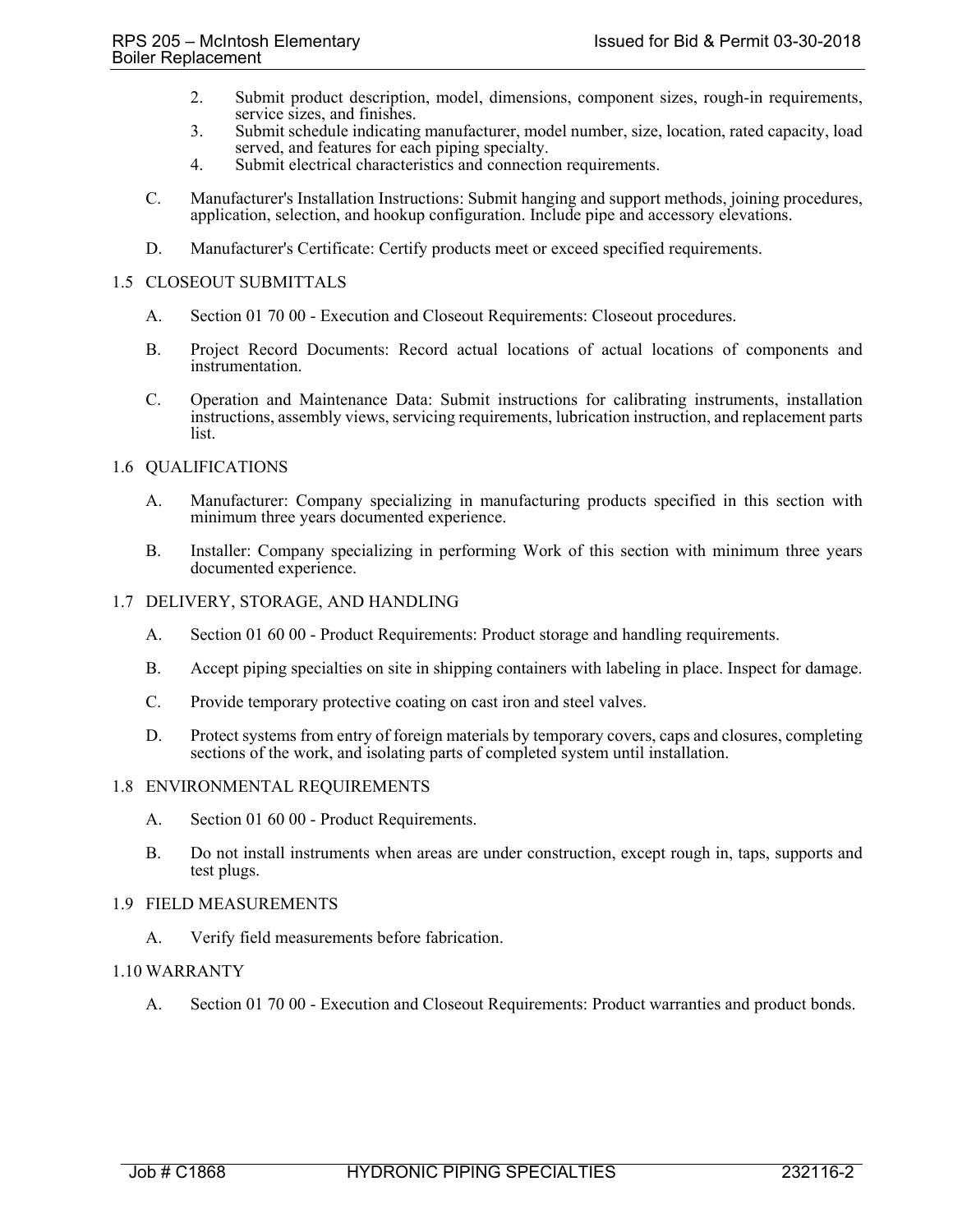## 1.11 REGULATORY REQUIREMENTS

- A. Conform to Health/Life Safety Code for Public Schools.
- B. Conform to (IMC) International Mechanical Code. (2015)
- C. Conform to (IBC) International Building Code. (2015)
- D. Conform to (IFC) International Fire Code, excluding Chapter 4. (2015)
- E. Conform to State of Illinois Plumbing Code. (2014)
- F. Conform to Illinois Accessibility Code. (71 IL Adm. Code 400)
- G. Conform to (IECC) International Energy Conservation Code. (2015)
- H. Conform to (IFGC) International Fuel Gas Code. (2015)
- I. Conform to (IPMC) International Property Maintenance Code. (2015)
- J. Conform to Illinois State Fire Marshal's Boiler and Pressure Vessel Safety. (41 IL Adm. Code 120)
- K. Conform to (ICC) International Code Council Reference Standards. (2015)
- L. Conform to (NFPA) National Fire Protection Association 70 National Electrical Code. (2014)
- M. Products: Listed and classified by Underwriter's Laboratories, Inc. as suitable for the purpose specified and indicated.

### PART 2 - PRODUCTS

#### 2.1 HYDRONIC INDICATORS

- A. Manufacturers:
	- 1. Miljoco Corporation.
	- 2. Weiss Instruments.
	- 3. Moeller Instruments<br>4. Palmer Instrument.
	- Palmer Instrument.
	- 5. Or approved as equal.
- B. Gage: ASME B40.1 Grade A, accurate to 1%. Case to be 4.5" diameter, stem mounted, cast aluminum with stainless steel ring and unbreakable crystal. Indicator shall have recalibrator, compound scale calibrated both in PSI and feet from full vacuum to selected pressure. Maximum indicator pressure shall at minimum equal pump shut-off head (when system pressure is at relief valve setting) and shall exceed his minimum by no more than  $50$  psi.
- C. Manifold valve shall be spring return push-button manifold of rugged brass construction with ports for connection to system at indicated points and with test port connection for gauge calibration.
- D. Hydronic indicator system shall be attached to system piping with heavy bracket at convenient height to permit easy push-button operation and dial observation.

## 2.2 PRESSURE GAGES

- A. Manufacturers:
	- 1. Miljoco Corporation.<br>2. Weiss Instruments.
	- Weiss Instruments.
	- 3. Moeller Instruments.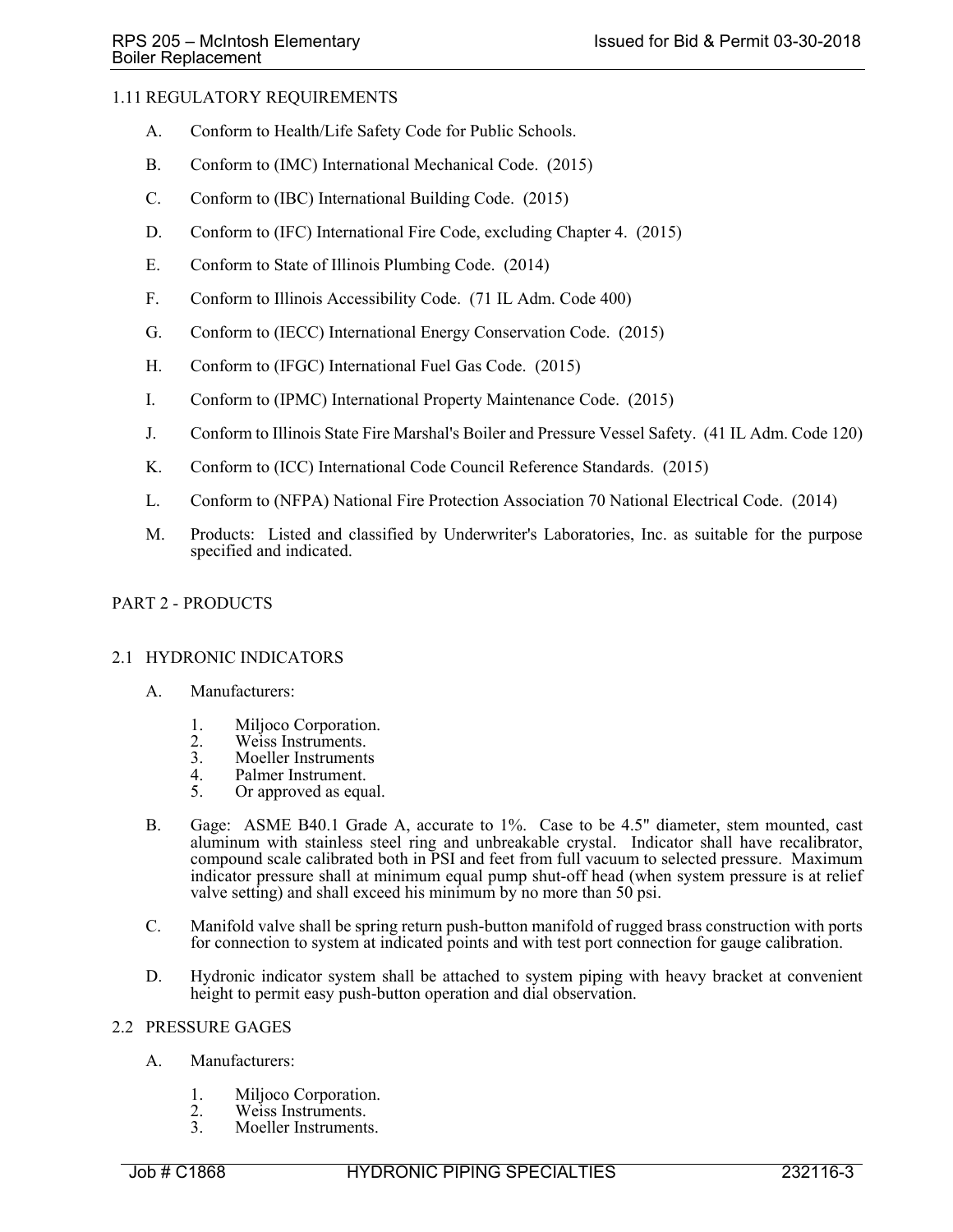- 4. Palmer Instrument.<br>5. Or approved as equ
- Or approved as equal.
- B. Pressure Gage:
	- 1. Type: General use, ASME B40.1 Grade B, phosphor bronze bourdon tube, bottom connection.
	- 2. Case: Black finished drawn steel.
	- 3. Size: 2-1/2 inch diameter.<br>4. Mid-Scale Accuracy: Plus
	- 4. Mid-Scale Accuracy: Plus or minus two percent of range span.<br>5. Scale: White with black markings.
	- Scale: White with black markings.
	- 6. Range: Psi with equivalent kPa. Span to be two times the system operating pressure.
	- 7. Connection: Brass, 1/4 inch NPT.
- C. Pressure Gage Tappings:
	- 1. Ball Valve: Lever handle, brass 1/4 inch NPT for maximum 150 psig.<br>2. Needle Valve: Brass, 1/4 NPT for minimum 150 psig.
	- Needle Valve: Brass, 1/4 NPT for minimum 150 psig.
	-
	- 3. Syphon: Steel, Schedule 40, 1/4 inch angle or straight pattern. 4. Snubber: Brass bushing, 1/4 inch NPT with corrosion resistant porous metal disc. Disc material shall be suitable for fluid served and rated pressure.

### 2.3 STEM TYPE THERMOMETERS

- A. Manufacturers:
	- 1. Miljoco Corporation.<br>2. Weiss Instruments.
	- Weiss Instruments.
	- 3. Moeller Instruments.<br>4. Palmer Instrument.
	- 4. Palmer Instrument.<br>5. Or approved as equal
	- Or approved as equal.
- B. Thermometer
	- 1. Case: Nine inch die cast aluminum with hard power coated finish.
	- 2. Adjustable Joint: Finished to match case, 180-degree adjustment in vertical plane, 360 degree adjustment in horizontal plane, with locking device.
	- 3. Tube: Non-toxic organic spirit-filled glass tube with magnifying lens.
	- 4. Scale: Aluminum with white finish and black markings.<br>5. Stem: Aluminum or brass.
	- Stem: Aluminum or brass.

## 2.4 THERMOMETER SUPPORTS

- A. Socket: Brass separable sockets for thermometer stems with or without extensions as required, and with cap and cable when required.
- B. Flange: 3 inch outside diameter reversible flange, designed to fasten to sheet metal air ducts, with aluminum perforated stem.

## 2.5 TEST PLUGS

- A. Test Plug: 1/4 inch or 1/2 inch brass or stainless steel fitting and cap for receiving 1/8 inch outside diameter pressure or temperature probe with Nordel core for temperatures up to 350 degrees F. Viton core for temperatures up to 400 degrees F. Extend as required to be accessible with insulated pipe.
- B. Test Kit: Carrying case, internally padded and fitted containing one 2-1/2 inch diameter pressure gages, one gage adapter with 1/8 inch probe, two 1-1/2 inch dial thermometers.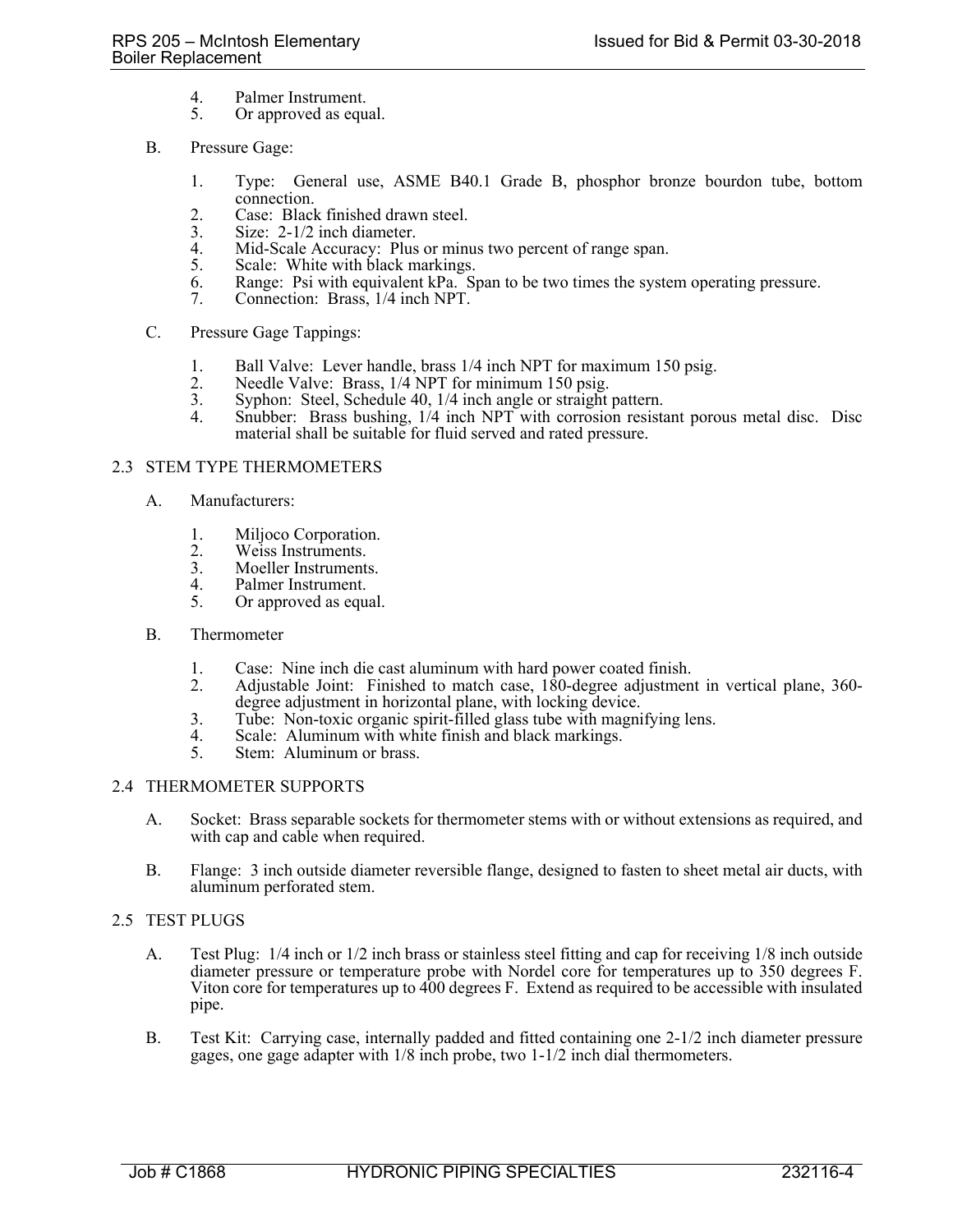## 2.6 AIR VENTS

- A. Manual Type: Short vertical sections of 2 inch diameter pipe to form air chamber, with 1/8 inch brass needle valve at top of chamber.
- B. Float Type:
	- 1. Manufacturers:
		- a. Bell & Gossett, ITT.<br>b. Armstrong.
		- Armstrong.
		- c. Taco.
		- d. Or approved as equal.
	- 2. Brass or semi-steel body, copper, polypropylene, or solid non-metallic float, stainless steel valve and valve seat; suitable for system operating temperature and pressure; with isolating valve.
	- 3. High Capacity: Cast iron body and cover, float, bronze pilot valve mechanism suitable for system operating temperature and pressure; with isolating valve.

## 2.7 STRAINERS

- A. Acceptable Manufacturers:
	- 1. Nibco.<br>2. Milway
	- 2. Milwaukee.<br>3. Stockham.
	- 3. Stockham.<br>4. Keckley.
	- Keckley.
	- 5. Or approved as equal.
- B. Size 2 inch and Under:
	- 1. Screwed brass or iron body for 175 psig working pressure, Y pattern with 1/32 inch stainless steel perforated screen.
- C. Size 2-1/2 inch to 4 inch:
	- 1. Flanged iron body for 175 psig working pressure, Y pattern with 3/64 inch stainless steel perforated screen.
- D. Size 5 inch and Larger:
	- 1. Flanged iron body for 175 psig working pressure, basket pattern with 1/8 inch stainless steel perforated screen.

#### 2.8 PUMP SUCTION FITTINGS

- A. Manufacturers:
	- 1. Bell & Gossett, ITT.
	- 2. Armstrong.<br>3. Taco.
	- 3. Taco.<br>4. Or am
	- Or approved as equal.
- B. Fitting: Angle pattern, cast-iron body, threaded for 2 inch and smaller, flanged for 2-1/2 inch and larger, rated for 175 psig working pressure, with inlet vanes, cylinder strainer with 3/16 inch diameter openings, disposable fine mesh strainer to fit over cylinder strainer, and permanent magnet located in flow stream and removable for cleaning.
- C. Accessories: Adjustable foot support, blowdown tapping in bottom, gage tapping in side.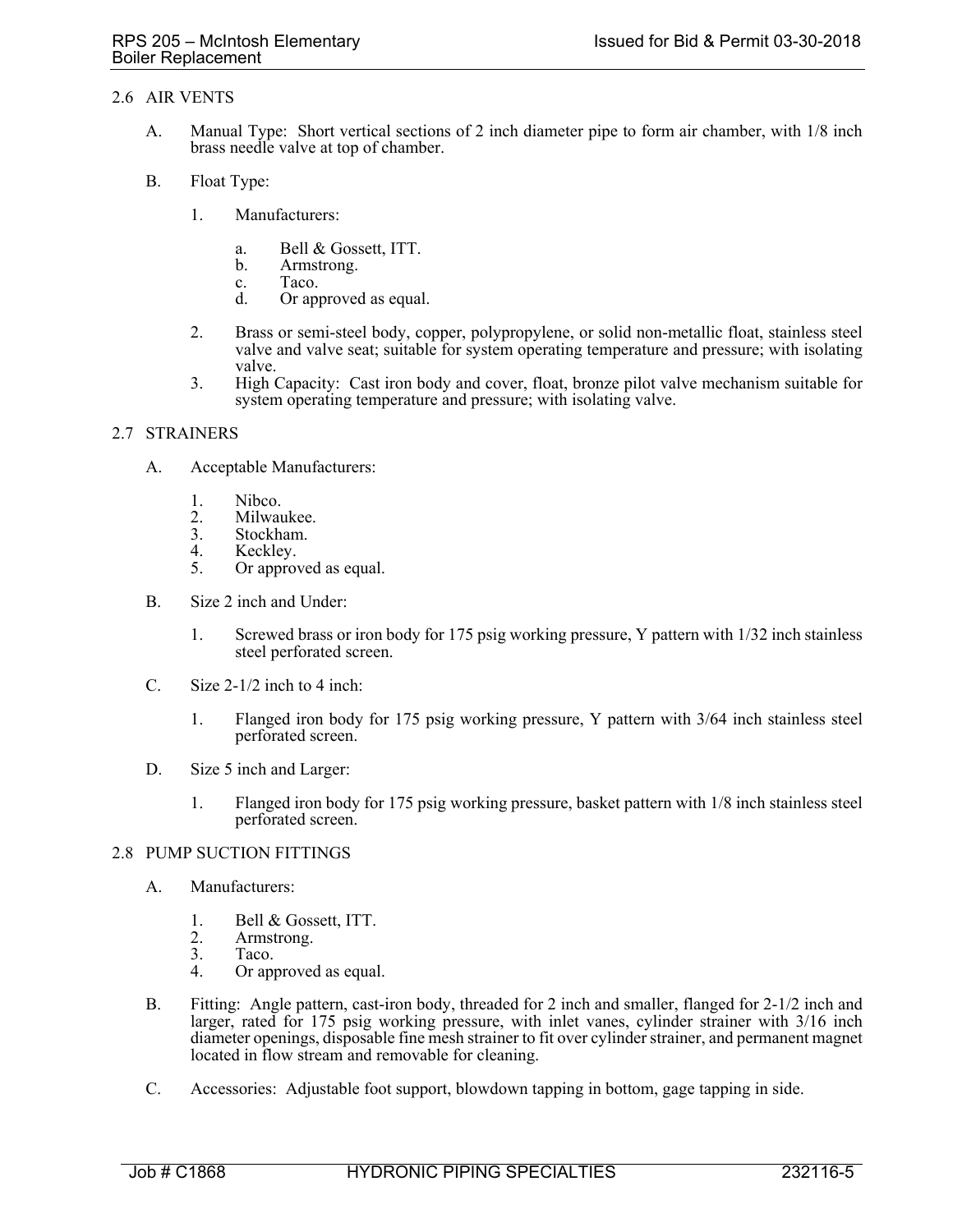### 2.9 COMBINATION PUMP DISCHARGE VALVES

- A. Manufacturers:
	- 1. Bell & Gossett, ITT.<br>2. Armstrong.
	- 2. Armstrong.<br>3. Taco.
	- 3. Taco.<br>4. Orani
	- Or approved as equal.
- B. Valves: Straight pattern, flanged cast-iron valve body with bolt-on bonnet for 175 psig operating pressure, non-slam check valve with spring-loaded bronze disc and seat, stainless steel stem, and calibrated adjustment permitting flow regulation.

#### 2.10 CIRCUIT BALANCING VALVES

- A. Manufacturers:
	- 1. Bell & Gossett.
	- 2. Taco.<br>3. Armst
	- 3. Armstrong.<br>4. Illinois.
	- 4. Illinois.<br>5. HCI.
	- 5. HCI.
	- 6. Oventrop.
	- 7. Or approved as equal.
- B. Orifice principle by-pass circuit with direct reading gage, soldered or flanged piping connections for 125 psig (860 kPa) working pressure, with shut off valves, and drain and vent connections.
- C. Direct reading with insert Pitot tube, threaded coupling, for 150 psig working pressure, maximum 240 degrees F, 5 percent accuracy.
- D. 2 1/2 Inch and Larger: Cast iron, wafer type, orifice insert flow meter for 250 psig (1720 kPa) working pressure, with read-out valves equipped with integral check valves with gasketed caps. Provide butterfly valve with memory stop for balancing.
- E. 2 1/2 Inch and smaller: Calibrated, ball type balance valve with precision machined orifice, readout valves equipped with integral check valves and gasketed caps, calibrated nameplate and indicating pointer.
- F. Provide manufacturer furnished molded insulated valve covers.

#### 2.11 RELIEF VALVES

- A. Manufacturers:
	- 1. Bell & Gossett, ITT.<br>2. Armstrong.
	- 2. Armstrong.<br>3. Watts.
	- Watts.
	- 4. Or approved as equal.
- B. Bronze body, Teflon seat, stainless steel stem and springs, automatic, direct pressure actuated, capacities ASME certified and labeled.

#### 2.12 AIR SEPARATORS

- A. Manufacturers:
	- 1. Bell & Gossett, ITT.
	- 2. Armstrong.<br>3. Taco.
	- 3. Taco.<br>4. Or apr
	- Or approved as equal.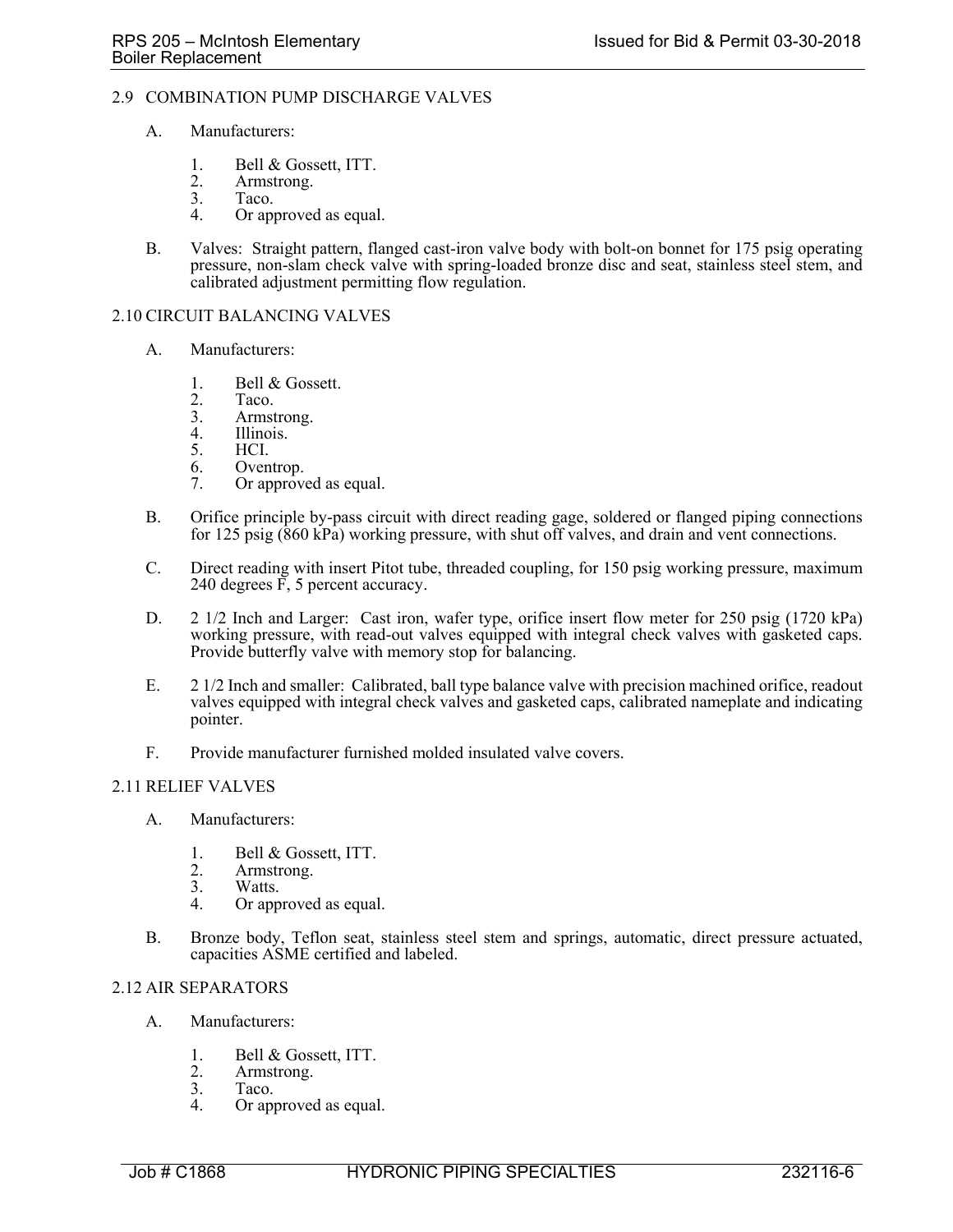- B. Steel, tested and stamped in accordance with ASME SEC 8-D; for 125 psig operating pressure, with integral galvanized steel strainer, tangential inlet and outlet connections, and internal stainless steel air collector tube.
- C. Furnish air separators of quantities and sizes indicated on the piping diagrams with tangential nozzles and stainless steel air collector tube with five thirty-seconds inches (5/32") diameter perforations and sixty-three percent (63%) open area designed to trap free air and direct it into the compression tank. The air separator shall be fitted with a NPT vent to the air separator. A NPT tapping shall be provided on the bottom of the air separator to facilitate periodic blowdown.
- D. The air separator shall also be equipped with a galvanized steel system strainer with three-sixteenth inches (3/16") diameter perforations and a free area of not less than five times the cross-sectional area of the connecting pipe. Models with system strainer are also equipped with a blowdown nozzle to facilitate removal of the strainer for periodic routine cleaning.
- E. The air separator must be designed, constructed and stamped for one hundred twenty-five (125) psig at three hundred fifty degrees (350°) F. in accordance with Section VIII, Division I of the ASME Boiler and Pressure Vessel Code, and registered with The National Board of Boiler and Pressure Vessel Inspectors. The air separators shall be painted with one shop coat of light gray air dry enamel.
- F. A manufacturer's Data Report for Pressure Vessels, Form U-1 as required by the provisions of the ASME Boiler and Pressure Vessel Code shall be furnished for each air separator upon request.

### 2.13 EXPANSION TANKS AND ACCESSORIES

- A. Manufacturers:
	- 1. Bell & Gosset, ITT.<br>2. Wessels.
	- 2. Wessels.<br>3. Amtrol.
	- 3. Amtrol.<br>4. Taco.
	- 4. Taco.<br>5. Or ap
	- Or approved as equal.
- B. Pressurized expansion tank shall be of a vertical design with a heavy-duty replaceable bladder. The unit shall be constructed of a welded steel shell ASME rated and stamped for 125 PSIG, working pressure installations (where noted 200 or 250 PSI working pressure may be required). The unit shall have a replaceable type bladder constructed of a heavy duty Butyl rubber material. The bladder shall be capable of filling the entire inside volume of the tank. The bladder shall be fixed in place by a flange assembly and shall have a flexible internal sparging tube to minimize bladder failures. The unit shall have a flanged bladder connection for ease of bladder removal and service as well as a NPT system connection. The unit shall be fitted with lifting rings, a floor mounted skirt for vertical installation, a NPT drain plug, an a .302" – 32 charging valve (standard tire valve) connection to facilitate on-site charging of the tank to meet system requirements. The tank comes precharged from the factory at  $12$  PSIG, but must be field charged, in accordance with the manufacturer's installation manual, to the same pressure as the system's pressure fill valve is set to maintain, on the system.

## PART 3 - EXECUTION

## 3.1 INSTALLATION - THERMOMETERS AND GAGES

- A. Install one pressure gage for each pump, locate taps before strainers and on suction and discharge of pump; pipe to gage.
- B. Install gage taps in piping
- C. Install pressure gages with pulsation dampers. Provide needle valve to isolate each gage. Extend nipples to allow clearance from insulation.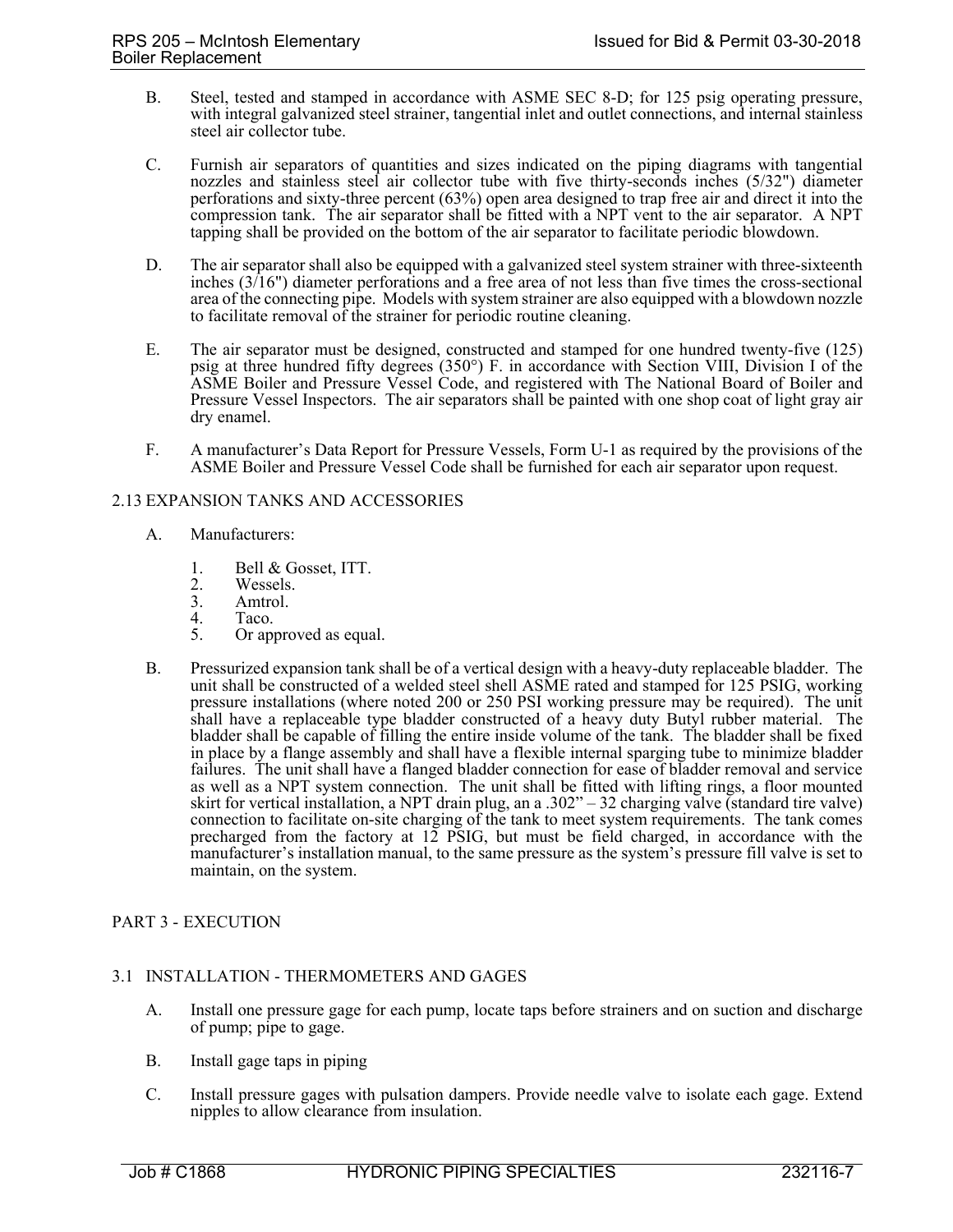- D. Install thermometers in piping systems in sockets in short couplings. Enlarge pipes smaller than 2- 1/2 inches for installation of thermometer sockets. Allow clearance from insulation.
- E. Install thermometer sockets adjacent to controls systems thermostat, transmitter, or sensor sockets.
- F. Coil and conceal excess capillary on remote element instruments.
- G. Provide instruments with scale ranges selected according to service with largest appropriate scale.
- H. Install gages and thermometers in locations where they are easily read from normal operating level. Install vertical to 45 degrees off vertical.
- I. Adjust gages and thermometers to final angle, clean windows and lenses, and calibrate to zero.

## 3.2 INSTALLATION - HYDRONIC PIPING SPECIALTIES

- A. Locate test plugs adjacent to thermometers and thermometer sockets, adjacent to pressure gages and pressure gage taps, and where indicated on Drawings.
- B. Where large air quantities accumulate, provide enlarged air collection standpipes.
- C. Install manual air vents at system high points.
- D. For automatic air vents in ceiling spaces or other concealed locations, install vent tubing to nearest drain.
- E. Provide air separator on suction side of system circulation pump and connect to expansion tank.
- F. Provide drain and hose connection with valve on strainer blow down connection.
- G. Provide pump suction fitting on suction side of base mounted centrifugal pumps. Remove temporary strainers after cleaning systems.
- H. Provide combination pump discharge valve on discharge side of base mounted centrifugal pumps.
- I. Support pump fittings with floor mounted pipe and flange supports.
- J. Provide radiator valves on water inlet for the following terminal heating unit types: radiation, unit heaters, and fan coil units.
- K. Provide radiator-balancing valves on water outlet for the following terminal heating unit types: radiation, unit heaters, and fan coil units.
- L. Provide relief valves on pressure tanks, low-pressure side of reducing valves, heat exchangers, and expansion tanks.
- M. Select system relief valve capacity greater than make-up pressure reducing valve capacity. Select equipment relief valve capacity to exceed rating of connected equipment.
- N. Pipe relief valve outlet to nearest floor drain.
- O. Each vent line shall be individually run full size from equipment to exterior.

## 3.3 PROTECTION OF INSTALLED CONSTRUCTION

- A. Section 01 70 00 Execution and Closeout Requirements: Requirements for protecting installed construction.
- B. Do not install hydronic pressure gauges until after systems are pressure tested.

### END OF SECTION 232116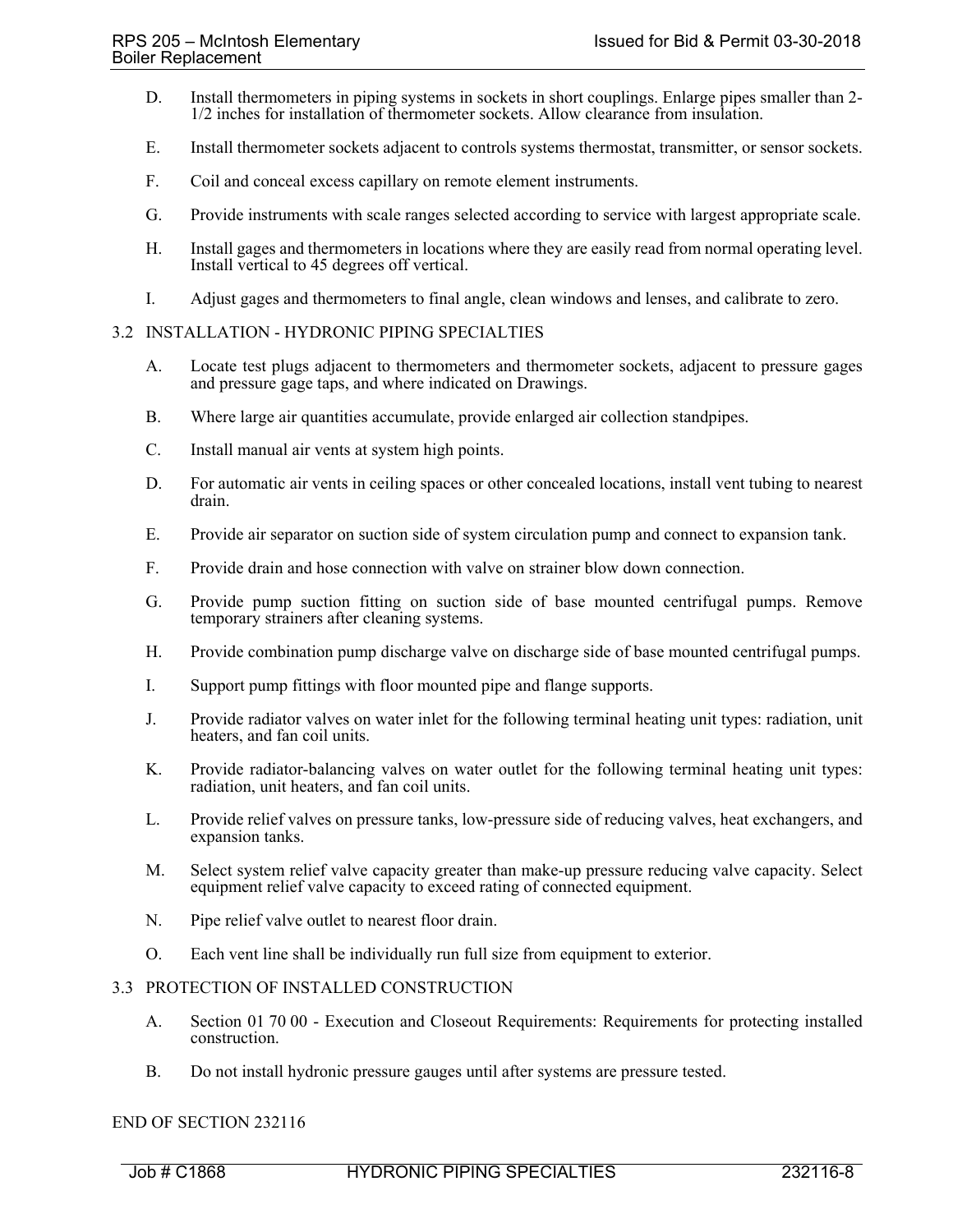## SECTION 232123 - HYDRONIC PUMPS

PART 1 - GENERAL

### 1.1 SUMMARY

- A. Section Includes:
	- 1. In-line circulators.
	- 2. Base mounted pumps.
- B. Related Sections:
	- 1. Section 23 05 13 Common Motor Requirements for HVAC Equipment: Product requirements for motors for placement by this section.
	- 2. Section 23 21 13 Hydronic Piping: Execution requirements for connection to pumps specified by this section.
	- 3. Section 23 21 16 Hydronic Piping Specialties: Product and execution requirements for piping specialties installed in hydronic systems adjacent to pumps.
	- 4. Section 26 05 03 Equipment Wiring Connections: Execution requirements for electrical connections to pumps specified by this section.

## 1.2 REFERENCES

- A. National Electrical Manufacturers Association:
	- 1. NEMA 250 Enclosures for Electrical Equipment (1000 Volts Maximum).
- B. Underwriters Laboratories Inc.:
	- 1. UL 778 Motor Operated Water Pumps.

#### 1.3 PERFORMANCE REQUIREMENTS

A. Provide pumps to operate at system fluid temperatures indicated on Drawings without vapor binding and cavitation, are non-overloading in parallel or individual operation, and operate within 25 percent of midpoint of published maximum efficiency curve.

#### 1.4 SUBMITTALS

- A. Section 01 33 00 Submittal Procedures: Submittal procedures.
- B. Product Data: Submit certified pump curves showing performance characteristics with pump and system operating point plotted. Include NPSH curve when applicable. Include electrical characteristics and connection requirements. Submit also, manufacturer model number, dimensions, service sizes, and finishes.
- C. Manufacturer's Installation Instructions: Submit application, selection, and hookup configuration with pipe and accessory elevations. Submit hanging and support requirements and recommendations.
- D. Manufacturer's Certificate: Certify products meet or exceed specified requirements.

#### 1.5 CLOSEOUT SUBMITTALS

- A. Section 01 70 00 Execution and Closeout Requirements: Closeout procedures.
- B. Operation and Maintenance Data: Submit installation instructions, servicing requirements, assembly views, lubrication instructions, and replacement parts list.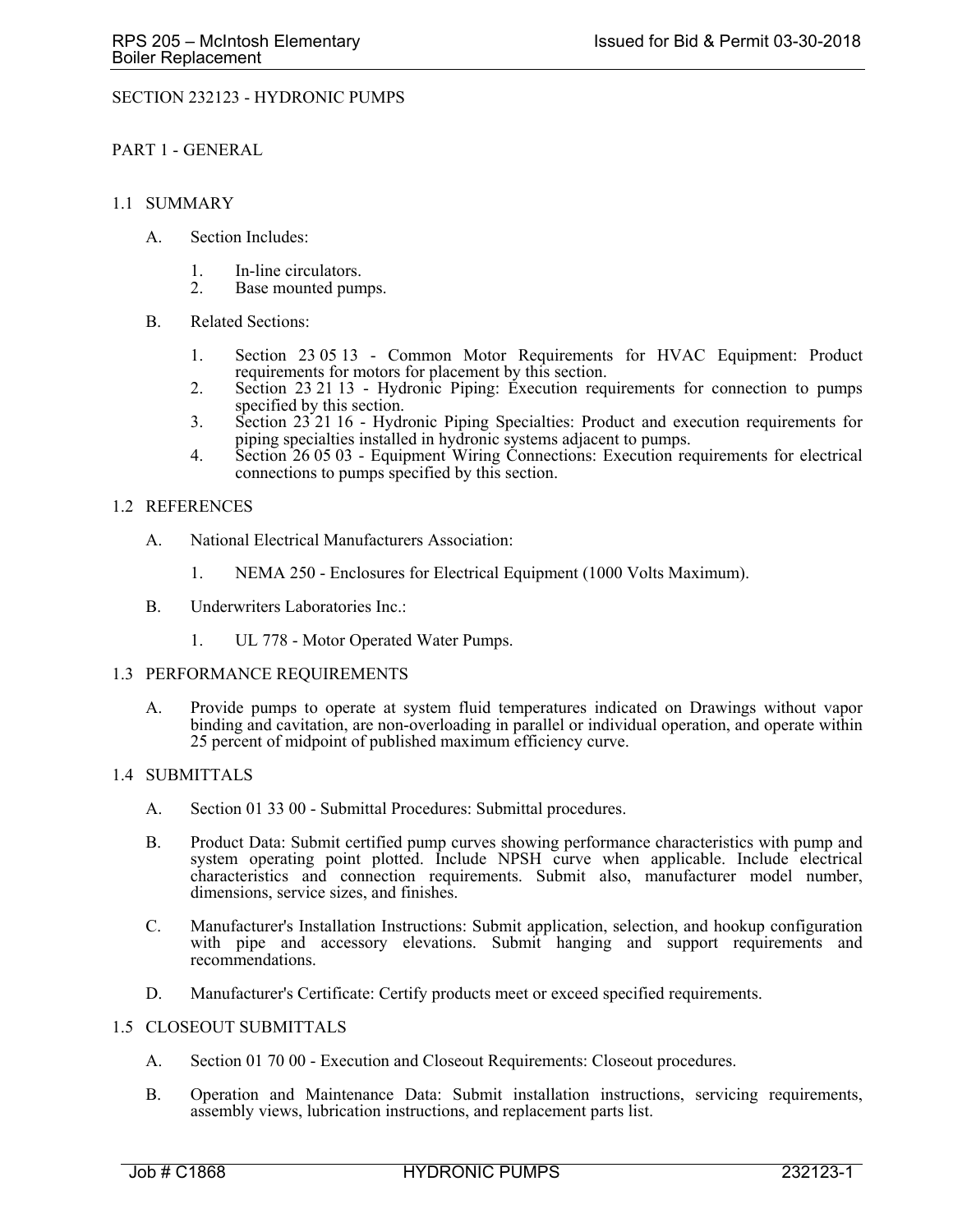C. Maintain one copy of each document on site.

### 1.6 QUALIFICATIONS

- A. Manufacturer: Company specializing in manufacturing products specified in this section with minimum three years documented experience.
- B. Installer: Company specializing in performing Work of this section with minimum three years documented experience.

### 1.7 DELIVERY, STORAGE, AND HANDLING

- A. Section 01 60 00 Product Requirements: Product storage and handling requirements.
- B. Protect systems from entry of foreign materials by temporary covers, completing sections of the work, and isolating parts of completed system.

#### 1.8 FIELD MEASUREMENTS

A. Verify field measurements prior to fabrication.

### 1.9 WARRANTY

- A. Section 01 70 00 Execution and Closeout Requirements: Product warranties and product bonds.
- B. Furnish five year manufacturer warranty for pumps.

### 1.10 EXTRA MATERIALS

- A. Section 01 70 00 Execution and Closeout Requirements: Spare parts and maintenance products.
- B. Furnish one set of mechanical seals for each pump.

## 1.11 REGULATORY REQUIREMENTS

- A. Conform to Health/Life Safety Code for Public Schools.
- B. Conform to (IMC) International Mechanical Code. (2015)
- C. Conform to (IBC) International Building Code. (2015)
- D. Conform to (IFC) International Fire Code, excluding Chapter 4. (2015)
- E. Conform to State of Illinois Plumbing Code. (2014)
- F. Conform to Illinois Accessibility Code. (71 IL Adm. Code 400)
- G. Conform to (IECC) International Energy Conservation Code. (2015)
- H. Conform to (IFGC) International Fuel Gas Code. (2015)
- I. Conform to (IPMC) International Property Maintenance Code. (2015)
- J. Conform to Illinois State Fire Marshal's Boiler and Pressure Vessel Safety. (41 IL Adm. Code 120)
- K. Conform to (ICC) International Code Council Reference Standards. (2015)
- L. Conform to (NFPA) National Fire Protection Association 70 National Electrical Code. (2014)
- M. Products: Listed and classified by Underwriter's Laboratories, Inc. as suitable for the purpose specified and indicated.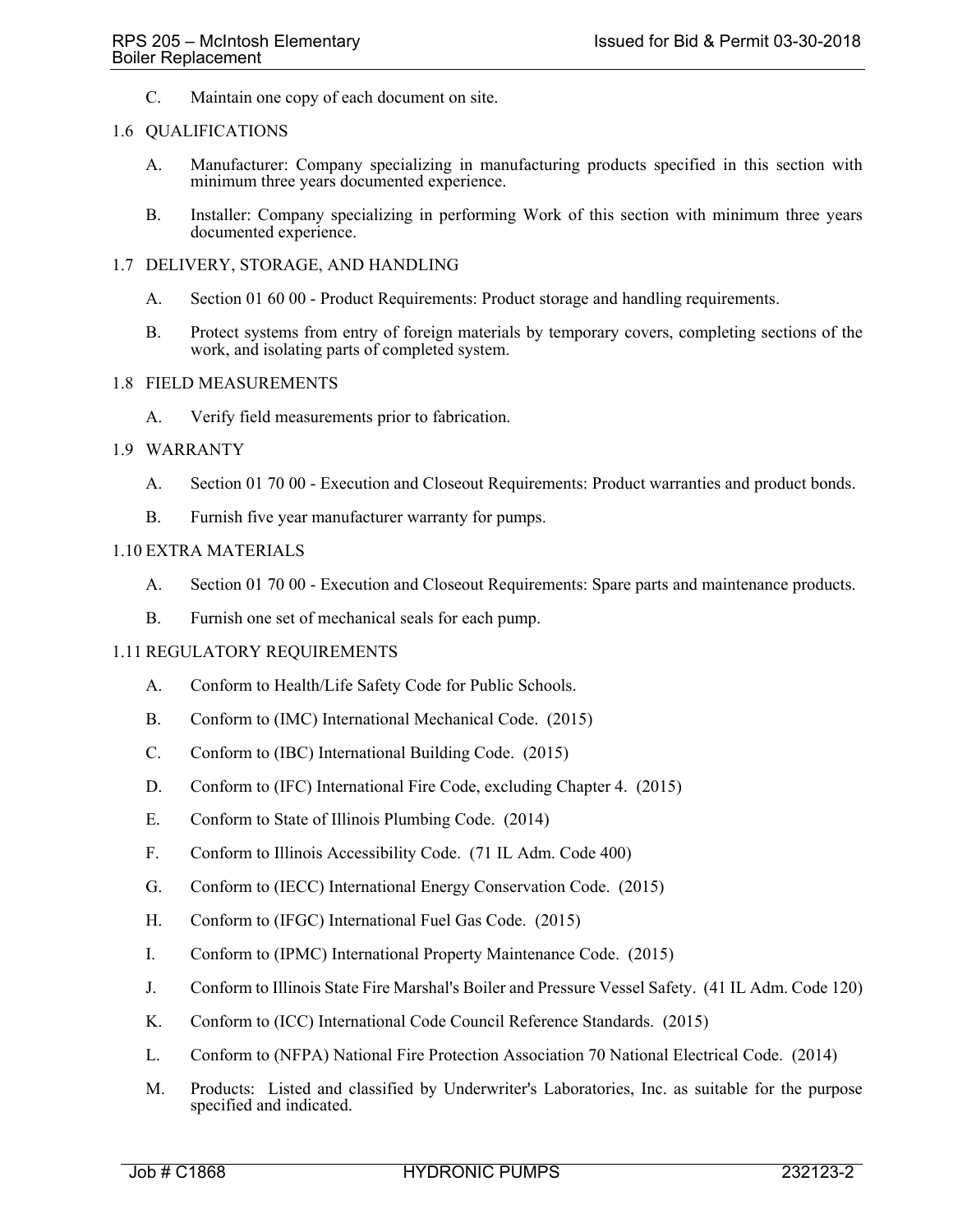#### PART 2 - PRODUCTS

#### 2.1 IN-LINE CIRCULATORS

- A. Manufacturers:
	- 1. Bell & Gossett/ITT or owner approved equal.
- B. Type: Horizontal shaft, single stage, direct connected, with resiliently mounted motor for in-line mounting, oil lubricated, for 125 psig maximum working pressure.
- C. Casing: Cast iron, with flanged pump connections.
- D. Impeller: Stamped brass or cast bronze, keyed to shaft.
- E. Bearings: Two, oil lubricated bronze sleeves.
- F. Shaft: Alloy or stainless steel with copper or bronze sleeve, integral thrust collar.
- G. Seal: Carbon rotating against a stationary ceramic seat, 250 degrees F maximum continuous operating temperature.
- H. Drive: Drop out type flexible coupling.

#### 2.2 BASE MOUNTED PUMPS

- A. Manufacturers:
	- 1. Bell & Gossett/ITT or owner approved equal.
- B. Type: Horizontal shaft, single stage, direct connected, radially or horizontally split casing, for 175 psig maximum working pressure.
- C. Casing: Cast iron, with suction and discharge gage ports, renewable bronze casing wearing rings, seal flush connection, drain plug, flanged suction and discharge.
- D. Impeller: Bronze, fully enclosed, keyed to shaft.
- E. Bearings: Grease lubricated roller or ball bearings.
- F. Shaft: Alloy steel with copper, bronze, or stainless steel shaft sleeve.
- G. Seal: Internally flushed, carbon rotating against a stationary ceramic seat, Buna-N fitted, 250 degrees F maximum continuous operating temperature.
- H. Drive: Drop out type flexible coupling with coupling guard.
- I. Baseplate: Cast iron or fabricated steel with integral drain rim.

#### PART 3 - EXECUTION

### 3.1 INSTALLATION

A. Provide pumps to operate at specified system fluid temperatures without vapor binding and cavitation, are non-overloading in parallel or individual operation, and operate within 25 percent of midpoint of published maximum efficiency curve.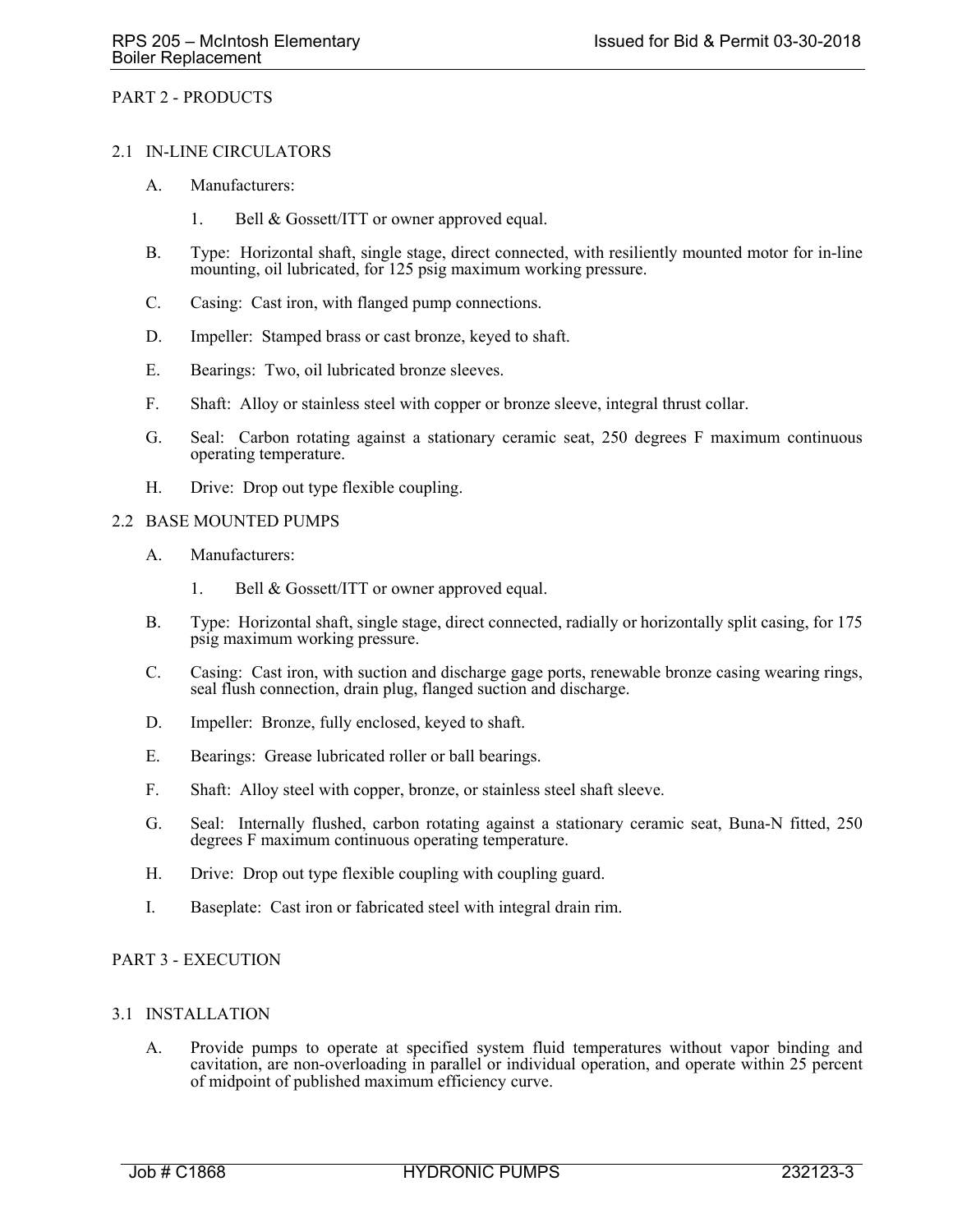- B. Provide a minimum of five (5) pipe diameter of straight pipe between pump suction and an elbow or provide a suction diffuser. Support piping adjacent to pump so no weight is carried on pump casings. For close coupled or base mounted pumps, install supports under elbows on pump suction and discharge line sizes 4 inches and over.
- C. Install flexible connectors at or near pumps and motorized equipment where piping configuration does not absorb vibration.
- D. Provide line sized shut-off valve, strainer, and combination pump discharge valve (triple duty valve) on pump discharge. Refer to pump detail on drawings.
- E. Provide air cock and drain connection on horizontal pump casings.
- F. Provide drains for bases and seals.
- G. Lubricate pumps before start-up.
- H. Provide side-stream filtration system for heating water systems. Install across pump with flow from pump discharge to pump suction from pump taps.
- I. Decrease from line size with long radius reducing elbows or reducers. Support piping adjacent to pump so no weight is carried on pump casings. Provide supports under elbows on pump suction and discharge line sizes 4 inches and larger.
- J. Check, align, and certify alignment of base mounted pumps prior to start-up.

### 3.2 FIELD QUALITY CONTROL

A. Section 01 70 00 - Execution and Closeout Requirements: Field inspecting, testing, adjusting, and balancing.

## END OF SECTION 232123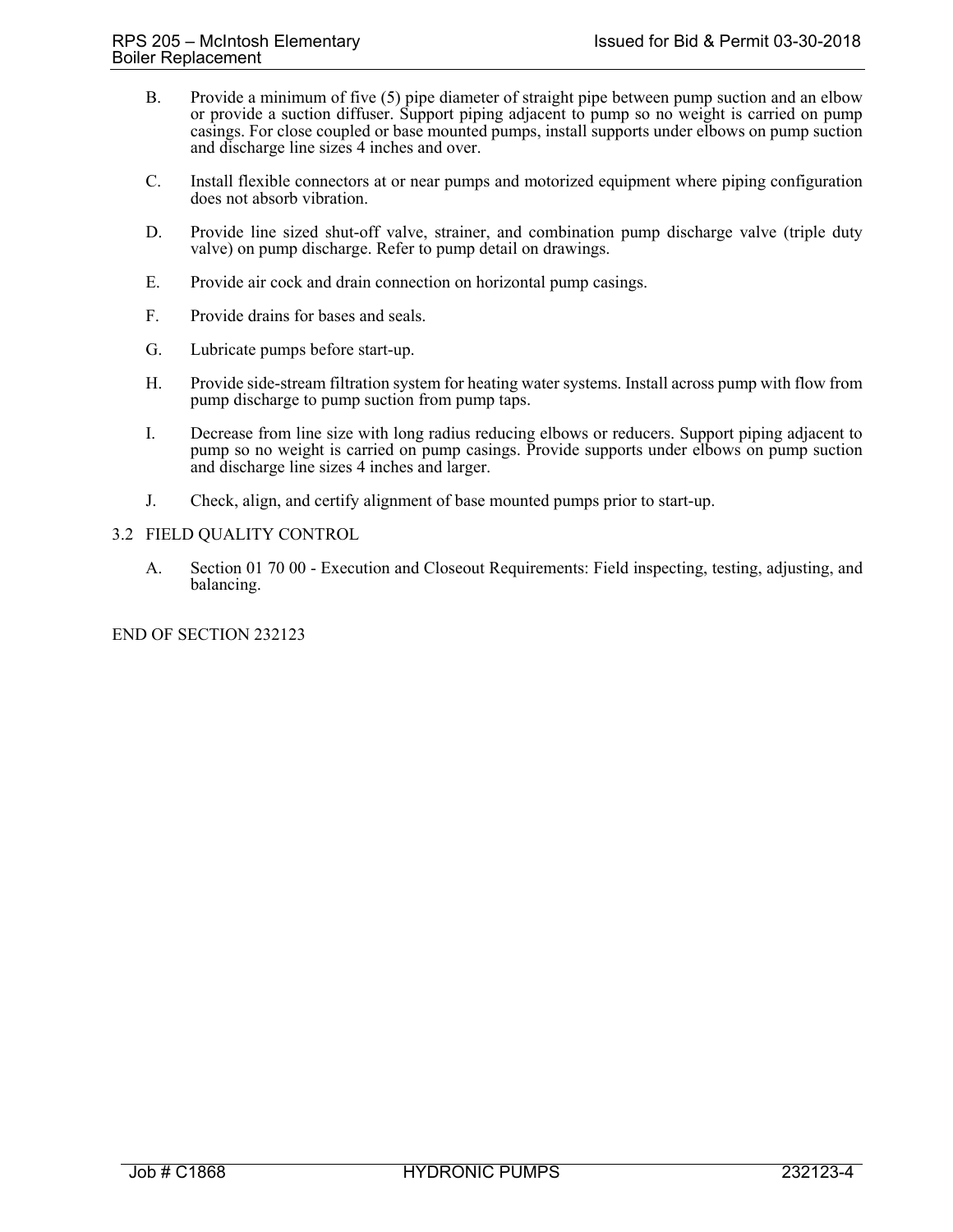## SECTION 232500 - HVAC WATER TREATMENT

### PART 1 - GENERAL

### 1.1 SUMMARY

- A. Section Includes:
	- 1. System cleaner.
	- 2. Closed system treatment equipment.<br>3. Chemicals.
	- Chemicals.
- B. Related Sections:
	- 1. Section 23 05 13 Common Motor Requirements for HVAC Equipment: Product requirements for motors for placement by this section.
	- 2. Section 26 05 03 Equipment Wiring Connections: Execution requirements for electrical connections specified by this section.

### 1.2 REFERENCES

- A. National Electrical Manufacturers Association:
	- 1. NEMA 250 Enclosures for Electrical Equipment (1000 Volts Maximum).

### 1.3 SUBMITTALS

- A. Section 01 33 00 Submittal Procedures: Submittal procedures.
- B. Shop Drawings: Indicate system schematic, equipment locations, and controls schematics, electrical characteristics and connection requirements.
- C. Product Data: Submit chemical treatment materials, chemicals, and equipment including electrical characteristics and connection requirements.
- D. Manufacturer's Installation Instructions: Submit placement of equipment in systems, piping configuration, and connection requirements.
- E. Manufacturer's Certificate: Certify products meet or exceed specified requirements.
- F. Manufacturers Field Reports: Indicate start-up of treatment systems when completed and operating properly. Indicate analysis of system water after cleaning and after treatment.

## 1.4 CLOSEOUT SUBMITTALS

- A. Section 01 70 00 Execution and Closeout Requirements: Closeout products.
- B. Project Record Documents: Record actual locations of equipment and piping, including sampling points and location of chemical injectors.
- C. Operation and Maintenance Data: Submit data on chemical feed pumps, agitators, and other equipment including spare parts lists, procedures, and treatment programs. Include step by step instructions on test procedures including target concentrations.

#### 1.5 QUALITY ASSURANCE

- A. Perform Work in accordance with State of Illinois standard for addition of non-potable chemicals to building systems and for discharge to public sewers.
- B. Maintain one copy of each document on site.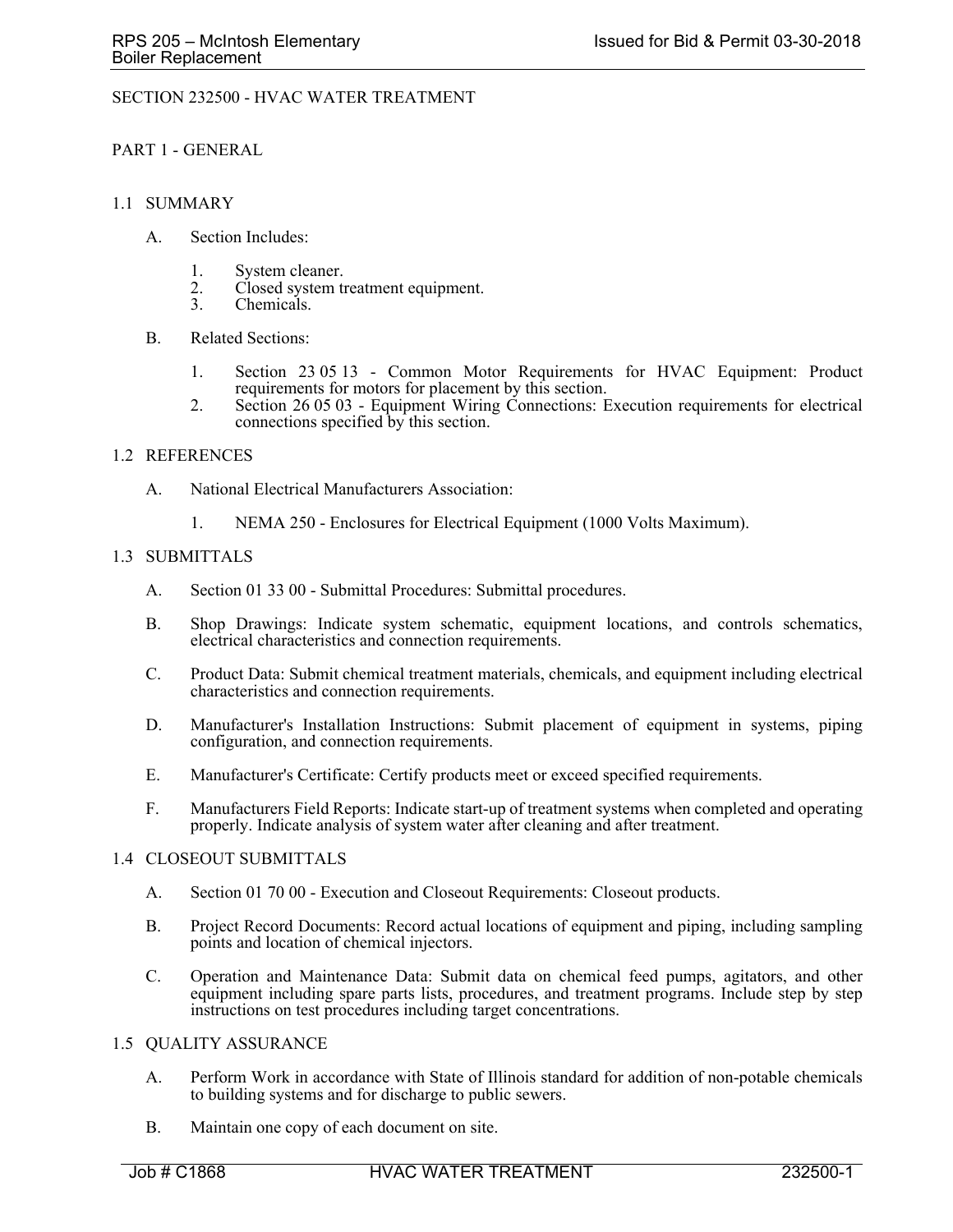## 1.6 QUALIFICATIONS

- A. Manufacturer: Company specializing in manufacturing products specified in this section with minimum ten years documented experience and with service facilities within 100 miles of Project with water analysis laboratories and full time service personnel.
- B. Installer: Company specializing in performing Work of this section with minimum three years documented experience approved by manufacturer.

### 1.7 MAINTENANCE MATERIALS

- A. Section 01 70 00 Execution and Closeout Requirements: Spare parts and maintenance products.
- B. Furnish chemicals for treatment and testing during warranty period.

#### 1.8 OPERATION AND MAINTENANCE DATA

- A. Refer to General Conditions, Division 1.
- B. Include data on all equipment, including spare parts lists, and products data and NSDS for all chemical treatments required.
- C. Include step by step instructions on testing procedures, including target concentrations.

### 1.9 MAINTENANCE SERVICE

- A. Provide service and maintenance of the water treatment systems, including chemical treatment products, for control of scale formation, corrosion, and microbiological growth in all treated systems from the date of start-up through the warranty period, or for a maximum of one (1) year, whichever comes first.
- B. Provide semi-annual technical service calls and perform field inspections including on-site water analysis of all treated systems. Detail findings in a written report, including chemical water analysis of all treated systems. Detail findings in a written report, including testing results and corrective actions needed.
- C. Provide laboratory and technical assistance for warranty period.
- D. Provide comprehensive operator training, including care, maintenance, testing and operation of water treatment systems.
- E. Provide on-site inspection of equipment during scheduled shutdowns to properly evaluate success of water treatment program and make recommendations in writing based upon these inspections.

#### 1.10 REGULATORY REQUIREMENTS

- A. Conform to Health/Life Safety Code for Public Schools.
- B. Conform to (IMC) International Mechanical Code. (2015)
- C. Conform to (IBC) International Building Code. (2015)
- D. Conform to (IFC) International Fire Code, excluding Chapter 4. (2015)
- E. Conform to State of Illinois Plumbing Code. (2014)
- F. Conform to Illinois Accessibility Code. (71 IL Adm. Code 400)
- G. Conform to (IECC) International Energy Conservation Code. (2015)
- H. Conform to (IFGC) International Fuel Gas Code. (2015)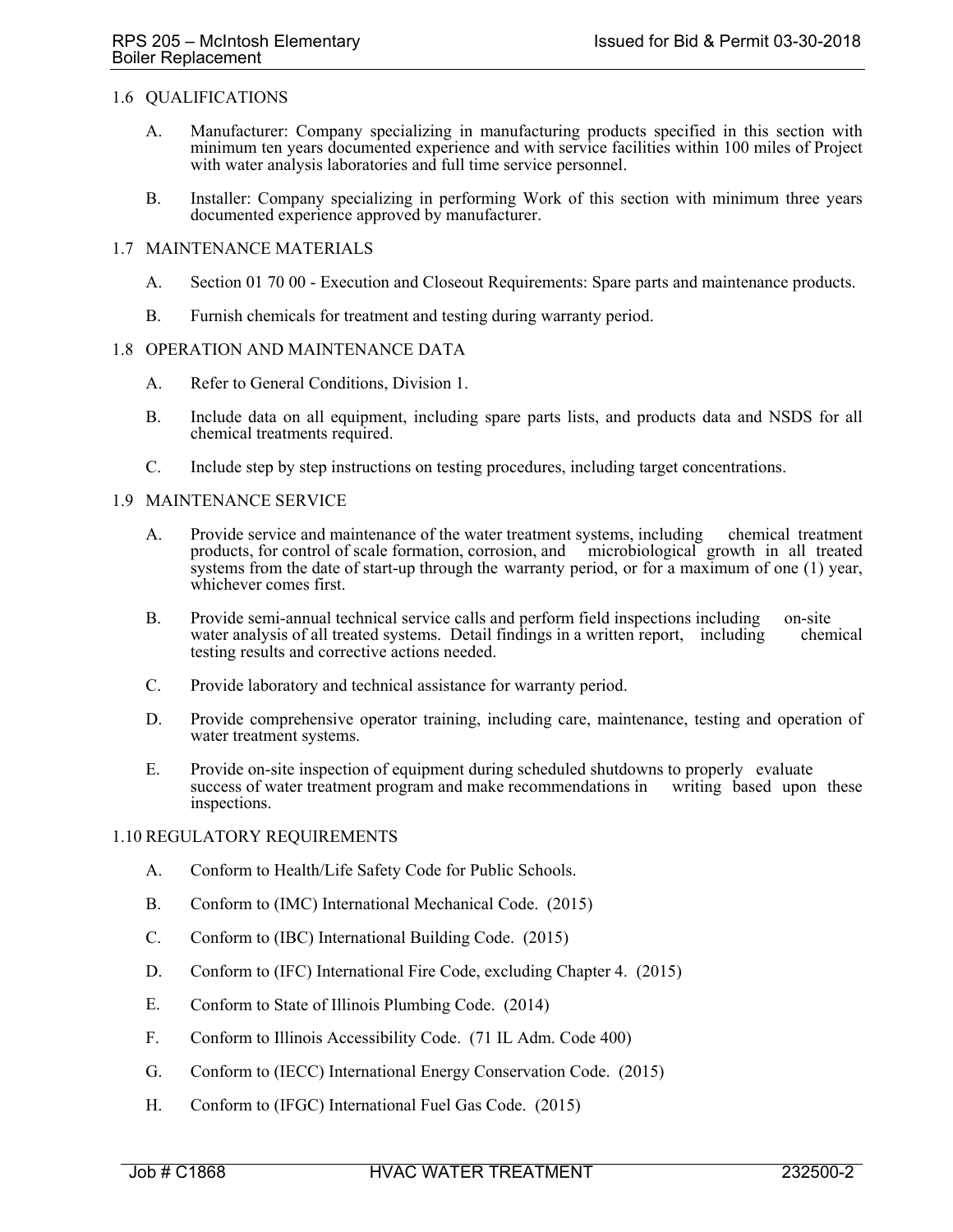- I. Conform to (IPMC) International Property Maintenance Code. (2015)
- J. Conform to Illinois State Fire Marshal's Boiler and Pressure Vessel Safety. (41 IL Adm. Code 120)
- K. Conform to (ICC) International Code Council Reference Standards. (2015)
- L. Conform to (NFPA) National Fire Protection Association 70 National Electrical Code. (2014)
- M. Products: Listed and classified by Underwriter's Laboratories, Inc. as suitable for the purpose specified and indicated.

### PART 2 - PRODUCTS

#### 2.1 MANUFACTURES

A. All items in this section shall be provided by a single water treatment firm and shall be Geen Industries, Inc., contact: Curt Geen or owner approved equal.

### 2.2 WATER TREATMENT EQUIPMENT

- A. Closed Recirculating Water Systems (Less than 20,000 gallons).
	- 1. Provide and install equipment for manual addition of chemical treatment and removal of suspended solids for each closed recirculating water system. Equipment shall consist of the following components:
		- a. Make-up Water Meter shall be cold water oscillating type rated for industrial use. Meter shall be of bronze construction with NPT union connections, standard register totalizing in gallons, maximum pressure rating of 150 psi, and maximum temperature rating of 110°F. Water Meter shall be installed in the make-up water piping to the system fitted with a three (3) valve by-pass.
		- b. By-Pass Feeder shall be five (5) gallon capacity, steel construction with maximum operating pressure of 300 psi at 200ºF. By-pass feeder shall have 4" wide opening with cast iron, course thread, quick opening top closure, demountable leg extensions, and 3/4" NPT inlet, outlet and drain fittings. By-pass feeder shall be installed across the common discharge and suction piping of the recirculating pumps.
		- c. Cartridge Filter Vessel shall be 304 stainless steel construction with maximum operating pressure of 150 psi at 250ºF. Filter vessel shall be split shell construction with 1-1/4" NPT inlet, outlet, bottom drain, and top vent fittings. Filter vessel shall be installed across the common discharge and suction piping of the recirculating pumps and shall be sized to filter the equivalent of the system water volume once every four (4) hours.
		- d. Filter cartridges shall be wound polypropylene media with a tin core, ten (10) micron rating, and a maximum temperature of 200º F sized to properly fit the filter vessel. Filter cartridges shall be furnished in a quantity sufficient for six (6) complete changes of the filter vessel. Filter cartridges shall be changed when the pressure drop across the filter vessel exceeds 20 psi, or as recommended by the water treatment contractor.
		- e. Corrosion coupon rack shall be preassembled, constructed of 1" NPT carbon steel pipe. Rack shall have four (4)  $1''$  FPT openings for the mounting of corrosion test coupons and shall include a Flow Control for continuous flow regulation. Racks shall be installed between system supply and return piping.

## 2.3 CHEMICALS

A. Refill all existing systems to the chemical concentration prior to construction.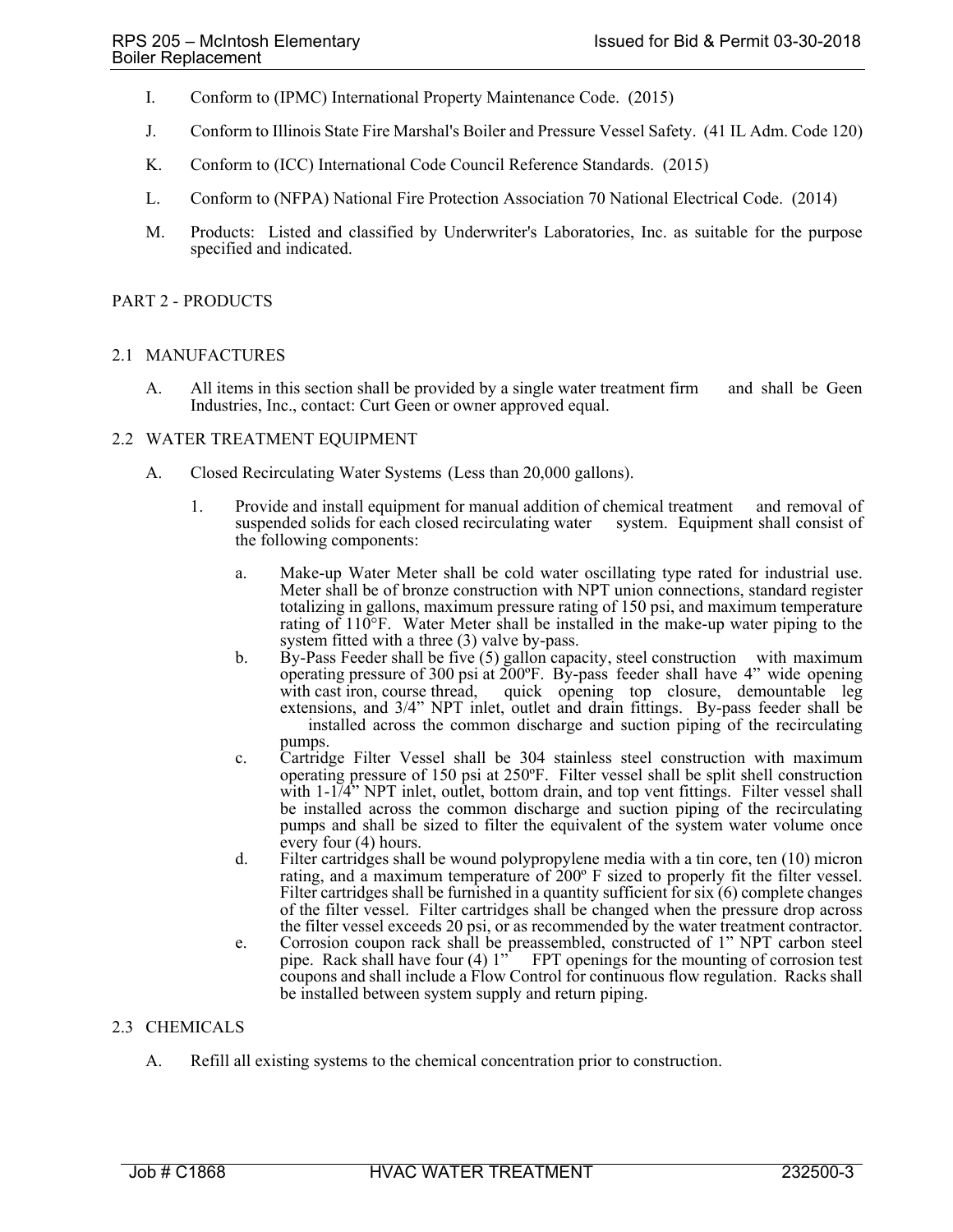### PART 3 - EXECUTION

### 3.1 WATER ANALYSIS

A. Perform an analysis of supply water to determine the type of water treatment and quantities of chemical treatment needed to maintain acceptable water quality

### 3.2 INSTALLATION

- A. Install water treatment equipment level and plumb. Maintain manufacturers recommended clearances. Arrange units so that controls and devices requiring servicing are accessible.
- B. All cleaning, flushing and chemical treatment shall be observed by the chemical treatment representative.
- C. Refill all existing systems to the chemical concentration prior to construction.
- D. Contractor shall drain, flush, fill, and vent piping systems.

## 3.3 CONNECTIONS

- A. Coordinate piping installations and specialty arrangements with schematics on Drawings and with requirements specified in piping systems.
- B. Piping installation requirements are specified in other Division 23 Sections. Drawings indicate general arrangement of piping, fittings, and specialties.
- C. Install piping adjacent to equipment to allow service and maintenance.
- D. Confirm applicable electrical requirements for connecting electrical equipment. Power and control and interlock wiring materials and labor.

#### 3.4 FIELD QUALITY CONTROL

- A. Engage a factory-authorized service representative to perform startup service.
- B. Inspect field-assembled components and equipment installation, including piping. Report results in writing.
- C. Inspect piping and equipment to determine that systems and equipment have been cleaned, flushed, and filled with water, and are fully operational before initiating water-treatment system.
- D. Prior to acceptance by the owner, all grease, dirt, oil and metallic oxides shall be removed from each closed recirculating water system. Mechanical contractor shall inform the water treatment contractor of all the system materials of construction to insure chemical cleaner compatibility. Supervision and cleaner shall be provided by Chemical Treatment Company. The following cleaning procedure shall apply:
- E. Closed Recirculating Water Systems Cleaning:
	- 1. The system shall be filled through a suitable water meter to determine total water volume, taking care to bleed all air.
	- 2. With the system circulating, flow will be verified throughout the system. All debris shall be flushed from the system and all strainers cleaned.
	- 3. H-O-H Water Technology C-312 Multi-Purpose Cleaner shall be added to the system at a dosage rate of twenty (20) gallons per one thousand (1,000) gallons of system volume. The chemical treatment contractor shall verify cleaner strength.
	- 4. Hot water systems shall be heated to 160-180ºF and circulated for twenty-four (24) hours.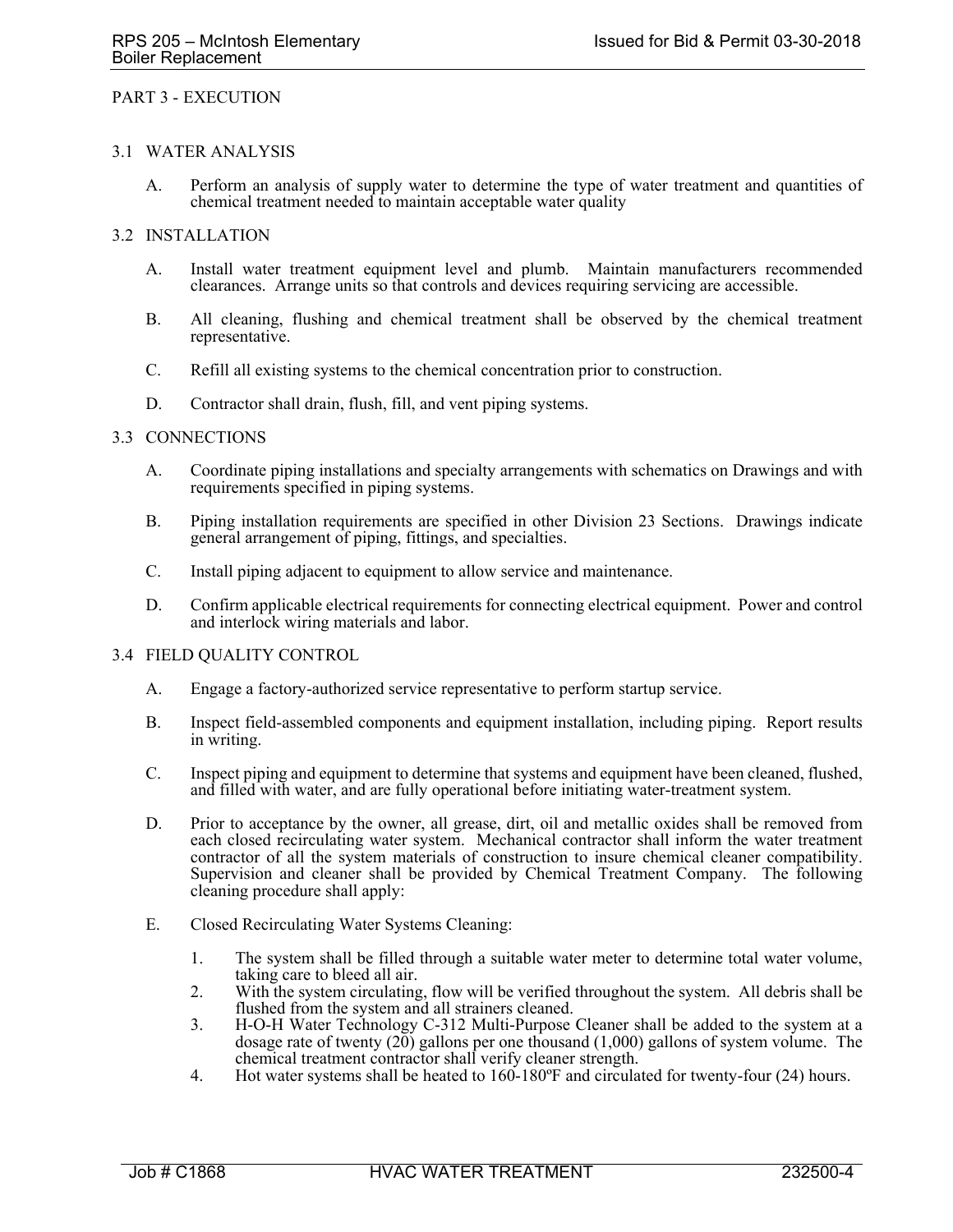- 5. During the cleaning period, system water shall be circulated through the entire system. Mechanical contractor shall insure that all small orifices (control valves, strainers, etc.) remain free of debris. A side stream filter shall be used for removal of suspended solids during the cleaning period. Filter Media shall be changed as required.
- 6. When cleaning period is complete, the system shall be drained and flushed with fresh water to remove the cleaning solution. Flushing shall continue until the total (M) alkalinity of the system water is within fifty (50) ppm of the total alkalinity of the make-up water.
- 7. All strainers, dead legs, and areas of low flow shall be thoroughly flushed to remove accumulated debris.
- 8. Immediately following completion and verification of flushing, certification records covering the cleaning shall be submitted to the mechanical contractor and the owner. Records shall include system volume, cleaner concentration, circulation time, and final alkalinity reading. Each system shall be chemically treated as provided elsewhere in this specification.
- F. Place water-treatment system into operation during the preliminary phase of systems' startup procedures.

#### 3.5 DEMONSTRATION

- A. Engage a factory-authorized service representative to train Owner's maintenance personnel to adjust, operate, and maintain water-treatment systems and equipment.
- B. Train Owner's maintenance personnel on procedures and schedules for starting and stopping, troubleshooting, servicing, and maintaining equipment and schedules.
- C. Review data in maintenance manuals, especially data on recommended parts inventory and supply sources and on availability of parts and service. Refer to Division 1 Section "Operation and Maintenance Data."
- D. Schedule training with Owner, through Architect, with at least seven days' advance notice.

END OF SECTION 232500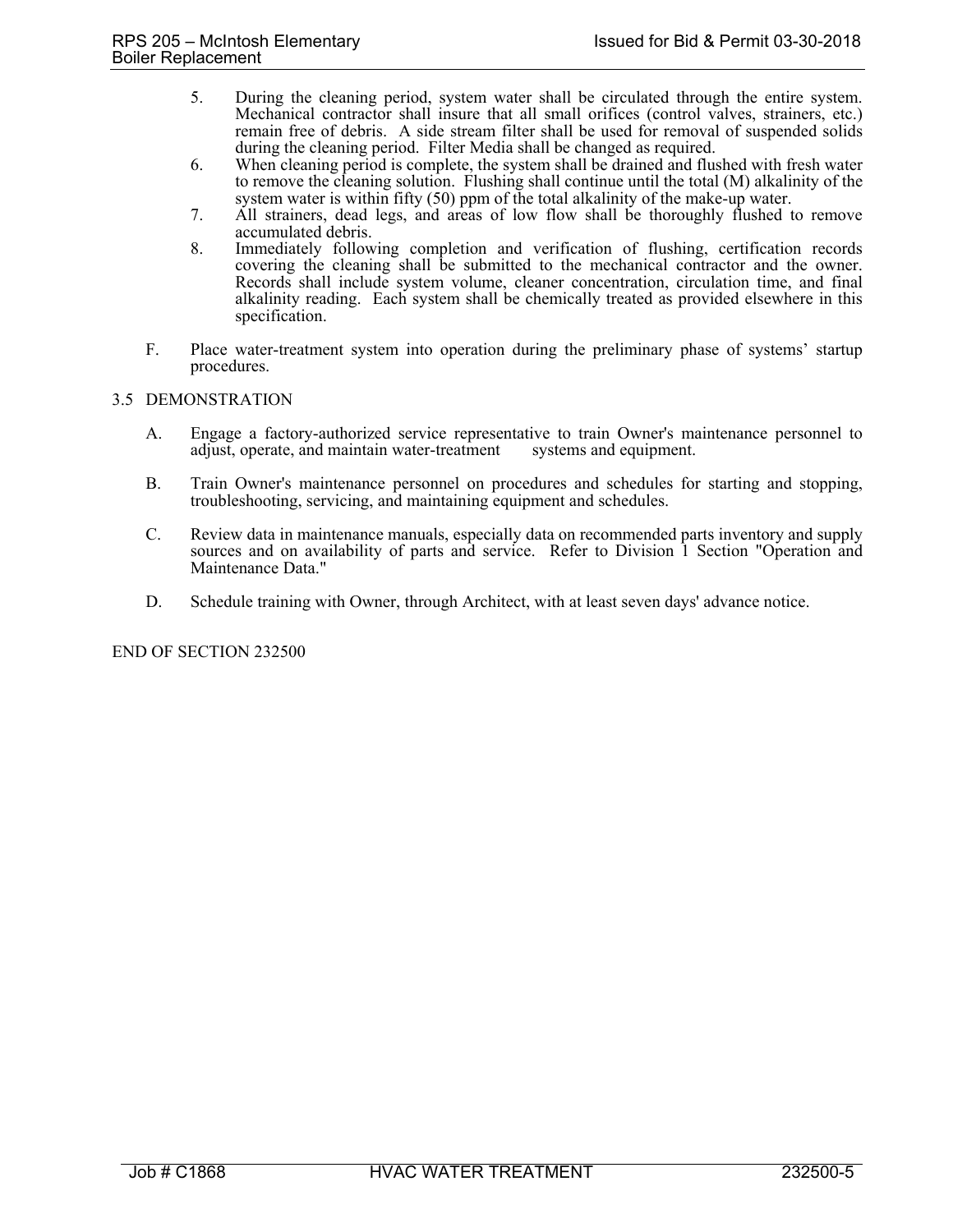## SECTION 235100 - BREECHINGS, CHIMNEYS, AND STACKS

### PART 1 - GENERAL

### 1.1 SUMMARY

- A. Section Includes:
	- 1. Double wall metal stacks.
	- 2. Listed Special Gas Vent.

### 1.2 REFERENCES

- A. American National Standards Institute:
	- 1. ANSI Z21.66 Automatic Vent Damper Devices for Use with Gas-Fired Appliances.<br>2. ANSI Z21.67 Mechanically Actuated Automatic Vent Damper Device.
	- 2. ANSI Z21.67 Mechanically Actuated Automatic Vent Damper Device.<br>3. ANSI Z21.68 Thematically Actuated Automatic Vent Damper Devices.
	- ANSI Z21.68 Thematically Actuated Automatic Vent Damper Devices.

#### B. ASTM International:

- 1. ASTM A167 Standard Specification for Stainless and Heat-Resisting Chromium-Nickel Steel Plate, Sheet, and Strip.
- 2. ASTM A653/A653M Standard Specification for Steel Sheet, Zinc-Coated (Galvanized) or Zinc-Iron Alloy-Coated (Galvannealed) by the Hot-Dip Process.
- 3. ASTM A924/A924M Standard Specification for General Requirements for Steel Sheet, Metallic-Coated by the Hot-Dip Process.
- 4. ASTM A1011/A1011M Standard Specification for Steel, Sheet and Strip, Hot-Rolled, Carbon, Structural, High-Strength Low-Alloy and High-Strength Low-Alloy with Improved Formability.
- 5. ASTM C401 Standard Classification of Alumina and Alumina-Silicate Castable Refractories.
- 6. ASTM A 959 Type AL29-4C Vent
- C. National Fire Protection Association:
	- 1. NFPA 31 Standard for the Installation of Oil-Burning Equipment.
	- 2. NFPA 54 National Fuel Gas Code.<br>3. NFPA 82 Standard on Incinerators a
	- 3. NFPA 82 Standard on Incinerators and Waste and Linen Handling Systems and Equipment.
	- 4. NFPA 211 Standard for Chimneys, Fireplaces, Vents, and Solid Fuel Burning Appliances.
- D. Sheet Metal and Air Conditioning Contractors:
	- 1. SMACNA Guide for Steel Stack Construction.
	- 2. SMACNA HVAC Duct Construction Standard Metal and Flexible.
- E. Underwriters Laboratories Inc.:
	- 1. UL 103 Factory-Built Chimneys for Residential Type and Building Heating Appliances.
	- 2. UL 127 Factory-Built Fireplaces.<br>3. UL 378 Draft Equipment.
	- 3. UL 378 Draft Equipment.<br>4. UL 441 Gas Vents.
	- 4. UL 441 Gas Vents.<br>5. UL 641 Type L Lov
	- UL 641 Type L Low-Temperature Venting Systems.
	- 6. UL 959 Medium Heat Appliance Factory Built Chimneys.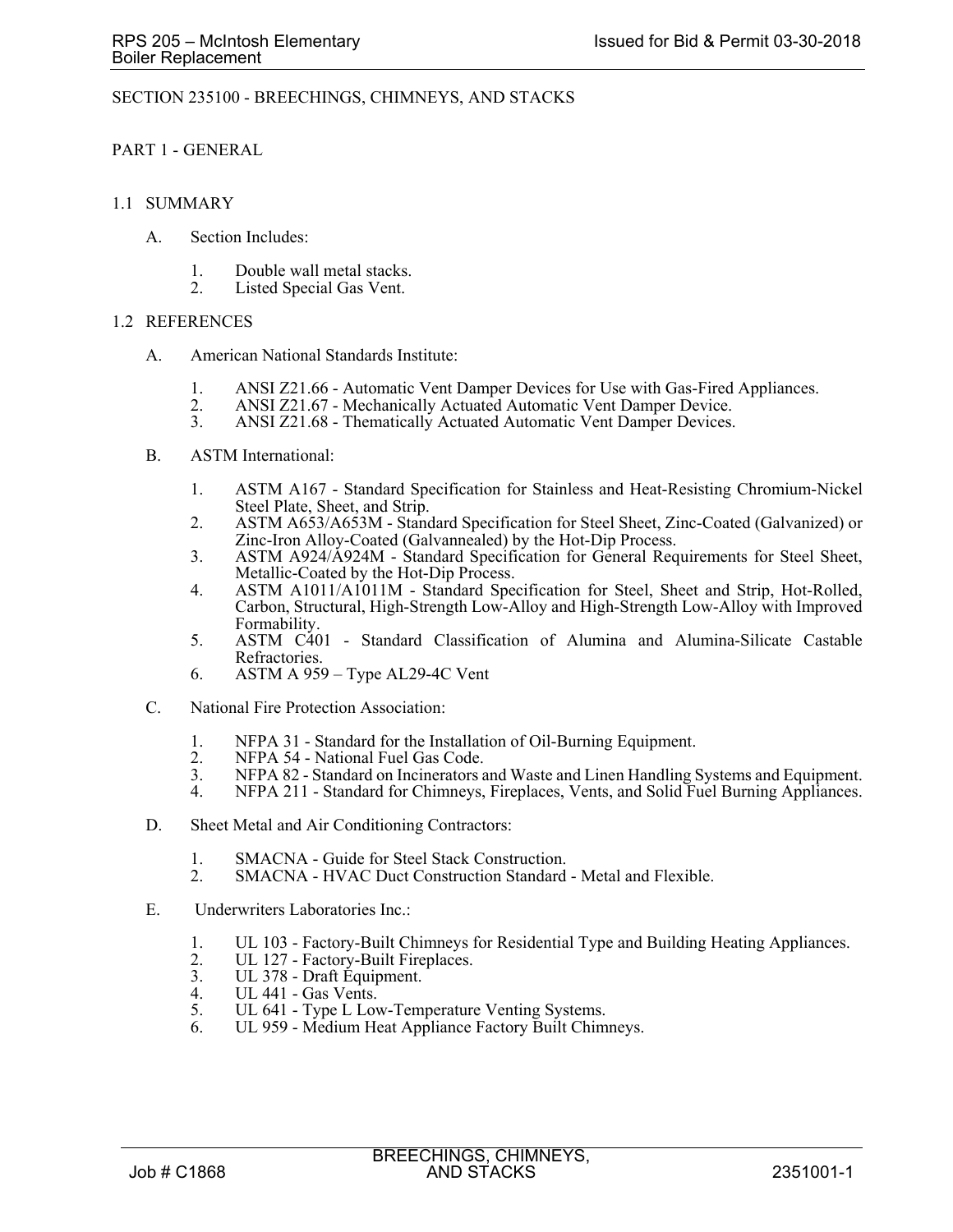## 1.3 DEFINITIONS

- A. Breeching: Vent Connector.
- B. Chimney: Primarily vertical shaft enclosing at least one vent for conducting flue gases outdoors.
- C. Smoke Pipe: Round, single wall vent connector.
- D. Vent: Portion of a venting system designed to convey flue gases directly outdoors from a vent connector or from an appliance when a vent connector is not used.
- E. Vent Connector: Part of a venting system that conducts the flue gases from the flue collar of an appliance to a chimney or vent, and may include a draft control device.

### 1.4 SUBMITTALS

- A. Section 01 33 00 Submittal Procedures: Submittals procedures.
- B. Shop Drawings: Indicate general construction, dimensions, weights, support and layout of breeching. Submit layout drawings indicating plan view and elevations.
- C. Product Data: Submit data indicating factory built chimneys, including dimensional details of components and flue caps, dimensions and weights, electrical characteristics and connection requirements.
- D. Natural draft appliances complying with NFPA 211 and UL listed and labeled.

### 1.5 QUALIFICATIONS

- A. Manufacturer: Company specializing in manufacturing products specified in this section with minimum three years documented experience.
- B. Installer: Company specializing in performing Work of this section with minimum three years documented experience.
- 1.6 ENVIRONMENTAL REQUIREMENTS
	- A. Maintain water integrity of roof during and after installation of chimney or vent.

#### 1.7 FIELD MEASUREMENTS

A. Verify field measurements prior to fabrication.

#### 1.8 REGULATORY REQUIREMENTS

- A. Conform to Health/Life Safety Code for Public Schools.
- B. Conform to (IMC) International Mechanical Code. (2015)
- C. Conform to (IBC) International Building Code. (2015)
- D. Conform to (IFC) International Fire Code, excluding Chapter 4. (2015)
- E. Conform to State of Illinois Plumbing Code. (2014)
- F. Conform to Illinois Accessibility Code. (71 IL Adm. Code 400)
- G. Conform to (IECC) International Energy Conservation Code. (2015)
- H. Conform to (IFGC) International Fuel Gas Code. (2015)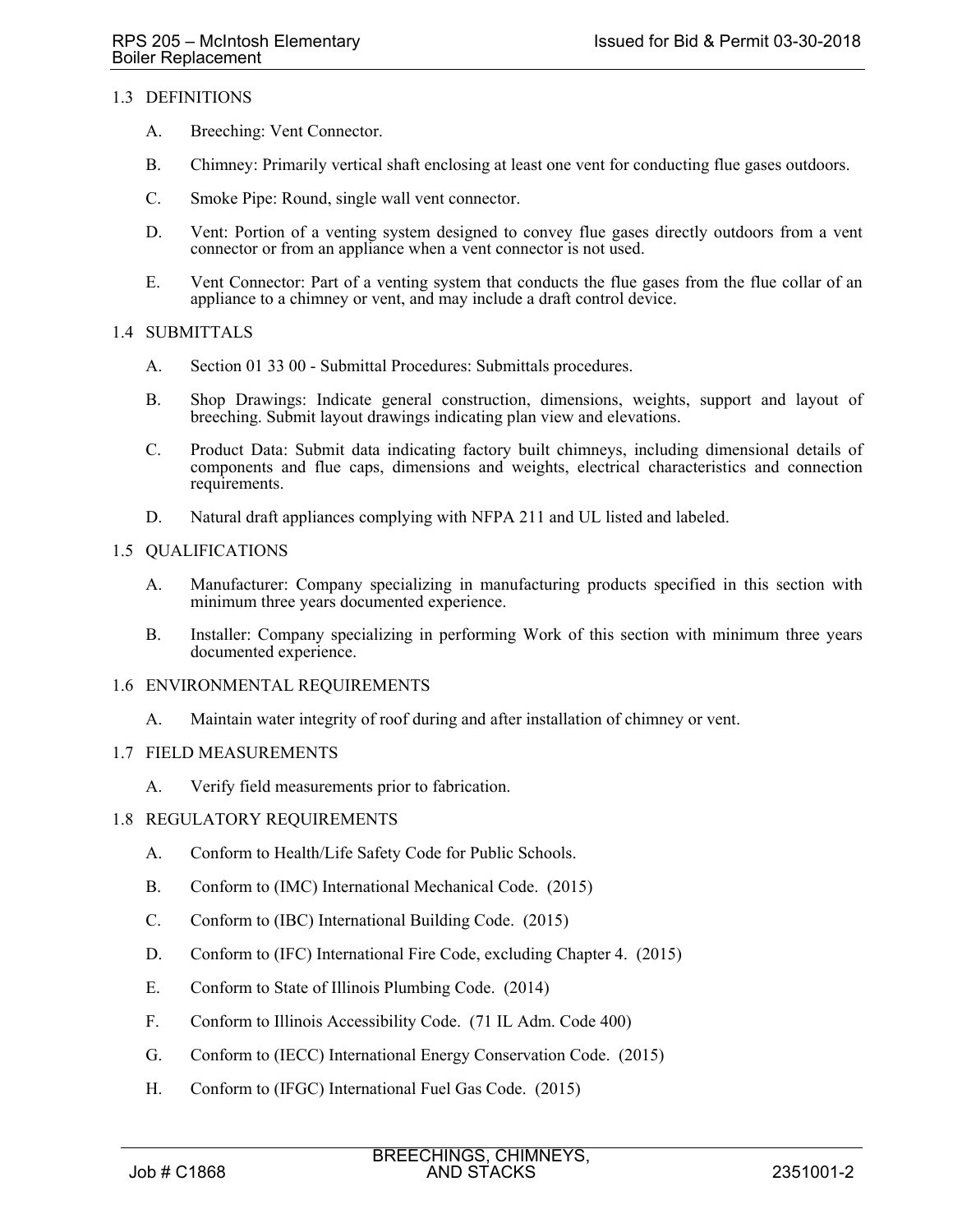- I. Conform to (IPMC) International Property Maintenance Code. (2015)
- J. Conform to Illinois State Fire Marshal's Boiler and Pressure Vessel Safety. (41 IL Adm. Code 120)
- K. Conform to (ICC) International Code Council Reference Standards. (2015)
- L. Conform to (NFPA) National Fire Protection Association 70 National Electrical Code. (2014)
- M. Products: Listed and classified by Underwriter's Laboratories, Inc. as suitable for the purpose specified and indicated.

PART 2 - PRODUCTS

- 2.1 DOUBLE WALL METAL STACK
	- A. Manufacturers:
		- 1. Selkirk Metalbestos.
		- 2. Ampco.
		- 3. Metalfab.<br>4. Van Packe
		- 4. Van Packer.<br>5. Schebler.
		- Schebler.
		- 6. Or approved as equal.
	- B. Provide double wall positive pressure type metal stacks, tested to UL 103, and UL 641, for use with building heating equipment, in compliance with NFPA 211.
	- C. Fabricate with 1 inch minimum air space between walls. Construct inner jacket of 20 gage ASTM A167 Type 304 stainless steel. Construct outer jacket within the building of aluminum coated steel and outside the building of Type 304 stainless steel outer jacket to be 24 gage for sizes 10 inches to 24 inches and 20 gage for sizes 28 inches to 48 inches.
	- D. Accessories, UL labeled:
		- 1. Ventilated Roof Thimble: Consists of roof penetration, vent flashing with spacers and storm collar.
		- 2. Stack Cap: Consists of conical rain shield with inverted cone for partial rain protection with low flow resistance.

## PART 3 - EXECUTION

#### 3.1 PREPARATION

A. Install concrete inserts for support of breeching, chimneys, and stacks in coordination with formwork.

#### 3.2 INSTALLATION

- A. Install in accordance with NFPA 54, NFPA 31, and SMACNA Guide for Steel Stack Construction.
- B. Install breeching with minimum of joints. Align accurately at connections, with internal surfaces smooth.
- C. Support breeching from building structure, rigidly with suitable ties, braces, hangers and anchors to hold to shape and prevent buckling. Support vertical breeching, chimneys, and stacks at 12 foot spacing, to adjacent structural surfaces, or at floor penetrations. Refer to SMACNA HVAC Duct Construction Standards - Metal and Flexible for equivalent duct support configuration and size.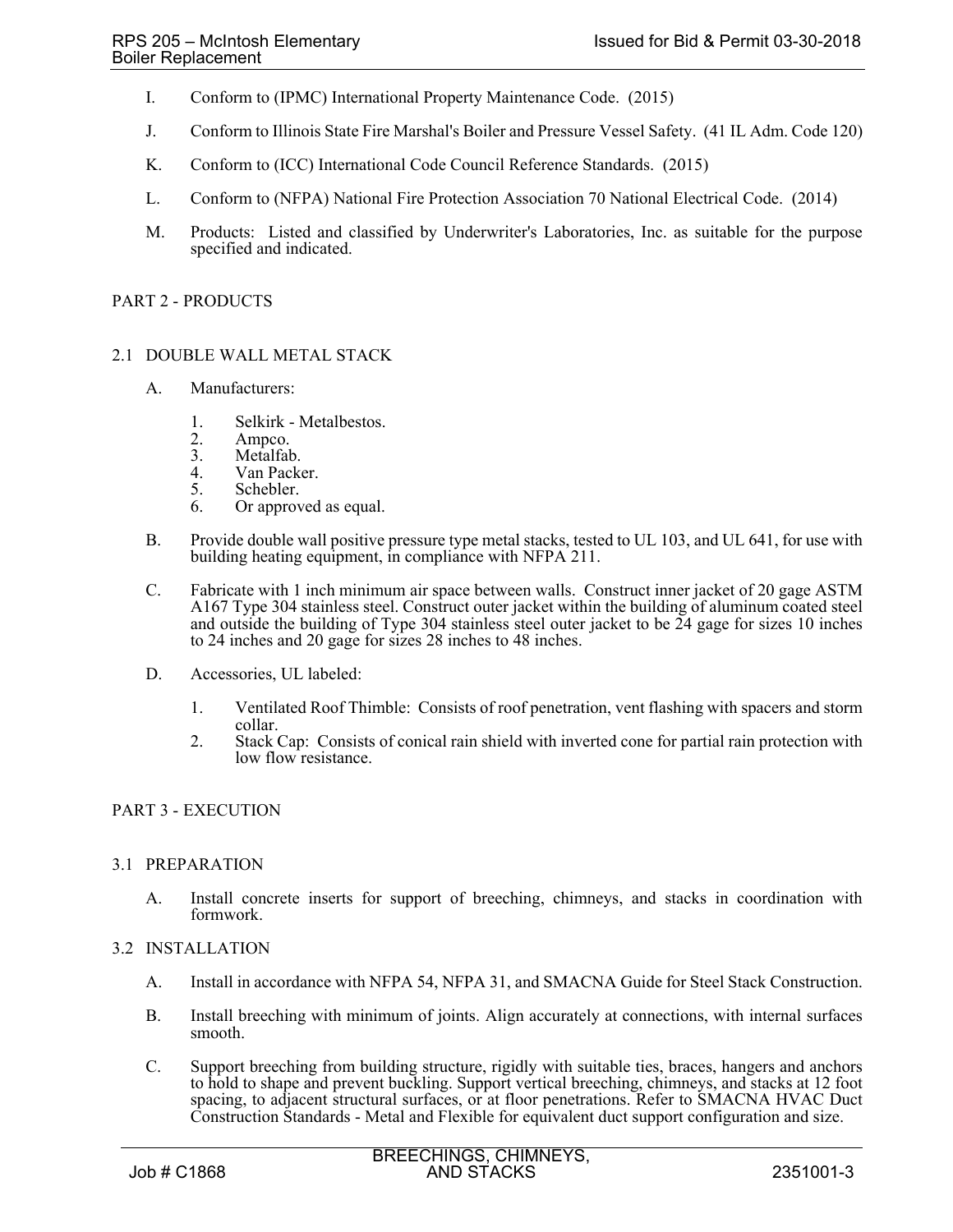- D. Pitch breeching with positive slope up from fuel-fired equipment to chimney or stack.
- E. Assemble and install stack sections in accordance with NFPA 82, industry practices, and in compliance with UL listing. Join sections with acid-resistant joint cement.
- F. Level and plumb chimney and stacks.
- G. Clean breeching, chimneys, and stacks during installation, removing dust and debris.
- H. Install slip joints allowing removal of appliances without removal or dismantling of breeching, breeching insulation, chimneys, or stacks.

END OF SECTION 235100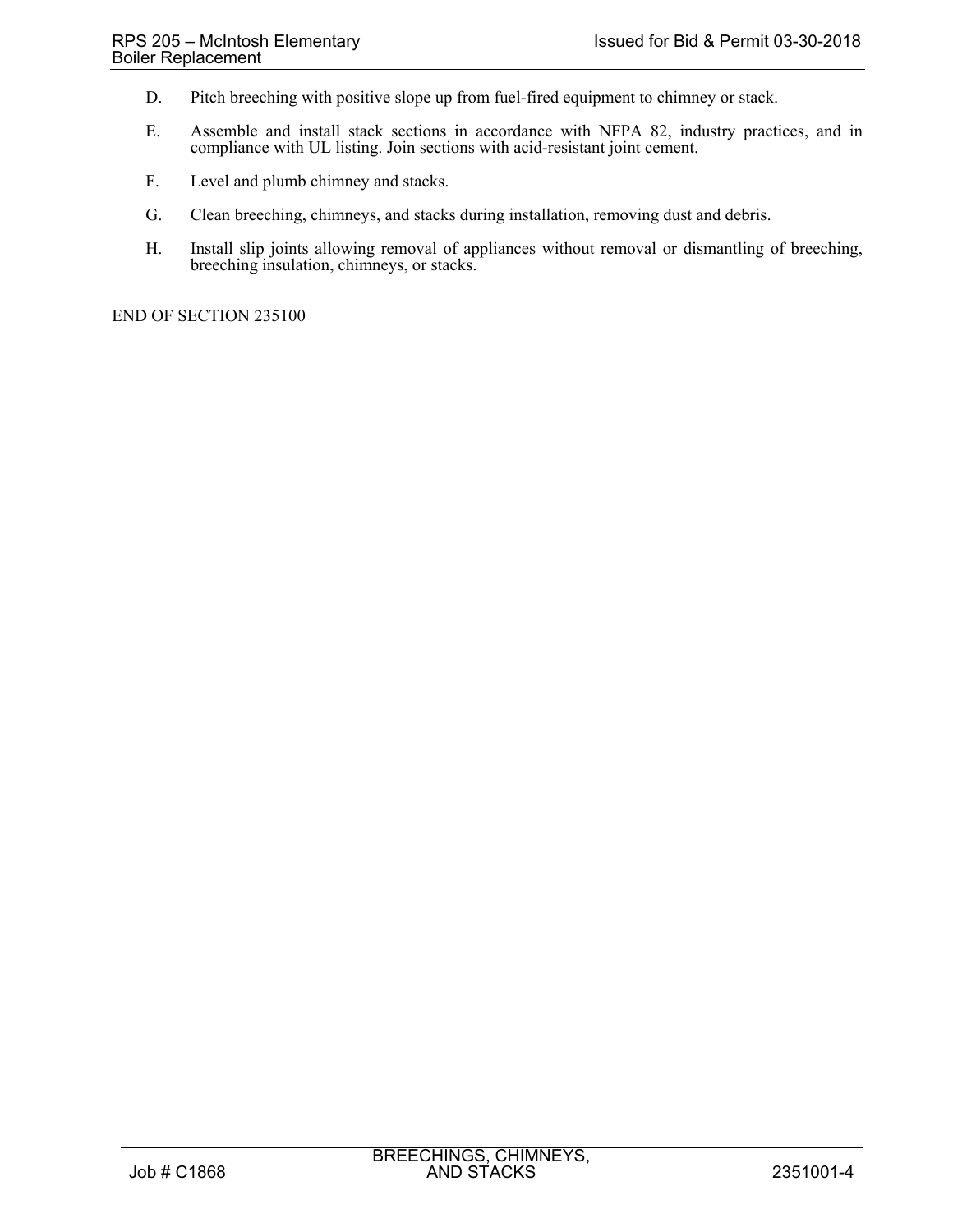## SECTION 235236 - FLEXIBLE WATER-TUBE BOILERS

### PART 1 - GENERAL

### 1.1 SUMMARY

- A. Section Includes:
	- 1. Boilers.
- B. Related Sections:
	- 1. Section 03 30 00 Cast-In-Place Concrete: Execution requirements for concrete housekeeping pads specified by this section.
	- 2. Section  $22\ 11\ 00$  Facility Water Distribution: Execution requirements for cold water piping connections to boilers specified in this section.
	- 3. Section 23 05 13 Common Motor Requirements for HVAC Equipment: Product requirements for electric motors for placement by this section.
	- 4. Section 23 11 23 Facility Natural-Gas Piping: Execution requirements for natural gas piping connections to boilers specified in this section.
	- 5. Section 23 21 13 Hydronic Piping: Execution requirements for hot water piping for piping connections to boilers specified in this section.
	- 6. Section 23 51 00 Breechings, Chimneys, and Stacks: Execution requirements for breeching, chimney, and stack connections to boilers specified in this section.
	- 7. Section 26 05 03 Equipment Wiring Connections: Execution requirements for electric connections to boilers specified in this section.

### 1.2 REFERENCES

- A. American Gas Association:
	- 1. AGA Directory of Certified Appliances and Accessories.<br>2. AGA Z21.13 Gas-Fired Low-Pressure Steam and Hot Wa
	- 2. AGA Z21.13 Gas-Fired Low-Pressure Steam and Hot Water Boilers.
- B. American Society of Mechanical Engineers:
	- 1. ASME SEC 1 Boiler and Pressure Vessel Codes Rules for Construction of Power Boilers.
	- 2. ASME SEC 4 Boiler and Pressure Vessel Codes Rules for Construction of Heating Boilers.
	- 3. ASME SEC 8D Boiler and Pressure Vessel Codes Rules for Construction of Pressure Vessels.
- C. Hydronics Institute:
	- 1. HI (Hydronics Institute) Testing and Rating Standard for Cast Iron and Steel Heating Boilers.
- D. National Electrical Manufacturers Association:
	- 1. NEMA 250 Enclosures for Electrical Equipment (1000 Volts Maximum).
- E. National Fire Protection Association:
	- 1. NFPA 54 National Fuel Gas Code.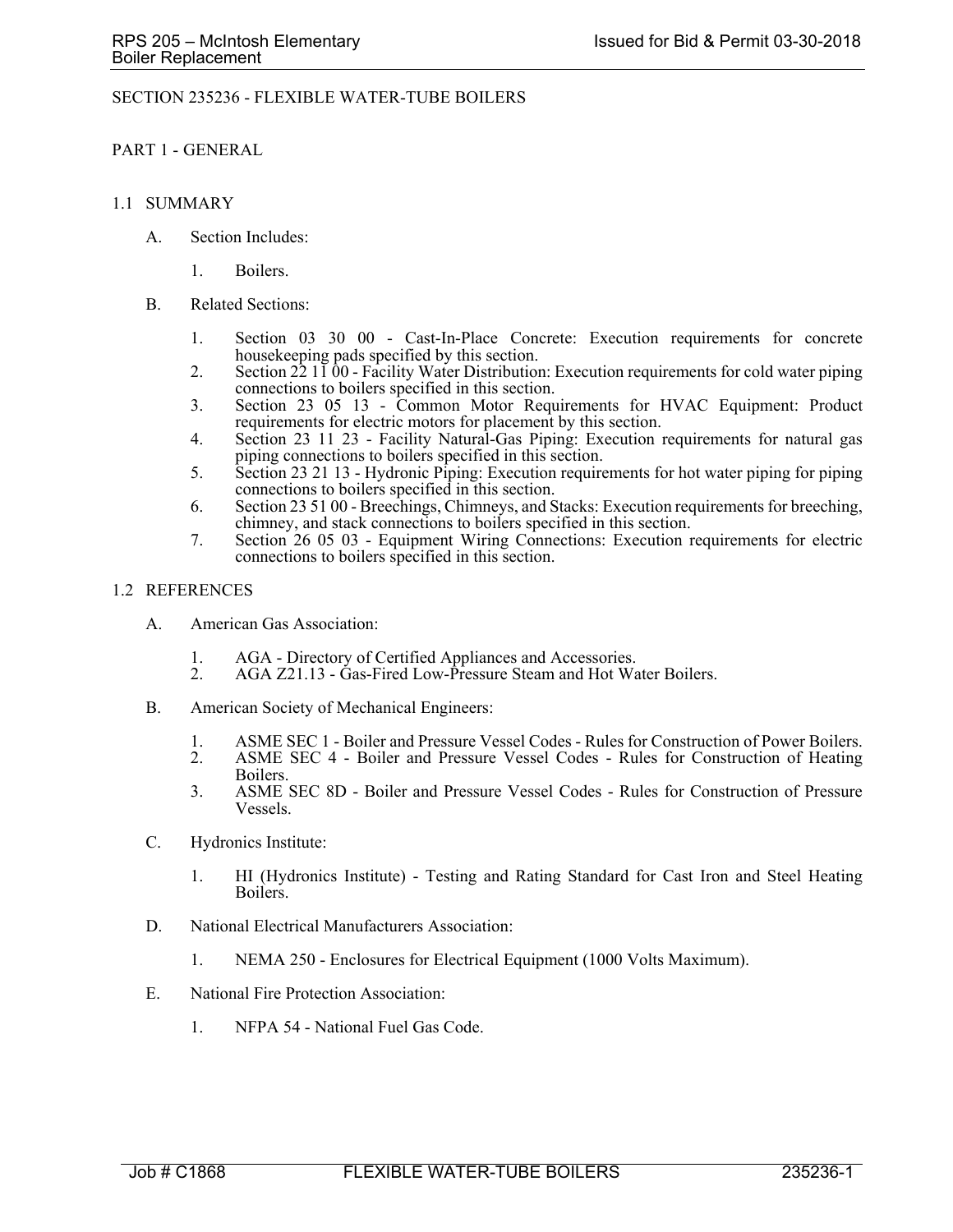### 1.3 SUBMITTALS FOR REVIEW

- A. Section 01 30 00 Submittals: Procedures for submittals.
- B. Product Data: Provide data indicating general assembly, components, controls, safety controls, and wiring diagrams with electrical characteristics and connection requirements, and service connections.
- C. Submit manufacturer's installation instructions. Indicate assembly, support details, connection requirements, and include start-up instructions.
- D. Manufacturer's Field Reports: Indicate specified performance and efficiency has been met or exceeded. Provide combustion test which shall include boiler firing rate, over fire draft, gas flow rate, heat input, burner manifold gas pressure, percent carbon monoxide (CO), percent oxygen (O), percent excess air, flue gas temperature at outlet, ambient temperature, net stack temperature, percent stack loss, percent combustion efficiency, and heat output.
- E. Operation and Maintenance Data: Include manufacturer's descriptive literature, operating instructions, cleaning procedures, replacement parts list, and maintenance and repair data.

#### 1.4 CLOSEOUT SUBMITTALS

- A. Section 01 70 00 Execution and Closeout Requirements.
- B. Operation and Maintenance Data: Submit manufacturer's descriptive literature, operating instructions, cleaning procedures, replacement parts list, and maintenance and repair data.

#### 1.5 QUALIFICATIONS

A. Manufacturer: Company specializing in manufacturing the Products specified in this section with minimum ten years documented experience.

#### 1.6 REGULATORY REQUIREMENTS

- A. Conform to NFPA 70 code for internal wiring of factory wired equipment.
- B. Conform to ASME for construction of boilers.
- C. Units: AGA certified.
- D. Products Requiring Electrical Connection: Listed and classified by Underwriters' Laboratories, Inc., testing firm acceptable to the authority having jurisdiction as suitable for the purpose specified and indicated.
- E. Conform to Health/Life Safety Code for Public Schools.
- F. Conform to (IMC) International Mechanical Code. (2015)
- G. Conform to (IBC) International Building Code. (2015)
- H. Conform to (IFC) International Fire Code, excluding Chapter 4. (2015)
- I. Conform to State of Illinois Plumbing Code. (2014)
- J. Conform to Illinois Accessibility Code. (71 IL Adm. Code 400)
- K. Conform to (IECC) International Energy Conservation Code. (2015)
- L. Conform to (IFGC) International Fuel Gas Code. (2015)
- M. Conform to (IPMC) International Property Maintenance Code. (2015)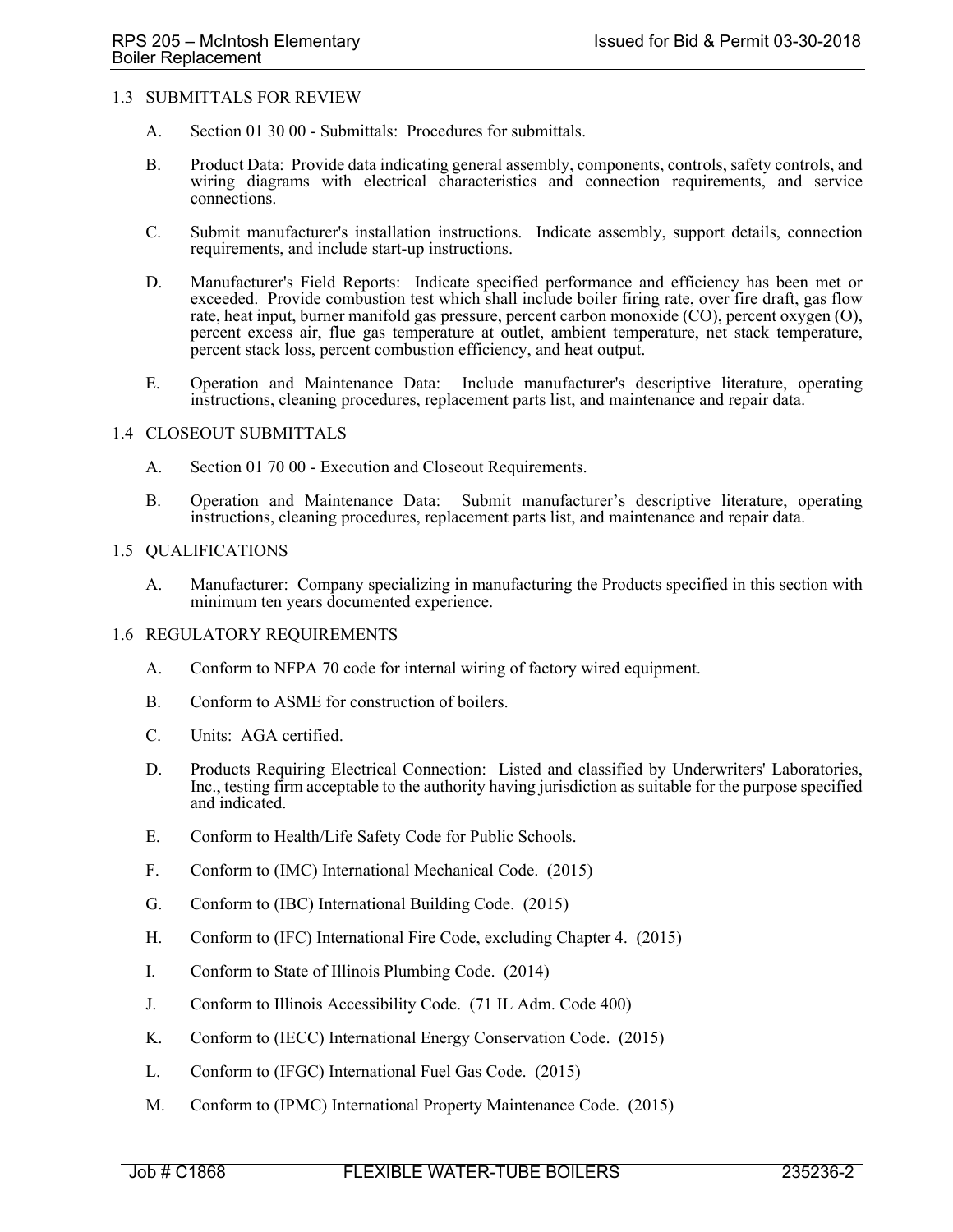- N. Conform to Illinois State Fire Marshal's Boiler and Pressure Vessel Safety. (41 IL Adm. Code 120)
- O. Conform to (ICC) International Code Council Reference Standards. (2015)
- P. Conform to (NFPA) National Fire Protection Association 70 National Electrical Code. (2014)
- Q. Products: Listed and classified by Underwriter's Laboratories, Inc. as suitable for the purpose specified and indicated.

## 1.7 DELIVERY, STORAGE, AND PROTECTION

- A. Section 01 60 00 Material and Equipment: Transport, handle, store, and protect products.
- B. Protect boilers from damage by leaving factory inspection openings and shipping packaging in place until final installation.

### 1.8 WARRANTY

- A. Section 01 70 00 Contract Closeout.
- B. Provide a two year full parts and labor warranty from date of startup.
- C. Provide a five year warranty to include coverage for heat exchanger.
- D. Provide a 25 year warranty against thermal shock damage. Warranty shall be non-prorated.

## PART 2 - PRODUCTS

### 2.1 BOILERS

- A. Manufacturers:
	- 1. Bryan.<br>2. Unilux
	- Unilux.
	- 3. Parker.<br>4. Or appr
	- Or approved as equal.
- B. Manufactured Units:
	- 1. Factory assembled, factory fire-tested, self-contained, readily transported unit ready for automatic operation except for connection of water, fuel, electrical, and vent services.
	- 2. Unit: Steel membrane wall water tube boiler on integral structural steel frame base with integral forced draft burner, burner controls, boiler trim, insulation, and jacket.
- C. Boiler Shell:
	- 1. Construct applicable ASME Boiler and Pressure Vessels Code for a maximum allowable working pressure of 160 psi water. Boiler shall be constructed with adequately sized upper drums, water legs and tube headers provide proper thermal internal water circulation.
	- 2. Provide two lifting eyes on top of boiler.<br>3. Provide adequate tappings, observation p
	- Provide adequate tappings, observation ports, removable panels and access doors for entry, cleaning, and inspection.
	- 4. Insulate casing with readily removable 1 1/2 inch glass fiber blanket insulation covered by sectional performed rust resistant coating metal jacket.
	- 5. Factory paint boiler, base, and other components with hard finish silicone enamel.<br>6. Water tubes are to be 1 inch O.D., 12 gauge steel, 6 pass flexible serpentine bends, no
	- Water tubes are to be 1 inch O.D., 12 gauge steel, 6 pass flexible serpentine bends, not subject to thermal shock.
	- 7. Individual water tubes shall be easily removable and replaceable without either welding or rolling.
	- 8. Boiler shall have not less than 7 sq. ft. of fireside heating surface per boiler horse power.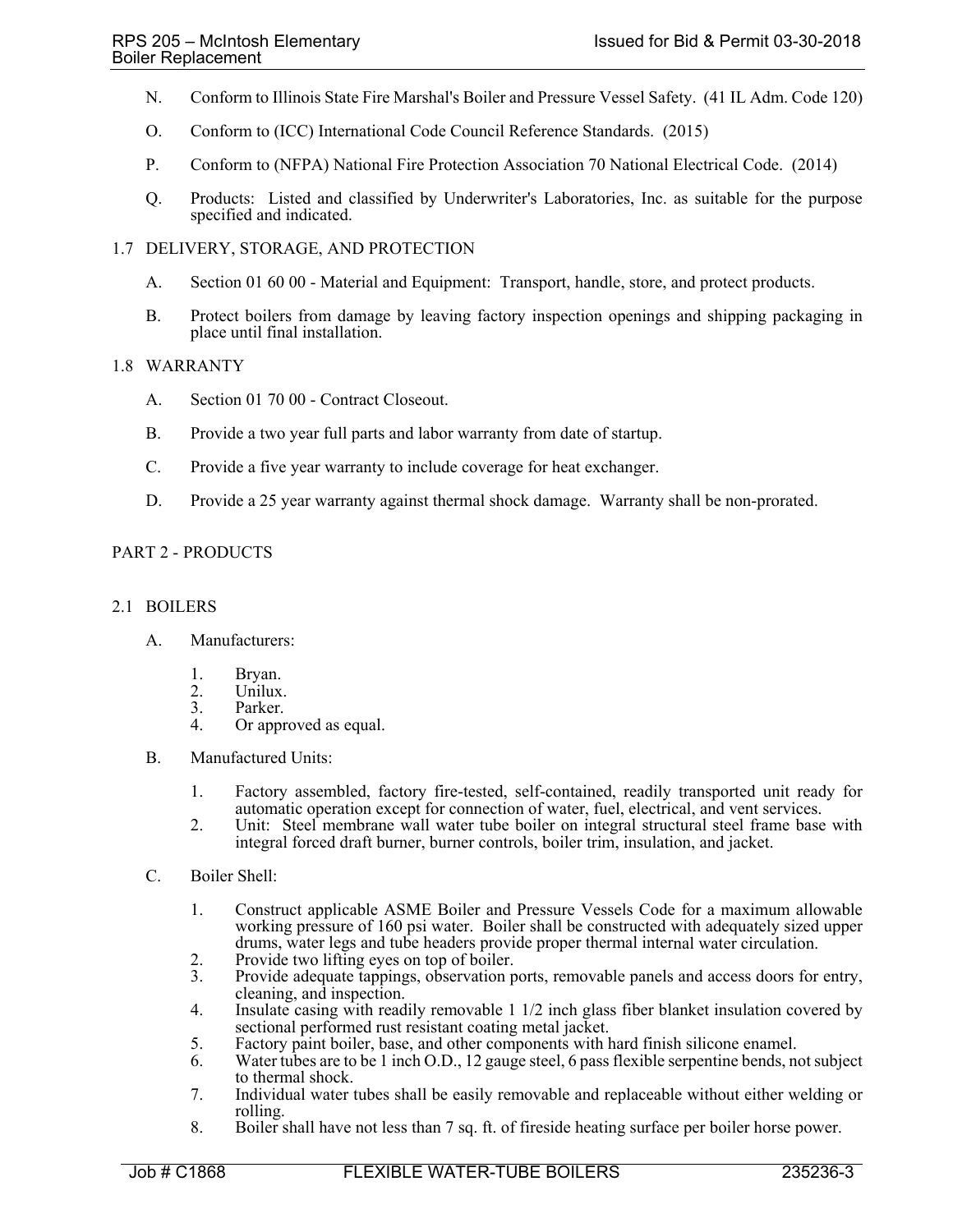- 9. Provide boiler with adequate service access to fit into room as shown on the drawings.<br>10. Downcomers shall be insulated and iacketed at factory prior to shipment.
- Downcomers shall be insulated and jacketed at factory prior to shipment.
- D. Hot Water Boiler Trim:
	- 1. Low Water Cut-off: Probe type with manual reset to automatically prevent burner operation whenever boiler water falls below safe level. Switch shall include test switch and lights to indicate function status.
	- 2. Temperature Controls:
		- a. Honeywell operating and high limit (manual reset) aquastats.
		- b. Siemens immersion type water temperature sensor (RTD) to send signal back to Siemens RWF-40 single loop PID controller that is flush mounted in burner control panel.
	- 3. Pressure Control: Fixed setting type shall control burner to ensure minimum operating pressure does not to exceed relief valve setting.
	- 4. Two (2) full sized ASME rated 60# pressure relief valves.
	- 5. Combination pressure and thermometer gage.
- E. Fuel Burning System:
	- 1. Acceptable Manufacturer:
		- a. Power Flame.
		- b. Riello.
		- c. Or approved as equal.
	- 2. General: Forced draft automatic burner integral with front head of boiler designed to burn natural gas and maintain fuel-air ratios automatically.
		- a. Blower: Statically and dynamically balanced to supply combustion air; direct connected to motor.
		- b. The burner air louvers and gas butterfly valve shall be operated independently by individual servo motors controlling both fuel and air supply. The fuel/air control system shall assure burner starts in the low fire position. Burner shall have an auto/manual switch to allow for manual control (override) of the burner firing rate
	- 3. Gas Burner: Forced draft, high radiant multi-port power burner with electric ignition modulating with low fire ignition position.
		- a. Natural Gas Burner Piping: Include on unit complete gas train including high and low gas pressure switches, plug valve, and gas pressure regulator. Gas pressure gauge dual motorized safety gas valves, two manually operated lubricated gas cocks. 1/4" leak test cock.
		- b. Pilot Gas Train: Include on unit pilot gas train including gas pilot regulator solenoid safety gas valve and 3/8" lubricated plug shut off cock.
	- 4. Burner and Controls shall meet UL, FM and CSD-1 code requirements.<br>5. Available gas pressure shall be verified by the boiler/burner representation-
	- 5. Available gas pressure shall be verified by the boiler/burner representative prior to ordering the equipment. Gas train and regulators shall be provided to meet the job requirements.
	- 6. Boiler/burner unit shall be supplied for single point electrical connection.
	- 7. Fuel/air ratio control of boilers shall be full modulation with proven low fire start.
- F. Burner Controls:
	- 1. Manufacturer:
		- a. Honeywell Flame Safeguard & Fuel Air Controller: RM7800 with S7800 Display Module, S7830 Annunciator, R7999A Controller, and S7999B set up display or combination flame safeguard / fuel-air control system equal to Siemens Model LMV complete with Siemens AZL Display and Siemens RWF40 load controller.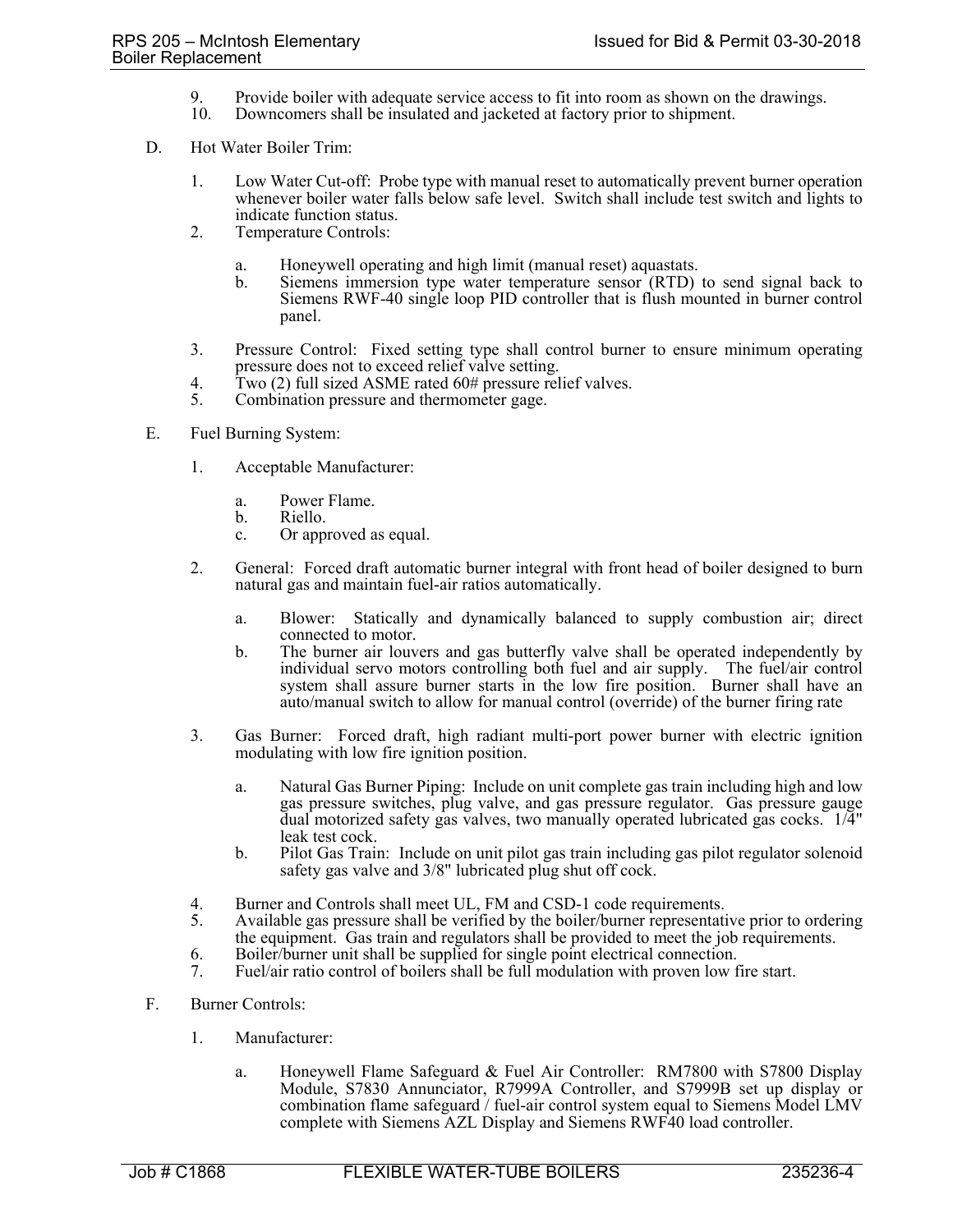- b. Or approved as equal.
- 2. System shall be microprocessor based burner management control system with selfdiagnostics, non-volatile memory center to provide the operator with status and failure mode information.
- 3. It shall be designed to provide the proper burner sequencing, ignition and flame monitoring protection on automatically ignited gas burners. In conjunction with limit and operating controls, it shall program the burner/blower motor, ignition and fuel valves to provide for proper and safe burner operation. On a safety shutdown, it shall advise the operator that the control is in "lockout". All diagnostic functions shall be available to BAS via a Modbus interface (verify with BAS contractor). It shall be designed to provide the proper burner sequencing, ignition and flame monitoring protection on automatically ignited gas burners. In conjunction with limit and operating controls, it shall program the burner/blower motor, ignition and fuel valves to provide for proper and safe burner operation. On a safety shutdown, the message center shall advise the operator that the control is in "lockout" and scroll a message indicating the cause as well as the position in the sequence it occurred.
- 4. Control shall have complete versatility in selection of control function, timing and flame scanning means. Functions such as pre-purge timing, recycling interlocks, high fire proving interlock and trial for ignition timing of the pilot and main flame determined by the programmer module. The system shall be able to be used with ultraviolet flame scanner.
- 5. The wiring base shall allow for many functional circuits including motors, valves and ignition transformers as well as multiple interlocks such as hi-purge, low purge, fuel valve and running circuits.
- G. Burner Control Panel:
	- 1. A factory pre-wired control panel shall be supplied on each boiler-burner unit. The burner panel will have a handle and dust gasket seal. The panel shall house the fuel/air flame safeguard control, main start switch, burner motor starter, step down transformer, fuses, terminal strip, relays and lamps.
	- 2. Provide five indicating lights on each panel: Power on, Call for heat, ignition on, fuel valve open, and alarm. Provide a 4 inch alarm bell with silencing acknowledgment switch to ring on flame failure, limit failure or low water condition.
	- 3. Dry contacts shall be provided for remote enable/disable. Dry contacts will be provided to send boiler alarm condition to boiler sequencing panel or BAS.
	- 4. Provide a remote/local switch on each burner control panel. When in remote position the burner will be controlled by a 4-20ma input signal it receives from BAS. When switch is in the "Local" position the burners will operate off their own boiler controls completely independent of BAS or independent sequencing panel.
	- 5. Provide relay and dry contract for combustion air damper interlock.<br>6. Electric Supply: Primary power shall be as scheduled, manufacture
	- Electric Supply: Primary power shall be as scheduled, manufacturer to provide step down transformer for 120v/60 controls circuit and control shall be 120/60/1 phase.
	- 7. Provide a digital display showing current boiler water temperature and set point. This display shall be flush mounted in the burner control panel door. A 4-20ma temperature sensor shall be supplied on boiler supply to send signal to this display.
- H. Manufacturer's Field Services:
	- 1. The boiler manufacturer's representative, upon completion and start-up of the system shall submit to the Owner a written certified report that the installation of the complete system is in accordance with the specifications and the system is in proper operating condition. The report shall include at least the following:
		- a. Stack temperature high, medium and low fire.
		- b. CO2 reading of the flue gas high, medium, and low fire with combustion efficiency being a minimum of 85%.
		- c. Draft read.
		- d. Voltage output of flame scanner.
		- e. Operationally check for safety low water cutoff and all operating and limit controls as specified on boiler.
		- f. Operationally simulate pilot and main flame failure to check electronic flame safeguard control.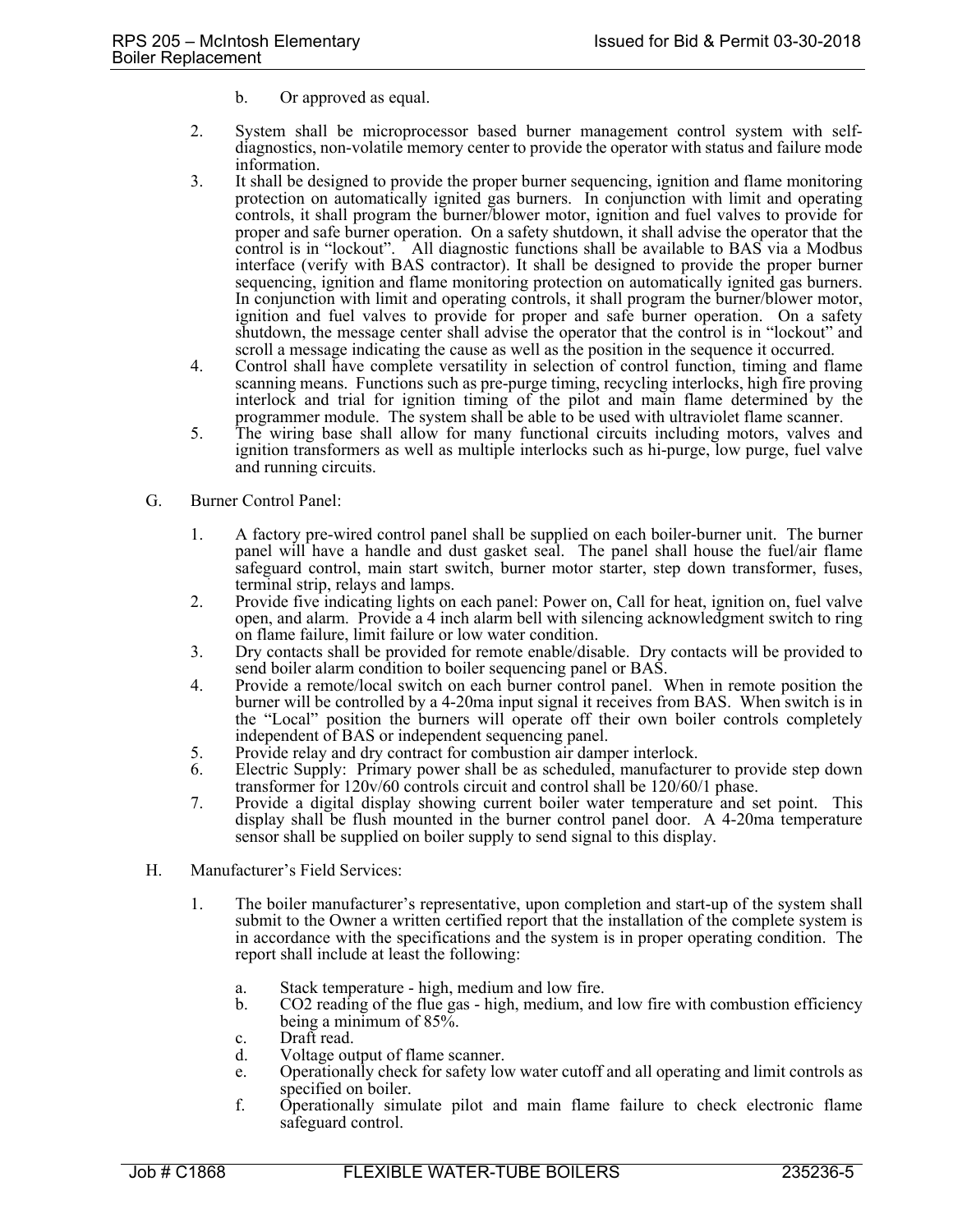- g. Record set-point readings of all aquastats and controls.
- 2. The certified report shall include, but shall not be limited to the operational checking of the following:
	- a. All remote controlled boiler booster pumps for both automatic and manual operation.
	- Any other controls not herein specified that directly affect the operation and performance of equipment supplied under this section.
- 3. Owner Training: At the completion of the project, the manufacturer shall provide training of Owner's staff. Training shall consist of two parts.
	- a. Part one will be a classroom situation which describes the equipment's operation, maintenance and repair requirements.
	- b. Part two will be on site (hands-on) training which will show the location of all devices and the operation of all controls, devices, motors, etc. Prior to commencement of training, Contractor shall provide Engineer with a schedule of dates, times and agenda for each training session.
- I. Spare Parts:
	- 1. Boiler manufacturer shall provide one spare boiler tube for each different tube configuration used in each boiler. Boiler tubes shall be supplied to the Owner at time of tube removal and replacement demonstration.
	- 2. Provide one can of factory spray paint for contractors use to touch up boiler jacket.
- J. Source Quality Control:
	- 1. Provide testing and analysis of units.<br>2. Provide factory tests to check constru
	- Provide factory tests to check construction, controls, and operation of unit.

## PART 3 - EXECUTION

#### 3.1 INSTALLATION

- A. Install in accordance with manufacturer's instructions.
- B. Install in accordance with NFPA 54.
- C. Provide connection of natural gas service in accordance with NFPA 54.
- D. Provide piping connections and accessories as indicated; refer to Section 23 11 23.
- E. Provide piping connections and accessories as indicated; refer to Section 23 21 13.
- F. Pipe relief valves to nearest floor drain.
- G. Provide for connection to electrical service. Refer to Section 26 05 03.

#### 3.2 MANUFACTURER'S FIELD SERVICES

- A. Provide manufacturer field representative for boiler and burner for starting unit, training operator, and testing unit.
- B. Tube removal demonstration should be performed during Owner training scheduled above.

### END OF SECTION 235236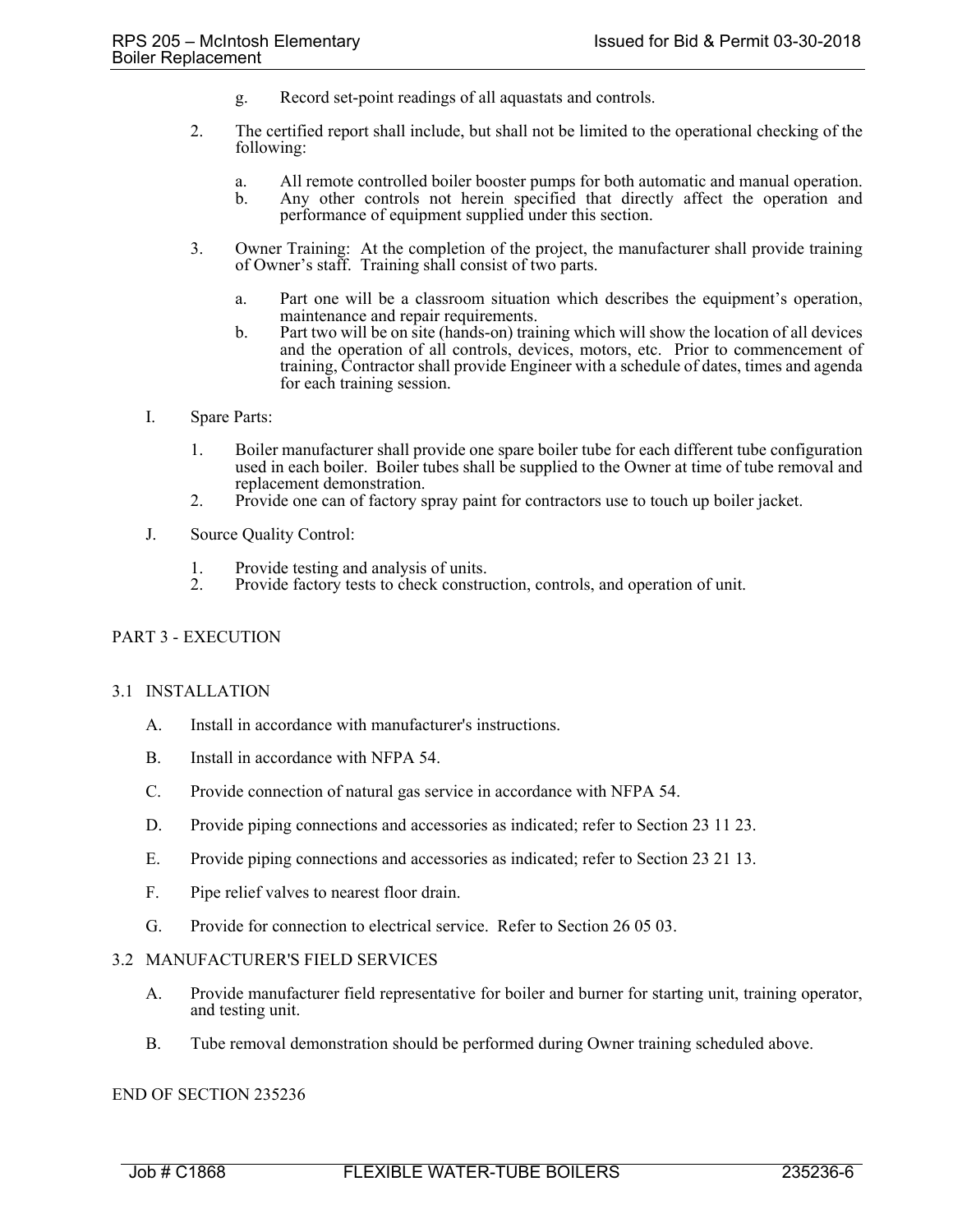# SECTION 239900 - VARIABLE FREQUENCY MOTOR CONTROLLER

## PART 1 - GENERAL

## 1.1 SUMMARY

- A. Section includes variable frequency controllers.
- B. Related Sections:
	- 1. Section 26 28 13 Fuses.

#### 1.2 REFERENCES

- A. Institute of Electrical and Electronics Engineers:
	- 1. IEEE C62.41 Recommended Practice on Surge Voltages in Low-Voltage AC Power Circuits.
- B. National Electrical Manufacturers Association:
	- 1. NEMA 250 Enclosures for Electrical Equipment (1000 Volts Maximum).<br>2. NEMA FU 1 Low Voltage Cartridge Fuses.
	- 2. NEMA FU 1 Low Voltage Cartridge Fuses.<br>3. NEMA ICS 7 Industrial Control and System
	- NEMA ICS 7 Industrial Control and Systems: Adjustable Speed Drives.
	- 4. NEMA ICS 7.1 Safety Standards for Construction and Guide for Selection, Installation, and Operation of Adjustable Speed Drive Systems.
- C. International Electrical Testing Association:
	- 1. NETA ATS Acceptance Testing Specifications for Electrical Power Distribution Equipment and Systems.

#### 1.3 SUBMITTALS

- A. Section 01 33 00 Submittal Procedures: Submittal procedures.
- B. Shop Drawings: Indicate front and side views of enclosures with overall dimensions and weights shown; conduit entrance locations and requirements; and nameplate legends.
- C. Product Data: Submit catalog sheets showing voltage, controller size, ratings and size of switching and overcurrent protective devices, short circuit ratings, dimensions, and enclosure details.
- D. Test Reports: Indicate field test and inspection procedures and test results.
- E. Manufacturer's Field Reports: Indicate start-up inspection findings.

#### 1.4 CLOSEOUT SUBMITTALS

- A. Section 01 70 00 Execution and Closeout Requirements: Closeout procedures.
- B. Operation and Maintenance Data: Submit instructions complying with NEMA ICS 7.1. Include procedures for starting and operating controllers, and describe operating limits possibly resulting in hazardous or unsafe conditions. Include routine preventive maintenance schedule.

#### 1.5 QUALIFICATIONS

A. Manufacturer: Company specializing in manufacturing products specified in this section with minimum three years documented experience.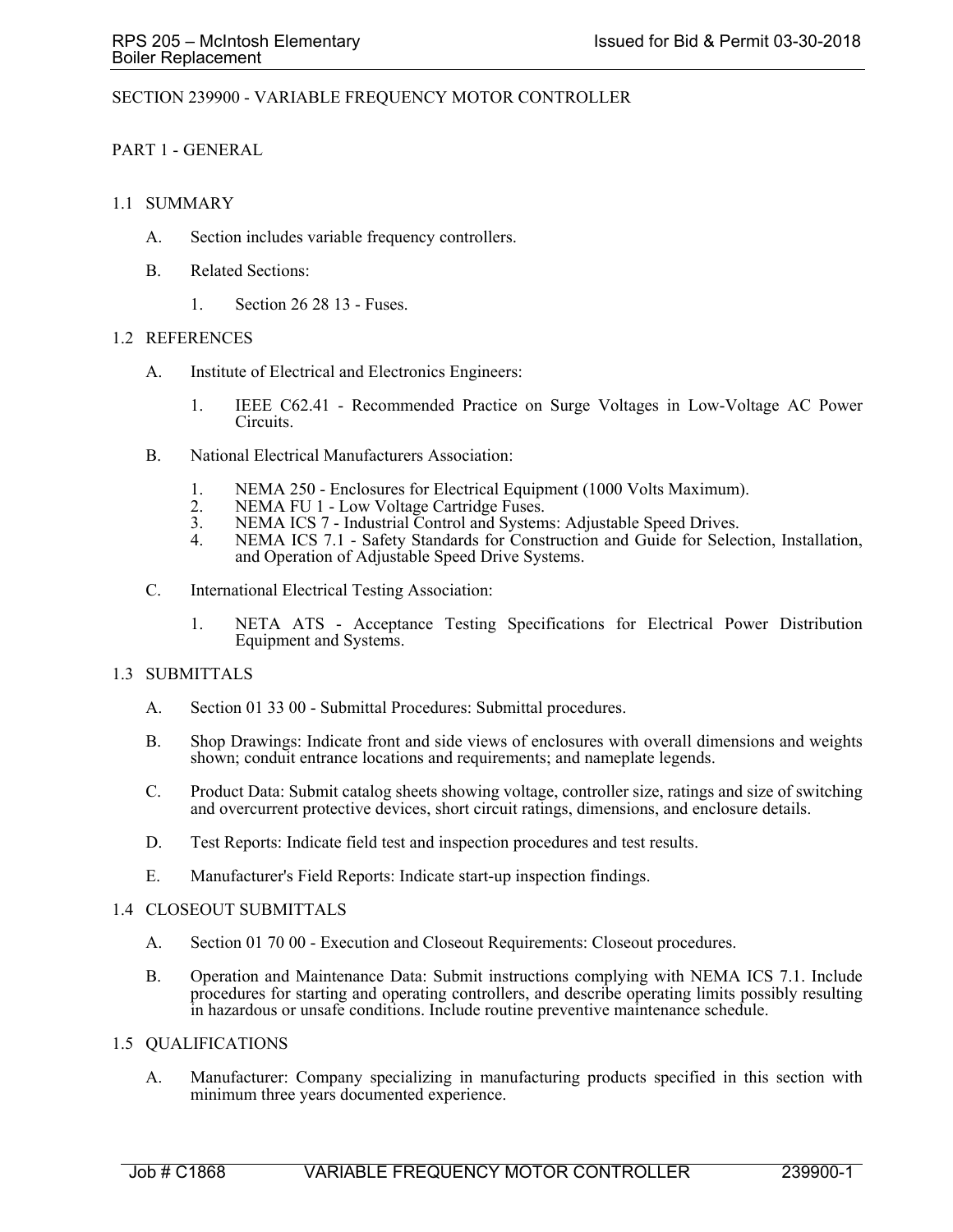# 1.6 DELIVERY, STORAGE, AND HANDLING

- A. Section 01 60 00 Product Requirements: Product storage and handling requirements.
- B. Store in clean, dry space. Maintain factory wrapping or provide additional canvas or plastic cover to protect units from dirt, water, construction debris, and traffic.
- C. Handle in accordance with manufacturer's written instructions. Lift only with lugs provided. Handle carefully to avoid damage to components, enclosure, and finish.

# 1.7 ENVIRONMENTAL REQUIREMENTS

- A. Section 01 60 00 Product Requirements.
- B. Conform to NEMA ICS 7 service conditions during and after installation of variable frequency controllers.

## 1.8 WARRANTY

- A. Section 01 70 00 Execution and Closeout Requirements: Product warranties and product bonds.
- B. Furnish three year manufacturer warranty for variable frequency controller.

## 1.9 MAINTENANCE MATERIALS

- A. Section 01 70 00 Execution and Closeout Requirements: Spare parts and maintenance products.
- B. Furnish two of each air filter.

## 1.10 REGULATORY REQUIREMENTS

- A. Conform to Health/Life Safety Code for Public Schools.
- B. Conform to (IMC) International Mechanical Code. (2015)
- C. Conform to (IBC) International Building Code. (2015)
- D. Conform to (IFC) International Fire Code, excluding Chapter 4. (2015)
- E. Conform to State of Illinois Plumbing Code. (2014)
- F. Conform to Illinois Accessibility Code. (71 IL Adm. Code 400)
- G. Conform to (IECC) International Energy Conservation Code. (2015)
- H. Conform to (IFGC) International Fuel Gas Code. (2015)
- I. Conform to (IPMC) International Property Maintenance Code. (2015)
- J. Conform to Illinois State Fire Marshal's Boiler and Pressure Vessel Safety. (41 IL Adm. Code 120)
- K. Conform to (ICC) International Code Council Reference Standards. (2015)
- L. Conform to (NFPA) National Fire Protection Association 70 National Electrical Code. (2014)
- M. Products: Listed and classified by Underwriter's Laboratories, Inc. as suitable for the purpose specified and indicated.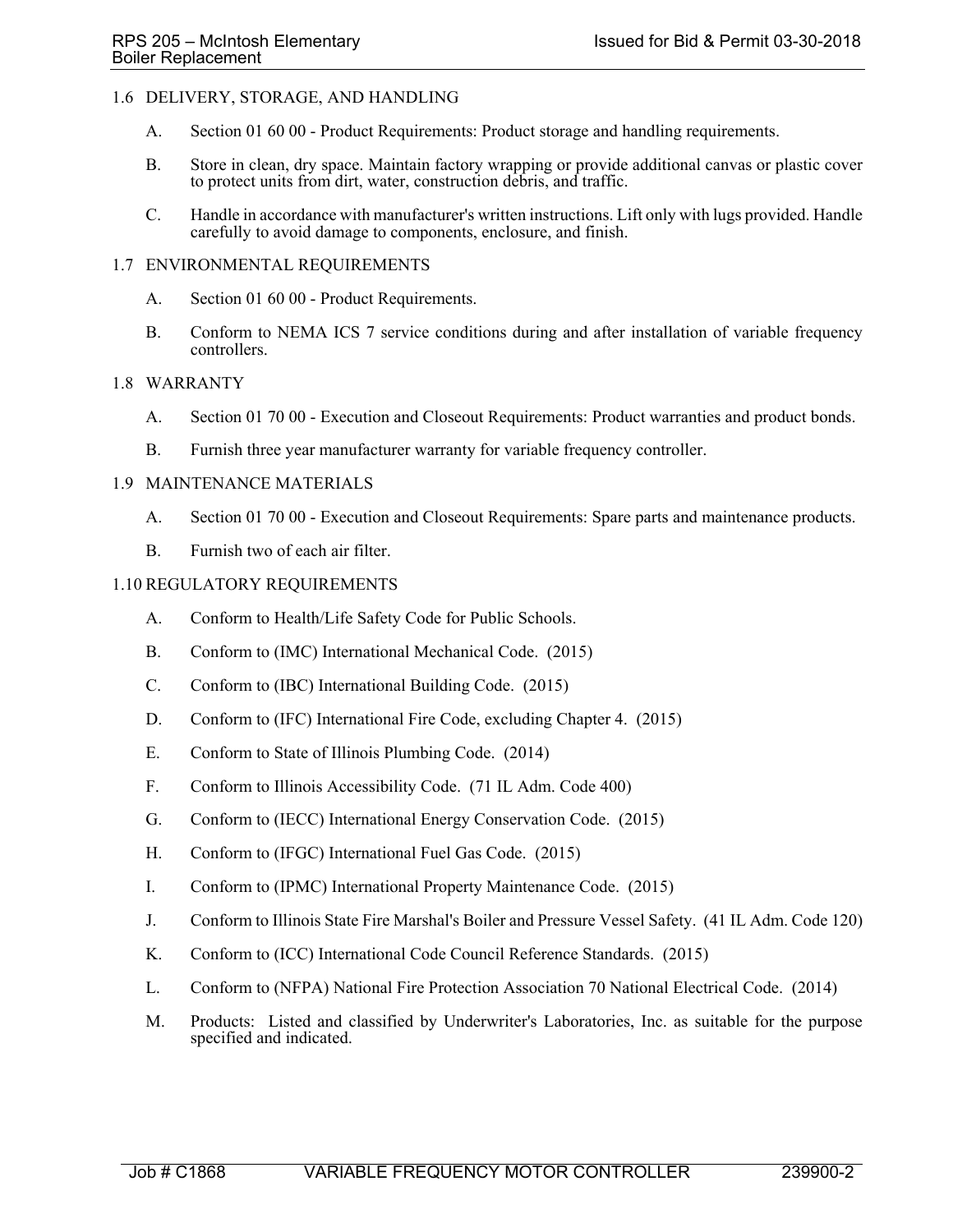#### 2.1 VARIABLE FREQUENCY MOTOR CONTROLLER

- A. Manufacturers:
	- 1. ABB.
	- 2. Danfoss.<br>3. Or appro
	- Or approved as equal.
- B. Description:
	- 1. Provide enclosed variable frequency drives suitable for operating the indicated loads.<br>2. The VFD shall convert incoming fixed frequency three-phase AC power into a va
	- The VFD shall convert incoming fixed frequency three-phase AC power into a variable frequency and voltage for controlling the speed of three phase AC motors. The motor current shall closely approximate a sine wave. Motor voltage shall be varied with frequency to maintain desired motor magnetization current suitable for centrifugal pump and fan control.
	- 3. The VFD shall include a full-wave diode bridge rectifier and maintain a fundamental power factor near unity regardless of speed or load.
	- 4. Input and output power circuit switching shall be able to be done without interlocks or damage to the VFD.
	- 5. The VFD's full load amp rating shall meet or exceed NEC Table 430-150. The VFD shall be able to provide full rated output current continuously, 110% of rated current for 60 seconds and 220% of rated current for up to 1 second while starting.

#### C. Ratings:

- 1. Rated Input Voltage: 208 or 460 volts, three phase, 60 Hertz, see drawings.<br>2. Motor Nameplate Voltage: 208 or 460 volts, three phase, 60 Hertz, see draw
- Motor Nameplate Voltage: 208 or 460 volts, three phase, 60 Hertz, see drawings.
- 3. Operating Ambient: 0 degrees C to 40 degrees C.<br>4. 0 to 95% relative humidity, non-condensing.
- 4.  $0$  to 95% relative humidity, non-condensing.<br>5. Elevation to 3.300 feet without derating.
- Elevation to 3,300 feet without derating.
- 6. AC line voltage variation,  $-10$  to  $+10\%$  of nominal with full output.
- 7. No side clearance shall be required for cooling of wall mount units and all power and control wiring shall be done from the bottom.
- 8. Drive shall be capable of operating a motor up to 1,000 feet away without derating or field modification.
- D. Design:
	- 1. VFD shall have an adjustable carrier frequency of 2 to 14 kHz through 60 HP.<br>2. Three variable-torque V/Hz patterns shall be provided with the ability to sele
	- Three variable-torque V/Hz patterns shall be provided with the ability to select a constant torque start pattern for each of them.
	- 3. Adjustable acceleration and adjustable deceleration ramps shall be provided.
	- 4. Four current limit settings shall be provided.<br>5. If VFD trips on one of the following con-
	- If VFD trips on one of the following conditions, the VFD shall be programmable for automatic or manual reset: Undervoltage, overvoltage, current limit, inverter overload and motor overload.
	- 6. The number of restart attempts shall be selectable from 0 through 10 and the time between attempts shall be adjustable from 0 through 10 seconds.
	- 7. Provide a manual bypass consisting of a door interlocked main fused disconnect padlockable in the off position, a built-in motor starter and a four position DRIVE/OFF/LINE/TEST switch controlling three contactors. In the DRIVE position, the motor is operated at an adjustable speed from the drive. In the OFF position, the motor and drive are disconnected. In the LINE position, the motor is operated at full speed from the AC power line and power is disconnected from the drive, so that service can be performed. In the TEST position, the motor is operated at full speed from the AC line power. This allows the drive to be given an operational test while continuing to run the motor at full speed in bypass. Customer supplied normally closed dry contact shall be interlocked with the drives safety trip circuitry to stop the motor whether in DRIVE or BYPASS mode in case of an external safety fault.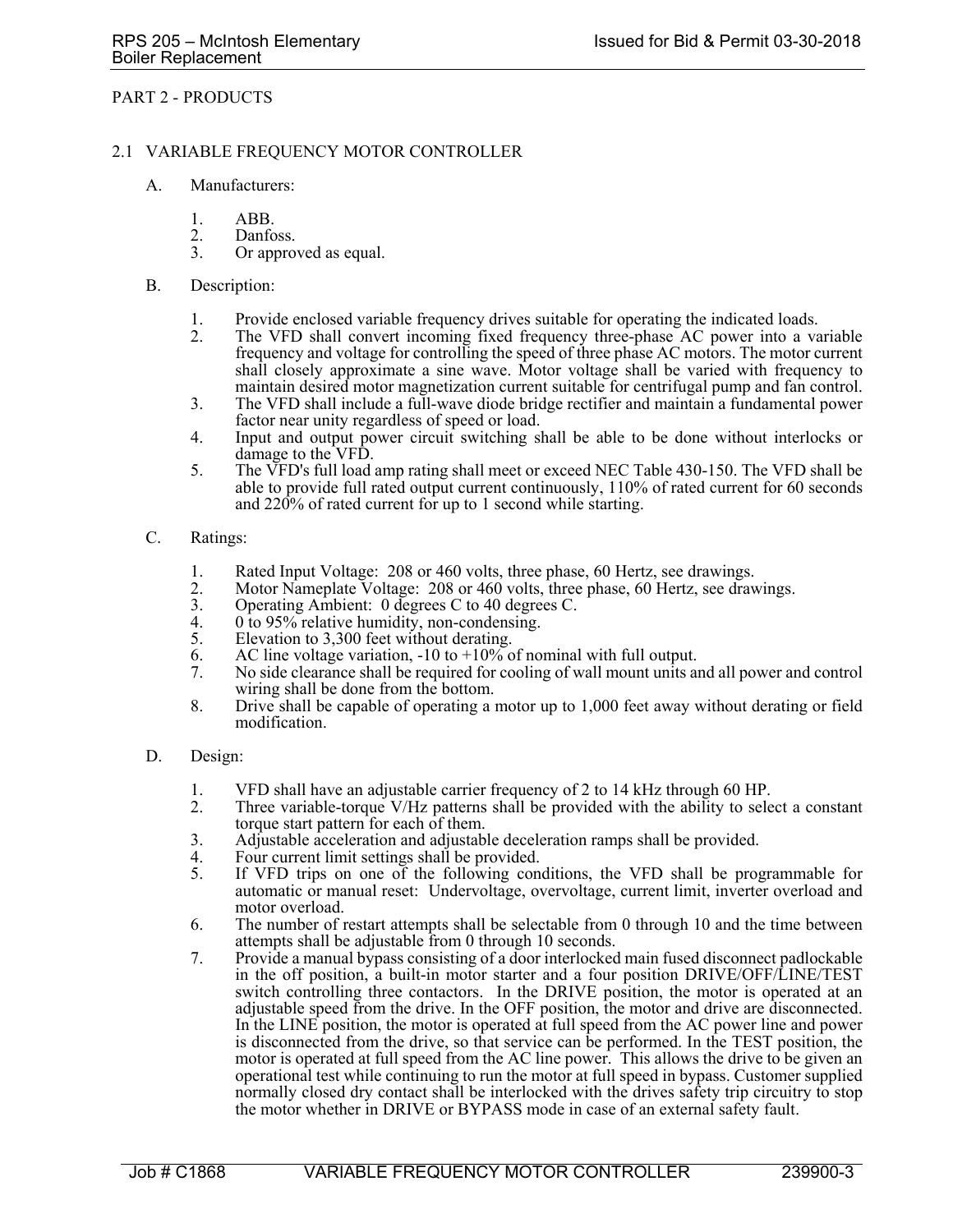- E. Product Options and Features:
	- 1. Local/Hand, Stop/Reset and Remote/Auto selector switches shall be provided to start and stop the drive and determine the speed reference.
	- 2. Provide a 24 V DC, 40 mA max, output signal to indicate that the drive is in Remote/Auto mode.
	- 3. Digital manual speed control.<br>4. Lockable, alphanumeric backl
	- Lockable, alphanumeric backlit display keypad.
	- 5. A red FAULT light and a green POWER-ON light shall be provided.
	- 6. The drive shall be fitted with an RS 485 serial communications port and be supplied with software to display all monitoring, fault, alarm and status signals. The software shall allow parameter changes to be made to the drive settings as well as storage of each controller's operating and setup parameters.
	- 7. Two set point control interface (PID control) shall be standard in the unit. Drive shall be able to look at two feedback signals, compare with two set points and make various control decisions. If drive is not available with  $\hat{2}$  set point control, a separate set point controller shall be provided for supply/return fan tracking control.
	- 8. An elapsed time meter and kWh meter shall be provided.
	- 9. The following displays shall be accessible from the control panel in actual units: Reference Signal Percent, Output Frequency, Output Amps, Motor HP, Motor kW, kWhr, Output Voltage, No Load Warning, DC Bus Voltage, Drive Temperature (% until trip) and Motor Speed in engineering units per application in percent speed.
	- 10. Drive will sense the loss of load and signal a no load/broken belt warning or fault.
	- 11. The VFD shall store in memory the last 8 faults and record all operational data.
	- 12. Eight programmable digital inputs shall be provided for interfacing with the systems control and safety interlock circuitry.
	- 13. Two programmable relay outputs shall be provided for remote indication of drive status.
	- Two programmable analog inputs shall be provided and shall accept a direct-or-reverse acting signal. Analog reference inputs accepted shall include 0-10 V dc, 0-20 mA and 4-20 mA.
	- 15. Two programmable analog outputs shall be provided for indication of drive status. These outputs shall be programmable for output speed, voltage, frequency, amps and input kW.
	- 16. Under fire mode conditions the VFD shall automatically default to a preset speed.
	- 17. Class 20 I2 electronic motor overload protection for single motor applications and thermal mechanical overloads for multiple motor applications.
	- 18. Protection against input transients, loss of AC line phase, short circuit, ground fault, overvoltage, undervoltage, drive overtemperature and motor overtemperature. The VFD shall display all faults in plain English. Codes are not acceptable.
	- 19. Protect VFD from sustained power or phase loss. The VFD shall incorporate a 5 second control power loss ride through to eliminate nuisance tripping.
	- 20. The VFD shall incorporate a motor preheat circuit to keep the motor warm and prevent condensation build up in the starter.
	- 21. The drive shall be fitted with output line reactors to limit the rate of output voltage rise over time (dV/dt), reduce motor operating temperature and RFI and EMI.
	- 22. Drive shall catch a rotating motor operating forward or reverse up to full speed.<br>23. The VFD shall have a DC link reactor to minimize power line harmonics. VFI
	- The VFD shall have a DC link reactor to minimize power line harmonics. VFDs without a DC link reactor shall provide a 3% impedance line reactor.
- F. Fabrication:
	- 1. Wiring Terminations: Match conductor materials and sizes indicated.
	- 2. Enclosure: NEMA 250, Type 1.<br>3. Finish: Manufacturer's standard
	- Finish: Manufacturer's standard enamel.
- G. Source Quality Control:
	- 1. Inspect and production test each product specified in this section.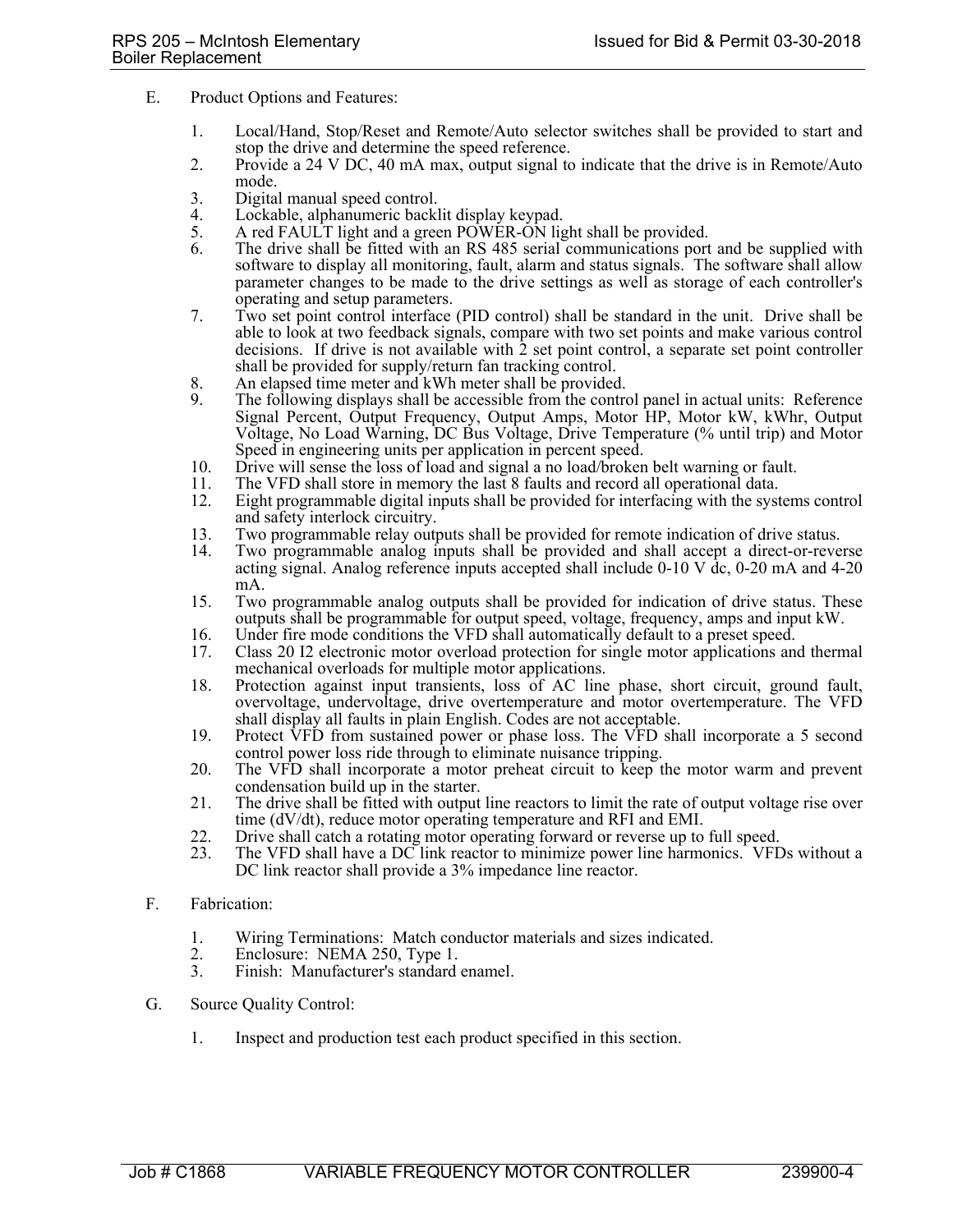# PART 3 - EXECUTION

# 3.1 EXAMINATION

- A. Verify that surface is suitable for controller installation.
- B. Do not install controller until building environment can be maintained within the service conditions required by the manufacturer.

# 3.2 INSTALLATION

- A. Install controller where indicated, in accordance with manufacturer's written instructions and NEMA ICS 3.1.
- B. Tighten accessible connections and mechanical fasteners after placing controller.
- C. Install fuses in fusible switches.
- D. Select and install overload heater elements in motor controllers to match installed motor characteristics.
- E. Provide engraved plastic nameplates.
- F. Provide neatly typed label inside each motor controller door identifying motor served, nameplate horsepower, full load amperes, code letter, service factor, and voltage/phase rating.

#### 3.3 FIELD QUALITY CONTROL

A. Inspect completed installation for physical damage, proper alignment, anchorage, and grounding.

#### 3.4 ADJUSTING

A. Make final adjustments to installed drive to assure proper operation of fan system. Obtain performance requirements from installer of driven loads.

#### 3.5 CLEANING

A. Touch up scratched or marred surfaces to match original finish.

#### 3.6 WARRANTY

A. The VFD shall be warranted by the manufacturer for a period of 36 months from date of shipment. The warranty shall include parts, labor, travel costs and living expenses incurred by the manufacturer to provide factory authorized on-site service.

#### 3.7 START-UP SERVICE

A. Provide factory start-up service. Coordinate with the temperature control contractor.

# END OF SECTION 239900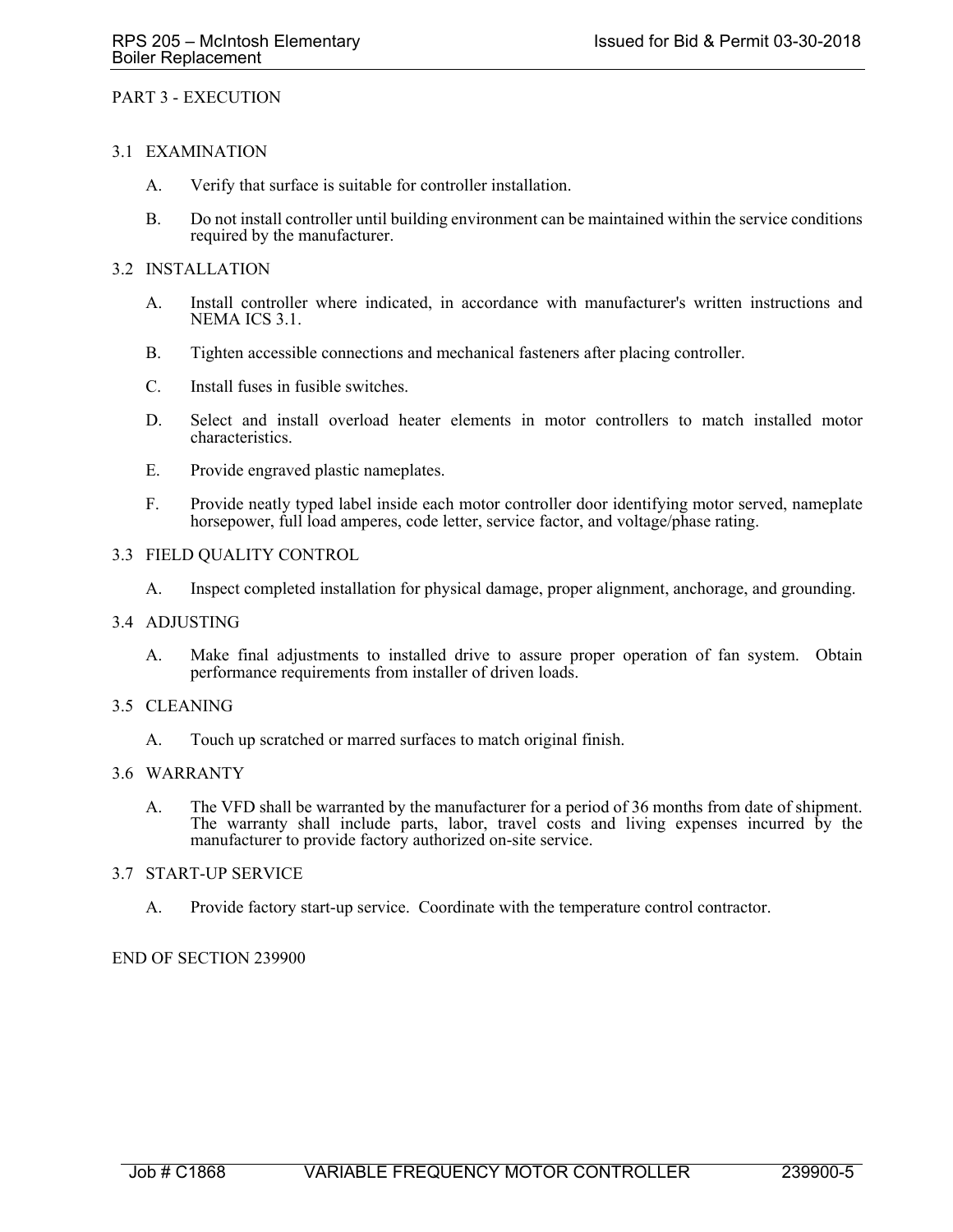# SECTION 260503 - EQUIPMENT WIRING CONNECTIONS

# PART 1 - GENERAL

## 1.1 SUMMARY

- A. Section includes electrical connections to equipment.
- B. Related Sections:
	- 1. Section 26 05 19 Low-Voltage Electrical Power Conductors and Cables.<br>2. Section 26 05 33 Raceway and Boxes for Electrical Systems
	- Section 26 05 33 Raceway and Boxes for Electrical Systems.

## 1.2 REFERENCES

- A. National Electrical Manufacturers Association:
	- 1. NEMA WD 1 General Requirements for Wiring Devices.
	- 2. NEMA WD 6 Wiring Devices-Dimensional Requirements.

## 1.3 CLOSEOUT SUBMITTALS

- A. Section 01 70 00 Execution and Closeout Requirements: Submittal procedures.
- B. Project Record Documents: Record actual locations, sizes, and configurations of equipment connections.

## 1.4 COORDINATION

- A. Section 01 30 00 Administrative Requirements: Coordination and project conditions.
- B. Obtain and review shop drawings, product data, manufacturer's wiring diagrams, and manufacturer's instructions for equipment furnished under other sections.
- C. Determine connection locations and requirements.
- D. Sequence rough-in of electrical connections to coordinate with installation of equipment.
- E. Sequence electrical connections to coordinate with start-up of equipment.

# 1.5 REGULATORY REQUIREMENTS

- A. Conform to Health/Life Safety Code for Public Schools.
- B. Conform to (IMC) International Mechanical Code. (2015)
- C. Conform to (IBC) International Building Code. (2015)
- D. Conform to (IFC) International Fire Code, excluding Chapter 4. (2015)
- E. Conform to State of Illinois Plumbing Code. (2014)
- F. Conform to Illinois Accessibility Code. (71 IL Adm. Code 400)
- G. Conform to (IECC) International Energy Conservation Code. (2015)
- H. Conform to (IFGC) International Fuel Gas Code. (2015)
- I. Conform to (IPMC) International Property Maintenance Code. (2015)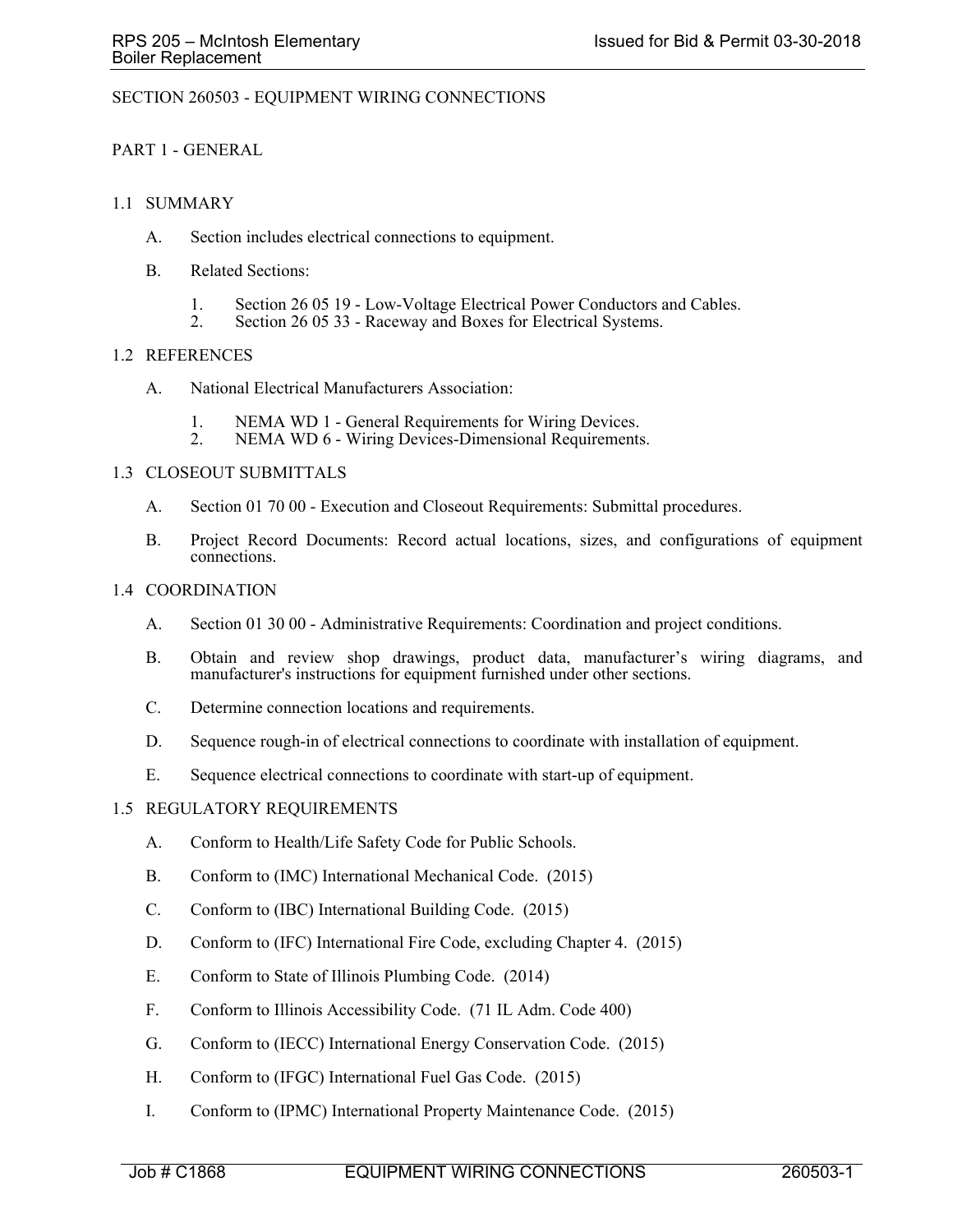- J. Conform to Illinois State Fire Marshal's Boiler and Pressure Vessel Safety. (41 IL Adm. Code 120)
- K. Conform to (ICC) International Code Council Reference Standards. (2015)
- L. Conform to (NFPA) National Fire Protection Association 70 National Electrical Code. (2014)
- M. Products: Listed and classified by Underwriter's Laboratories, Inc. as suitable for the purpose specified and indicated.

## 2.1 CORD AND PLUGS

- A. Manufacturers:
	- 1. Hubbell.<br>2. Leviton.
	- Leviton.
	- 3. Pass and Seymour.
	- 4. Or approved as equal.
- B. Attachment Plug Construction: Conform to NEMA WD 1.
- C. Configuration: NEMA WD 6; match receptacle configuration at outlet furnished for equipment.
- D. Cord Construction: Type SJO multiconductor flexible cord with identified equipment grounding conductor, suitable for use in damp locations.
- E. Size: Suitable for Connected Load of Equipment, Length of Cord, And Rating Of Branch Circuit Overcurrent Protection.

# PART 3 - EXECUTION

#### 3.1 EXAMINATION

- A. Section 01 30 00 Administrative Requirements: Coordination and project conditions.
- B. Verify equipment is ready for electrical connection, for wiring, and to be energized.

### 3.2 INSTALLATION

- A. Make electrical connections.
- B. Make conduit connections to equipment using flexible conduit. Use liquidtight flexible conduit with watertight connectors in damp or wet locations.
- C. Connect heat producing equipment using wire and cable with insulation suitable for temperatures encountered.
- D. Install receptacle outlet to accommodate connection with attachment plug.
- E. Install cord and cap for field-supplied attachment plug.
- F. Install suitable strain-relief clamps and fittings for cord connections at outlet boxes and equipment connection boxes.
- G. Install disconnect switches, controllers, control stations, and control devices to complete equipment wiring requirements.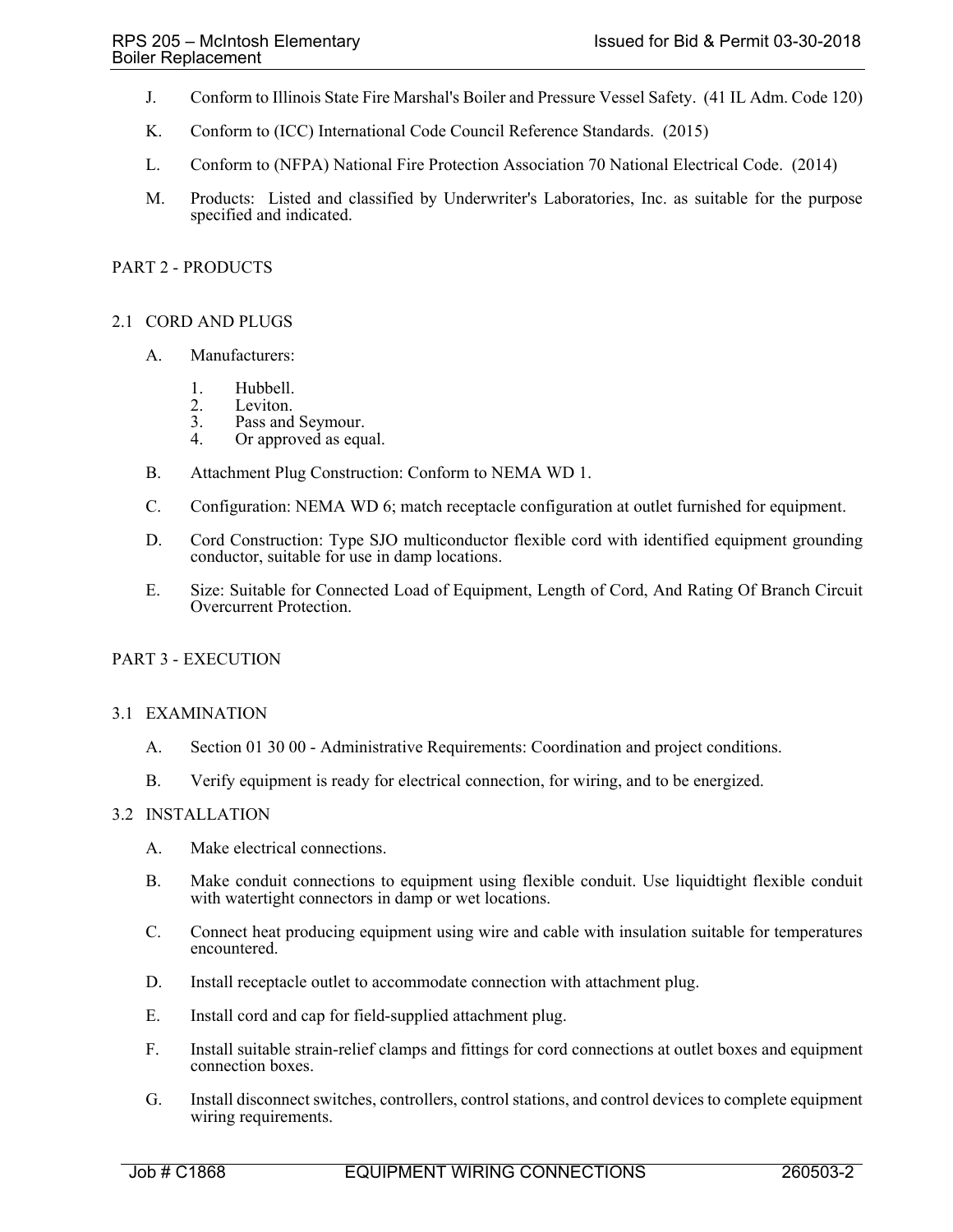- H. Install terminal block jumpers to complete equipment wiring requirements.
- I. Install interconnecting conduit and wiring between devices and equipment to complete equipment wiring requirements.

# 3.3 ADJUSTING

- A. Section 01 70 00 Execution and Closeout Requirements: Testing, adjusting, and balancing.
- B. Cooperate with utilization equipment installers and field service personnel during checkout and starting of equipment to allow testing and balancing and other startup operations. Provide personnel to operate electrical system and checkout wiring connection components and configurations.

END OF SECTION 260503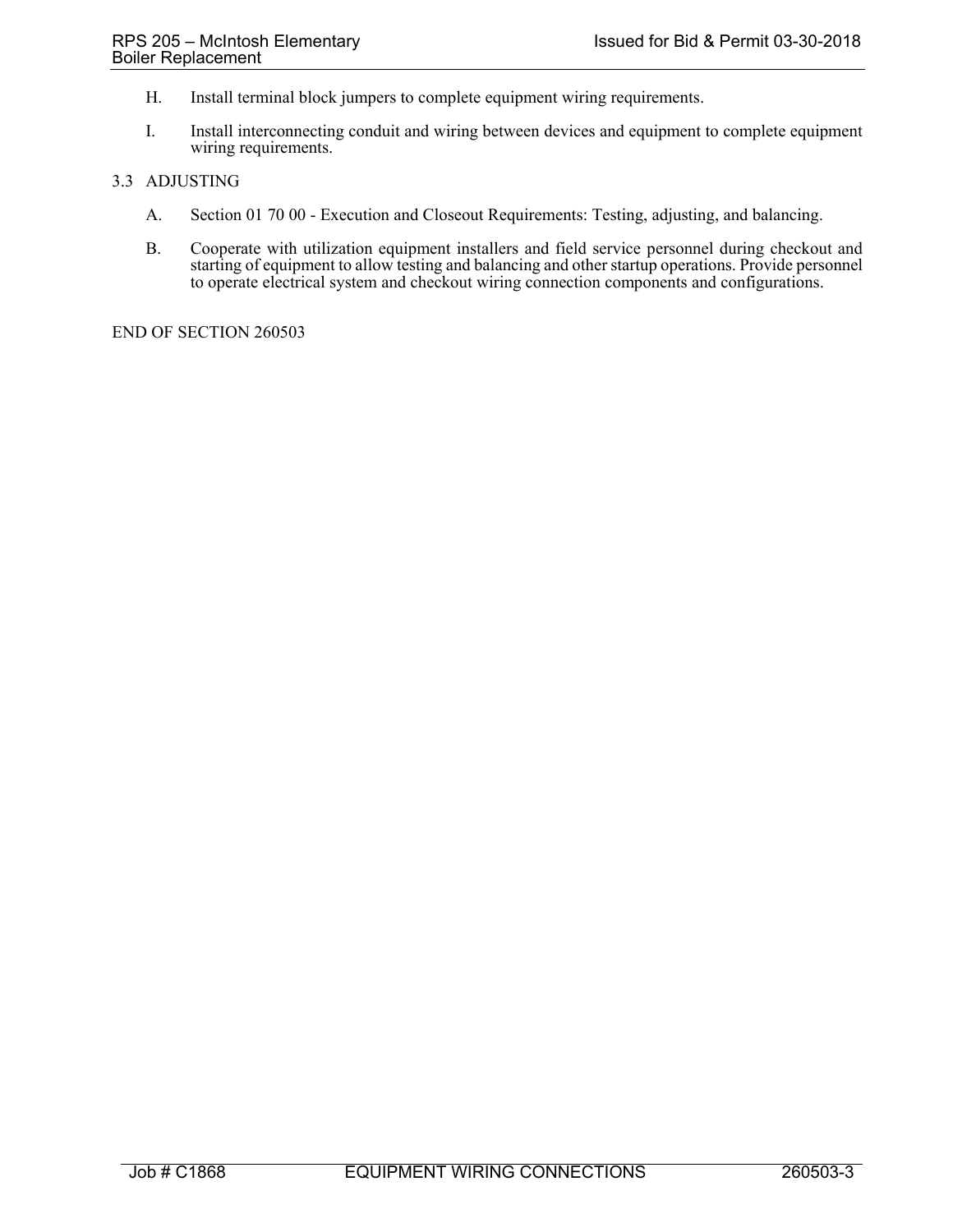# SECTION 260519 - LOW VOLTAGE ELECTRICAL POWER CONDUCTORS AND CABLES

# PART 1 - GENERAL

## 1.1 SUMMARY

- A. Section includes building wire and cable and wiring connectors and connections.
- B. Related Sections:
	- 1. Section 26 05 53 Identification for Electrical Systems: Product requirements for wire identification.

#### 1.2 REFERENCES

- A. International Electrical Testing Association:
	- 1. NETA ATS Acceptance Testing Specifications for Electrical Power Distribution Equipment and Systems.
- B. National Fire Protection Association:
	- 1. NFPA 70 National Electrical Code.
	- 2. NFPA 262 Standard Method of Test for Flame Travel and Smoke of Wires and Cables for Use in Air-Handling Spaces.
- C. Underwriters Laboratories, Inc.:
	- 1. UL 1277 Standard for Safety for Electrical Power and Control Tray Cables with Optional Optical-Fiber Members.

# 1.3 SYSTEM DESCRIPTION

- A. Product Requirements: Provide products as follows:
	- 1. Solid conductor for feeders and branch circuits 10 AWG and smaller.
	- 2. Stranded conductors for control circuits.
	- 3. Conductor not smaller than 12 AWG for power and lighting circuits.
	- 4. Conductor not smaller than 16 AWG for control circuits.
	- 5. Increase wire size in branch circuits to limit voltage drop to a maximum of 3 percent.
- B. Wiring Methods: Provide the following wiring methods:
	- 1. Concealed Dry Interior Locations: Use only building wire, Type THHN/THWN insulation, in raceway.
	- 2. Exposed Dry Interior Locations: Use only building wire, Type THHN/THWN insulation, in raceway.
	- 3. Above Accessible Ceilings: Use only building wire, Type THHN/THWN insulation, in raceway.
	- 4. Wet or Damp Interior Locations: Use only building wire, Type THHN/THWN insulation, in raceway.
	- 5. Exterior Locations: Use only building wire, Type THHN/THWN or XHHW insulation, in raceway.
	- 6. Underground Locations: Use only building wire, Type THHN/THWN or XHHW insulation, in raceway.

#### 1.4 DESIGN REQUIREMENTS

A. Conductor sizes are based on copper.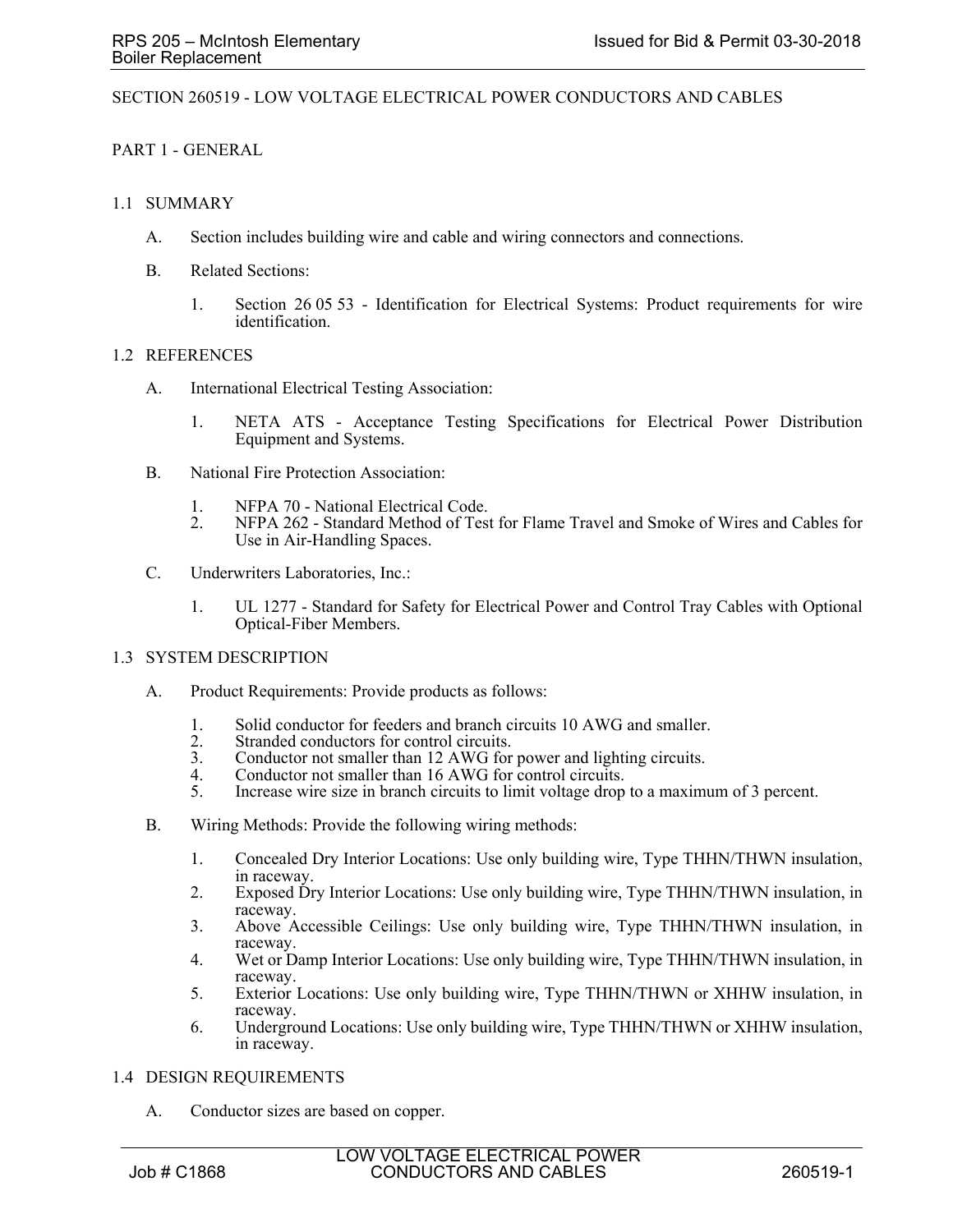# 1.5 SUBMITTALS

- A. Section 01 33 00 Submittal Procedures: Requirements for submittals.
- B. Test Reports: Indicate procedures and values obtained.

# 1.6 CLOSEOUT SUBMITTALS

- A. Section 01 70 00 Execution and Closeout Requirements: Requirements for submittals.
- B. Project Record Documents: Record actual locations of components and circuits.

## 1.7 QUALITY ASSURANCE

- A. Provide wiring materials located in plenums with peak optical density not greater than 0.5, average optical density not greater than 0.15, and flame spread not greater than 5 feet when tested in accordance with NFPA 262.
- B. Maintain one copy of each document on site.

## 1.8 QUALIFICATIONS

A. Manufacturer: Company specializing in manufacturing products specified in this section with minimum three years documented experience.

## 1.9 FIELD MEASUREMENTS

A. Verify field measurements are as indicated on Drawings.

## 1.10 COORDINATION

- A. Section 01 30 00 Administrative Requirements: Requirements for coordination.
- B. Where wire and cable destination is indicated and routing is not shown, determine routing and lengths required.
- C. Wire and cable routing indicated is approximate unless dimensioned. Include wire and cable lengths within 10 ft of length shown.

# 1.11 REGULATORY REQUIREMENTS

- A. Conform to Health/Life Safety Code for Public Schools.
- B. Conform to (IMC) International Mechanical Code. (2015)
- C. Conform to (IBC) International Building Code. (2015)
- D. Conform to (IFC) International Fire Code, excluding Chapter 4. (2015)
- E. Conform to State of Illinois Plumbing Code. (2014)
- F. Conform to Illinois Accessibility Code. (71 IL Adm. Code 400)
- G. Conform to (IECC) International Energy Conservation Code. (2015)
- H. Conform to (IFGC) International Fuel Gas Code. (2015)
- I. Conform to (IPMC) International Property Maintenance Code. (2015)
- J. Conform to Illinois State Fire Marshal's Boiler and Pressure Vessel Safety. (41 IL Adm. Code 120)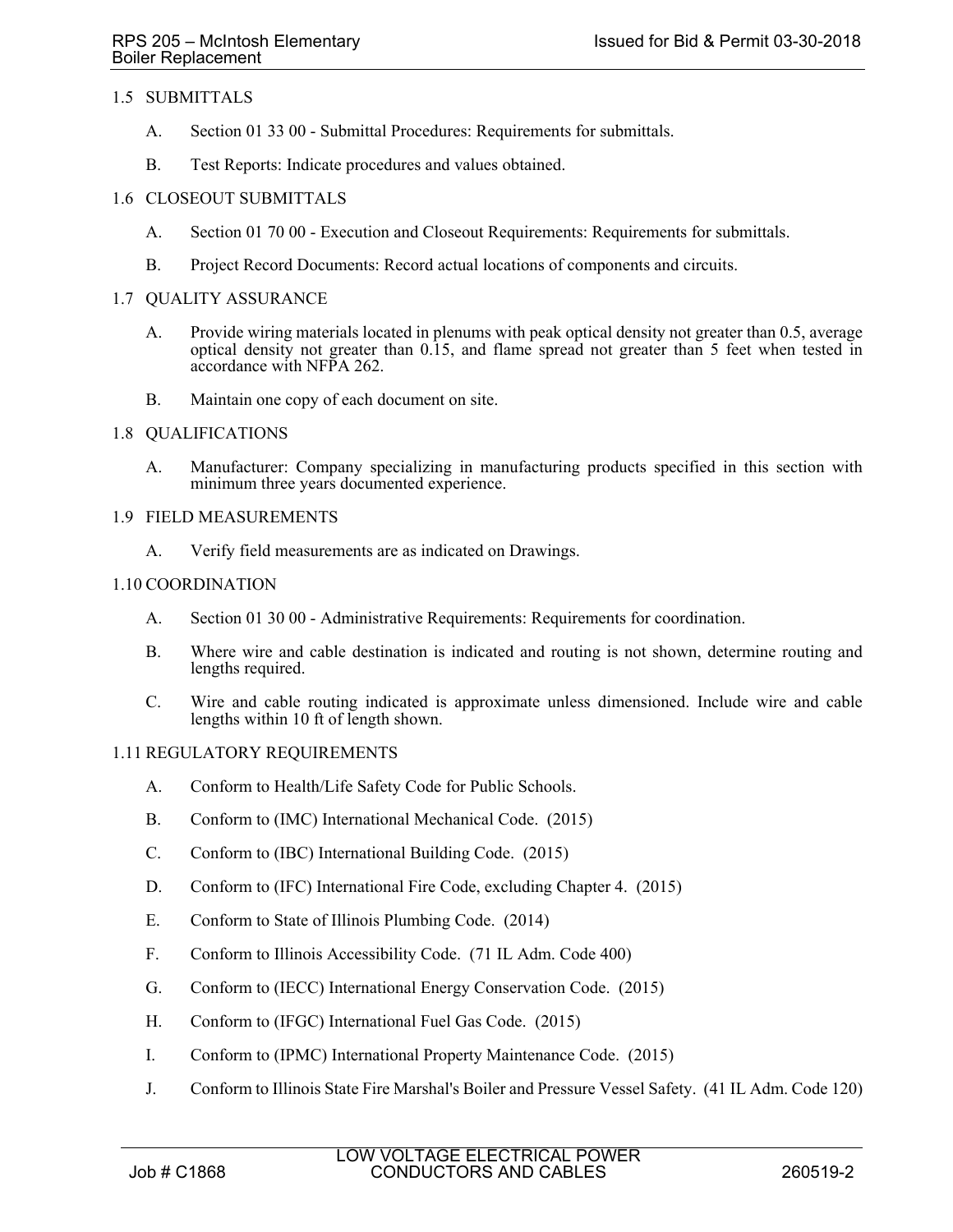- K. Conform to (ICC) International Code Council Reference Standards. (2015)
- L. Conform to (NFPA) National Fire Protection Association 70 National Electrical Code. (2014)
- M. Products: Listed and classified by Underwriter's Laboratories, Inc. as suitable for the purpose specified and indicated.

# 2.1 BUILDING WIRE

- A. Manufacturers:
	- 1. American Insulated Wire Corp.
	- 2. General Cable Co.<br>3. Pirelli Cable.
	- 3. Pirelli Cable.<br>4. Republic Wir
	- 4. Republic Wire.<br>5. Rome Cable.
	- Rome Cable.
	- 6. Southwire.
	- 7. Or approved as equal.
- B. Product Description: Single conductor insulated wire.
- C. Conductor: Copper.
- D. Insulation Voltage Rating: 600 volts.
- E. Insulation Temperature Rating: 90 degrees C.
- F. Insulation Material: Thermoplastic.

# 2.2 TERMINATIONS

- A. Terminal Lugs for Wires 6 AWG and Smaller: Solderless, compression type copper.
- B. Lugs for Wires 4 AWG and Larger: Color keyed compression type copper, with insulating sealing collars.

# PART 3 - EXECUTION

# 3.1 EXAMINATION

- A. Section 01 30 00 Administrative Requirements: Coordination and project conditions.
- B. Verify interior of building has been protected from weather.
- C. Verify mechanical work likely to damage wire and cable has been completed.
- D. Verify raceway installation is complete and supported.

# 3.2 PREPARATION

A. Completely and thoroughly swab raceway before installing wire.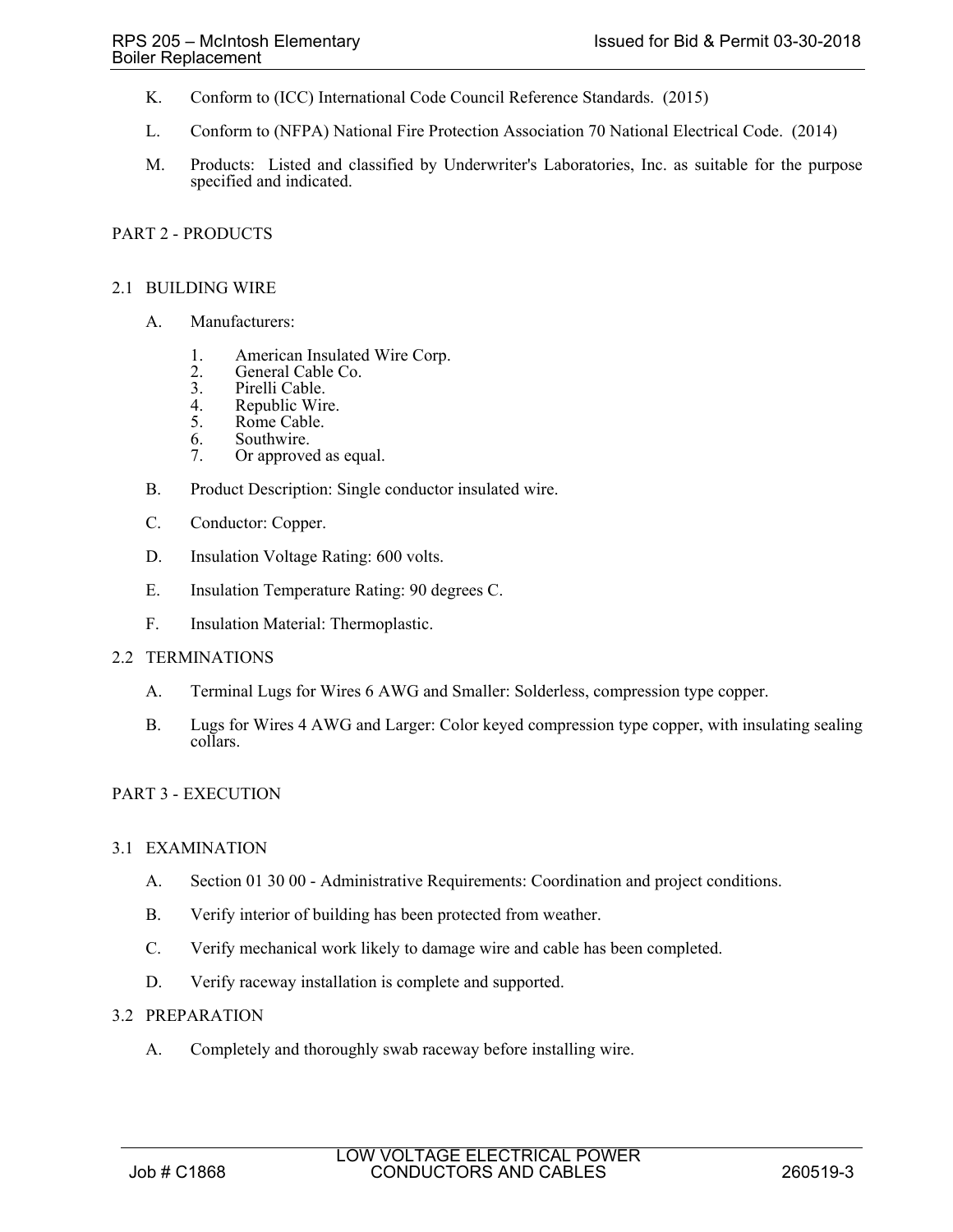# 3.3 INSTALLATION

- A. Route wire and cable to meet Project conditions.
- B. Neatly train and lace wiring inside boxes, equipment, and panelboards.
- C. Identify and color code wire and cable under provisions of Section 26 05 53. Identify each conductor with its circuit number or other designation indicated.
- D. Special Techniques Building Wire in Raceway:
	- 1. Pull conductors into raceway at same time.
	- 2. Install building wire 4 AWG and larger with pulling equipment.
- E. Special Techniques Cable:
	- 1. Protect exposed cable from damage.<br>2. Support cables above accessible cei
	- 2. Support cables above accessible ceiling, using spring metal clips or plenum rated plastic cable ties to support cables from structure. Do not rest cable on ceiling panels.
	- 3. Use suitable cable fittings and connectors.
- F. Special Techniques Wiring Connections:
	- 1. Clean conductor surfaces before installing lugs and connectors.
	- 2. Make splices, taps, and terminations to carry full ampacity of conductors with no perceptible temperature rise.
	- 3. Tape uninsulated conductors and connectors with electrical tape to 150 percent of insulation rating of conductor.
	- 4. Install split bolt connectors for copper conductor splices and taps, 6 AWG and larger.<br>5. Install solderless pressure connectors with insulating covers for copper conductor splice
	- Install solderless pressure connectors with insulating covers for copper conductor splices and taps, 8 AWG and smaller.
	- 6. Install insulated spring wire connectors with plastic caps for copper conductor splices and taps, 10 AWG and smaller.
	- 7. Install suitable reducing connectors or mechanical connector adaptors for connecting aluminum conductors to copper conductors.
- G. Install stranded conductors for branch circuits 10 AWG and smaller. Install crimp on fork terminals for device terminations. Do not place bare stranded conductors directly under screws.
- H. Install terminal lugs on ends of 600 volt wires unless lugs are furnished on connected device, such as circuit breakers.
- I. Size lugs in accordance with manufacturer's recommendations terminating wire sizes. Install 2 hole type lugs to connect wires 4 AWG and larger to copper bus bars.
- J. For terminal lugs fastened together such as on motors, transformers, and other apparatus, or when space between studs is small enough that lugs can turn and touch each other, insulate for dielectric strength of 2-1/2 times normal potential of circuit.

# 3.4 WIRE COLOR

- A. General:
	- 1. For wire sizes 10 AWG and smaller, install wire colors in accordance with the following:
		- a. Black, red, and blue for circuits at 120/208 volts single or three phase.
		- b. Orange, brown, and yellow for circuits at 277/480 volts single or three phase.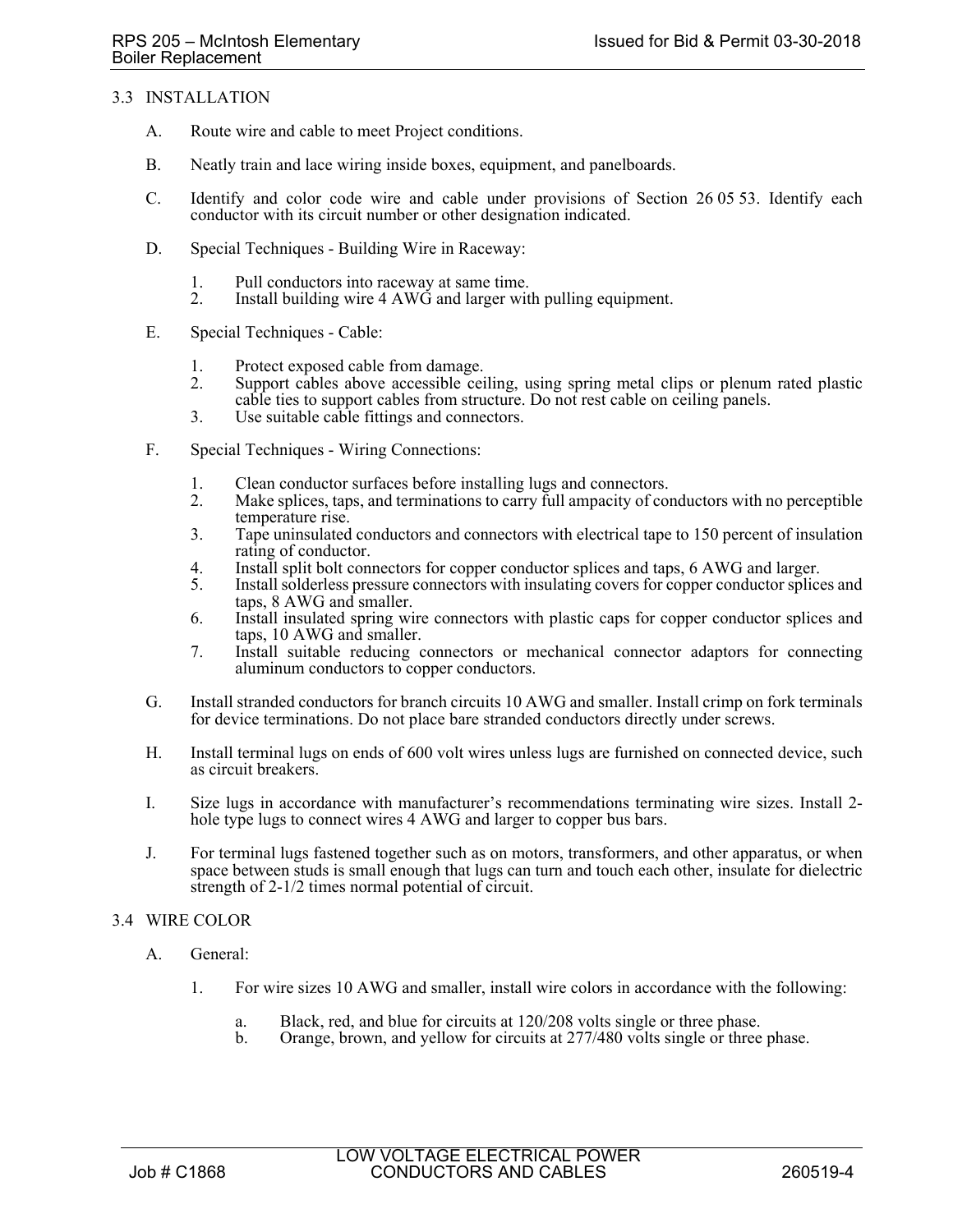- 2. For wire sizes 8 AWG and larger, identify wire with colored tape at terminals, splices and boxes. Colors are as follows:
	- a. Black, red, and blue for circuits at 120/208 volts single or three phase.
	- Orange, brown, and yellow for circuits at 277/480 volts single or three phase.
- B. Neutral Conductors: White. When two or more neutrals are located in one conduit, individually identify each with proper circuit number.
- C. Branch Circuit Conductors: Install three or four wire home runs with each phase uniquely color coded.
- D. Feeder Circuit Conductors: Uniquely color code each phase.
- E. Ground Conductors:
	- 1. For 6 AWG and smaller: Green.<br>2. For 4 AWG and larger: Identify
	- 2. For 4 AWG and larger: Identify with green tape at both ends and visible points including junction boxes.

## 3.5 FIELD QUALITY CONTROL

- A. Section 01 40 00 Quality Requirements: Field inspecting, testing, adjusting, and balancing.
- B. Inspect and test in accordance with NETA ATS, except Section 4.
- C. Perform inspections and tests listed in NETA ATS, Section 7.3.1.

#### END OF SECTION 260519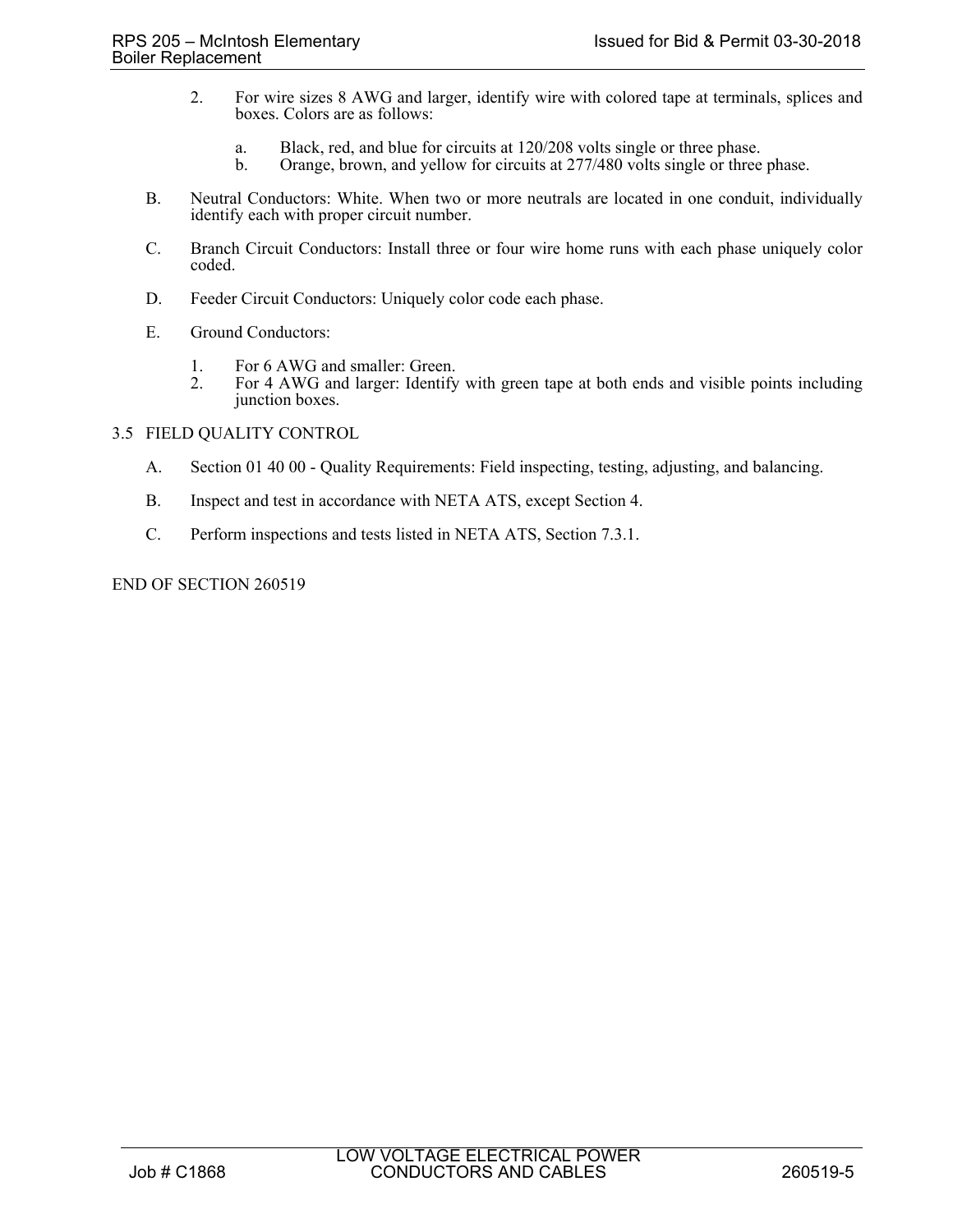# SECTION 260526 - GROUNDING AND BONDING FOR ELECTRICAL SYSTEMS

# PART 1 - GENERAL

#### 1.1 SUMMARY

- A. Section Includes:
	- 1. Wire.
	- 2. Mechanical connectors.

## 1.2 REFERENCES

- A. Institute of Electrical and Electronics Engineers:
	- 1. IEEE 142 Recommended Practice for Grounding of Industrial and Commercial Power Systems.
	- 2. IEEE 1100 Recommended Practice for Powering and Grounding Electronic Equipment.
- B. International Electrical Testing Association:
	- 1. NETA ATS Acceptance Testing Specifications for Electrical Power Distribution Equipment and Systems.
- C. National Fire Protection Association:
	- 1. NFPA 70 National Electrical Code.<br>2. NFPA 99 Standard for Health Care
	- NFPA 99 Standard for Health Care Facilities.

#### 1.3 SYSTEM DESCRIPTION

- A. Grounding systems use the following elements as grounding electrodes:
	- 1. Metal underground water pipe.
	- 2. Metal building frame.<br>3. Rod electrode.
	- Rod electrode.

# 1.4 PERFORMANCE REQUIREMENTS

A. Grounding System Resistance: 25 ohms maximum.

# 1.5 SUBMITTALS

- A. Section 01 33 00 Submittal Procedures: Requirements for submittals.
- B. Product Data: Submit data on grounding electrodes and connections.
- C. Test Reports: Indicate overall resistance to ground and resistance of each electrode.
- D. Manufacturer's Installation Instructions: Submit for active electrodes.
- E. Manufacturer's Certificate: Certify Products meet or exceed specified requirements.
- 1.6 CLOSEOUT SUBMITTALS
	- A. Section 01 70 00 Execution and Closeout Requirements: Requirements for submittals.
	- B. Project Record Documents: Record actual locations of components and grounding electrodes.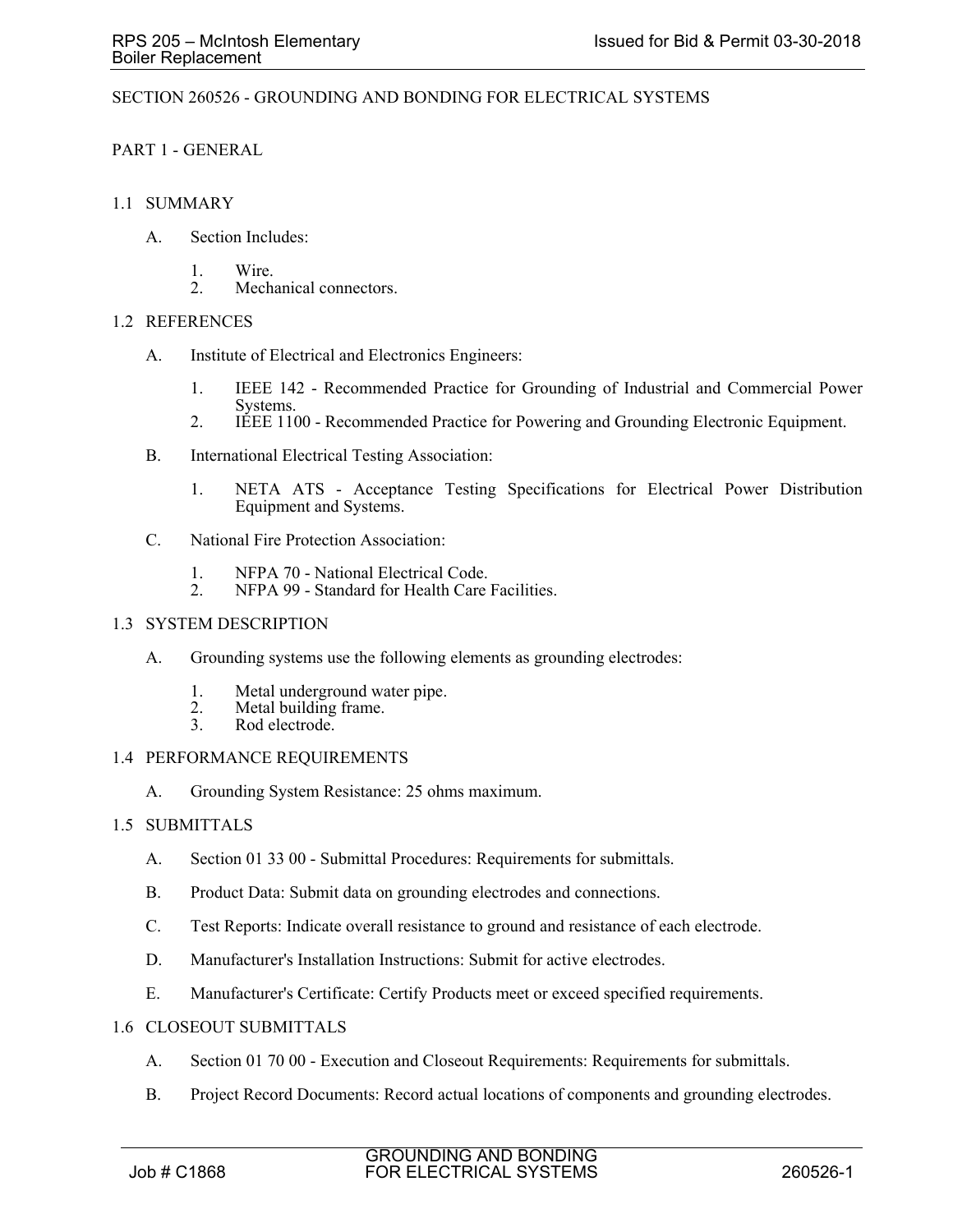# 1.7 QUALITY ASSURANCE

A. Provide grounding materials conforming to requirements of NEC, IEEE 142, and UL labeled.

# 1.8 QUALIFICATIONS

- A. Manufacturer: Company specializing in manufacturing Products specified in this section with minimum three years documented experience.
- B. Installer: Company specializing in performing work of this section.

#### 1.9 DELIVERY, STORAGE, AND HANDLING

- A. Section 01 60 00 Product Requirements: Requirements for transporting, handling, storing, and protecting products.
- B. Accept materials on site in original factory packaging, labeled with manufacturer's identification.
- C. Protect from weather and construction traffic, dirt, water, chemical, and mechanical damage, by storing in original packaging.
- D. Do not deliver items to project before time of installation. Limit shipment of bulk and multiple-use materials to quantities needed for immediate installation.

## 1.10 COORDINATION

- A. Section 01 30 00 Administrative Requirements: Requirements for coordination.
- B. Complete grounding and bonding of building reinforcing steel prior concrete placement.

## 1.11 REGULATORY REQUIREMENTS

- A. Conform to Health/Life Safety Code for Public Schools.
- B. Conform to (IMC) International Mechanical Code. (2015)
- C. Conform to (IBC) International Building Code. (2015)
- D. Conform to (IFC) International Fire Code, excluding Chapter 4. (2015)
- E. Conform to State of Illinois Plumbing Code. (2014)
- F. Conform to Illinois Accessibility Code. (71 IL Adm. Code 400)
- G. Conform to (IECC) International Energy Conservation Code. (2015)
- H. Conform to (IFGC) International Fuel Gas Code. (2015)
- I. Conform to (IPMC) International Property Maintenance Code. (2015)
- J. Conform to Illinois State Fire Marshal's Boiler and Pressure Vessel Safety. (41 IL Adm. Code 120)
- K. Conform to (ICC) International Code Council Reference Standards. (2015)
- L. Conform to (NFPA) National Fire Protection Association 70 National Electrical Code. (2014)
- M. Products: Listed and classified by Underwriter's Laboratories, Inc. as suitable for the purpose specified and indicated.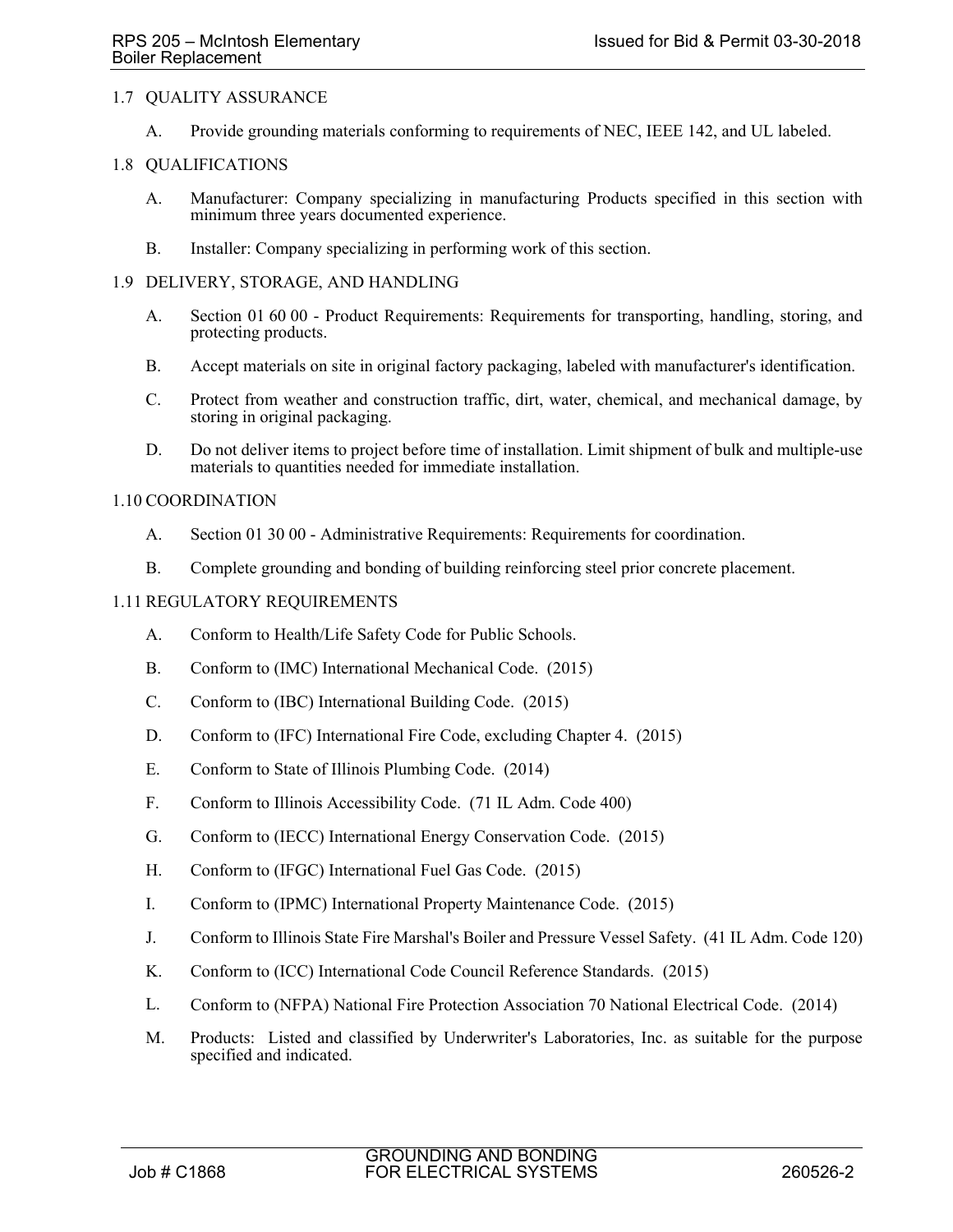# 2.1 WIRE

- A. Material: Stranded copper.
- B. Foundation Electrodes: 4 AWG.
- C. Grounding Electrode Conductor: Copper conductor bare.
- D. Bonding Conductor: Copper conductor bare.

#### 2.2 MECHANICAL CONNECTORS

- A. Manufacturers:
	- 1. Apache Grounding/Erico Inc.<br>2. Copperweld, Inc.
	- 2. Copperweld, Inc.<br>3. Erico, Inc.
	- Erico, Inc.
	- 4. ILSCO Corporation.<br>5. O-Z Gedney Co.
	- O-Z Gedney Co.
	- 6. Thomas & Betts, Electrical.
	- 7. Or approved as equal.
- B. Description: Bronze connectors, suitable for grounding and bonding applications, in configurations required for particular installation.

## PART 3 - EXECUTION

#### 3.1 EXAMINATION

- A. Section 01 30 00 Administrative Requirements: Verification of existing conditions before starting work.
- B. Verify final backfill and compaction has been completed before driving rod electrodes.

## 3.2 PREPARATION

A. Remove paint, rust, mill oils, surface contaminants at connection points.

#### 3.3 INSTALLATION

- A. Install in accordance with IEEE.
- B. Install rod electrodes at service locations. Install additional rod electrodes to achieve specified resistance to ground.
- C. Install grounding and bonding conductors concealed from view.
- D. Install grounding well pipe with cover at each rod location. Install well pipe top flush with finished grade.
- E. Install 4 AWG bare copper wire in foundation footing.
- F. Install grounding electrode conductor and connect to reinforcing steel in foundation footing. Electrically bond steel together.
- G. Bond together metal siding not attached to grounded structure; bond to ground.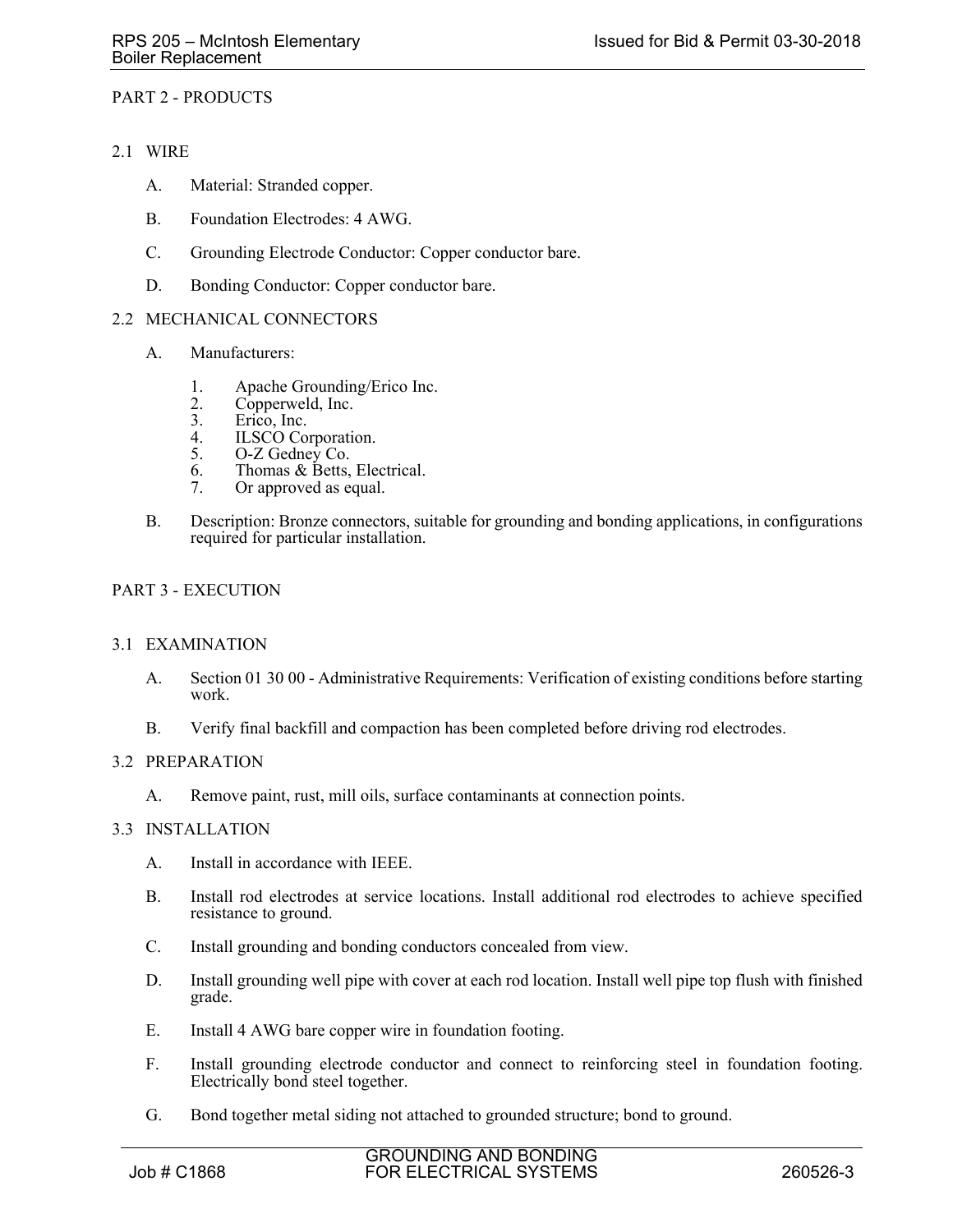- H. Bond together reinforcing steel and metal accessories in pool and fountain structures.
- I. Install isolated grounding conductor for circuits supplying network equipment and in accordance with IEEE 1100.
- J. Equipment Grounding Conductor: Install separate, insulated conductor within each feeder and branch circuit raceway. Terminate each end on suitable lug, bus, or bushing.
- K. Bond to lightning protection system.
- L. Install continuous grounding using underground cold water system and building steel as grounding electrode. Where water piping is not available, install artificial station ground by means of driven rods or buried electrodes.
- M. Permanently ground entire light and power system in accordance with NEC, including service equipment, distribution panels, lighting panelboards, switch and starter enclosures, motor frames, grounding type receptacles, and other exposed non-current carrying metal parts of electrical equipment.
- N. Install branch circuits feeding isolated ground receptacles with separate insulated grounding conductor, connected only at isolated ground receptacle, ground terminals, and at ground bus of serving panel.
- O. Accomplish grounding of electrical system by using insulated grounding conductor installed with feeders and branch circuit conductors in conduits. Size grounding conductors in accordance with NEC. Install from grounding bus of serving panel to ground bus of served panel, grounding screw of receptacles, lighting fixture housing, light switch outlet boxes or metal enclosures of service equipment. Ground conduits by means of grounding bushings on terminations at panelboards with installed number 12 conductor to grounding bus.
- P. Grounding electrical system using continuous metal raceway system enclosing circuit conductors in accordance with NEC.
- Q. Permanently attach equipment and grounding conductors prior to energizing equipment.

#### 3.4 FIELD QUALITY CONTROL

- A. Section 01 40 00 Quality Requirements: Field inspecting, testing, adjusting, and balancing.
- B. Inspect and test in accordance with NETA ATS, except Section 4.
- C. Grounding and Bonding: Perform inspections and tests listed in NETA ATS, Section 7.13.
- D. Perform ground resistance testing in accordance with IEEE 142.
- E. Perform leakage current tests in accordance with NFPA 99.
- F. Perform continuity testing in accordance with IEEE 142.
- G. When improper grounding is found on receptacles, check receptacles in entire project and correct. Perform retest.

END OF SECTION 260526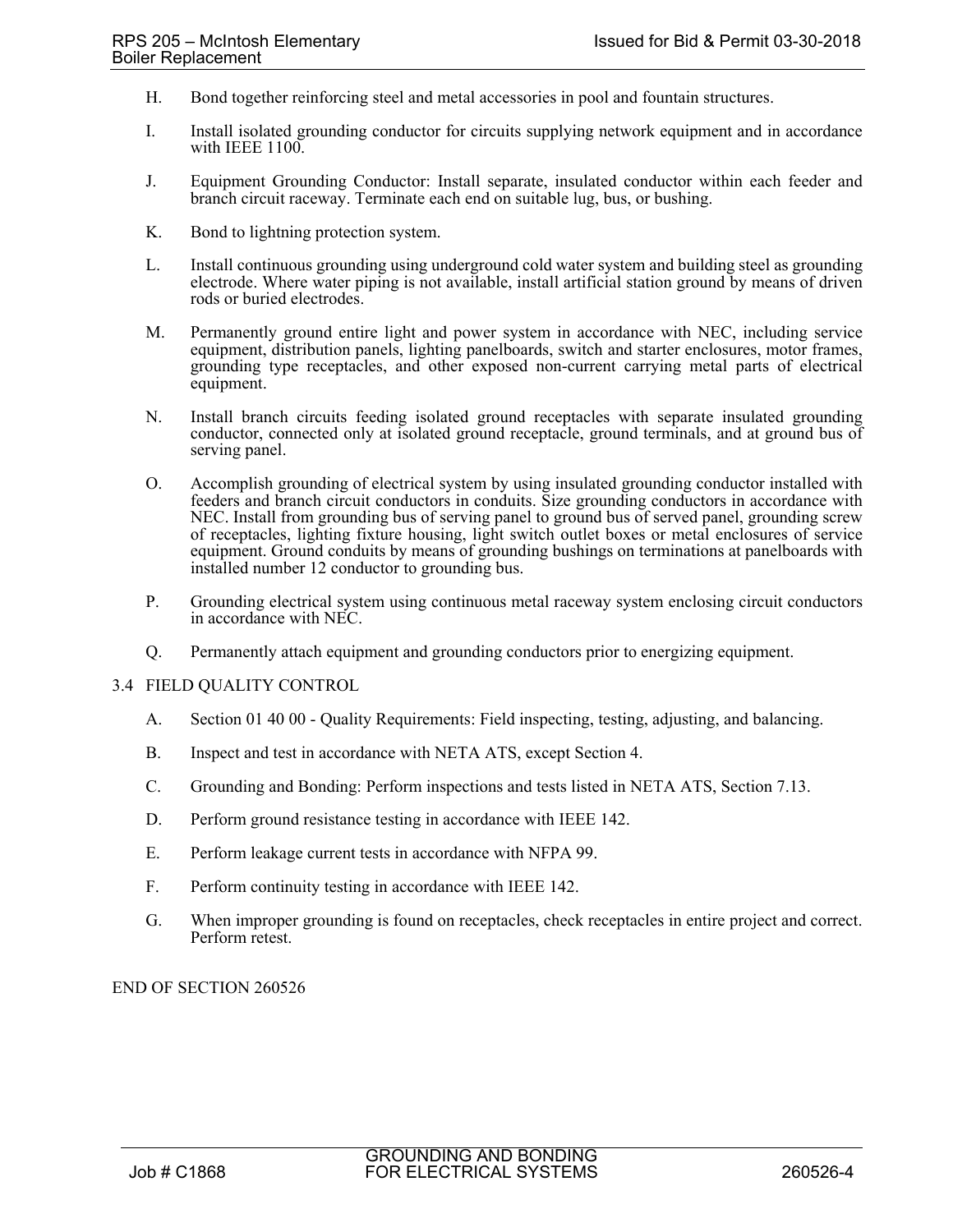## SECTION 260529 - HANGERS AND SUPPORTS FOR ELECTRICAL SYSTEMS

#### PART 1 - GENERAL

#### 1.1 SUMMARY

- A. Section Includes:
	- 1. Conduit supports.
	- 2. Formed steel channel.<br>3. Spring steel clips.
	- 3. Spring steel clips.<br>4. Sleeves.
	- 4. Sleeves.<br>5. Mechani
	- Mechanical sleeve seals.
	- 6. Firestopping relating to electrical work.
	- 7. Firestopping accessories.
	- 8. Equipment bases and supports.
- B. Related Sections:
	- 1. Section 03 30 00 Cast-In-Place Concrete: Product requirements for concrete for placement by this section.

#### 1.2 REFERENCES

- A. ASTM International:
	- 1. ASTM E84 Standard Test Method for Surface Burning Characteristics of Building Materials.
	- 2. ASTM E119 Standard Test Methods for Fire Tests of Building Construction and Materials.
	- 3. ASTM E814 Standard Test Method for Fire Tests of Through-Penetration Fire Stops.<br>4. ASTM E1966 Standard Test Method for Fire-Resistive Joint Systems.
	- ASTM E1966 Standard Test Method for Fire-Resistive Joint Systems.
- B. FM Global:
	- 1. FM Approval Guide, A Guide to Equipment, Materials & Services Approved By Factory Mutual Research For Property Conservation.
- C. National Fire Protection Association:
	- 1. NFPA 70 National Electrical Code.
- D. Underwriters Laboratories Inc.:
	- 1. UL 263 Fire Tests of Building Construction and Materials.
	- 2. UL 723 Tests for Surface Burning Characteristics of Building Materials.<br>3. UL 1479 Fire Tests of Through-Penetration Firestops.
	- 3. UL 1479 Fire Tests of Through-Penetration Firestops.<br>4 UL 2079 Tests for Fire Resistance of Building Joint Sy
	- 4. UL 2079 Tests for Fire Resistance of Building Joint Systems.<br>5. UL Fire Resistance Directory.
	- UL Fire Resistance Directory.
- E. Intertek Testing Services (Warnock Hersey Listed):
	- 1. WH Certification Listings.
- 1.3 DEFINITIONS
	- A. Firestopping (Through-Penetration Protection System): Sealing or stuffing material or assembly placed in spaces between and penetrations through building materials to arrest movement of fire, smoke, heat, and hot gases through fire rated construction.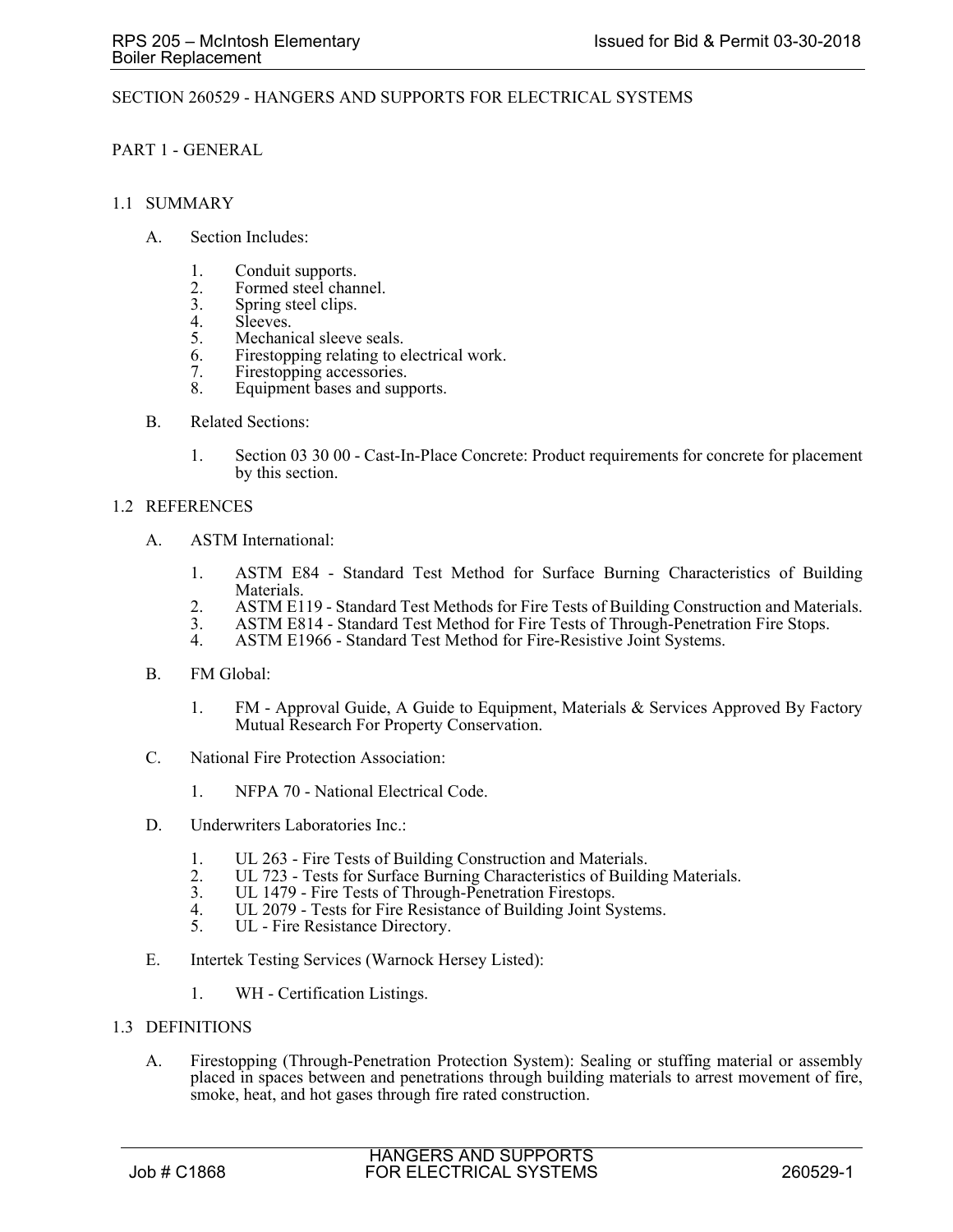#### 1.4 SYSTEM DESCRIPTION

- A. Firestopping Materials: ASTM E119, ASTM E814, UL 263, and UL 1479 to achieve fire ratings as noted on Drawings for adjacent construction, but not less than 1 hour fire rating.
	- 1. Ratings may be 3-hours for firestopping in through-penetrations of 4-hour fire rated assemblies unless otherwise required by applicable codes.
- B. Surface Burning: ASTM E84 and UL 723 with maximum flame spread / smoke developed rating of 25/450.
- C. Firestop interruptions to fire rated assemblies, materials, and components.

#### 1.5 PERFORMANCE REQUIREMENTS

- A. Firestopping: Conform to applicable code and UL for fire resistance ratings and surface burning characteristics.
- B. Firestopping: Provide certificate of compliance from authority having jurisdiction indicating approval of materials used.

#### 1.6 SUBMITTALS

- A. Section 01 33 00 Submittal Procedures: Requirements for submittals.
- B. Shop Drawings: Indicate system layout with location and detail of trapeze hangers, where required.
- C. Product Data:
	- 1. Hangers and Supports: Submit manufacturers catalog data including load capacity.
	- 2. Firestopping: Submit data on product characteristics, performance and limitation criteria.
- D. Firestopping Schedule: Submit schedule of opening locations and sizes, penetrating items, and required listed design numbers to seal openings to maintain fire resistance rating of adjacent assembly.
- E. Design Data: Indicate load carrying capacity of trapeze hangers and hangers and supports.
- F. Manufacturer's Installation Instructions:
	- 1. Hangers and Supports: Submit special procedures and assembly of components.<br>2. Firestopping: Submit preparation and installation instructions.
	- Firestopping: Submit preparation and installation instructions.
- G. Manufacturer's Certificate: Certify products meet or exceed specified requirements.
- H. Engineering Judgments: For conditions not covered by UL or WH listed designs, submit judgments by licensed professional engineer suitable for presentation to authority having jurisdiction for acceptance as meeting code fire protection requirements.

#### 1.7 QUALITY ASSURANCE

- A. Through Penetration Firestopping of Fire Rated Assemblies: ASTM E814 with 0.10 inch water gage minimum positive pressure differential to achieve fire F-Ratings and temperature T-Ratings as indicated on Drawings, but not less than 1-hour.
	- 1. Wall Penetrations: Fire F-Ratings as indicated on Drawings, but not less than 1-hour.
	- 2. Floor and Roof Penetrations: Fire F-Ratings and temperature T-Ratings as indicated on Drawings, but not less than 1-hour.
		- a. Floor Penetrations Within Wall Cavities: T-Rating is not required.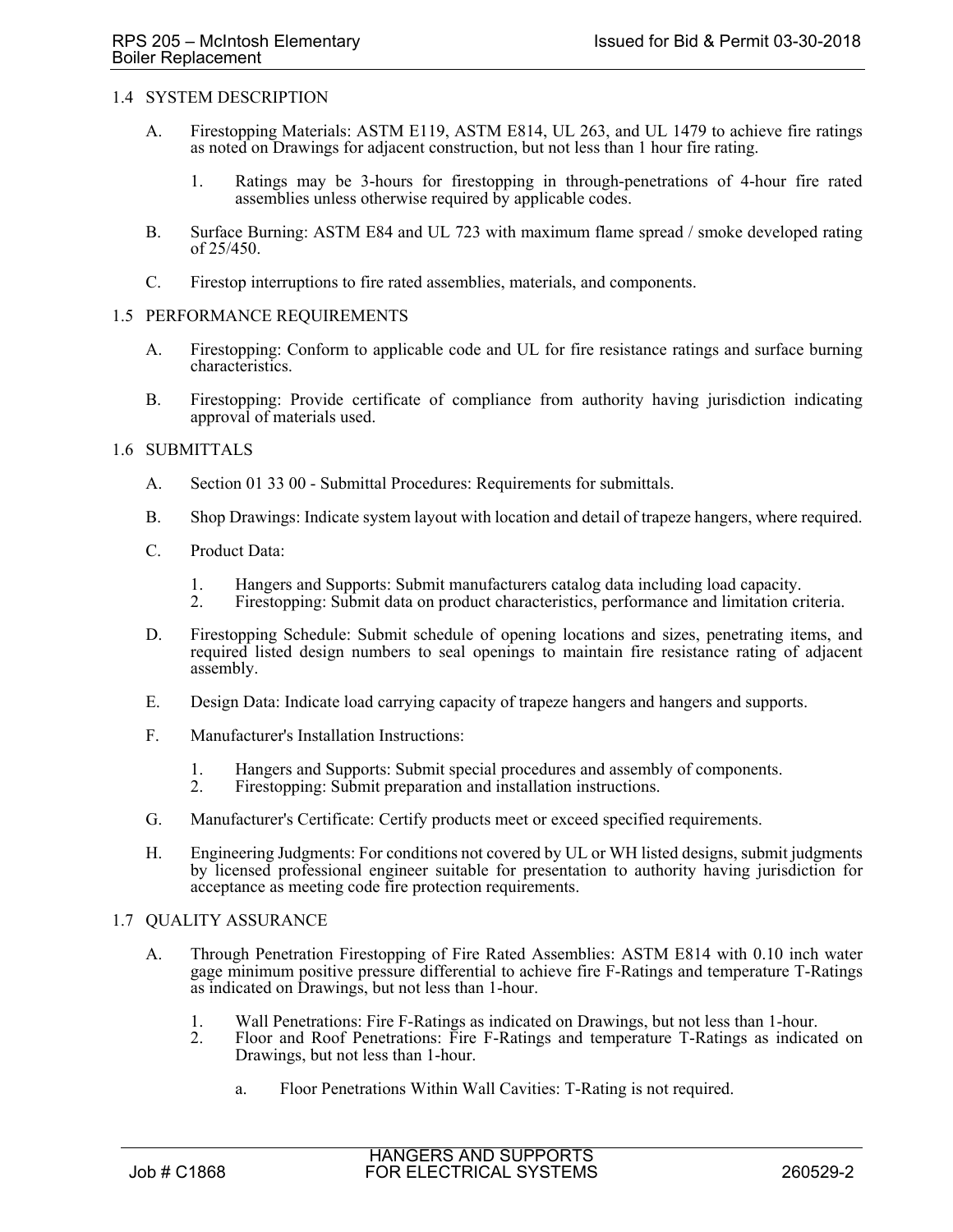- B. Through Penetration Firestopping of Non-Fire Rated Floor and Roof Assemblies: Materials to resist free passage of flame and products of combustion.
	- 1. Noncombustible Penetrating Items: Noncombustible materials for penetrating items connecting maximum of three stories.
	- 2. Penetrating Items: Materials approved by authorities having jurisdiction for penetrating items connecting maximum of two stories.
- C. Fire Resistant Joints in Fire Rated Floor, Roof, and Wall Assemblies: ASTM E1966 or UL 2079 to achieve fire resistant rating as indicated on Drawings for assembly in which joint is installed.
- D. Fire Resistant Joints Between Floor Slabs and Exterior Walls: ASTM E119 with 0.10 inch water gage minimum positive pressure differential to achieve fire resistant rating as indicated on Drawings for floor assembly.
- E. Surface Burning Characteristics: 25/450 flame spread/smoke developed index when tested in accordance with ASTM E84.
- F. Maintain one copy of each document on site.

## 1.8 QUALIFICATIONS

- A. Manufacturer: Company specializing in manufacturing Products specified in this section with minimum three years documented experience.
- B. Installer: Company specializing in performing work of this section with minimum three years documented experience.

## 1.9 DELIVERY, STORAGE, AND HANDLING

- A. Section 01 60 00 Product Requirements: Requirements for transporting, handling, storing, and protecting products.
- B. Accept materials on site in original factory packaging, labeled with manufacturer's identification.
- C. Protect from weather and construction traffic, dirt, water, chemical, and mechanical damage, by storing in original packaging.

# 1.10 ENVIRONMENTAL REQUIREMENTS

- A. Section 01 60 00 Product Requirements: Environmental conditions affecting products on site.
- B. Do not apply firestopping materials when temperature of substrate material and ambient air is below 60 degrees F.
- C. Maintain this minimum temperature before, during, and for minimum 3 days after installation of firestopping materials.
- D. Provide ventilation in areas to receive solvent cured materials.

# 1.11 REGULATORY REQUIREMENTS

- A. Conform to Health/Life Safety Code for Public Schools.
- B. Conform to (IMC) International Mechanical Code. (2015)
- C. Conform to (IBC) International Building Code. (2015)
- D. Conform to (IFC) International Fire Code, excluding Chapter 4. (2015)
- E. Conform to State of Illinois Plumbing Code. (2014)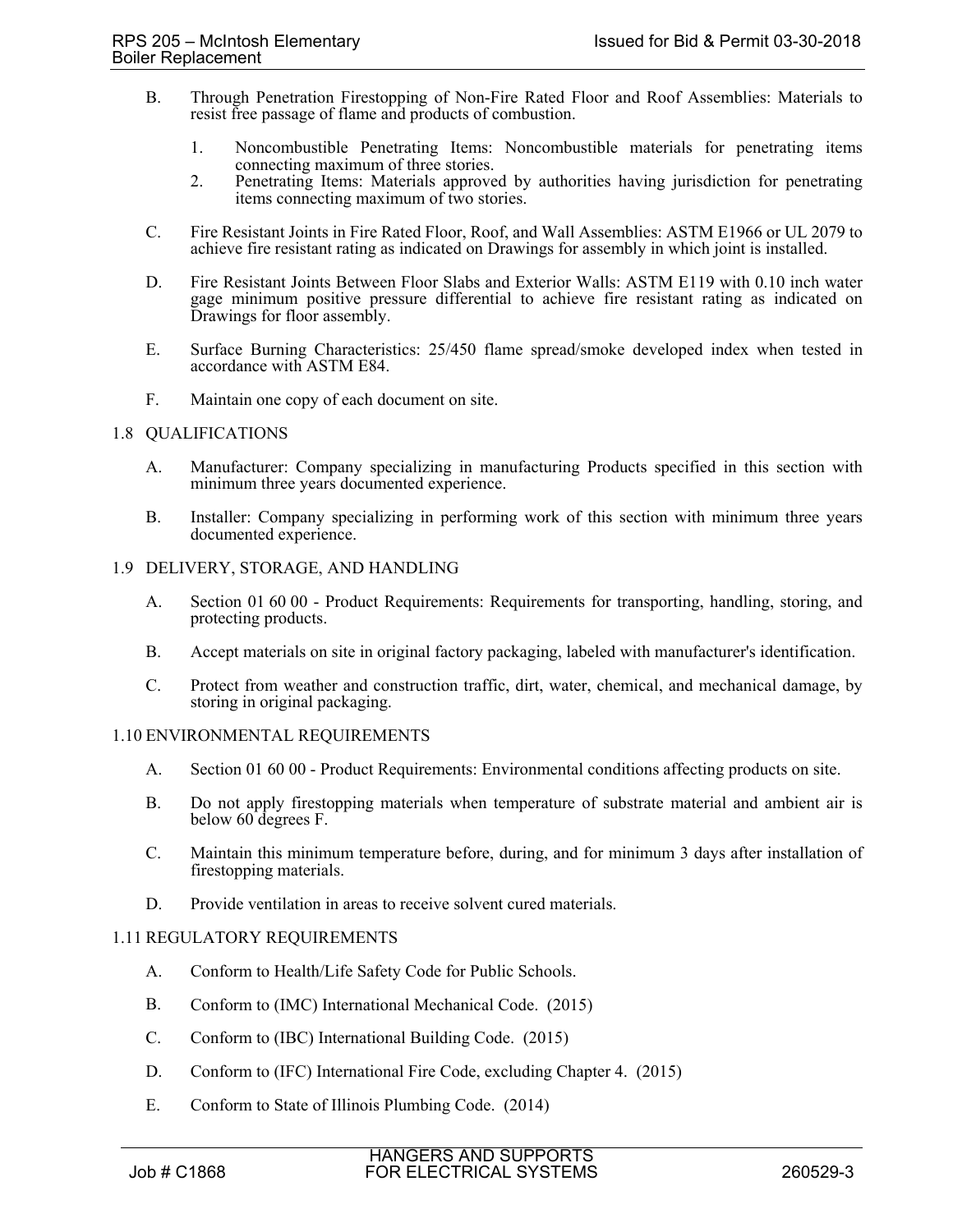- F. Conform to Illinois Accessibility Code. (71 IL Adm. Code 400)
- G. Conform to (IECC) International Energy Conservation Code. (2015)
- H. Conform to (IFGC) International Fuel Gas Code. (2015)
- I. Conform to (IPMC) International Property Maintenance Code. (2015)
- J. Conform to Illinois State Fire Marshal's Boiler and Pressure Vessel Safety. (41 IL Adm. Code 120)
- K. Conform to (ICC) International Code Council Reference Standards. (2015)
- L. Conform to (NFPA) National Fire Protection Association 70 National Electrical Code. (2014)
- M. Products: Listed and classified by Underwriter's Laboratories, Inc. as suitable for the purpose specified and indicated.

# 2.1 CONDUIT SUPPORTS

- A. Manufacturers:
	- 1. Allied Tube & Conduit Corp.
	- 2. Electroline Manufacturing Company.<br>3. O-Z Gedney Co.
	- 3. O-Z Gedney Co.<br>4. Or approved as equal to the control of the control of the control of the control of the control of the control of the control of the control of the control of the control of the control of the control
	- Or approved as equal.
- B. Hanger Rods: Threaded high tensile strength galvanized carbon steel with free running threads.
- C. Beam Clamps: Malleable Iron, with tapered hole in base and back to accept either bolt or hanger rod. Set screw: hardened steel.
- D. Conduit clamps for trapeze hangers: Galvanized steel, notched to fit trapeze with single bolt to tighten.
- E. Conduit clamps general purpose: One hole malleable iron for surface mounted conduits.
- F. Cable Ties: High strength nylon temperature rated to 185 degrees F. Self locking.

# 2.2 FORMED STEEL CHANNEL

- A. Manufacturers:
	- 1. Allied Tube & Conduit Corp.<br>2. B-Line Systems.
	- 2. B-Line Systems.<br>3. Midland Ross Co.
	- 3. Midland Ross Corporation, Electrical Products Division.
	- 4. Unistrut Corp.<br>5. Or approved as
	- Or approved as equal.
- B. Product Description: Galvanized 12 gage thick steel. With holes 1-1/2 inches on center.

# 2.3 SPRING STEEL CLIPS

- A. Manufacturers:
	- 1. B-Line Systems.<br>2. Erico, Inc.
	- 2. Erico, Inc.<br>3. Thomas &
	- Thomas & Betts Corp.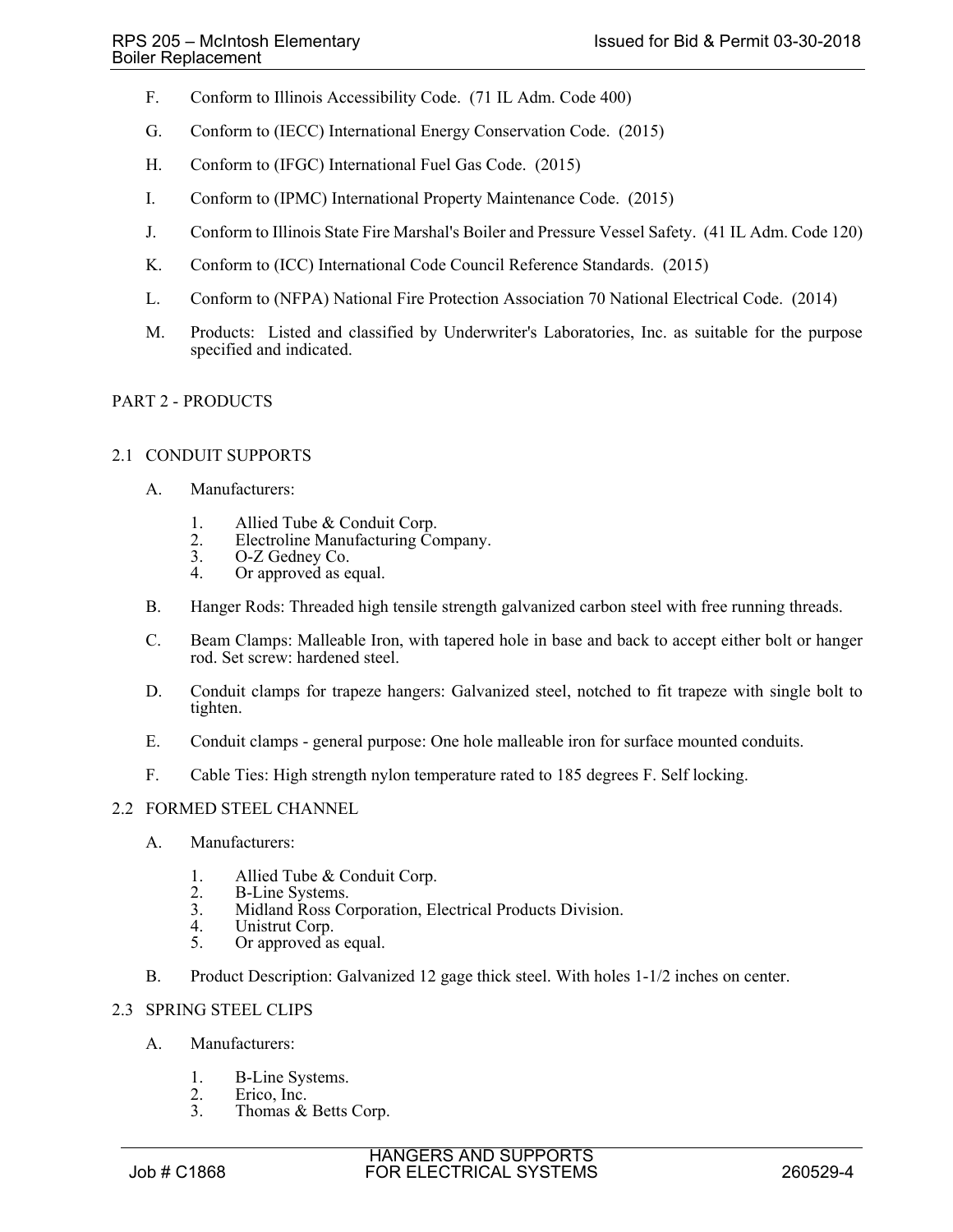- 4. Or approved as equal.
- B. Product Description: Mounting hole and screw closure.

## 2.4 SLEEVES

- A. Sleeves for cabling Through Non-fire Rated Floors: 18 gage thick galvanized steel.
- B. Sleeves for cabling Through Non-fire Rated Beams, Walls, Footings, and Potentially Wet Floors: Steel pipe or 18 gage thick galvanized steel.
- C. Sleeves for conduits or cabling Through Fire Rated and Fire Resistive Floors and Walls, and Fire Proofing: Prefabricated fire rated sleeves including seals, UL listed.
- D. Stuffing Type Fire-stopping Insulation: Glass fiber type, non-combustible.

#### 2.5 MECHANICAL SLEEVE SEALS

- A. Manufacturers:
	- 1. Thunderline Link-Seal, Inc.<br>2. NMP Corporation.
	- 2. NMP Corporation.<br>3. Wiremold.
	- Wiremold.
	- 4. Or approved as equal.
- B. Product Description: Modular mechanical type, consisting of interlocking synthetic rubber links shaped to continuously fill annular space between object and sleeve, connected with bolts and pressure plates causing rubber sealing elements to expand when tightened, providing watertight seal and electrical insulation.

# 2.6 FIRESTOPPING

- A. Manufacturers:
	- 1. Dow Corning Corp.
	- 2. Fire Trak Corp.<br>3. Hilti Corp.
	- 3. Hilti Corp.<br>4. Internation
	- International Protective Coating Corp.
	- 5. 3M fire Protection Products.
	- 6. Specified Technology, Inc.<br>7. Or approved as equal
	- Or approved as equal.
- B. Product Description: Different types of products by multiple manufacturers are acceptable as required to meet specified system description and performance requirements; provide only one type for each similar application.
	- 1. Silicone Firestopping Elastomeric Firestopping: Silicone elastomeric compound and compatible silicone sealant.
	- 2. Foam Firestopping Compounds: Foam compound.<br>3. Formulated Firestopping Compound of Incombusti
	- 3. Formulated Firestopping Compound of Incombustible Fibers: Formulated compound mixed with incombustible non-asbestos fibers.
	- 4. Fiber Stuffing and Sealant Firestopping: Composite of mineral or ceramic fiber stuffing insulation with silicone elastomer for smoke stopping.
	- 5. Mechanical Firestopping Device with Fillers: Mechanical device with incombustible fillers and silicone elastomer, covered with sheet stainless steel jacket, joined with collars, penetration sealed with flanged stops.
	- 6. Intumescent Firestopping: Intumescent putty compound which expands on exposure to surface heat gain.
	- 7. Firestop Pillows: Formed mineral fiber pillows.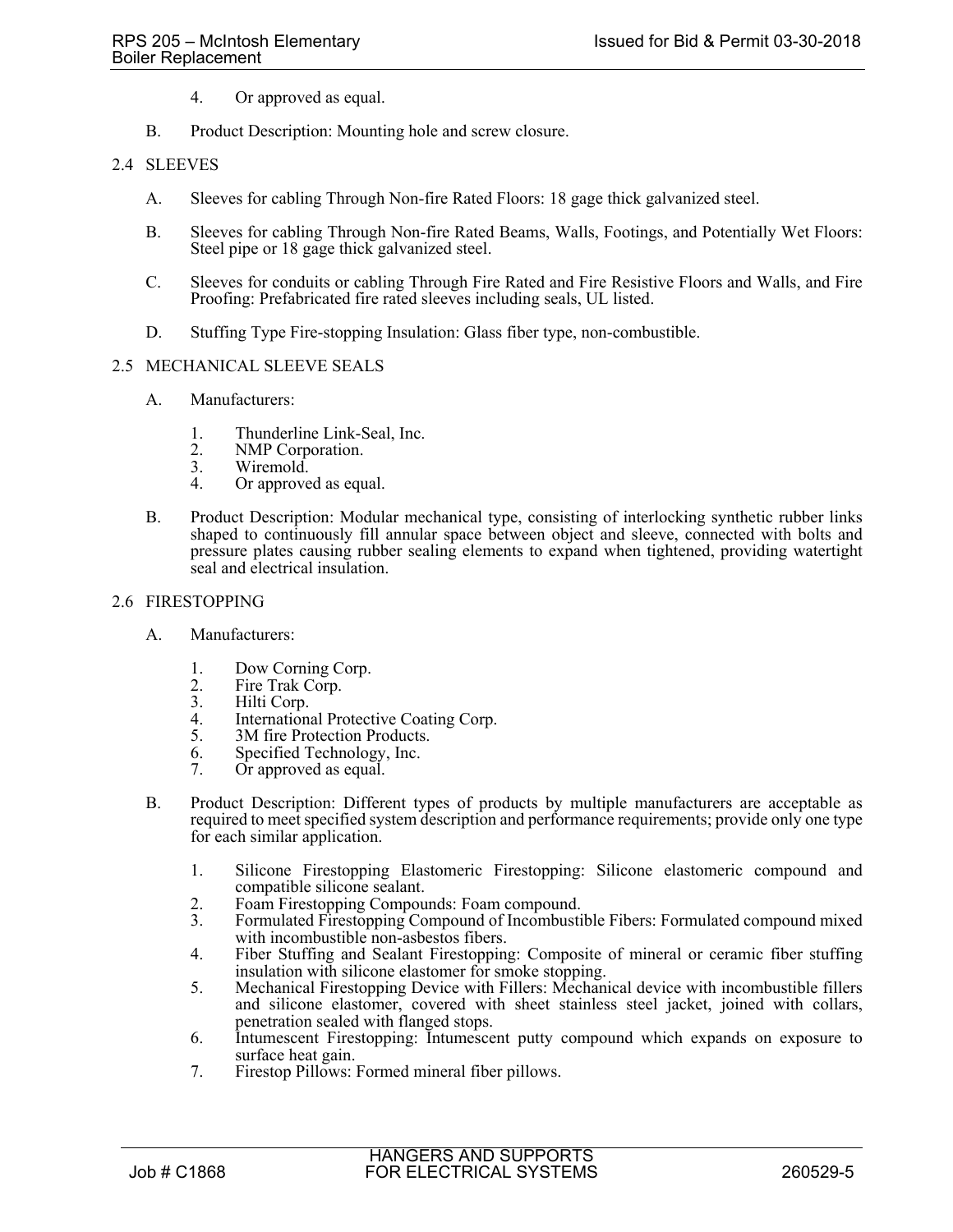C. Color: Where fire proofing will be visible after construction, provide products as selected by the architect products from manufacturer's full range of colors.

#### 2.7 FIRESTOPPING ACCESSORIES

- A. Primer: Type recommended by firestopping manufacturer for specific substrate surfaces and suitable for required fire ratings.
- B. Dam Material: Permanent:
	-
	- 1. Mineral fiberboard.<br>2. Mineral fiber mattin 2. Mineral fiber matting.<br>3. Sheet metal.
	- Sheet metal.
	- 4. Alumina silicate fire board.
- C. Installation Accessories: Provide clips, collars, fasteners, temporary stops or dams, and other devices required to position and retain materials in place.
- D. General:
	- 1. Furnish UL listed products.<br>2. Select products with rating 1
	- 2. Select products with rating not less than rating of wall or floor being penetrated.
- E. Non-Rated Surfaces:
	- 1. Stamped steel, chrome plated, hinged, split ring escutcheons or floor plates or ceiling plates for covering openings in occupied areas where conduit is exposed.
	- 2. For exterior wall openings below grade, furnish modular mechanical type seal consisting of interlocking synthetic rubber links shaped to continuously fill annular space between conduit and cored opening or water-stop type wall sleeve.

# PART 3 - EXECUTION

#### 3.1 EXAMINATION

- A. Section 01 30 00 Administrative Requirements: Verification of existing conditions before starting work.
- B. Verify openings are ready to receive sleeves.
- C. Verify openings are ready to receive firestopping.

#### 3.2 PREPARATION

- A. Clean substrate surfaces of dirt, dust, grease, oil, loose material, or other matter affecting bond of firestopping material.
- B. Remove incompatible materials affecting bond.
- C. Install backing and/or damming materials to arrest liquid material leakage.
- D. Obtain permission from Architect/Engineer before using powder-actuated anchors.
- E. Obtain permission from Architect or Structural Engineer before drilling or cutting structural members.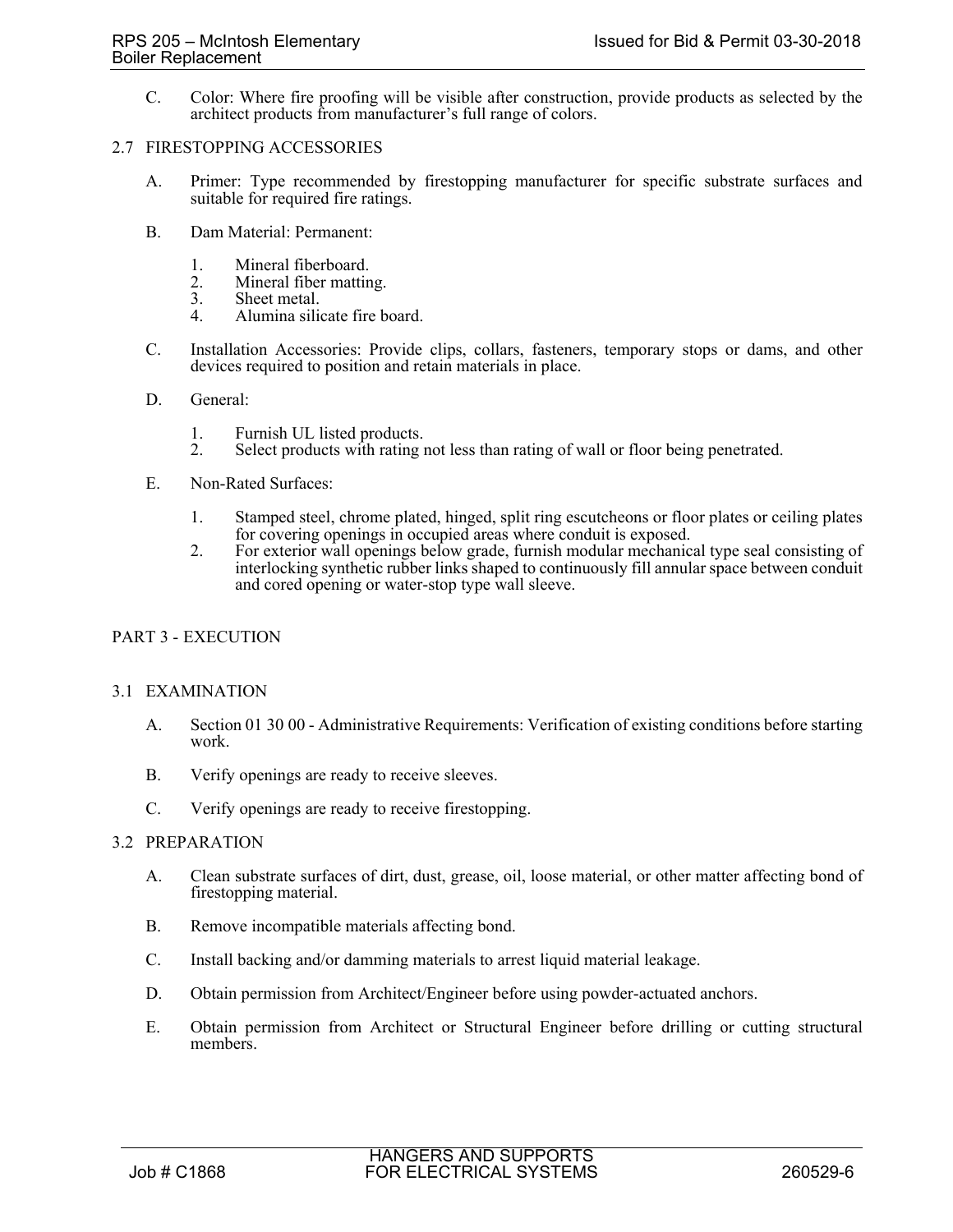## 3.3 INSTALLATION - HANGERS AND SUPPORTS

- A. Anchors and Fasteners:
	- 1. Concrete Structural Elements: Provide precast inserts, expansion anchors, powder actuated anchors and preset inserts.
	- 2. Steel Structural Elements: Provide beam clamps, steel ramset fasteners, and welded fasteners.
	- 3. Concrete Surfaces: Provide self-drilling anchors and expansion anchors.<br>4. Hollow Masonry, Plaster, and Gypsum Board Partitions: Provide toggl
	- Hollow Masonry, Plaster, and Gypsum Board Partitions: Provide toggle bolts and hollow wall fasteners.
	- 5. Solid Masonry Walls: Provide expansion anchors and preset inserts.
	- 6. Sheet Metal: Provide sheet metal screws.
	- 7. Wood Elements: Provide wood screws.
- B. Inserts:
	- 1. Install inserts for placement in concrete forms.
	- 2. Install inserts for suspending hangers from reinforced concrete slabs and sides of reinforced concrete beams.
	- 3. Provide hooked rod to concrete reinforcement section for inserts carrying pipe over 4 inches.
	- 4. Where concrete slabs form finished ceiling, locate inserts flush with slab surface.<br>5. Where inserts are omitted, drill through concrete slab from below and provide thr
	- 5. Where inserts are omitted, drill through concrete slab from below and provide through-bolt with recessed square steel plate and nut above recessed into and grouted flush with slab.
- C. Install conduit and raceway support and spacing in accordance with NEC.
- D. Do not fasten supports to pipes, ducts, mechanical equipment, or conduit.
- E. Install multiple conduit runs on common hangers.
- F. Supports:
	- 1. Fabricate supports from structural steel or formed steel channel. Install hexagon head bolts to present neat appearance with adequate strength and rigidity. Install spring lock washers under nuts.
	- 2. Install surface mounted cabinets and panelboards with minimum of four anchors.<br>3. In wet and damp locations install steel channel supports to stand cabinets and panel
	- In wet and damp locations install steel channel supports to stand cabinets and panelboards 1 inch off wall.
	- 4. Support vertical conduit at every floor.

# 3.4 INSTALLATION - FIRESTOPPING

- A. Install material at fire rated construction perimeters and openings containing penetrating sleeves, piping, ductwork, conduit and other items, requiring firestopping.
- B. Apply primer where recommended by manufacturer for type of firestopping material and substrate involved, and as required for compliance with required fire ratings.
- C. Apply firestopping material in sufficient thickness to achieve required fire and smoke rating, to uniform density and texture.
- D. Compress fibered material to maximum 40 percent of its uncompressed size.
- E. Place foamed material in layers to ensure homogenous density, filling cavities and spaces. Place sealant to completely seal junctions with adjacent dissimilar materials.
- F. Place intumescent coating in sufficient coats to achieve rating required.
- G. Remove dam material after firestopping material has cured.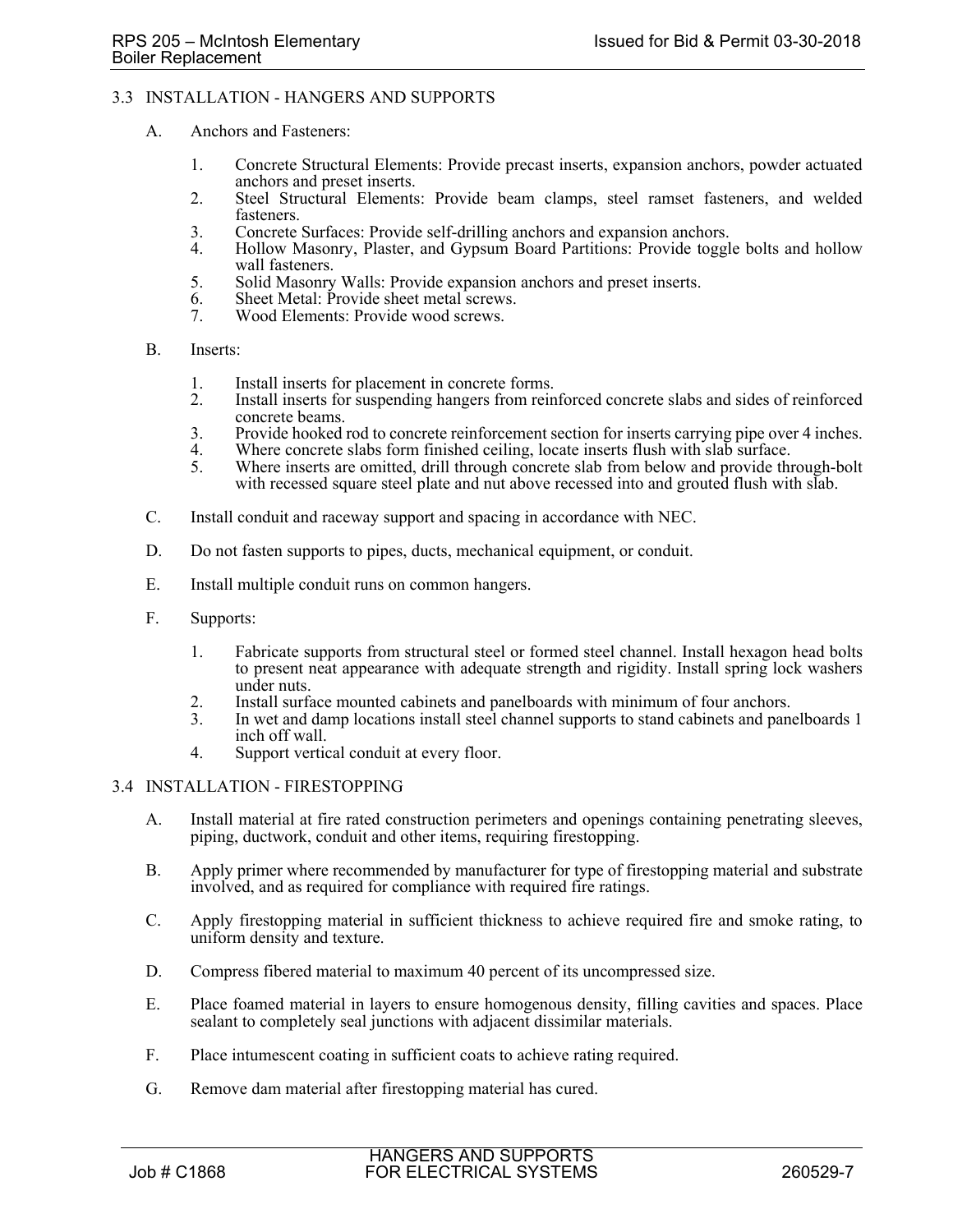- H. Fire Rated Surface:
	- 1. Seal opening at floor, wall, partition, ceiling, and roof as follows:
		- a. Install sleeve through opening and extending beyond minimum of 1 inch on both sides of building element.
		- b. Size sleeve allowing minimum of 1 inch void between sleeve and building element.
		- c. Pack void with backing material.
		- d. Seal ends of sleeve with UL listed fire resistive silicone compound to meet fire rating of structure penetrated.
	- 2. Where cable tray, conduit, wireway, trough, and cabling penetrates fire rated surface, install firestopping product in accordance with manufacturer's instructions.
- I. Non-Rated Surfaces:
	- 1. Seal opening through non-fire rated wall, partition floor, ceiling, and roof opening as follows:
		- a. Install sleeve through opening and extending beyond minimum of 1 inch on both sides of building element.
		- b. Size sleeve allowing minimum of 1 inch void between sleeve and building element.
		- c. Install type of firestopping material recommended by manufacturer.
	- 2. Install escutcheons, floor plates, or ceiling plates where conduit, penetrates non-fire rated surfaces in occupied spaces. Occupied spaces include rooms with finished ceilings and where penetration occurs below finished ceiling.
	- 3. Exterior wall openings below grade: Assemble rubber links of mechanical seal to size of conduit and tighten in place, in accordance with manufacturer's instructions.
	- 4. Interior partitions: Seal pipe penetrations at clean rooms, laboratories, hospital spaces, computer rooms, telecommunication rooms and data rooms. Apply sealant to both sides of penetration to completely fill annular space between sleeve and conduit.

#### 3.5 INSTALLATION - EQUIPMENT BASES AND SUPPORTS

- A. Provide housekeeping pads of concrete, minimum 3-1/2 inches thick and extending 6 inches beyond supported equipment. Refer to Section 03 30 00.
- B. Using templates furnished with equipment, install anchor bolts, and accessories for mounting and anchoring equipment.
- C. Construct supports of steel members or formed steel channel. Brace and fasten with flanges bolted to structure.

#### 3.6 INSTALLATION - SLEEVES

- A. Exterior watertight entries: Seal with adjustable interlocking rubber links.
- B. Conduit penetrations not required to be watertight: Sleeve and fill with silicon foam.
- C. Set sleeves in position in forms. Provide reinforcing around sleeves.
- D. Size sleeves large enough to allow for movement due to expansion and contraction. Provide for continuous insulation wrapping.
- E. Extend sleeves through floors 1 inch above finished floor level. Caulk sleeves.
- F. Where conduit or raceway penetrates floor, ceiling, or wall, close off space between conduit or raceway and adjacent work with fire stopping insulation and caulk airtight. Provide close fitting metal collar or escutcheon covers at both sides of penetration.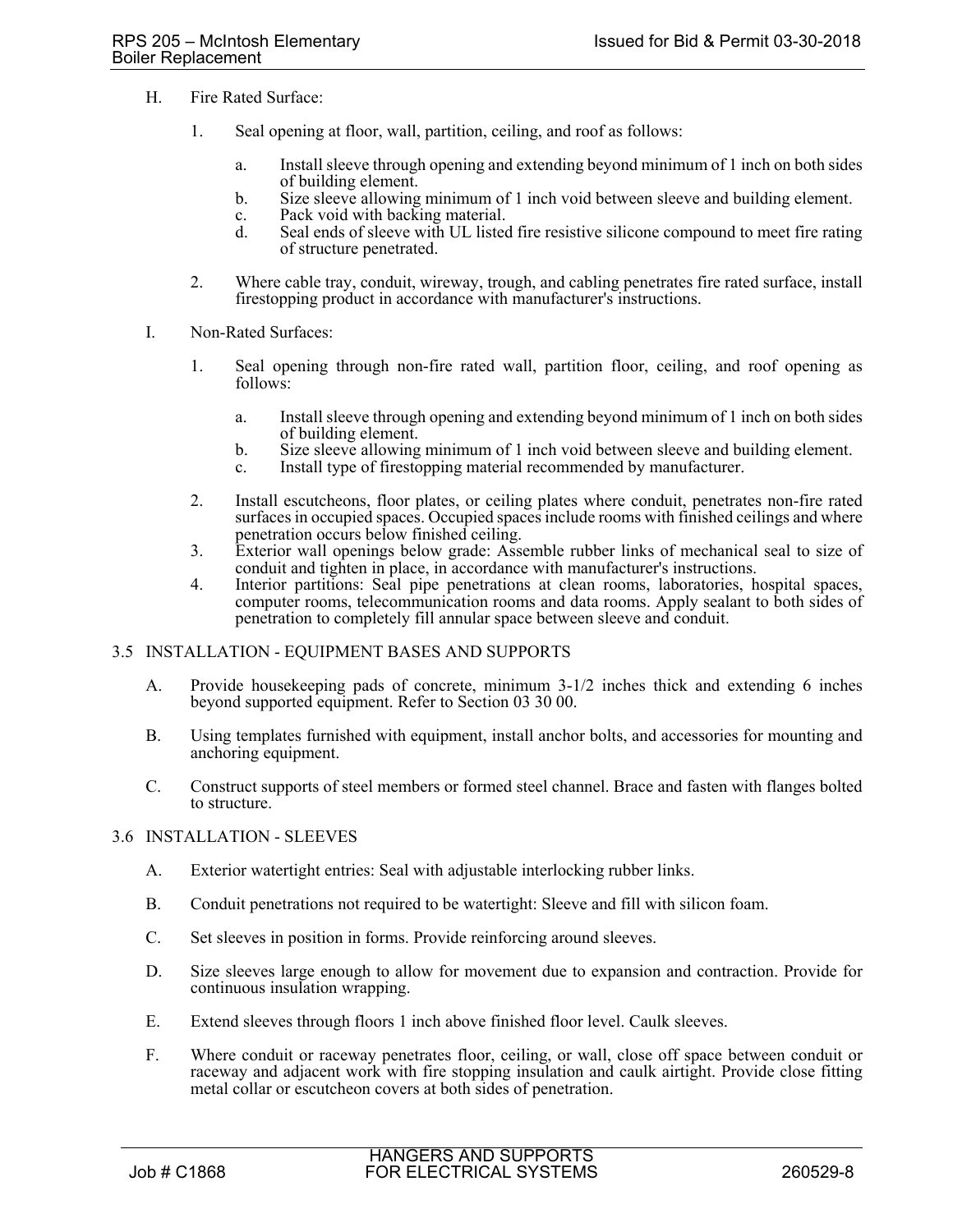G. Install escutcheons at finished surfaces to match surrounding surfaces.

# 3.7 FIELD QUALITY CONTROL

- A. Section 01 40 00 Quality Requirements: Field inspecting, testing, adjusting, and balancing.
- B. Inspect installed firestopping for compliance with specifications and submitted schedule.

# 3.8 CLEANING

- A. Section 01 70 00 Execution and Closeout Requirements: Requirements for cleaning.
- B. Clean adjacent surfaces of firestopping materials.

## 3.9 PROTECTION OF FINISHED WORK

- A. Section 01 70 00 Execution and Closeout Requirements: Requirements for protecting finished Work.
- B. Protect adjacent surfaces from damage by material installation.

END OF SECTION 260529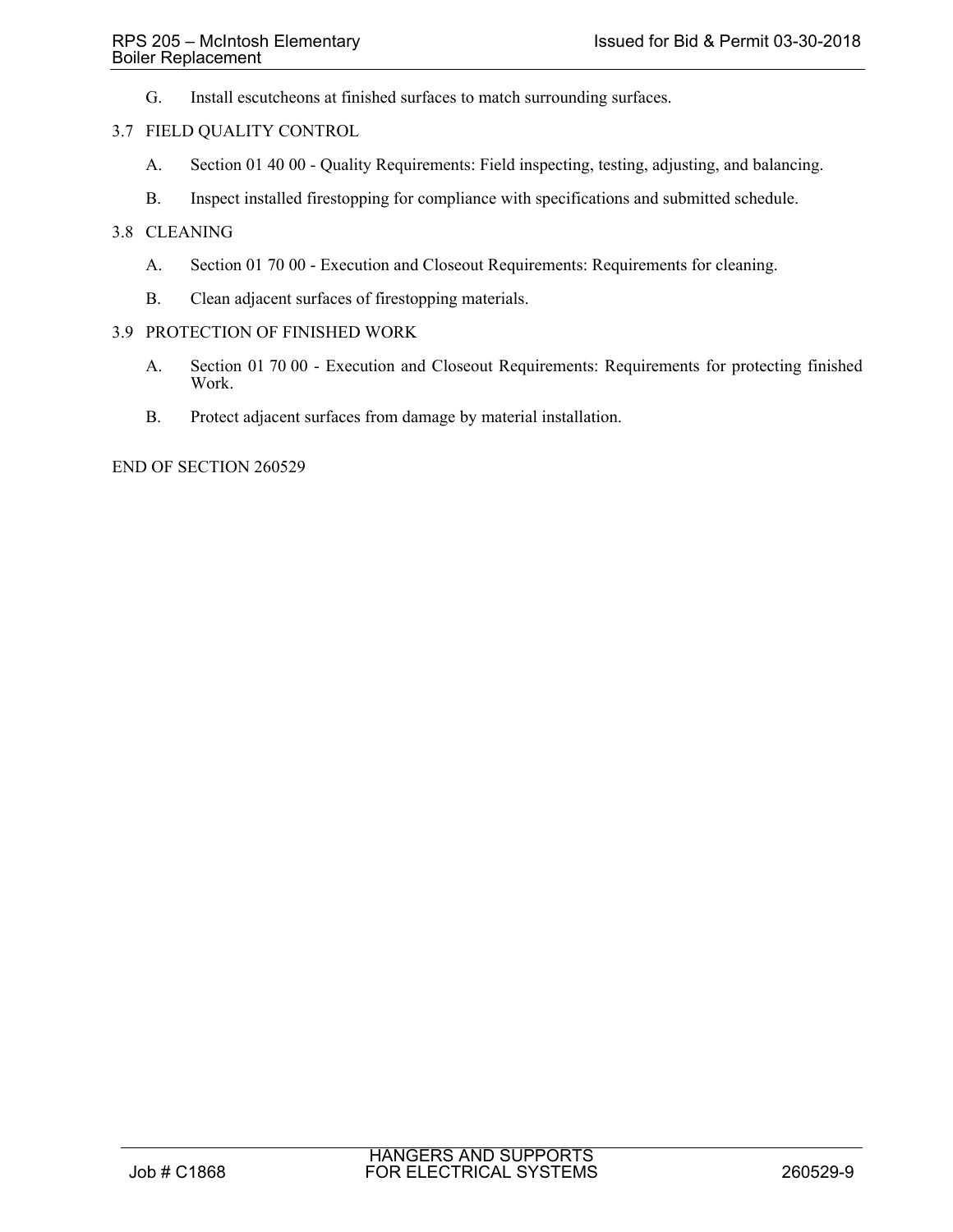#### SECTION 260533 - RACEWAY AND BOXES FOR ELECTRICAL SYSTEMS

### PART 1 - GENERAL

#### 1.1 SUMMARY

- A. Section includes conduit and tubing, surface raceways, wireways, outlet boxes, pull and junction boxes, and handholes.
- B. Related Sections:
	- 1. Section 26 05 03 Equipment Wiring Connections.<br>2. Section 26 05 26 Grounding and Bonding for Elec-
	- 2. Section 26 05 26 Grounding and Bonding for Electrical Systems. 3. Section 26 05 29 Hangers and Supports for Electrical Systems.
	-
	- 4. Section 26 05 53 Identification for Electrical Systems.<br>5. Section 26 27 26 Wiring Devices.
	- Section 26 27 26 Wiring Devices.

#### 1.2 REFERENCES

- A. American National Standards Institute:
	-
	- 1. ANSI C80.1 Rigid Steel Conduit, Zinc Coated.<br>2. ANSI C80.3 Specification for Electrical Metalli 2. ANSI C80.3 - Specification for Electrical Metallic Tubing, Zinc Coated.<br>3. ANSI C80.5 - Aluminum Rigid Conduit - (ARC).
	- 3. ANSI C80.5 Aluminum Rigid Conduit (ARC).
- B. National Electrical Manufacturers Association:
	- 1. NEMA 250 Enclosures for Electrical Equipment (1000 Volts Maximum).<br>2. NEMA FB 1 Fittings. Cast Metal Boxes. and Conduit Bodies for Cor
	- NEMA FB 1 Fittings, Cast Metal Boxes, and Conduit Bodies for Conduit and Cable Assemblies.
	- 3. NEMA OS 1 Sheet Steel Outlet Boxes, Device Boxes, Covers, and Box Supports.
	- 4. NEMA OS 2 Nonmetallic Outlet Boxes, Device Boxes, Covers, and Box Supports.<br>5. NEMA RN 1 Polyvinyl Chloride (PVC) Externally Coated Galvanized Rigid Steel C
	- 5. NEMA RN 1 Polyvinyl Chloride (PVC) Externally Coated Galvanized Rigid Steel Conduit and Intermediate Metal Conduit.
	- 6. NEMA TC 2 Electrical Polyvinyl Chloride (PVC) Tubing and Conduit.
	- 7. NEMA TC 3 PVC Fittings for Use with Rigid PVC Conduit and Tubing.

#### 1.3 SYSTEM DESCRIPTION

- A. Raceway and boxes located as indicated on Drawings, and at other locations required for splices, taps, wire pulling, equipment connections, and compliance with regulatory requirements. Raceway and boxes are shown in approximate locations unless dimensioned. Provide raceway to complete wiring system.
- B. Underground More than 5 feet outside Foundation Wall: Provide rigid steel conduit. Thickwall nonmetallic conduit may be utilized where approved by the authority having jurisdiction. Provide cast metal boxes or nonmetallic handhole.
- C. Underground within 5 feet from Foundation Wall: Provide rigid steel conduit. Thin-wall nonmetallic conduit may be utilized where approved by the authority having jurisdiction. Provide cast metal or nonmetallic boxes.
- D. Under Slab on Grade: Provide rigid steel conduit. Thin-wall nonmetallic conduit may be utilized where approved by the authority having jurisdiction. Provide cast or nonmetallic metal boxes.
- E. Outdoor Locations, Above Grade: Provide rigid steel and aluminum conduit. Provide cast metal, pull, and junction boxes.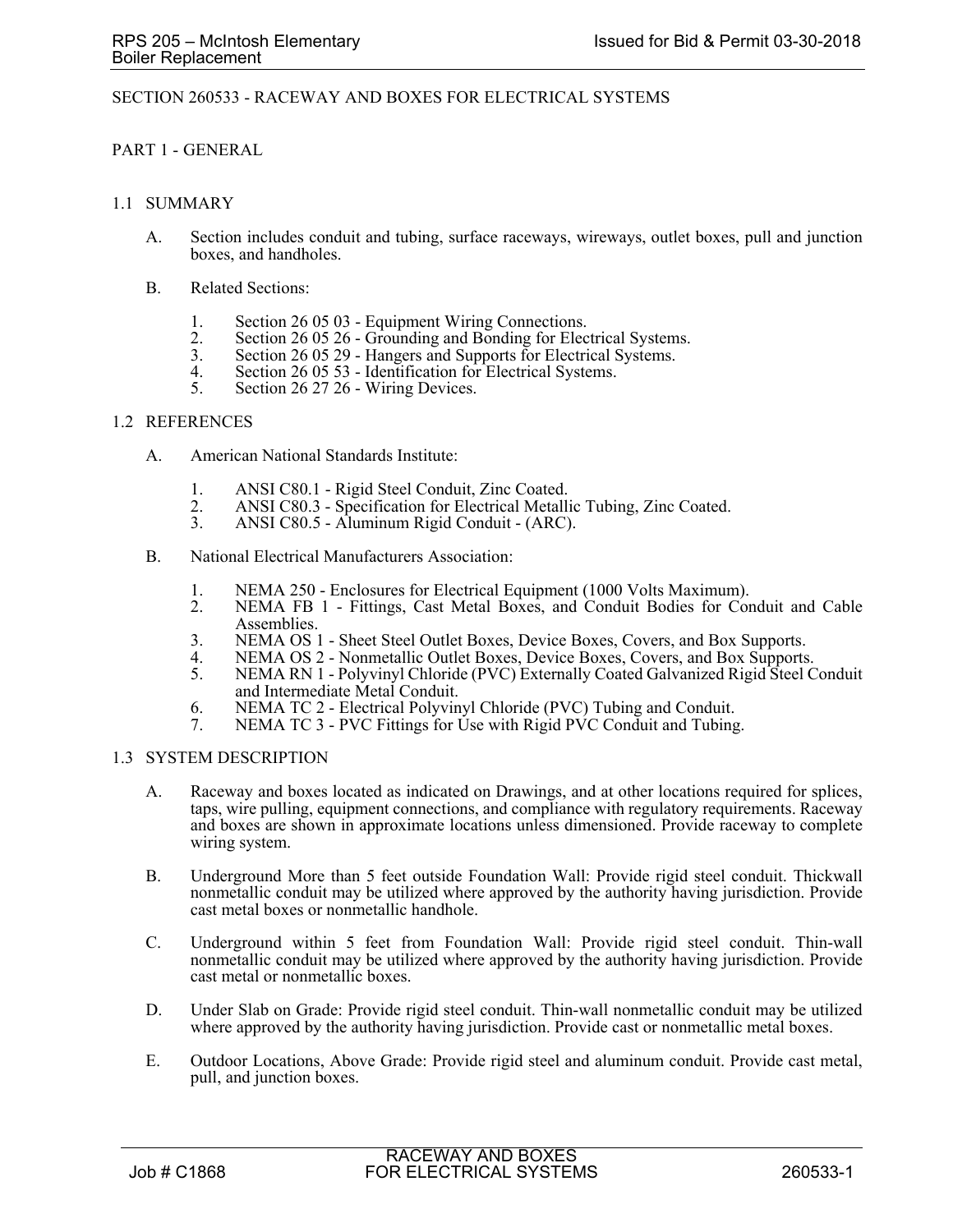- F. In Slab above Grade: Provide rigid steel conduit and intermediate metal conduit. Thickwall nonmetallic conduit may be utilized where approved by the authority having jurisdiction. Provide sheet metal boxes.
- G. Wet and Damp Locations: Provide rigid steel and aluminum conduit. Thickwall nonmetallic conduit may be utilized where approved by the authority having jurisdiction. Provide cast metal or nonmetallic outlet, junction, and pull boxes. Provide flush mounting outlet box in finished areas.
- H. Concealed Dry Locations: Provide intermediate metal conduit and electrical metallic tubing. Provide sheet-metal boxes. Provide flush mounting outlet box in finished areas. Provide hinged enclosure for large pull boxes.
- I. Exposed Dry Locations: Provide electrical metallic tubing except where subject to damage then provide rigid steel conduit. Provide sheet-metal boxes. Provide flush mounting outlet box in finished areas. Provide hinged enclosure for large pull boxes.

# 1.4 DESIGN REQUIREMENTS

A. Minimum Raceway Size: 3/4 inch unless otherwise specified.

# 1.5 SUBMITTALS

- A. Section 01 33 00 Submittal Procedures: Submittal procedures.
- B. Manufacturer's Installation Instructions: Submit application conditions and limitations of use stipulated by Product testing agency specified under Regulatory Requirements. Include instructions for storage, handling, protection, examination, preparation, and installation of Product.

# 1.6 CLOSEOUT SUBMITTALS

- A. Section 01 70 00 Execution and Closeout Requirements: Closeout procedures.
- B. Project Record Documents:
	- 1. Record actual routing of conduits larger than 2 inch.
	- 2. Record actual locations and mounting heights of outlet, pull, and junction boxes.

# 1.7 DELIVERY, STORAGE, AND HANDLING

- A. Section 01 60 00 Product Requirements: Product storage and handling requirements.
- B. Protect conduit from corrosion and entrance of debris by storing above grade. Provide appropriate covering.
- C. Protect PVC conduit from sunlight.

#### 1.8 COORDINATION

- A. Section 01 30 00 Administrative Requirements: Coordination and project conditions.
- B. Coordinate installation of outlet boxes for equipment connected under Section 26 05 03.
- C. Coordinate mounting heights, orientation and locations of outlets mounted above counters, benches, and backsplashes.

#### 1.9 REGULATORY REQUIREMENTS

- A. Conform to Health/Life Safety Code for Public Schools.
- B. Conform to (IMC) International Mechanical Code. (2015)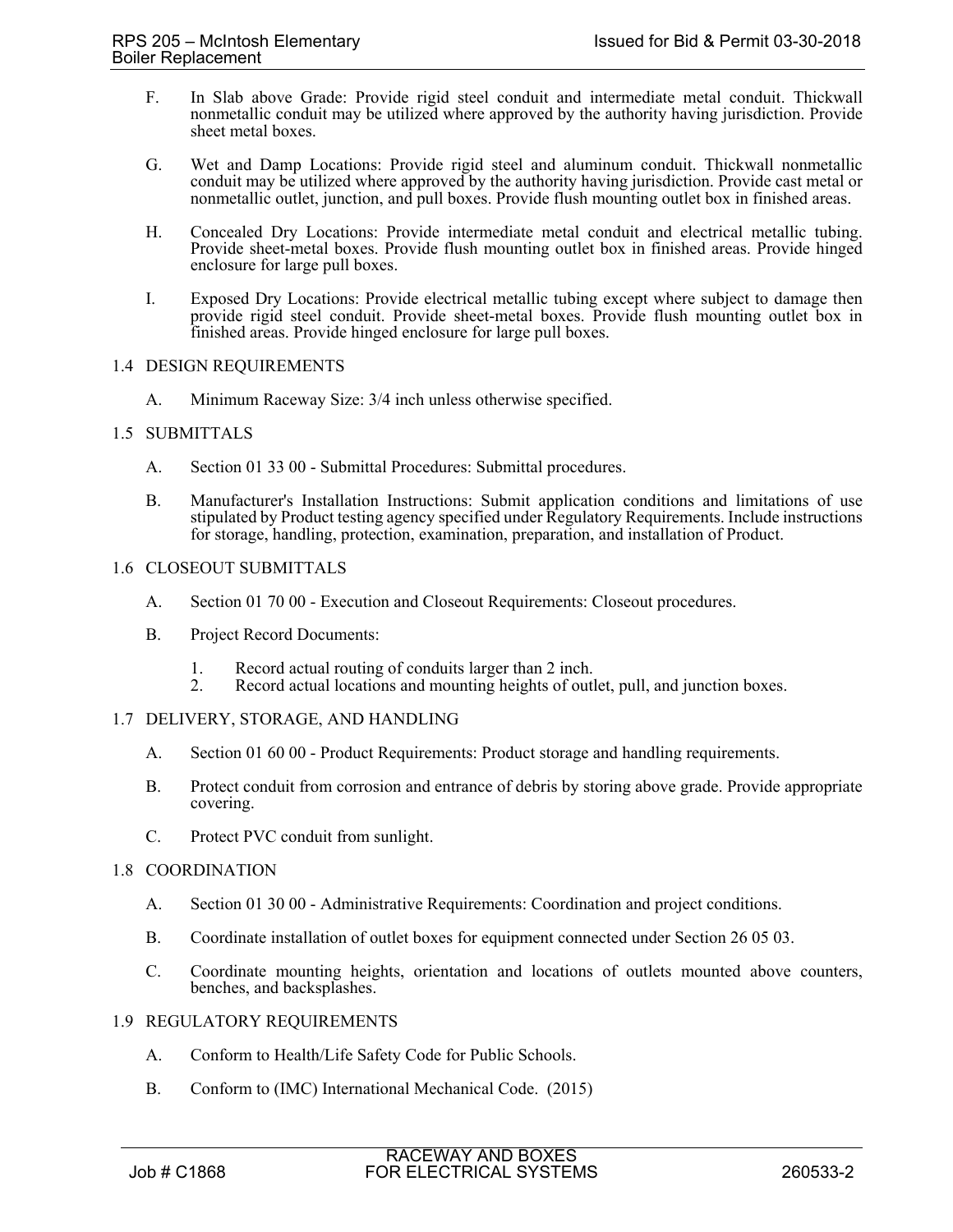- C. Conform to (IBC) International Building Code. (2015)
- D. Conform to (IFC) International Fire Code, excluding Chapter 4. (2015)
- E. Conform to State of Illinois Plumbing Code. (2014)
- F. Conform to Illinois Accessibility Code. (71 IL Adm. Code 400)
- G. Conform to (IECC) International Energy Conservation Code. (2015)
- H. Conform to (IFGC) International Fuel Gas Code. (2015)
- I. Conform to (IPMC) International Property Maintenance Code. (2015)
- J. Conform to Illinois State Fire Marshal's Boiler and Pressure Vessel Safety. (41 IL Adm. Code 120)
- K. Conform to (ICC) International Code Council Reference Standards. (2015)
- L. Conform to (NFPA) National Fire Protection Association 70 National Electrical Code. (2014)
- M. Products: Listed and classified by Underwriter's Laboratories, Inc. as suitable for the purpose specified and indicated.

# 2.1 METAL CONDUIT

- A. Manufacturers:
	- 1. Allied Tube and Conduit.<br>2. Southwire Company.
	- 2. Southwire Company.<br>3. Wheatland Tube Com
	- 3. Wheatland Tube Company.<br>4. Or approved as equal.
	- Or approved as equal.
- B. Rigid Steel Conduit: ANSI C80.1.
- C. Rigid Aluminum Conduit: ANSI C80.5.
- D. Intermediate Metal Conduit (IMC): Rigid steel.
- E. Fittings and Conduit Bodies: NEMA FB 1; material to match conduit.

#### 2.2 FLEXIBLE METAL CONDUIT

- A. Manufacturers:
	- 1. Anamet Electrical.<br>2. Electricflex Compa
	- 2. Electricflex Company.<br>3. Southwire Company -
	- Southwire Company Alflex.
	- 4. Or approved as equal.
- B. Product Description: Interlocked steel construction.
- C. Fittings: NEMA FB 1.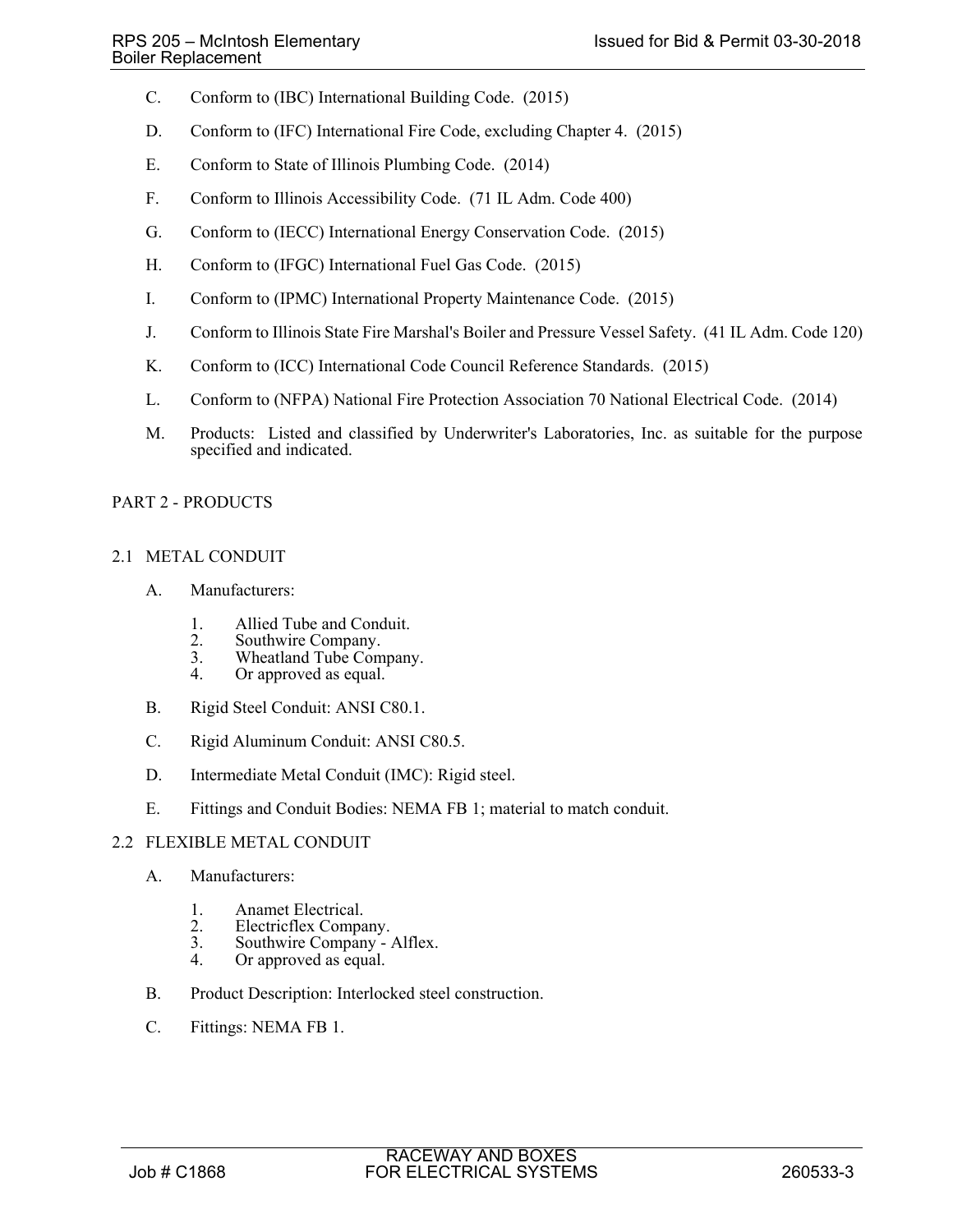## 2.3 LIQUIDTIGHT FLEXIBLE METAL CONDUIT

- A. Manufacturers:
	- 1. Anamet Electrical.<br>2. Electricflex Compa
	- 2. Electricflex Company.<br>3. Southwire Company -
	- 3. Southwire Company Alflex.<br>4. Or approved as equal.
	- Or approved as equal.
- B. Product Description: Interlocked steel construction with PVC jacket.
- C. Fittings: NEMA FB 1.

# 2.4 ELECTRICAL METALLIC TUBING (EMT)

- A. Manufacturers:
	- 1. Allied Tube and Conduit.
	- 2. Southwire Company.<br>3. Wheatland Tube Com
	- 3. Wheatland Tube Company.<br>4 Or approved as equal
	- Or approved as equal.
- B. Product Description: ANSI C80.3; galvanized tubing.
- C. Fittings and Conduit Bodies: NEMA FB 1; steel or malleable iron, compression type.
- 2.5 NONMETALLIC CONDUIT
	- A. Manufacturers:
		- 1. Cantex.<br>2. Carlon-
		- 2. Carlon-Lamson and Sessions.<br>3. Petroflex.
		- Petroflex.
		- 4. Or approved as equal.
	- B. Product Description: NEMA TC 2; Schedule 40 and 80 PVC.
	- C. Fittings and Conduit Bodies: NEMA TC 3.

# 2.6 SURFACE METAL RACEWAY

- A. Manufacturers:
	- 1. Wiremold Co. Model V700 Series.<br>2. Hubbell.
	- 2. Hubbell.<br>3. Or appro
	- Or approved as equal.
- B. Product Description: Sheet metal channel with fitted cover, suitable for use as surface metal raceway.
- C. Size:  $21/32$ " x  $3/4$ " x length as required.
- D. Finish: Scratch resistant ivory finish.
- E. Fittings, Boxes, and Extension Rings: Furnish manufacturer's standard accessories; match finish on raceway.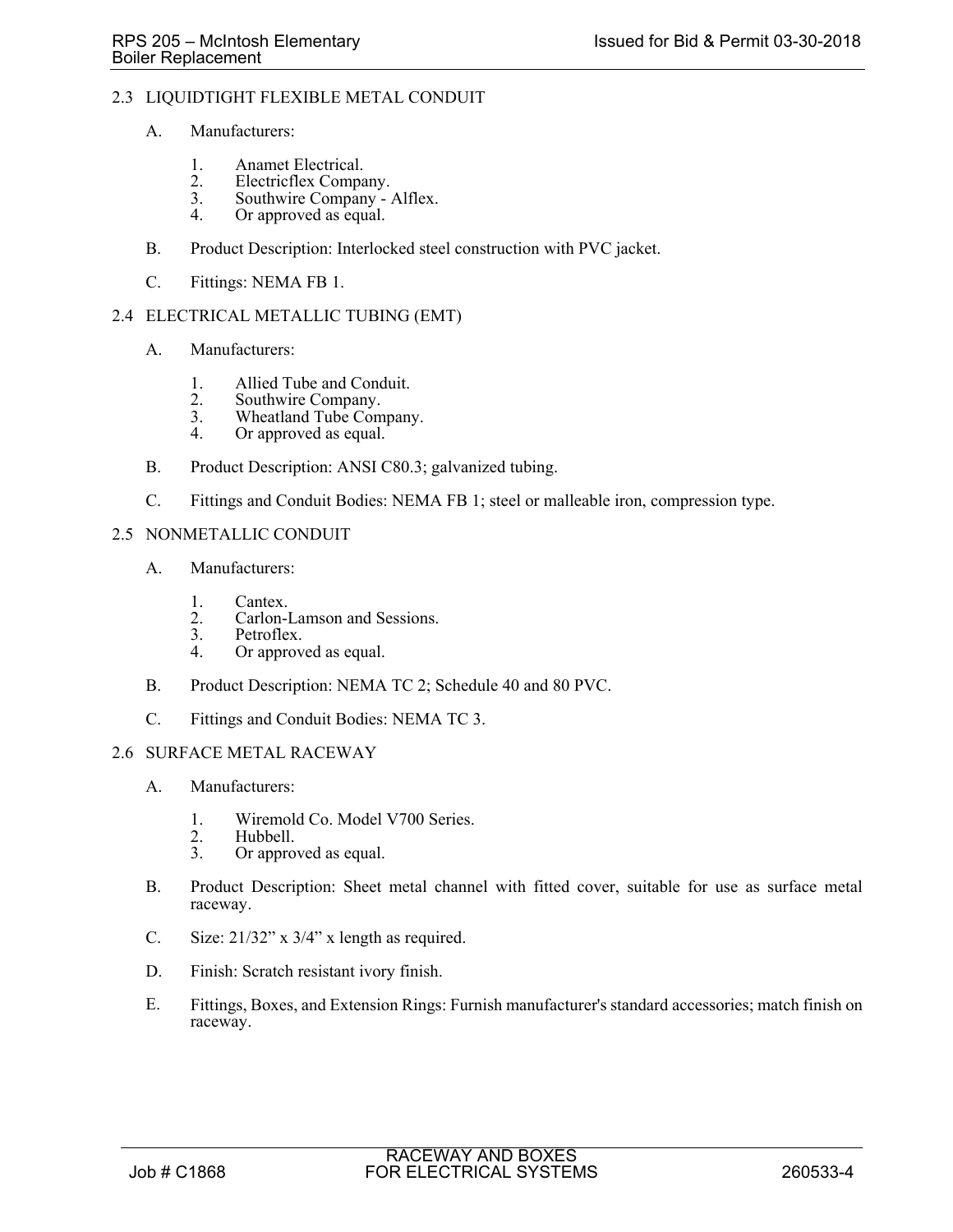# 2.7 WIREWAY

- A. Manufacturers:
	- 1. Circle AW.<br>2. Hoffman.
	- 2. Hoffman.<br>3. Square D
	- 3. Square D Company.<br>4. Or approved as equa
	- Or approved as equal.
- B. Product Description: General purpose or as required to match environment installed
- C. Knockouts: Manufacturer's standard.
- D. Size: As indicated on Drawings.
- E. Cover: Hinged cover.
- F. Fittings: Lay-in type with removable side.
- G. Finish: Rust inhibiting primer coating with gray enamel finish.

## 2.8 OUTLET BOXES

- A. Manufacturers:
	- 1. Appleton Electric.<br>2. OZ Gedney.
	- 2.  $O\overline{Z}$  Gedney.<br>3. Raco.
	- Raco.
	- 4. Red Dot.<br>5. Thomas  $\delta$
	- 5. Thomas & Betts.<br>6. Or approved as equal to the Section of the Section of the Section of the Section of the Section of the Section of the Section of the Section of the Section of the Section of the Section of the Section
	- Or approved as equal.
- B. Sheet Metal Outlet Boxes: NEMA OS 1, galvanized steel.
	- 1. Luminaire and Equipment Supporting Boxes: Rated for weight of equipment supported; furnish 1/2 inch male fixture studs where required.
	- 2. Concrete Ceiling Boxes: Concrete type.
- C. Nonmetallic Outlet Boxes: NEMA OS 2.
- D. Cast Boxes: NEMA FB 1, Type FD, aluminum. Furnish gasketed cover by box manufacturer. Furnish threaded hubs.
- E. Wall Plates for Finished Areas: As specified in Section 26 27 26.
- F. Wall Plates for Unfinished Areas: Furnish gasketed cover.

#### 2.9 PULL AND JUNCTION BOXES

- A. Manufacturers:
	- 1. Appleton Electric.<br>2. OZ Gednev.
	- $OZ$  Gedney.
	- 3. Raco.<br>4. Red D
	- 4. Red Dot.<br>5. Thomas  $\delta$
	- Thomas & Betts. 6. Or approved as equal.
- B. Sheet Metal Boxes: NEMA OS 1, galvanized steel.
- C. Hinged Enclosures: As specified in Section 26 27 16.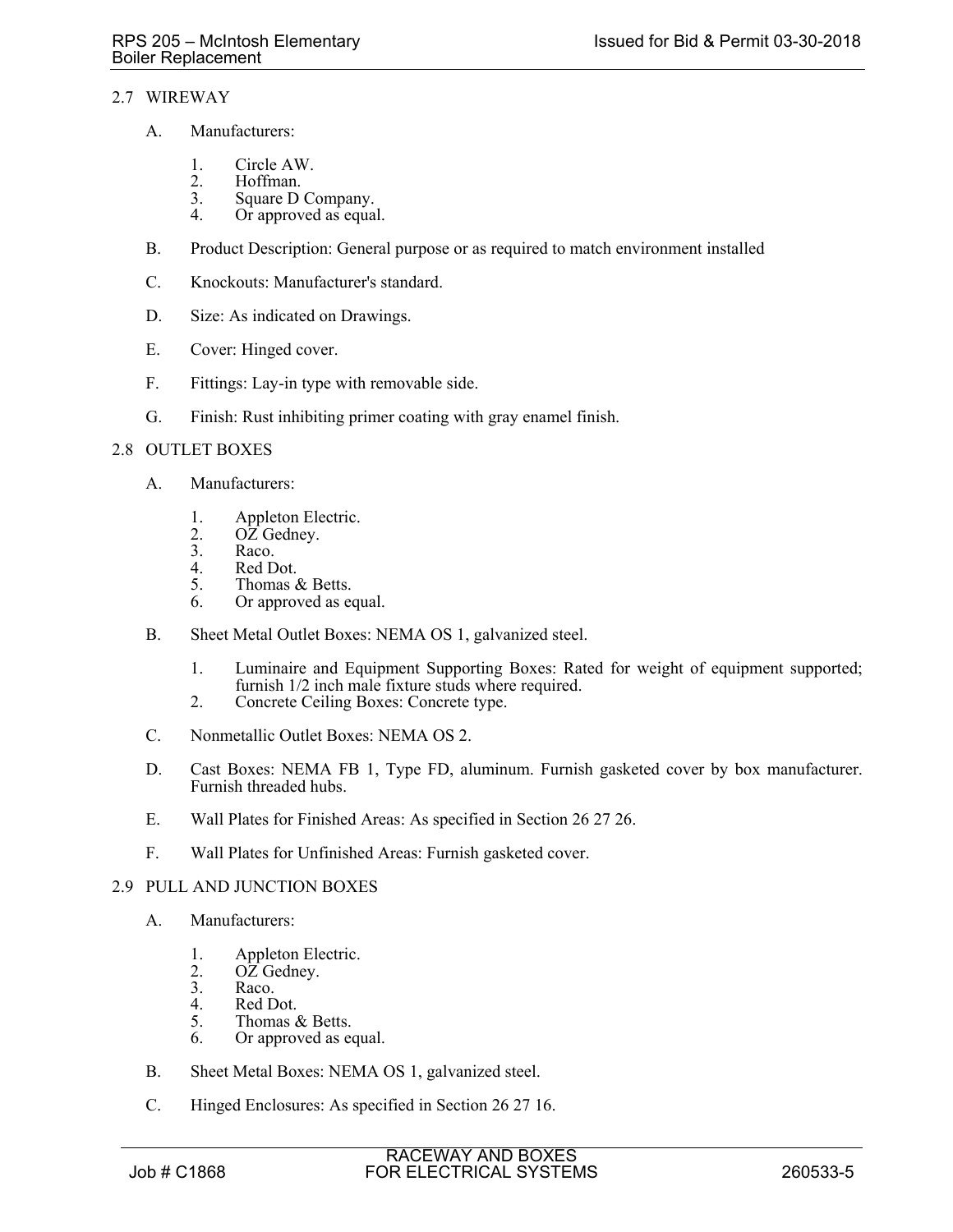- D. In-Ground Cast Metal Box: NEMA 250, Type 6, inside flanged, recessed cover box for flush mounting:
	- 1. Material: Galvanized cast iron or Cast aluminum.
	- 2. Cover: Nonskid cover with neoprene gasket and stainless steel cover screws.<br>3. Cover Legend: "ELECTRIC".
	- Cover Legend: "ELECTRIC".
- E. Fiberglass or Concrete composite Handholes: Die-molded, glass-fiber or concrete composite hand holes:
	- 1. Cable Entrance: Pre-cut 6 inch x 6 inch cable entrance at center bottom of each side.<br>2. Cover: Glass-fiber or concrete composite, weatherproof cover with nonskid finish.
	- 2. Cover: Glass-fiber or concrete composite, weatherproof cover with nonskid finish.

# PART 3 - EXECUTION

## 3.1 EXAMINATION

- A. Section 01 30 00 Administrative Requirements: Coordination and project conditions.
- B. Verify outlet locations and routing and termination locations of raceway prior to rough-in.

## 3.2 INSTALLATION

- A. Ground and bond raceway and boxes in accordance with Section 26 05 26.
- B. Fasten raceway and box supports to structure and finishes in accordance with Section 26 05 29.
- C. Identify raceway and boxes in accordance with Section 26 05 53.
- D. Arrange raceway and boxes to maintain headroom and present neat appearance.

#### 3.3 INSTALLATION - RACEWAY

- A. Raceway routing is shown in approximate locations unless dimensioned. Route to complete wiring system.
- B. Arrange raceway supports to prevent misalignment during wiring installation.
- C. Support raceway using coated steel or malleable iron straps, lay-in adjustable hangers, clevis hangers, and split hangers.
- D. Group related raceway; support using conduit rack. Construct rack using steel channel specified in Section 26 05 29; provide space on each for 25 percent additional raceway.
- E. Do not support raceway with wire or perforated pipe straps. Remove wire used for temporary supports.
- F. Do not attach raceway to ceiling support wires or other piping systems.
- G. Construct wireway supports from steel channel specified in Section 26 05 29.
- H. Route exposed raceway parallel and perpendicular to walls.
- I. Route raceway installed above accessible ceilings parallel and perpendicular to walls.
- J. Route conduit in and under slab from point-to-point.
- K. Maximum Size Conduit in Slab Above Grade: 1 inch. Do not cross conduits in slab.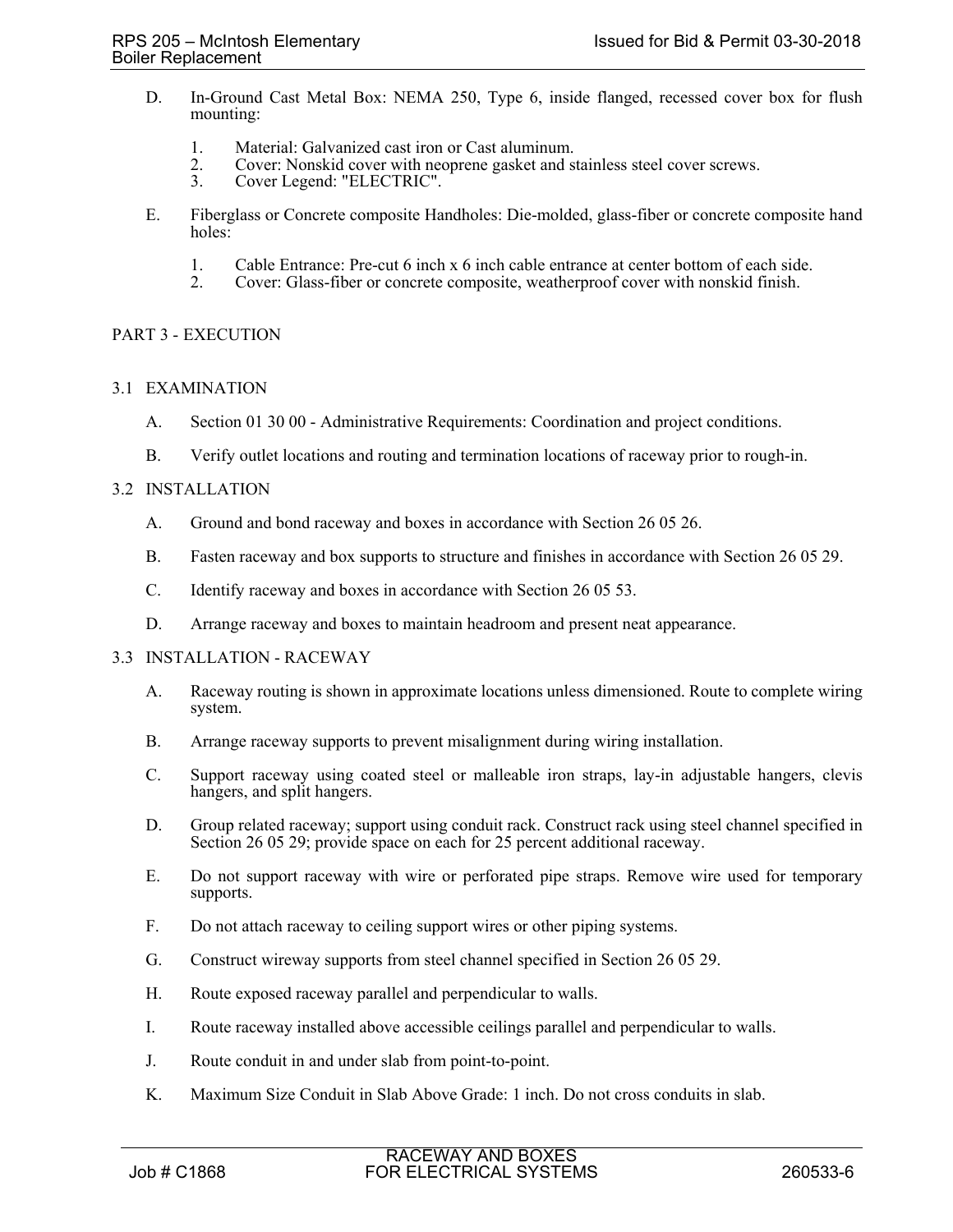- L. Maintain clearance between raceway and piping for maintenance purposes.
- M. Maintain 12 inch clearance between raceway and surfaces with temperatures exceeding 104 degrees F.
- N. Cut conduit square using saw or pipe cutter; de-burr cut ends.
- O. Bring conduit to shoulder of fittings; fasten securely.
- P. Join nonmetallic conduit using cement as recommended by manufacturer. Wipe nonmetallic conduit dry and clean before joining. Apply full even coat of cement to entire area inserted in fitting. Allow joint to cure for minimum 20 minutes.
- Q. Install conduit hubs or sealing locknuts to fasten conduit to sheet metal boxes in damp and wet locations and to cast boxes.
- R. Install no more than equivalent of three 90 degree bends between boxes. Install conduit bodies to make sharp changes in direction, as around beams. Install factory elbows or hydraulic one-shot bender to fabricate bends in metal conduit larger than 2 inch size.
- S. Avoid moisture traps; install junction box with drain fitting at low points in conduit system.
- T. Install fittings to accommodate expansion and deflection where raceway crosses seismic, control and expansion joints.
- U. Install suitable pull string or cord in each empty raceway except sleeves and nipples.
- V. Install suitable caps to protect installed conduit against entrance of dirt and moisture.
- W. Surface Raceway: Install flat-head screws, clips, and straps to fasten raceway channel to surfaces; mount plumb and level. Install insulating bushings and inserts at connections to outlets and corner fittings.
- X. Close ends and unused openings in wireway.

#### 3.4 INSTALLATION - BOXES

- A. Install wall mounted boxes at elevations to accommodate mounting heights required and as indicated on Drawings.
- B. Adjust box location up to 10 feet prior to rough-in to accommodate intended purpose.
- C. Orient boxes to accommodate wiring devices oriented as specified in Section 26 27 26.
- D. Install pull boxes and junction boxes above accessible ceilings and in unfinished areas only.
- E. In Accessible Ceiling Areas: Install outlet and junction boxes no more than 6 inches from ceiling access panel or from removable recessed luminaire.
- F. Locate flush mounting box in masonry wall to require cutting of masonry unit corner only. Coordinate masonry cutting to achieve neat opening.
- G. Do not install flush mounting box back-to-back in walls; install with minimum 6 inches separation. Install with minimum 24 inches separation in acoustic rated walls.
- H. Secure flush mounting box to interior wall and partition studs. Accurately position to allow for surface finish thickness.
- I. Install stamped steel bridges to fasten flush mounting outlet box between studs.
- J. Install flush mounting box without damaging wall insulation or reducing its effectiveness.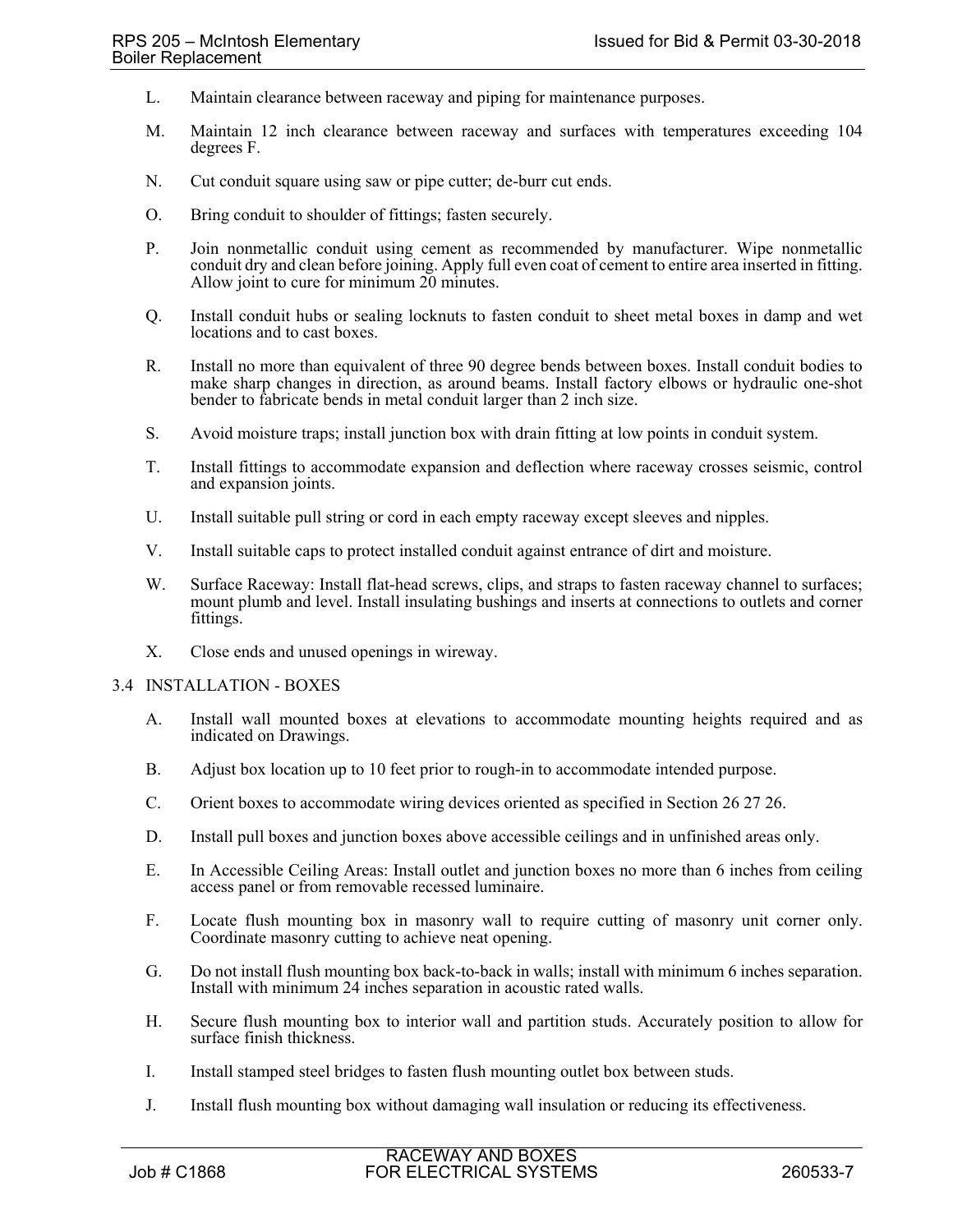- K. Install adjustable steel channel fasteners for hung ceiling outlet box.
- L. Do not fasten boxes to ceiling support wires or other piping systems.
- M. Support boxes independently of conduit.
- N. Install gang box where more than one device is mounted together. Do not use sectional box.
- O. Install gang box with plaster ring for single device outlets.

# 3.5 INTERFACE WITH OTHER PRODUCTS

- A. Install conduit to preserve fire resistance rating of partitions and other elements, using materials and methods in accordance with Section 07 84 00.
- B. Route conduit through roof openings for piping and ductwork or through suitable roof jack with pitch pocket. Coordinate location with roofing installation.
- C. Locate outlet boxes to allow luminaires positioned as indicated on reflected ceiling plan.
- D. Align adjacent wall mounted outlet boxes for switches, thermostats, and similar devices.

## 3.6 ADJUSTING

- A. Section 01 70 00 Execution and Closeout Requirements: Testing, adjusting, and balancing.
- B. Adjust flush-mounting outlets to make front flush with finished wall material.
- C. Install knockout closures in unused openings in boxes.

## 3.7 CLEANING

- A. Section 01 70 00 Execution and Closeout Requirements: Final cleaning.
- B. Clean interior of boxes to remove dust, debris, and other material.
- C. Clean exposed surfaces and restore finish.

END OF SECTION 260533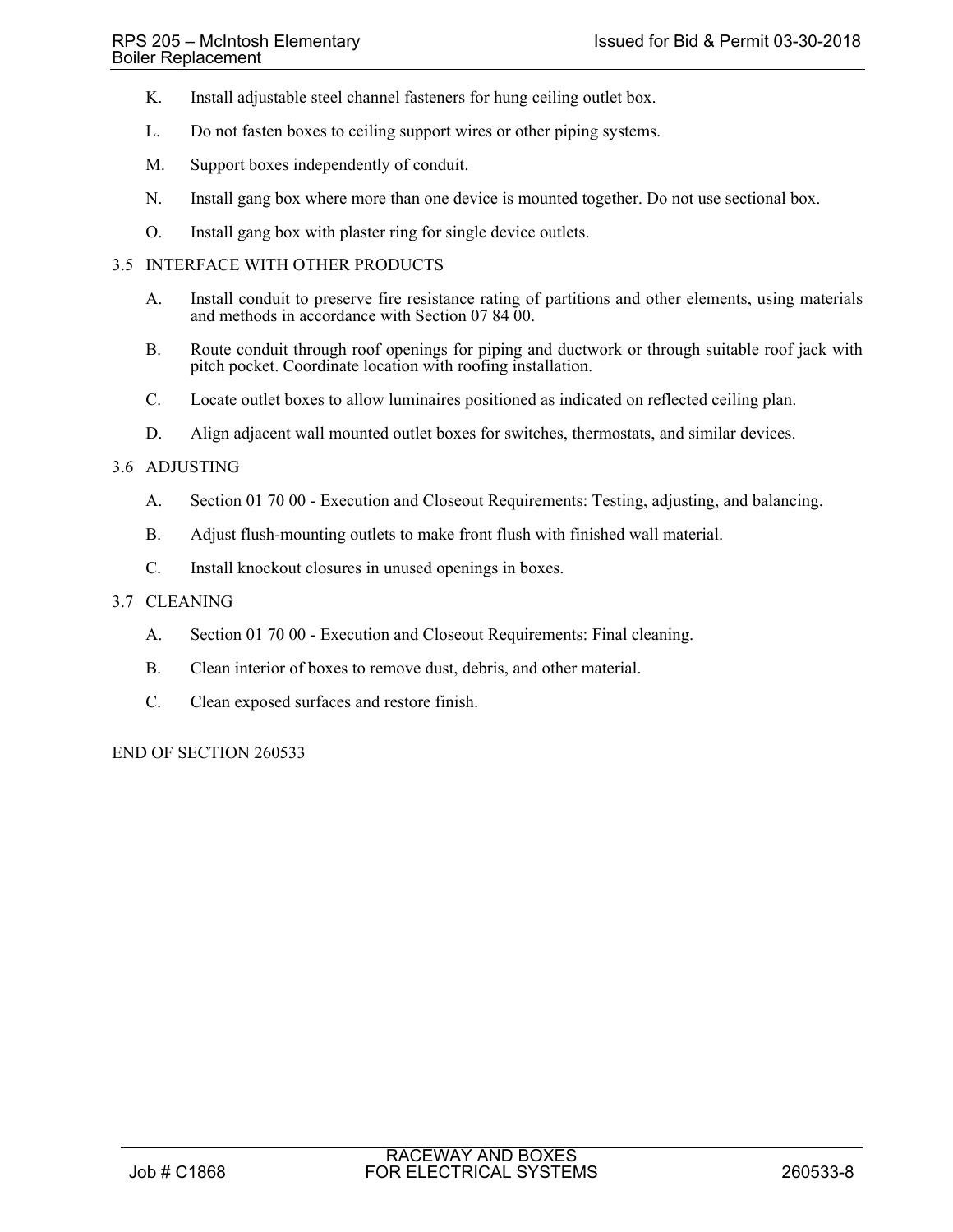### SECTION 260553 - IDENTIFICATION FOR ELECTRICAL SYSTEMS

## PART 1 - GENERAL

#### 1.1 SUMMARY

- A. Section Includes:
	- 1. Nameplates.
	- 2. Labels.<br>3. Wire ma
	- 3. Wire markers.<br>4. Conduit marke
	- 4. Conduit markers.<br>5. Stencils.
	- Stencils.
- B. Related Sections:
	- 1. Section 09 90 00 Painting and Coating: Execution requirements for painting specified by this section.

## 1.2 SUBMITTALS

- A. Section 01 33 00 Submittal Procedures: Submittal procedures.
- B. Product Data:
	- 1. Submit manufacturer's catalog literature for each product required.<br>2. Submit electrical identification schedule including list of wording. s
	- Submit electrical identification schedule including list of wording, symbols, letter size, color coding, tag number, location, and function.
- C. Manufacturer's Installation Instructions: Indicate installation instructions, special procedures, and installation.

#### 1.3 ENVIRONMENTAL REQUIREMENTS

- A. Section 01 60 00 Product Requirements: Environmental conditions affecting products on site.
- B. Install labels and nameplates only when ambient temperature and humidity conditions for adhesive are within range recommended by manufacturer.

#### 1.4 REGULATORY REQUIREMENTS

- A. Conform to Health/Life Safety Code for Public Schools.
- B. Conform to (IMC) International Mechanical Code. (2015)
- C. Conform to (IBC) International Building Code. (2015)
- D. Conform to (IFC) International Fire Code, excluding Chapter 4. (2015)
- E. Conform to State of Illinois Plumbing Code. (2014)
- F. Conform to Illinois Accessibility Code. (71 IL Adm. Code 400)
- G. Conform to (IECC) International Energy Conservation Code. (2015)
- H. Conform to (IFGC) International Fuel Gas Code. (2015)
- I. Conform to (IPMC) International Property Maintenance Code. (2015)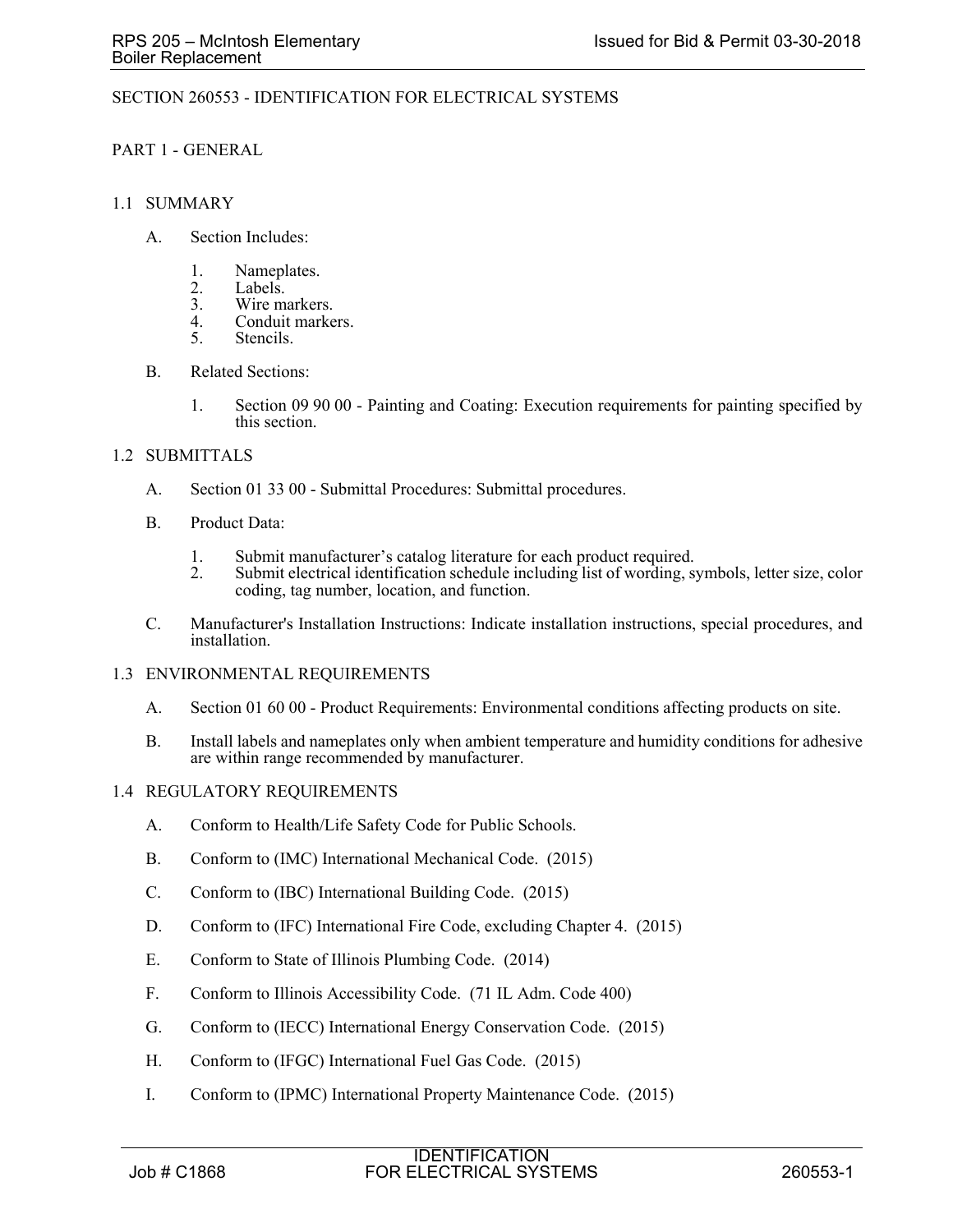- J. Conform to Illinois State Fire Marshal's Boiler and Pressure Vessel Safety. (41 IL Adm. Code 120)
- K. Conform to (ICC) International Code Council Reference Standards. (2015)
- L. Conform to (NFPA) National Fire Protection Association 70 National Electrical Code. (2014)
- M. Products: Listed and classified by Underwriter's Laboratories, Inc. as suitable for the purpose specified and indicated.

## 2.1 NAMEPLATES

- A. Furnish materials in accordance with industry standards.
- B. Product Description: Laminated three-layer plastic with engraved black letters on white contrasting background color.
- C. Letter Size:
	- 1. 1/8 inch high letters for identifying individual equipment and loads.
	- 2. 1/4 inch high letters for identifying grouped equipment and loads.
- D. Minimum nameplate thickness: 3/32 inch.

#### 2.2 LABELS

- A. Furnish materials in accordance with industry standards.
- B. Labels: Embossed adhesive tape, with 3/16 inch white letters on black background.

#### 2.3 WIRE MARKERS

- A. Furnish materials in accordance with industry standards.
- B. Description: Cloth tape, split sleeve, or tubing type wire markers.
- C. Legend:
	- 1. Power and Lighting Circuits: Actual branch circuit or feeder number.
	- 2. Control Circuits: Control wire number as indicated on schematic and interconnection diagrams.
- D. Conduit and Raceway Markers:
	- 1. Furnish materials in accordance with industry standards.
- E. Description: Labels fastened with adhesive or stencils.
- F. Color:
	- 1. 480 Volt System: Black lettering on white background.<br>2. 208 Volt System: Black lettering on white background.
	- 208 Volt System: Black lettering on white background.
- G. Legend:
	- 1. Medium Voltage System: HIGH VOLTAGE.<br>2. 480 Volt System: 480 VOLTS. HIGH VOLT.
	- 2. 480 Volt System: 480 VOLTS. HIGH VOLTAGE.<br>3. 208 Volt System: 208 VOLTS.
	- 208 Volt System: 208 VOLTS.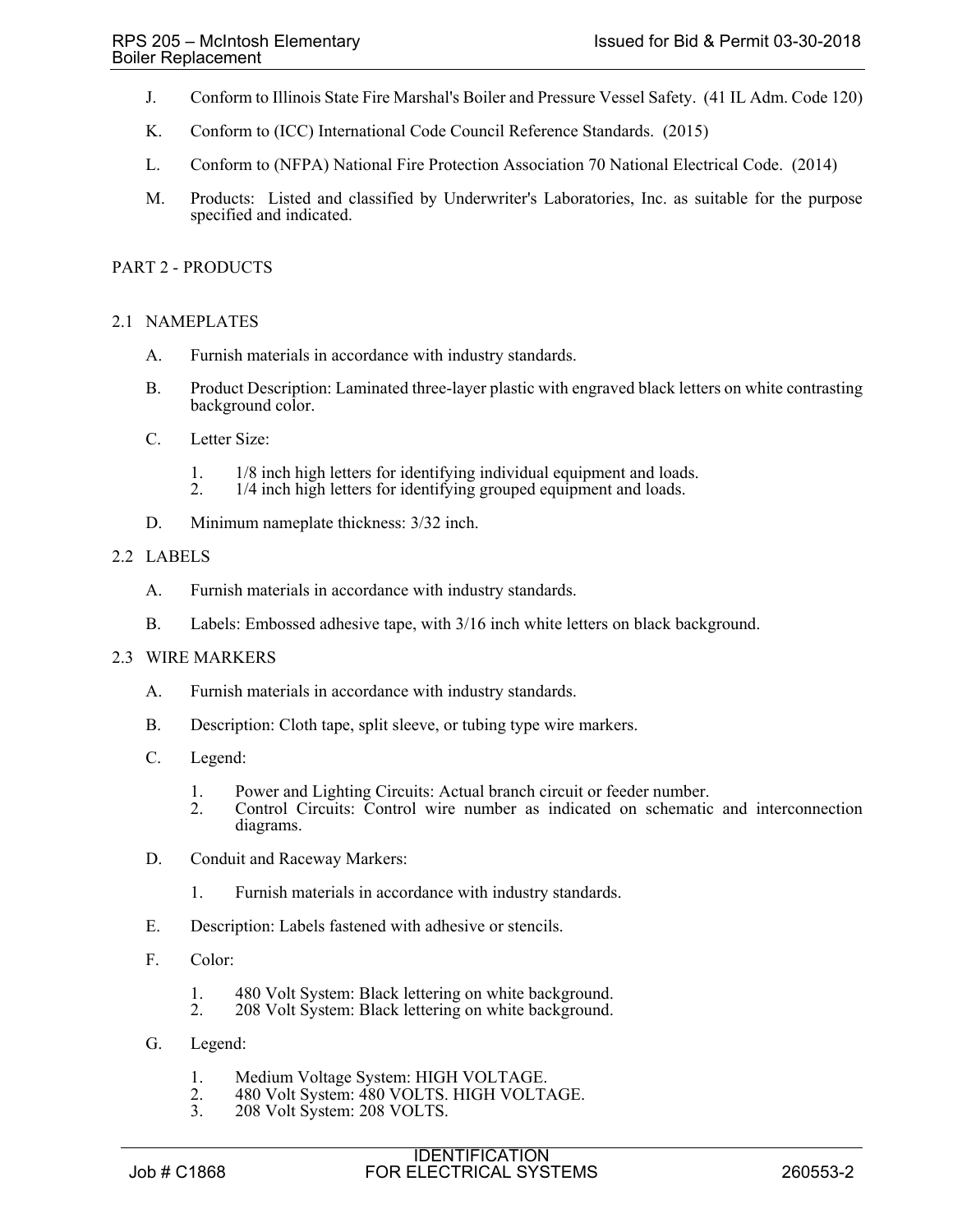# 2.4 STENCILS

- A. Furnish materials in accordance with industry standards.
- B. Stencils: With clean cut symbols and letters of following size:
	- 1. Up to 2 inches Outside Diameter of Raceway: 1/2 inch high letters.<br>2. 2-1/2 to 6 inches Outside Diameter of Raceway: 1 inch high letters.
	- 2. 2-1/2 to 6 inches Outside Diameter of Raceway: 1 inch high letters.
- C. Stencil Paint: As specified in Section 09 90 00, semi-gloss enamel, colors conforming to the following:
	- 1. Black lettering on white background.
	- 2. White lettering on gray background.<br>3. Red lettering on white background.
	- 3. Red lettering on white background.<br>4 Blue lettering on white background.
	- Blue lettering on white background.

# PART 3 - EXECUTION

## 3.1 PREPARATION

- A. Degrease and clean surfaces to receive adhesive for identification materials.
- B. Prepare surfaces in accordance with Section 09 90 00 for stencil painting.

## 3.2 INSTALLATION

- A. Install identifying devices after completion of painting.
- B. Nameplate Installation:
	- 1. Install nameplate parallel to equipment lines.<br>2. Install nameplate for each electrical distrib
	- Install nameplate for each electrical distribution and control equipment enclosure with corrosive-resistant mechanical fasteners, or adhesive.
	- 3. Install nameplates for each control panel and major control components located outside panel with corrosive-resistant mechanical fasteners, or adhesive.
	- 4. Secure nameplate to equipment front using screws, rivets, or adhesive.
	- 5. Secure nameplate to inside surface of door on recessed panelboard in finished locations.
	- 6. Install nameplates for the following:
		- a. Switchboards.
		- b. Panelboards.
		- c. Transformers.
		- d. Service Disconnects.
		- e. Motor Starters.
- C. Label Installation:
	- 1. Install label parallel to equipment lines.<br>2. Install label for identification of individ
	- 2. Install label for identification of individual control device stations.<br>3. Install labels for permanent adhesion and seal with clear lacquer.
	- Install labels for permanent adhesion and seal with clear lacquer.
- D. Wire Marker Installation:
	- 1. Install wire marker for each conductor at panelboard gutters, pull boxes, outlet and junction boxes, and each load connection.
	- 2. Mark data cabling at each end. Install additional marking at accessible locations along the cable run.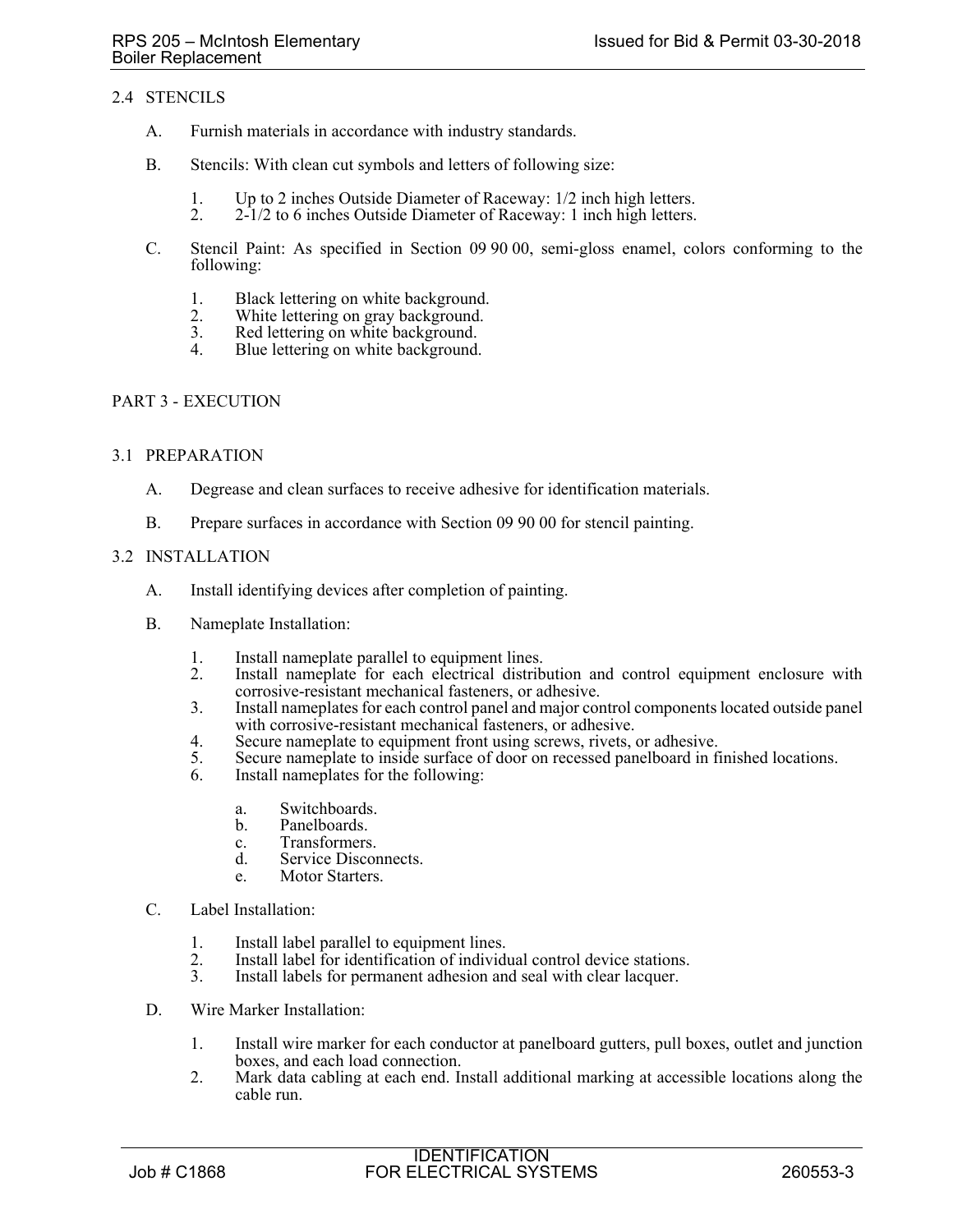- 3. Install labels at data outlets identifying patch panel and port designation as indicated on Drawings.
- E. Conduit Marker Installation:
	- 1. Install conduit marker for each conduit 1 1/2" and larger longer than 20 feet.<br>2. Conduit Marker Spacing: 20 feet on center.
	- 2. Conduit Marker Spacing: 20 feet on center.<br>3. Raceway Painting: Identify conduit using fie
	- 3. Raceway Painting: Identify conduit using field painting in accordance with Section 09 90 00.
		- a. Paint colored band on each conduit longer than 20 feet.
		- Paint bands 20 feet on center.
		- c. Color: Utilize the owners standard color coding. If no standard exists provide;
			- 1) 480 Volt System: Orange.<br>2) 208 Volt System: Blue.
			- 208 Volt System: Blue.
- F. Stencil Installation:
	- 1. Apply stencil painting in accordance with Section 09 90 00.
- G. Underground Warning Tape Installation:
	- 1. Install underground warning tape along length of each underground conduit, raceway, or cable 6 to 8 inches below finished grade, directly above buried conduit, raceway, or cable.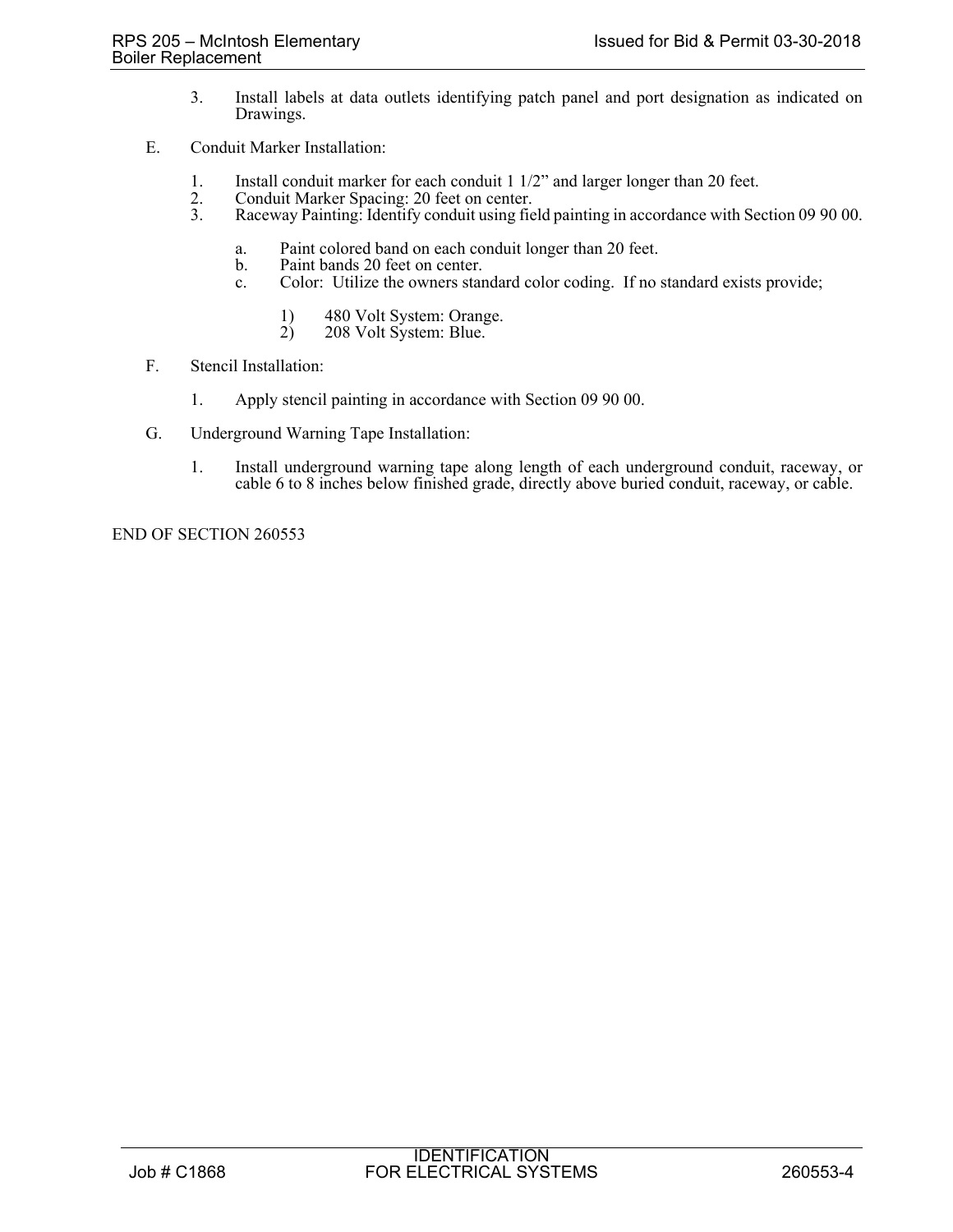## SECTION 262413 - SWITCHBOARDS

### PART 1 - GENERAL

## 1.1 SUMMARY

- A. Section includes main and distribution switchboards components.
- B. Related Sections:
	- 1. Section 26 05 26 Grounding and Bonding for Electrical Systems.<br>
	2. Section 26 05 53 Identification for Electrical Systems.<br>
	3. Section 26 28 13 Fuses.
	-
	- Section 26 28 13 Fuses.

## 1.2 REFERENCES

- A. American National Standards Institute:
	- 1. ANSI C12.1 Code for Electricity Metering.
	- 2. ANSI C39.1 Requirements, Electrical Analog Indicating Instruments.
- B. Institute of Electrical and Electronics Engineers:
	-
	- 1. IEEE C57.13 Standard Requirements for Instrument Transformers. 2. IEEE C62.41 Recommended Practice on Surge Voltages in Low-Voltage AC Power Circuits.
- C. National Electrical Manufacturers Association:
	- 1. NEMA AB 1 Molded Case Circuit Breakers and Molded Case Switches.<br>2. NEMA FU 1 Low Voltage Cartridge Fuses.
	- 2. NEMA FU 1 Low Voltage Cartridge Fuses.<br>3. NEMA KS 1 Enclosed and Miscellaneous
	- NEMA KS 1 Enclosed and Miscellaneous Distribution Equipment Switches (600 Volts Maximum).
	- 4. NEMA PB 2 Deadfront Distribution Switchboards.
	- 5. NEMA PB 2.1 General Instructions for Proper Handling, Installation, Operation, and Maintenance of Deadfront Distribution Switchboards Rated 600 Volts or Less.
- D. International Electrical Testing Association:
	- 1. NETA ATS Acceptance Testing Specifications for Electrical Power Distribution Equipment and Systems.

# 1.3 SUBMITTALS

- A. Section 01 33 00 Submittal Procedures: Submittal procedures.
- B. Product Data: Provide electrical characteristics including voltage, frame size and trip ratings, fault current withstand ratings, and time-current curves of all equipment and components.
- C. Shop Drawings: Indicate front and side views of enclosures with overall dimensions shown; conduit entrance locations and requirements; nameplate legends; size and number of bus bars per phase, neutral, and ground; and switchboard instrument details.

## 1.4 CLOSEOUT SUBMITTALS

- A. Section 01 70 00 Execution and Closeout Requirements: Closeout procedures.
- B. Record actual locations of switchboard in project record documents.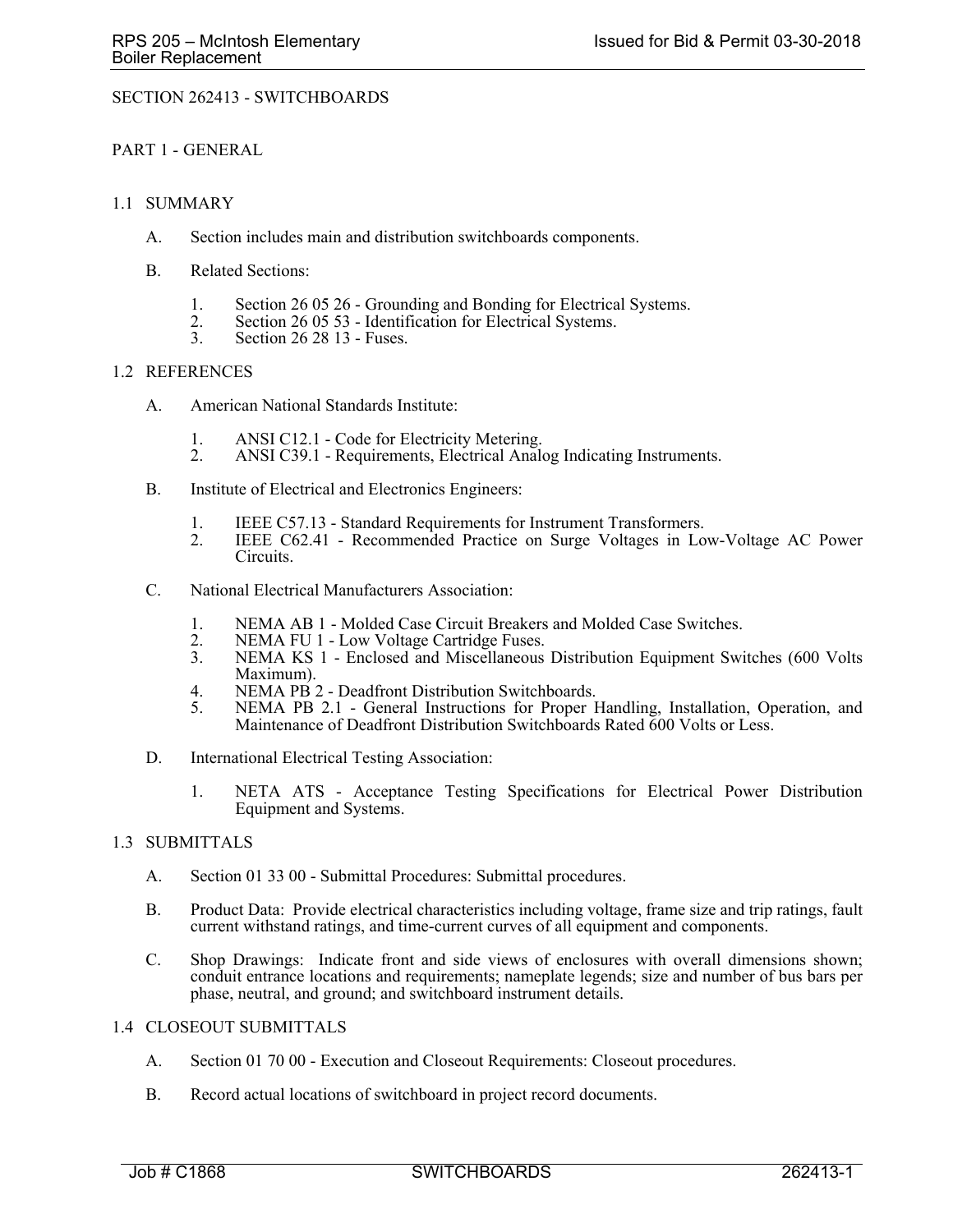C. Maintenance Data: Include spare parts listing; source and current prices of replacement parts and supplies; and recommended maintenance procedures and intervals.

#### 1.5 QUALIFICATIONS

A. Manufacturer: Company specializing in manufacturing products specified in this section with minimum three years documented experience.

## 1.6 FIELD MEASUREMENTS

A. Verify field measurements prior to fabrication.

## 1.7 SEQUENCING

- A. Section 01 10 00 Summary: Work sequence.
- B. Sequence Work to avoid interferences with building finishes and installation of other products.

## 1.8 REGULATORY REQUIREMENTS

- A. Conform to Health/Life Safety Code for Public Schools.
- B. Conform to (IMC) International Mechanical Code. (2015)
- C. Conform to (IBC) International Building Code. (2015)
- D. Conform to (IFC) International Fire Code, excluding Chapter 4. (2015)
- E. Conform to State of Illinois Plumbing Code. (2014)
- F. Conform to Illinois Accessibility Code. (71 IL Adm. Code 400)
- G. Conform to (IECC) International Energy Conservation Code. (2015)
- H. Conform to (IFGC) International Fuel Gas Code. (2015)
- I. Conform to (IPMC) International Property Maintenance Code. (2015)
- J. Conform to Illinois State Fire Marshal's Boiler and Pressure Vessel Safety. (41 IL Adm. Code 120)
- K. Conform to (ICC) International Code Council Reference Standards. (2015)
- L. Conform to (NFPA) National Fire Protection Association 70 National Electrical Code. (2014)
- M. Products: Listed and classified by Underwriter's Laboratories, Inc. as suitable for the purpose specified and indicated.

#### 1.9 DELIVERY, STORAGE, AND HANDLING

- A. Material and Equipment: Transport, handle, store, and protect products.
- B. Deliver individually wrapped for protection and mounted on shipping skids.
- C. Store in a clean, dry space. Maintain factory wrapping or provide an additional heavy canvas or heavy plastic cover to protect units from dirt, water, construction debris, and traffic.
- D. Handle in accordance with NEMA PB 2.1 and manufacturer's written instructions. Lift only with lugs provided for the purpose. Handle carefully to avoid damage to switchboard internal components, enclosure, and finish.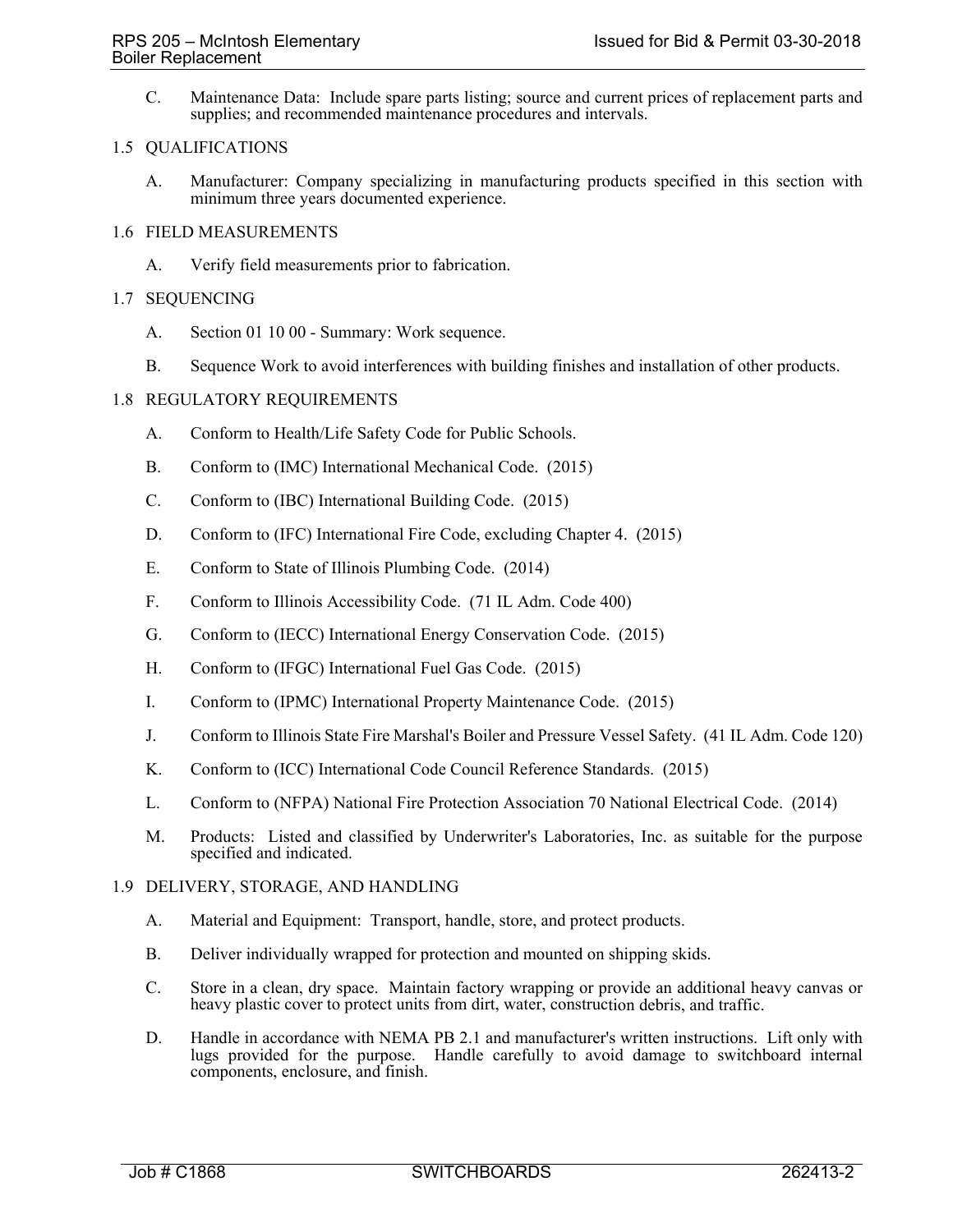## 1.10 FIELD MEASUREMENTS

A. Verify that field measurements are as required to suit installation.

# PART 2 - PRODUCTS

#### 2.1 SWITCHBOARDS - EXISTING

- A. Manufacturers:
	- 1. District Standard: Square D, to match existing in every particular.
- B. Add new thermal-magnetic circuit breaker or fusible switch type branch circuit devices to existing distribution panelboards as required.
- C. All new devices shall be of the same manufacturer, type and interrupting capacity as the original equipment.
- D. Provide new nameplates upon completion of all wiring.

# PART 3 - EXECUTION

## 3.1 EXAMINATION

- A. Section 01 30 00 Administrative Requirements: Coordination and project conditions.
- B. Verify surface is suitable for circuit breaker installation.

## 3.2 INSTALLATION

- A. Install in accordance with NEMA PB 2.1.
- B. Tighten accessible bus connections and mechanical fasteners after placing switchboard.
- C. Install engraved plastic nameplates in accordance with Section 26 05 53.
- D. Install breaker circuit directory.
- E. Ground and bond switchboards in accordance with Section 26 05 26.

#### 3.3 FIELD QUALITY CONTROL

- A. Section 01 40 00 Quality Requirements: Field inspecting, testing, adjusting, and balancing.
- B. Inspect and test in accordance with NETA ATS, except Section 4.
- C. Perform inspections and tests listed in NETA ATS, Section 7.1.

# 3.4 ADJUSTING

- A. Section 01 70 00 Execution and Closeout Requirements: Testing, adjusting, and balancing.
- B. Adjust operating mechanisms for free mechanical movement.
- C. Tighten bolted bus connections.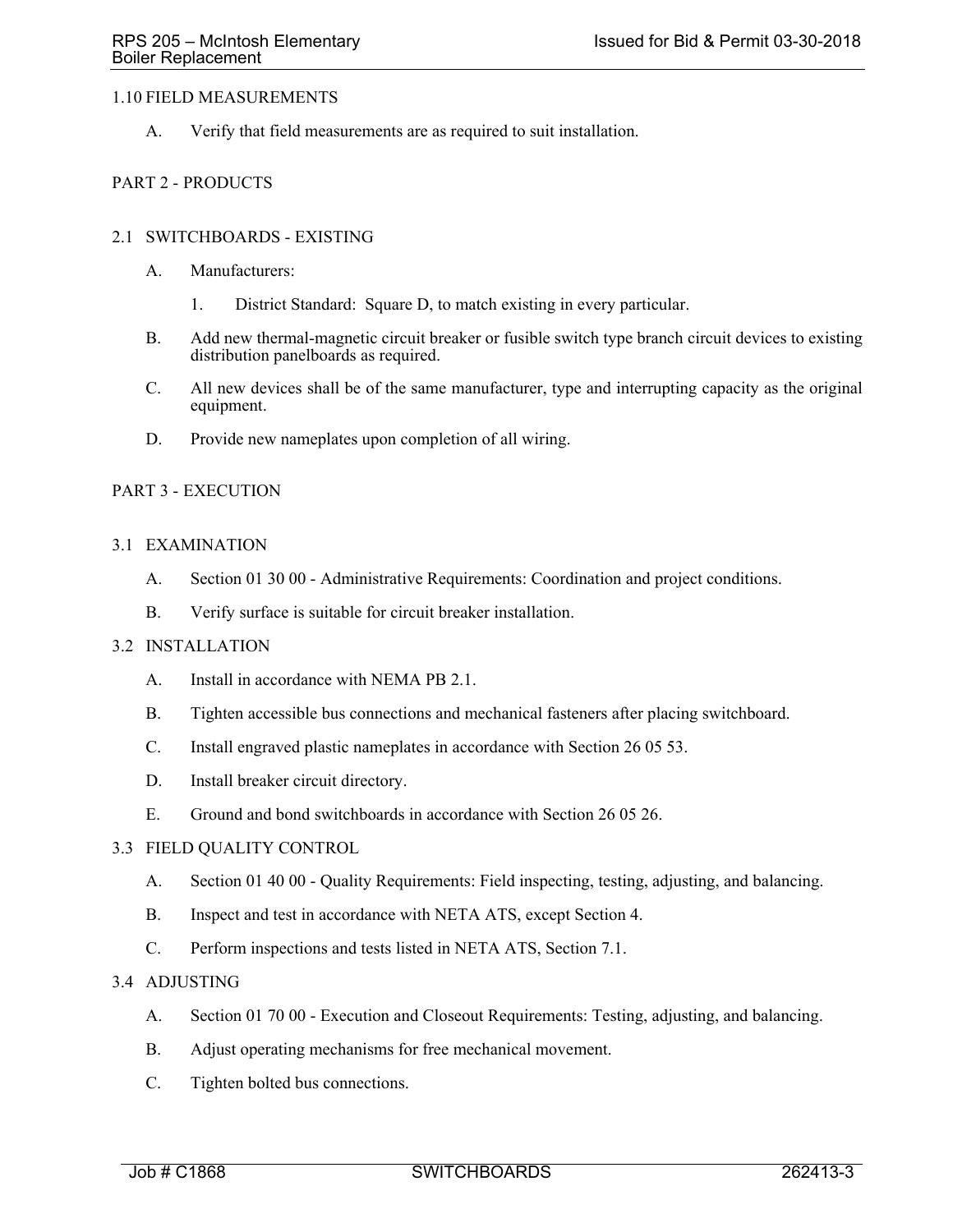D. The contractor shall furnish short circuit and protective device coordination studies as prepared by Square D engineering services or approved equal. The scope of the studies shall include all new distribution equipment supplied under this contract. Contractor shall adjust relay and protective device settings according to the recommended settings table provided by the coordination study.

# 3.5 CLEANING

- A. Section 01 70 00 Execution and Closeout Requirements: Final cleaning.
- B. Touch up scratched or marred surfaces to match original finish.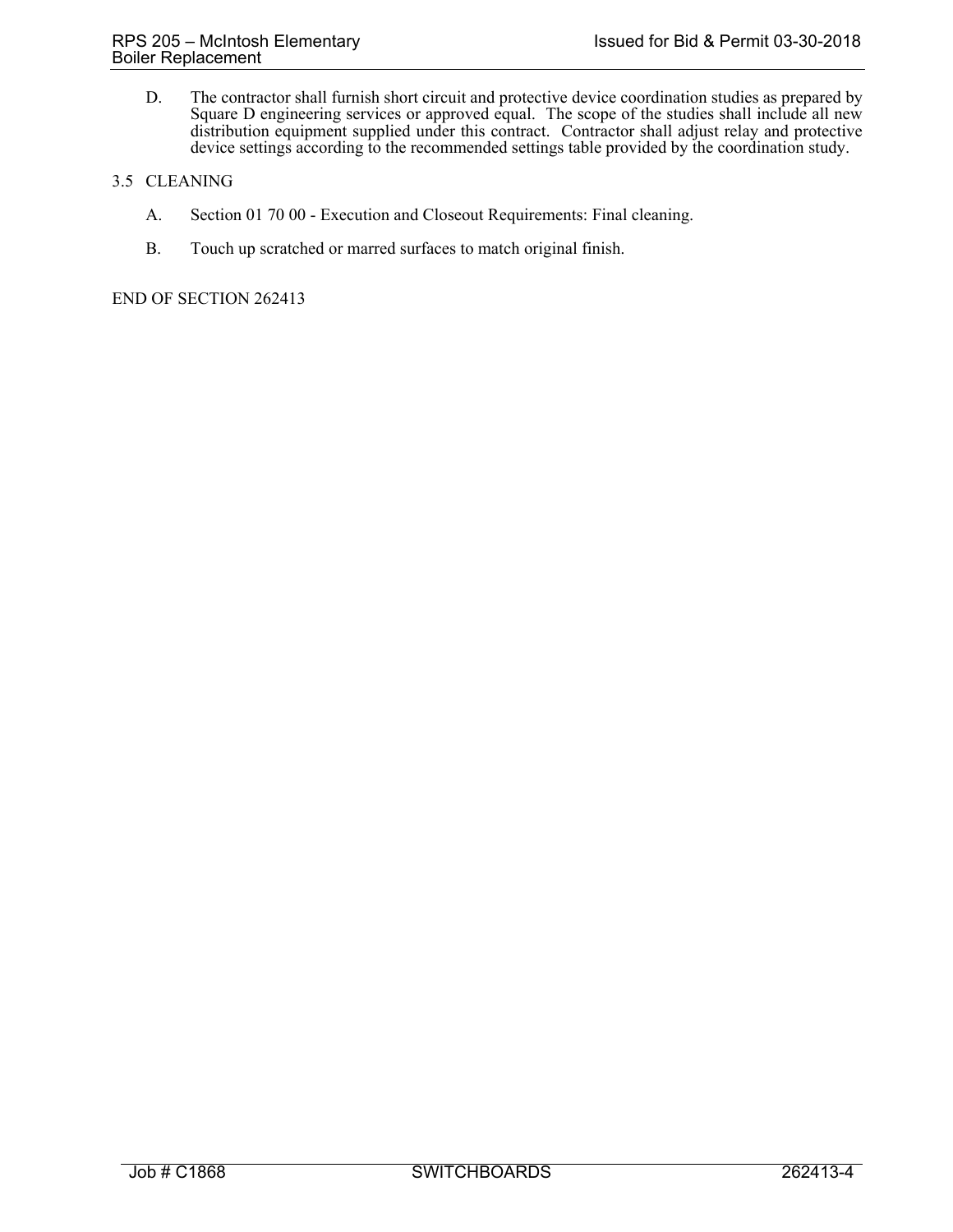SECTION 262813 - FUSES

PART 1 - GENERAL

## 1.1 SUMMARY

A. Section includes fuses.

## 1.2 REFERENCES

- A. National Electrical Manufacturers Association:
	- 1. NEMA FU 1 Low Voltage Cartridge Fuses.

## 1.3 DESIGN REQUIREMENTS

- A. Select fuses to provide appropriate levels of short circuit and overcurrent protection for the following components: wire, cable, bus structures, and other equipment. Design system to maintain component damage within acceptable levels during faults.
- B. Select fuses to coordinate with time current characteristics of other overcurrent protective elements, including other fuses, circuit breakers, and protective relays. Design system to maintain operation of device closest to fault operates.

## 1.4 FUSE PERFORMANCE REQUIREMENTS

- A. Main Service Switches Larger than 600 amperes: Class L time delay.
- B. Main Service Switches: Class RK1 time delay.
- C. Power Load Feeder Switches Larger than 600 amperes: Class L time delay.
- D. Power Load Feeder Switches: Class RK1 time delay.
- E. Motor Load Feeder Switches: Class RK1 time delay.
- F. Lighting Load Feeder Switches Larger than 600 amperes: Class L time delay.
- G. Lighting Load Feeder Switches: Class RK1 time delay.
- H. Other Feeder Switches Larger than 600 amperes: Class L time delay.
- I. Other Feeder Switches: Class RK1 time delay.
- J. General Purpose Branch Circuits: Class RK1 time delay.
- K. Motor Branch Circuits: Class RK1 time delay.
- L. Lighting Branch Circuits: Class G.

# 1.5 SUBMITTALS

- A. Section 01 33 00 Submittal Procedures: Submittal procedures.
- B. Product Data: Submit data sheets showing electrical characteristics, including time-current curves.

# 1.6 CLOSEOUT SUBMITTALS

A. Section 01 70 00 - Execution and Closeout Requirements: Closeout procedures.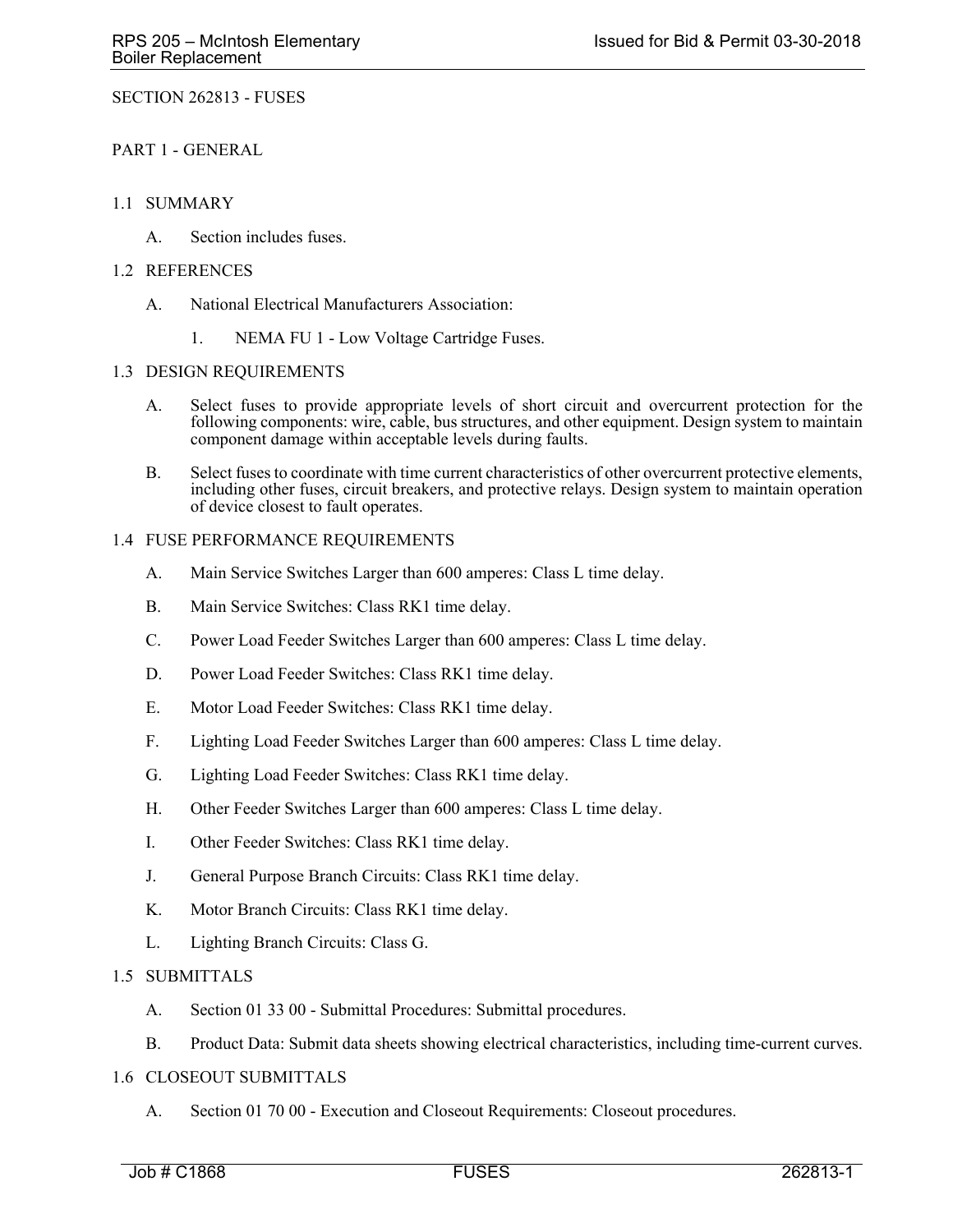B. Project Record Documents: Record actual sizes, ratings, and locations of fuses.

#### 1.7 QUALIFICATIONS

A. Manufacturer: Company specializing in manufacturing products specified in this section with minimum three years documented experience.

## 1.8 MAINTENANCE MATERIALS

- A. Section 01 70 00 Execution and Closeout Requirements: Spare parts and maintenance products.
- B. Furnish two fuse pullers.

# 1.9 EXTRA MATERIALS

- A. Section 01 70 00 Execution and Closeout Requirements: Requirements for extra materials.
- B. Furnish three spare fuses of each Class, size, and rating installed.

## 1.10 REGULATORY REQUIREMENTS

- A. Conform to Health/Life Safety Code for Public Schools.
- B. Conform to (IMC) International Mechanical Code. (2015)
- C. Conform to (IBC) International Building Code. (2015)
- D. Conform to (IFC) International Fire Code, excluding Chapter 4. (2015)
- E. Conform to State of Illinois Plumbing Code. (2014)
- F. Conform to Illinois Accessibility Code. (71 IL Adm. Code 400)
- G. Conform to (IECC) International Energy Conservation Code. (2015)
- H. Conform to (IFGC) International Fuel Gas Code. (2015)
- I. Conform to (IPMC) International Property Maintenance Code. (2015)
- J. Conform to Illinois State Fire Marshal's Boiler and Pressure Vessel Safety. (41 IL Adm. Code 120)
- K. Conform to (ICC) International Code Council Reference Standards. (2015)
- L. Conform to (NFPA) National Fire Protection Association 70 National Electrical Code. (2014)
- M. Products: Listed and classified by Underwriter's Laboratories, Inc. as suitable for the purpose specified and indicated.

# PART 2 - PRODUCTS

#### 2.1 FUSES

- A. Manufacturers:
	- 1. Bussman.<br>2. Littlefuse.
	- 2. Littlefuse.<br>3. Ferraz Sha
	- 3. Ferraz Shawmut.<br>4. Or approved as equal to the Section of the Section 1.
	- Or approved as equal.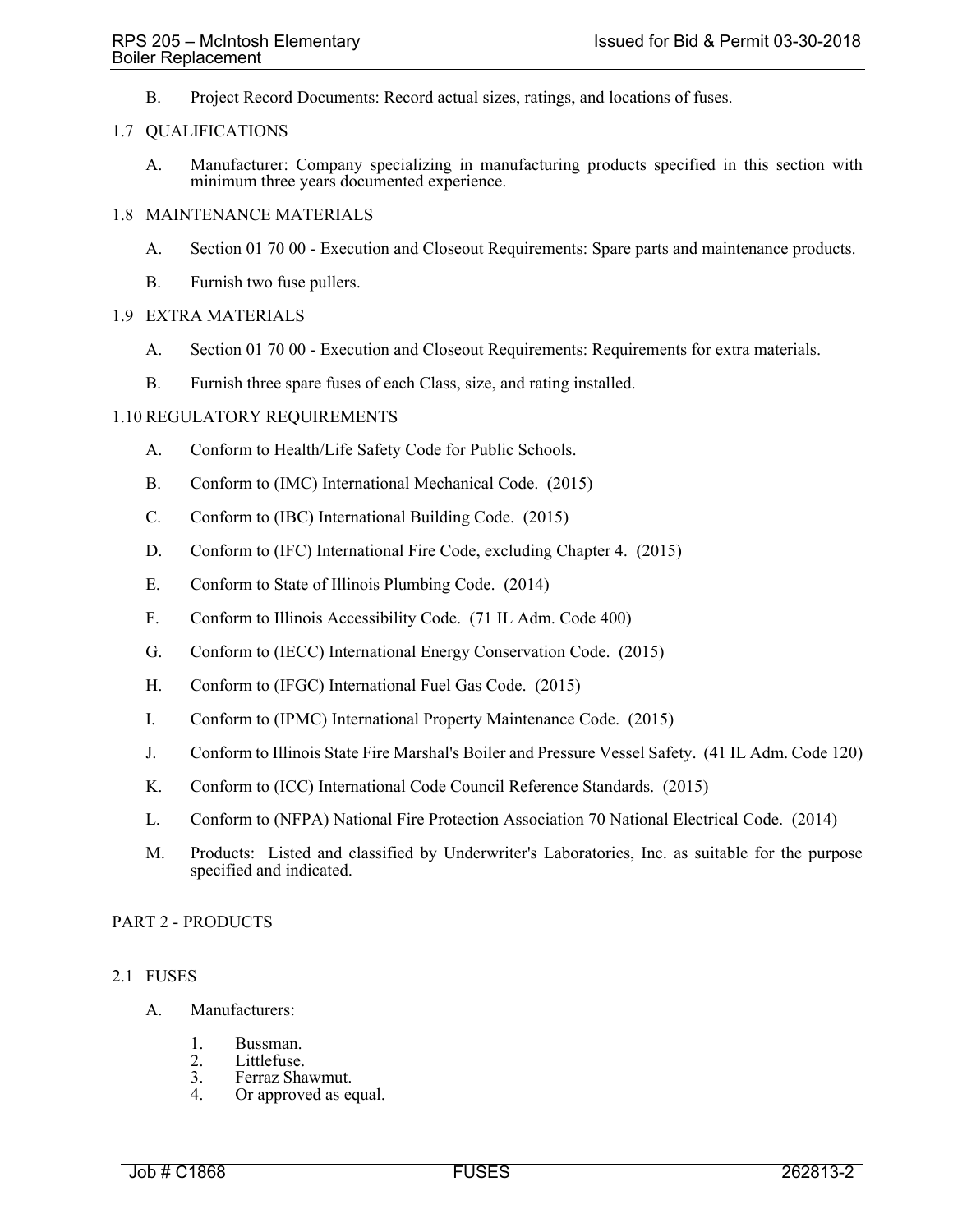- B. Dimensions and Performance: NEMA FU 1, Class as specified or as indicated on Drawings.
- C. Voltage: Rating suitable for circuit phase-to-phase voltage.

# PART 3 - EXECUTION

# 3.1 INSTALLATION

A. Install fuse with label oriented so manufacturer, type, and size are easily read.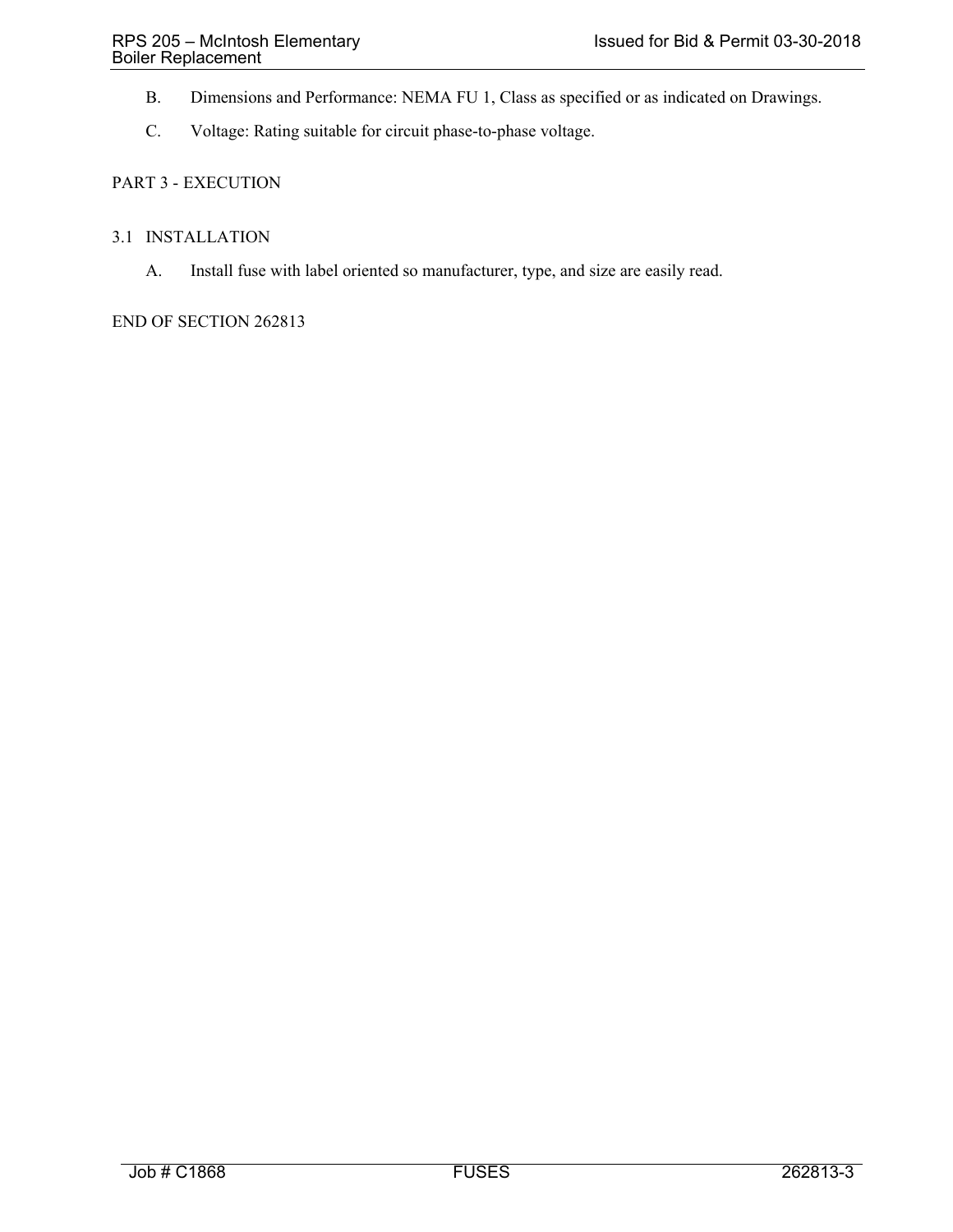# SECTION 262819 - ENCLOSED SWITCHES

## PART 1 - GENERAL

## 1.1 SUMMARY

- A. Section includes fusible and nonfusible switches.
- B. Related Sections:
	- 1. Section 26 28 13 Fuses.

## 1.2 REFERENCES

- A. National Electrical Manufacturers Association:
	- 1. NEMA FU 1 Low Voltage Cartridge Fuses.
	- 2. NEMA KS 1 Enclosed and Miscellaneous Distribution Equipment Switches (600 Volts Maximum).
- B. International Electrical Testing Association:
	- 1. NETA ATS Acceptance Testing Specifications for Electrical Power Distribution Equipment and Systems.

## 1.3 SUBMITTALS

- A. Section 01 33 00 Submittal Procedures: Submittal procedures.
- B. Product Data: Submit switch ratings and enclosure dimensions.

#### 1.4 CLOSEOUT SUBMITTALS

- A. Section 01 70 00 Execution and Closeout Requirements: Closeout procedures.
- B. Project Record Documents: Record actual locations of enclosed switches and ratings of installed fuses.

#### 1.5 QUALIFICATIONS

A. Manufacturer: Company specializing in manufacturing products specified in this section with minimum three years documented experience.

## 1.6 REGULATORY REQUIREMENTS

- A. Conform to Health/Life Safety Code for Public Schools.
- B. Conform to (IMC) International Mechanical Code. (2015)
- C. Conform to (IBC) International Building Code. (2015)
- D. Conform to (IFC) International Fire Code, excluding Chapter 4. (2015)
- E. Conform to State of Illinois Plumbing Code. (2014)
- F. Conform to Illinois Accessibility Code. (71 IL Adm. Code 400)
- G. Conform to (IECC) International Energy Conservation Code. (2015)
- H. Conform to (IFGC) International Fuel Gas Code. (2015)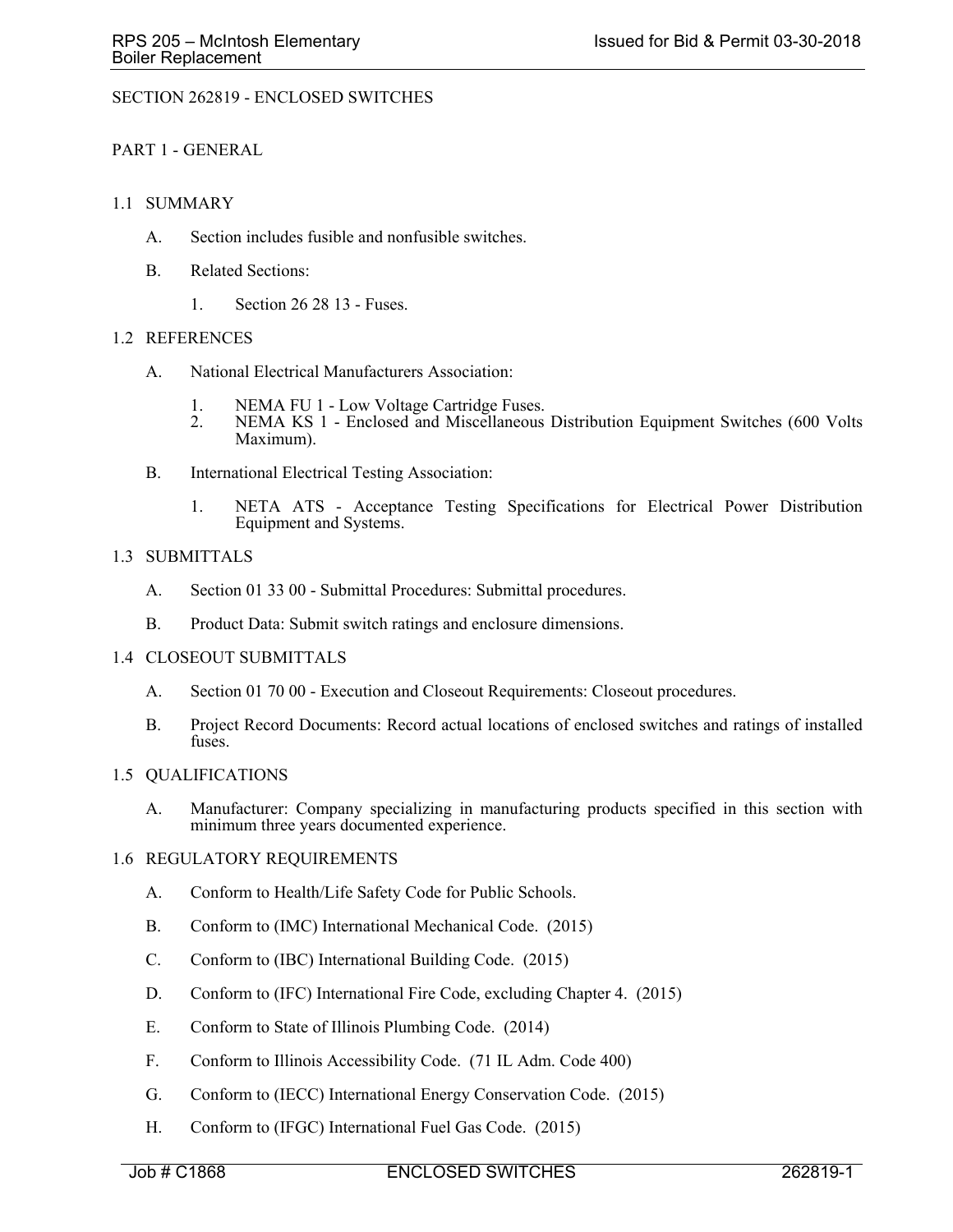- I. Conform to (IPMC) International Property Maintenance Code. (2015)
- J. Conform to Illinois State Fire Marshal's Boiler and Pressure Vessel Safety. (41 IL Adm. Code 120)
- K. Conform to (ICC) International Code Council Reference Standards. (2015)
- L. Conform to (NFPA) National Fire Protection Association 70 National Electrical Code. (2014)
- M. Products: Listed and classified by Underwriter's Laboratories, Inc. as suitable for the purpose specified and indicated.

#### PART 2 - PRODUCTS

# 2.1 FUSIBLE SWITCH ASSEMBLIES

- A. Manufacturers:
	- 1. District Standard:
		- a. Square D Company or owner approved equal.
- B. Product Description: NEMA KS 1, Type HD with externally operable handle interlocked to prevent opening front cover with switch in ON position, enclosed load interrupter knife switch. Handle lockable in OFF position.
- C. Fuse clips: Designed to accommodate NEMA FU 1, Class R fuses.
- D. Enclosure: NEMA KS 1, to meet conditions. Fabricate enclosure from steel finished with manufacturer's standard gray enamel.
	- 1. Interior Dry Locations: Type 1.<br>2. Exterior Locations: Type 3R.
	- Exterior Locations: Type 3R.
- E. Service Entrance: Switches identified for use as service equipment are to be labeled for this application. Furnish solid neutral assembly and equipment ground bar.
- F. Furnish switches with entirely copper current carrying parts.

#### 2.2 NONFUSIBLE SWITCH ASSEMBLIES

- A. Manufacturers:
	- 1. District Standard:
		- a. Square D Company or owner approved equal.
- B. Product Description: NEMA KS 1, Type HD with externally operable handle interlocked to prevent opening front cover with switch in ON position enclosed load interrupter knife switch. Handle lockable in OFF position.
- C. Enclosure: NEMA KS 1, to meet conditions. Fabricate enclosure from steel finished with manufacturer's standard gray.
	- 1. Interior Dry Locations: Type 1.
	- 2. Exterior Locations: Type 3R.
- D. Service Entrance: Switches identified for use as service equipment are to be labeled for this application. Furnish solid neutral assembly and equipment ground bar.
- E. Furnish switches with entirely copper current carrying parts.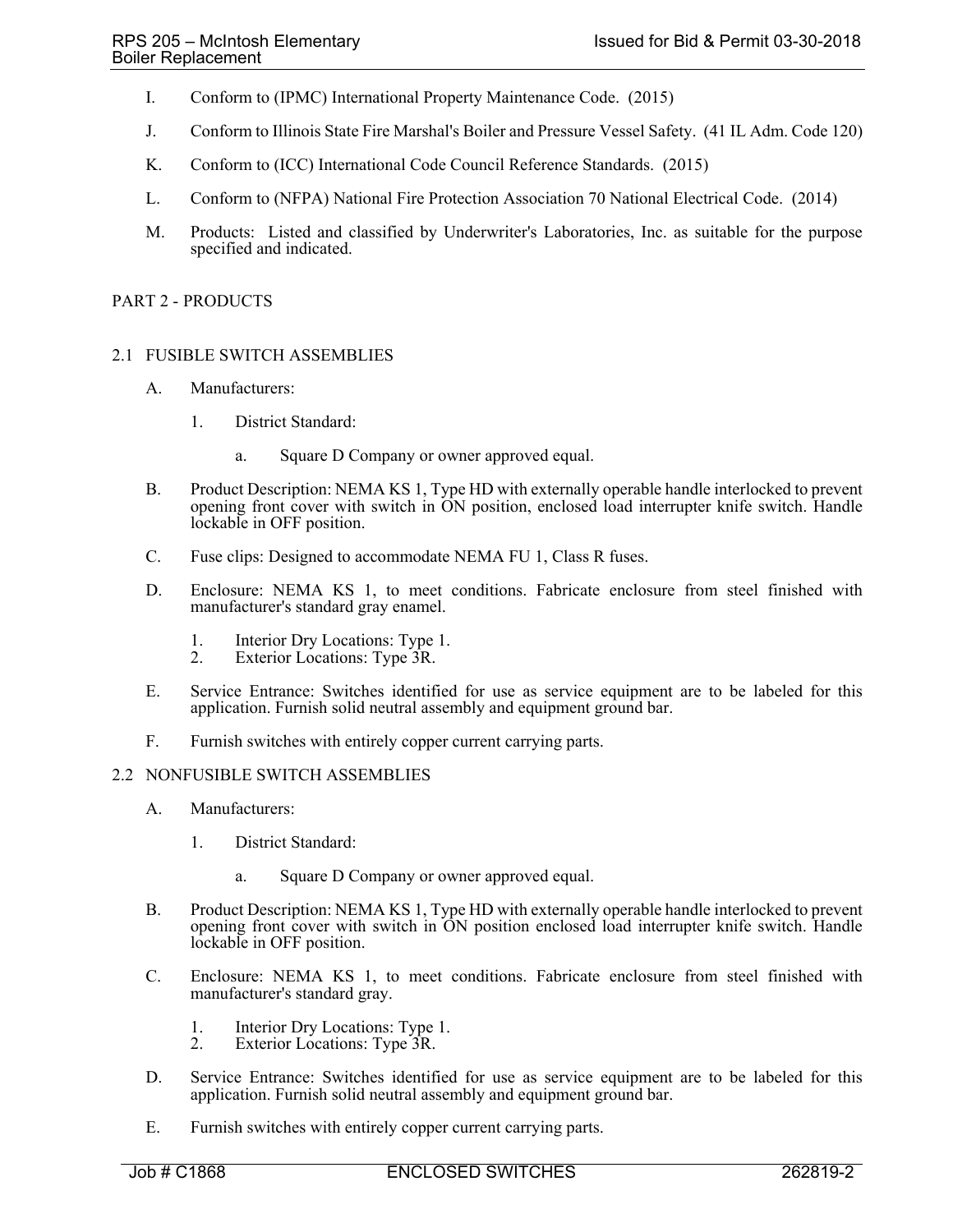# 2.3 SWITCH RATINGS

- A. Switch Rating: Horsepower rated for AC or DC as indicated on Drawings.
- B. Short Circuit Current Rating: UL listed for 200,000 rms symmetrical amperes when used with or protected by Class R or Class J fuses (30-600 ampere switches employing appropriate fuse rejection schemes). 200,000 rms symmetrical amperes when used with or protected by Class L fuses (800- 1200 ampere).

# PART 3 - EXECUTION

## 3.1 INSTALLATION

- A. Install enclosed switches plumb. Provide supports in accordance with Section 26 05 29.
- B. Height: 5 feet to operating handle.
- C. Install fuses for fusible disconnect switches. Refer to Section 26 28 13 for product requirements.
- D. Install engraved plastic nameplates in accordance with Section 26 05 53.
- E. Apply adhesive tag on inside door of each fused switch indicating NEMA fuse class and size installed.
- 3.2 FIELD QUALITY CONTROL
	- A. Section 01 40 00 Quality Requirements: Field inspecting, testing, adjusting, and balancing.
	- B. Inspect and test in accordance with NETA ATS, except Section 4.
	- C. Perform inspections and tests listed in NETA ATS, Section 7.5.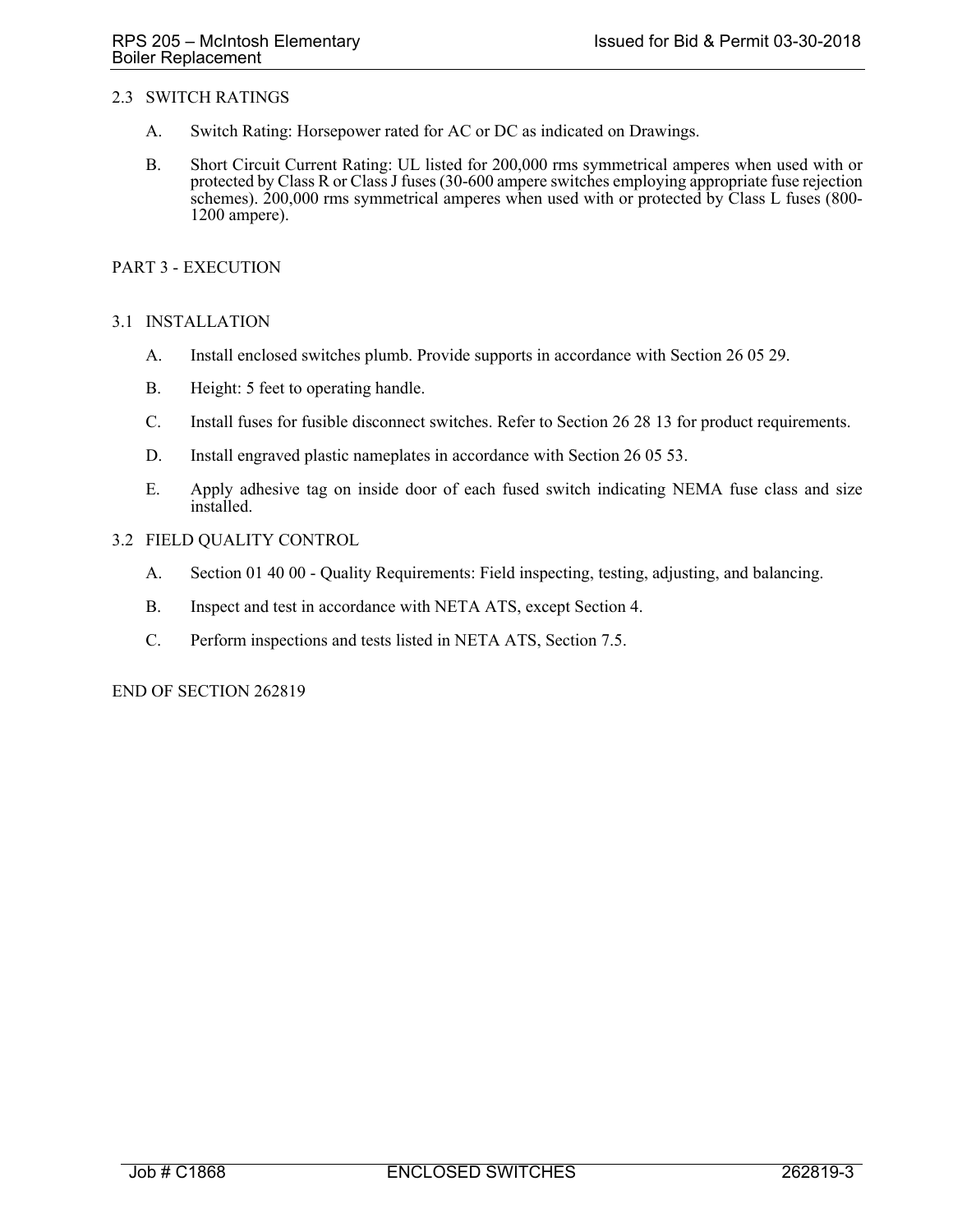## SECTION 262913 - ENCLOSED CONTROLLERS

## PART 1 - GENERAL

## 1.1 SUMMARY

- A. Section includes manual and magnetic motor controllers in individual enclosures.
- B. Related Sections:
	- 1. Section 26 28 13 Fuses.

## 1.2 REFERENCES

- A. National Electrical Manufacturers Association:
	- 1. NEMA AB 1 Molded Case Circuit Breakers and Molded Case Switches.
	- 2. NEMA FU 1 Low Voltage Cartridge Fuses.<br>3. NEMA ICS 2 Industrial Control and Svs
	- NEMA ICS 2 Industrial Control and Systems: Controllers, Contactors, and Overload Relays, Rated Not More Than 2000 Volts AC or 750 Volts DC.
	- 4. NEMA ICS 5 Industrial Control and Systems: Control Circuit and Pilot Devices.
	- 5. NEMA ICS 6 Industrial Control and Systems: Enclosures.
	- 6. NEMA KS 1 Enclosed and Miscellaneous Distribution Equipment Switches (600 Volts Maximum).
- B. International Electrical Testing Association:
	- 1. NETA ATS Acceptance Testing Specifications for Electrical Power Distribution Equipment and Systems.

# 1.3 SUBMITTALS

- A. Section 01 33 00 Submittal Procedures: Submittal procedures.
- B. Product Data: Submit catalog sheets showing voltage, controller size, ratings and size of switching and overcurrent protective devices, short circuit ratings, dimensions, and enclosure details.
- C. Test Reports: Indicate field test and inspection procedures and test results.

# 1.4 CLOSEOUT SUBMITTALS

- A. Section 01 70 00 Execution and Closeout Requirements: Closeout procedures.
- B. Project Record Documents: Record actual locations and ratings of enclosed controllers.
- C. Operation and Maintenance Data: Submit Replacement parts list for controllers.

#### 1.5 QUALIFICATIONS

A. Manufacturer: Company specializing in manufacturing products specified in this section with minimum three years documented experience.

#### 1.6 REGULATORY REQUIREMENTS

- A. Conform to Health/Life Safety Code for Public Schools.
- B. Conform to (IMC) International Mechanical Code. (2015)
- C. Conform to (IBC) International Building Code. (2015)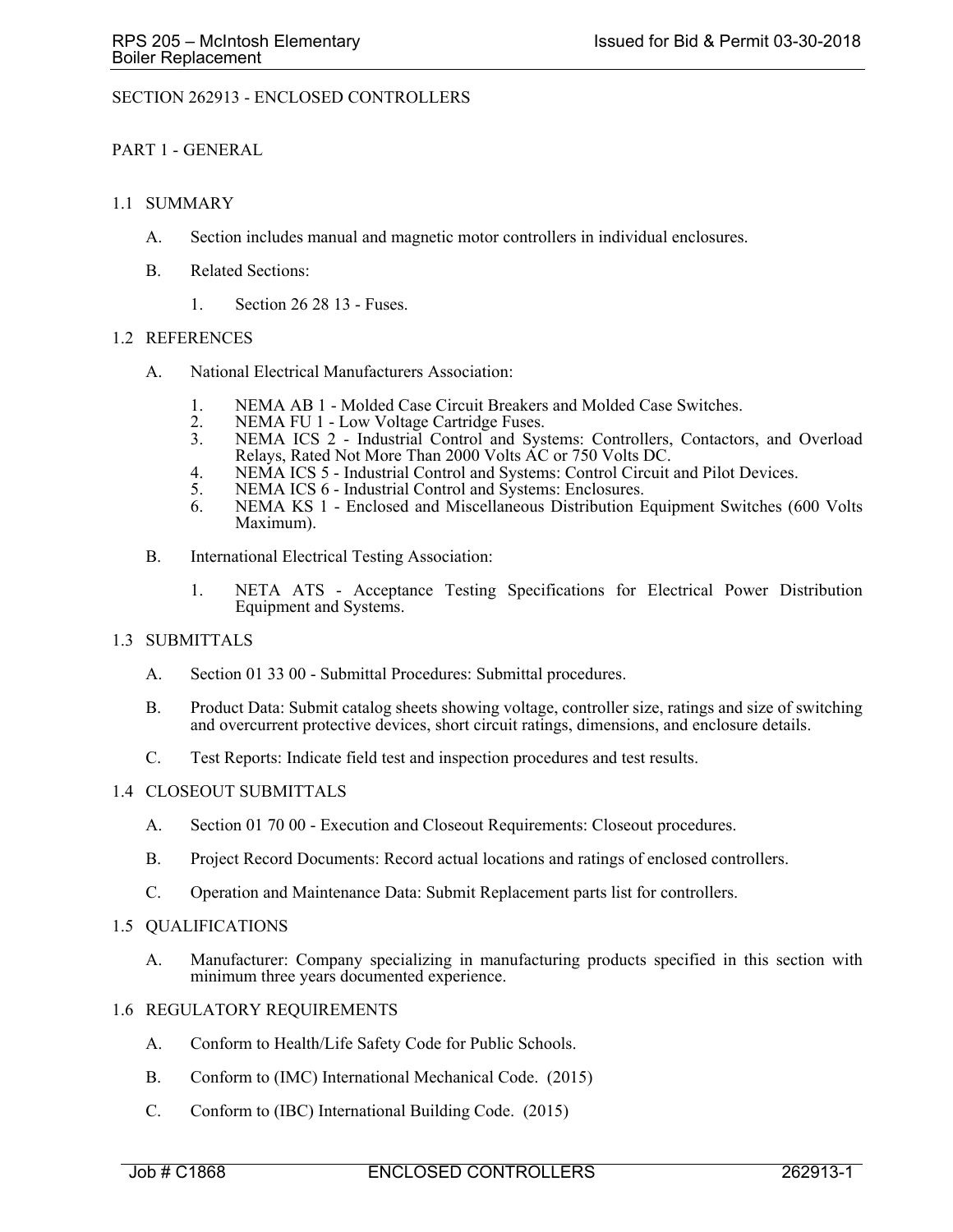- D. Conform to (IFC) International Fire Code, excluding Chapter 4. (2015)
- E. Conform to State of Illinois Plumbing Code. (2014)
- F. Conform to Illinois Accessibility Code. (71 IL Adm. Code 400)
- G. Conform to (IECC) International Energy Conservation Code. (2015)
- H. Conform to (IFGC) International Fuel Gas Code. (2015)
- I. Conform to (IPMC) International Property Maintenance Code. (2015)
- J. Conform to Illinois State Fire Marshal's Boiler and Pressure Vessel Safety. (41 IL Adm. Code 120)
- K. Conform to (ICC) International Code Council Reference Standards. (2015)
- L. Conform to (NFPA) National Fire Protection Association 70 National Electrical Code. (2014)
- M. Products: Listed and classified by Underwriter's Laboratories, Inc. as suitable for the purpose specified and indicated.

## PART 2 - PRODUCTS

## 2.1 MANUFACTURERS

- A. District Standard:
	- 1. Square D Company or owner approved equal.

## 2.2 MANUAL CONTROLLERS

- A. Manual Motor Controller: NEMA ICS 2, AC general-purpose Class A manually operated, fullvoltage controller with overload element, red pilot light, and push button toggle operator.
- B. Fractional Horsepower Manual Controller: NEMA ICS 2, AC general-purpose Class A manually operated, full-voltage controller for fractional horsepower induction motors, with thermal overload unit, red pilot light, and toggle operator.
- C. Enclosure: NEMA ICS 6; Type 1.

# 2.3 AUTOMATIC CONTROLLERS

- A. Magnetic Motor Controllers: NEMA ICS 2, AC general-purpose Class A magnetic controller for induction motors rated in horsepower.
- B. Two Speed Controllers: Include integral time delay transition between FAST and SLOW speeds.
- C. Coil operating voltage: 120 volts, 60 Hertz.
- D. Overload Relay: NEMA ICS; bimetal.
- E. Enclosure: NEMA ICS 6, Type 1 unless indicated otherwise or required to suit location.

# 2.4 PRODUCT FEATURES FOR AUTOMATIC CONTROLLERS

- A. Auxiliary Contacts: NEMA ICS 2, 2 each field convertible contacts in addition to seal-in contact.
- B. Cover Mounted Pilot Devices: NEMA ICS 2, standard heavy duty type.
- C. Pilot Device Contacts: NEMA ICS 2, Form Z, rated A150.